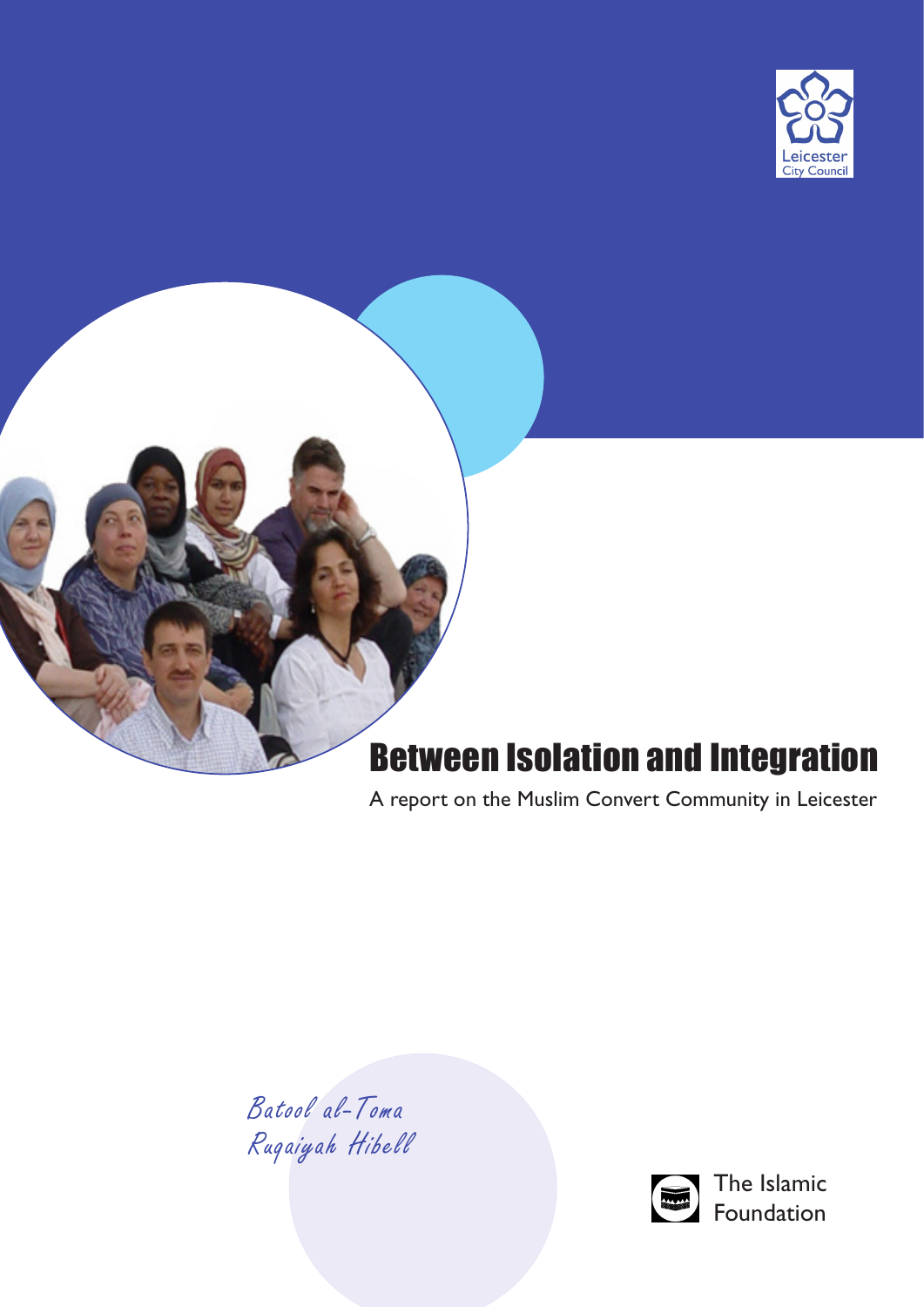# **Contents**

| <b>Acknowledgements</b>              |                                                                                          | $\mathbf{2}$ |
|--------------------------------------|------------------------------------------------------------------------------------------|--------------|
| <b>Executive Summary of Findings</b> |                                                                                          | 3            |
| <b>Introduction</b>                  |                                                                                          | 6            |
|                                      | <b>Chapter One: Conversion to Islam in Britain</b>                                       | 19           |
|                                      | <b>Chapter Two: Conversion to Islam in Leicester</b>                                     | 24           |
|                                      | Chapter Three: Conversion to Islam – the theory                                          | 28           |
|                                      | <b>Chapter Four: The experiences of Leicester's converts</b>                             | 37           |
|                                      | <b>Chapter Five: Mosques, Islamic Organisations, group</b><br>and individual initiatives | 77           |
| <b>Conclusions</b>                   |                                                                                          | 89           |
| <b>Recommendations</b>               |                                                                                          | 91           |
| Glossary                             |                                                                                          | 94           |
| <b>Bibliography</b>                  |                                                                                          | 98           |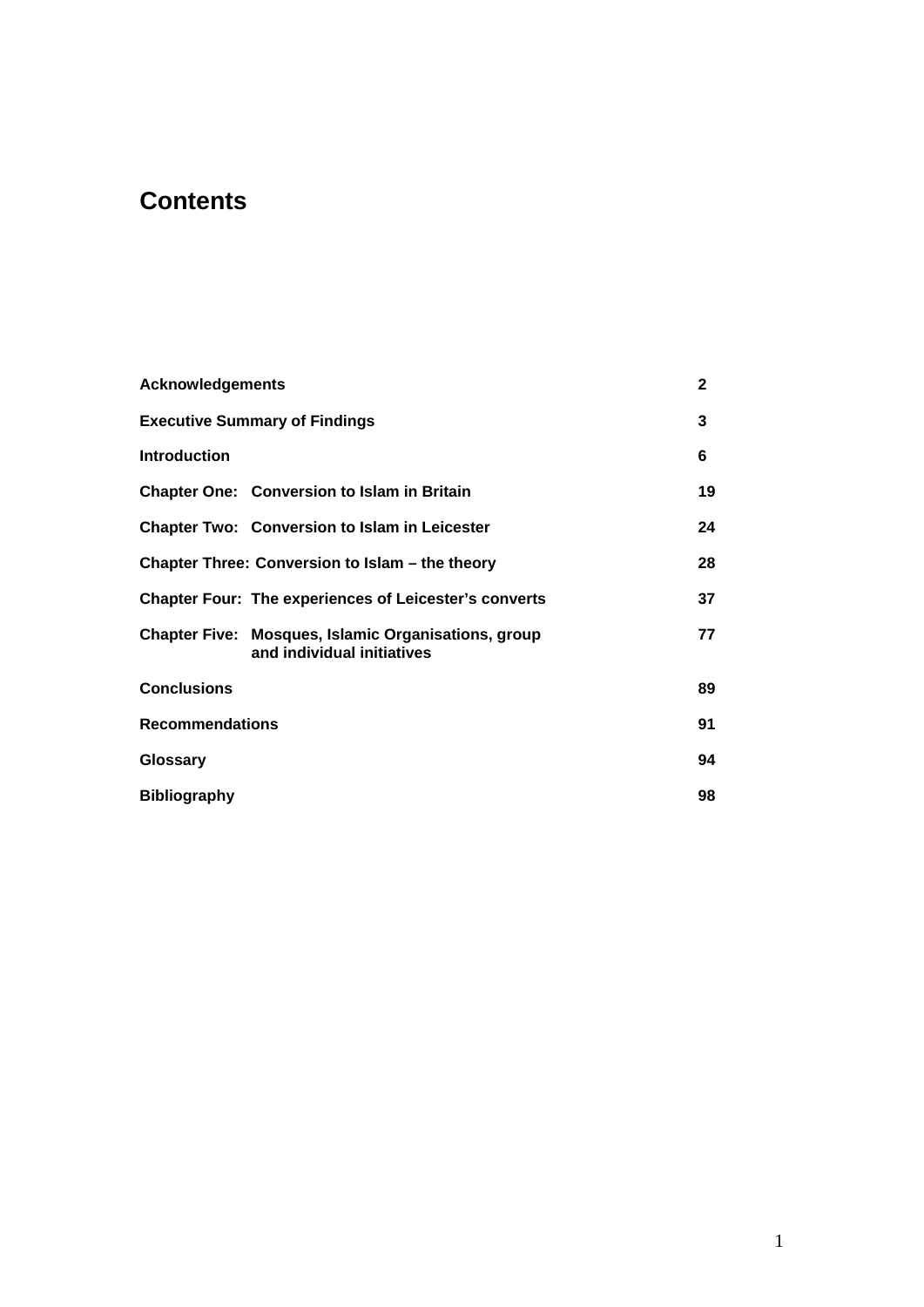# **Acknowledgements**

The New Muslims Project would like to thank those who have embraced Islam in Leicester for their contributions and insights that have enabled this report to be written. Our appreciation is also extended to all the representatives of mosques and Islamic organisations and those individuals who work tirelessly to support those new to Islam and who freely gave up their time to discuss the issues raised within the report. Finally, thanks are extended to members of the Islamic Foundation's Policy Research Centre, The Markfield Institute of Higher Education and Kube Publishing for comments and advice during the ongoing research.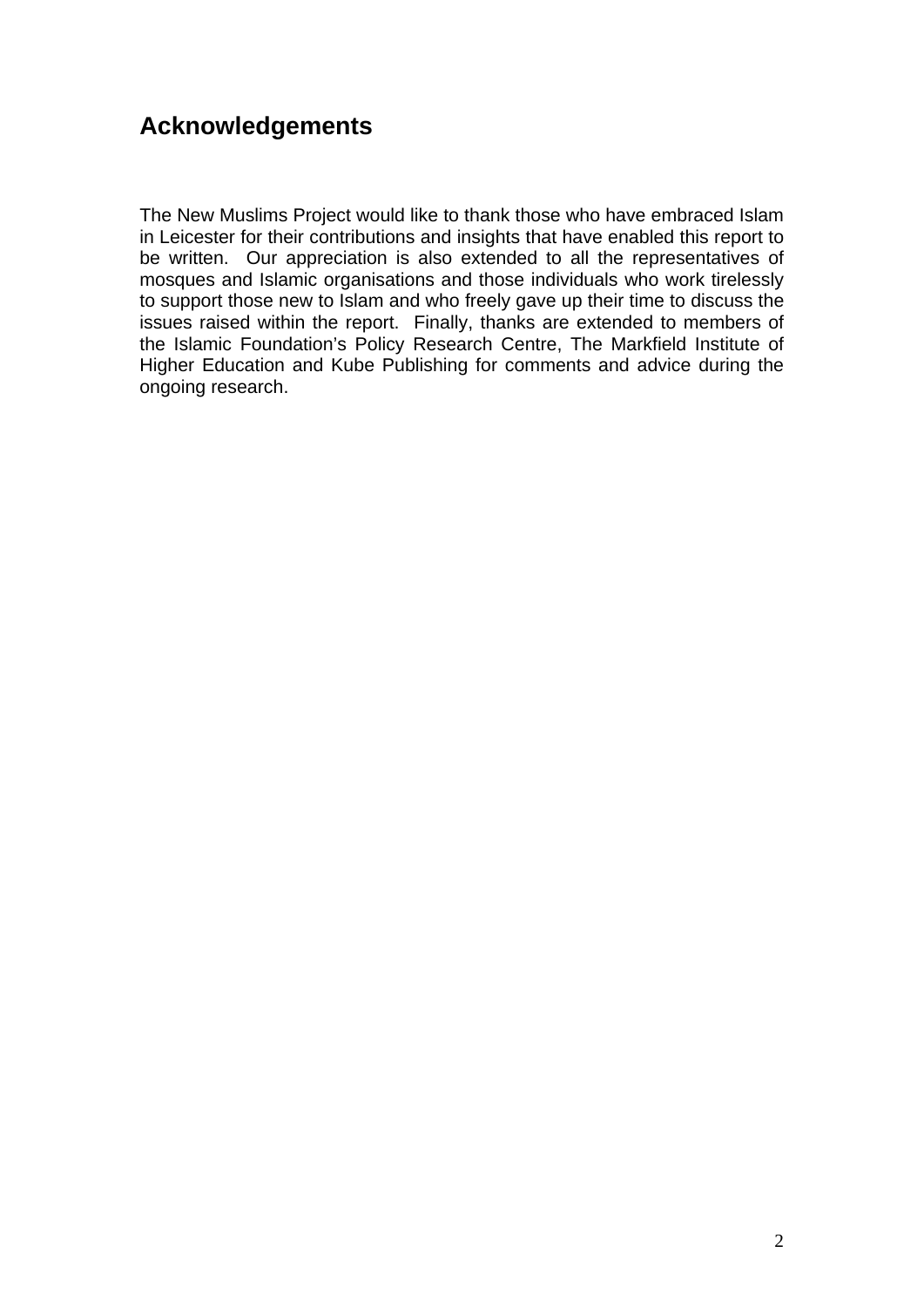# **Executive Summary of Findings**

- Converts in Leicester represent a varied group of people heralding from a wide range of socio-economic and educational backgrounds and are reflective of the cultural and religious diversity characteristic of the city.
- The majority of converts (79%) enjoyed living in Leicester emphasising attractions such as large Muslim communities, access to mosques, and were appreciative of the diverse multicultural environment. Such outward attractions mask more fundamental and frequently hidden issues of how converts engage with existing Muslim communities, that are frequently composed along ethnic or sectarian lines and how they access facilities and services.
- Converts were grateful for the services provided to them by other Muslims, but acknowledged that there was a need for a wider range of facilities and services provided on a regular basis.
- Whilst appreciating the services available converts frequently found it difficult to know how to access information regarding what services are available where they are located and what they offer.
- Converts face narrow and constrained lives in Leicester due to a notable lack of a diversity of facilities. This is possibly due to the prevalence in the city of prescriptive interpretations of Islam that have failed to acknowledge the need for outlets to the creative Islamic arts, for example, music, poetry, theatre, art and design.
- The research noted a lack of awareness on the part of the Muslim community regarding the impact that religious conversion can have on a convert's life and a failure to appreciate the scale of the issues faced by converts and the amount of support required by them in order to counteract the negative problems arising from conversion.
- The extent to which the Leicester Muslim communities are in a position to nurture and support converts is debatable given the high levels of socio-economic deprivation that characterise large sections of the city's Muslim communities.
- The research indicated that a 34% of converts moved to Leicester to become more immersed in the Muslim communities and 16% had moved within the city to areas predominated by Muslims. The extent to which their expectations of their new areas of residence were realised is variable but most experience problems of integration within wider Muslim communities. Many finding that it takes years to integrate and others only partially integrating or completely failing to integrate.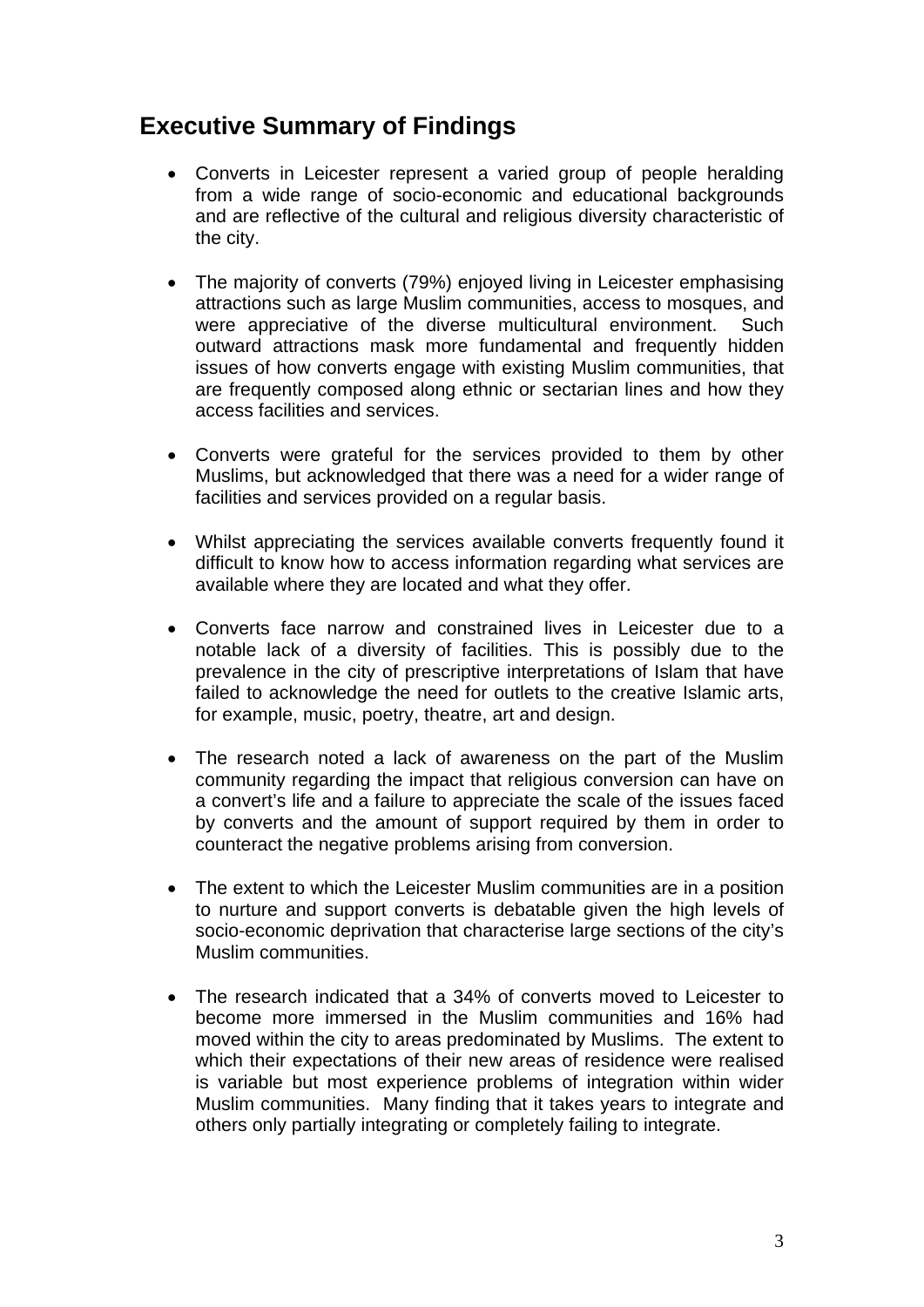- Issues surrounding the marginalisation of converts are amplified for converts of African Caribbean heritage who experience higher levels of racism compared to that experienced by white converts. Participation within the established mosques and organisations within the city is lower for African-Caribbean coverts many of whom remain unknown to the established Muslim communities. There is a need for facilities and support for African-Caribbean communities that reflect the requirements of this section of the convert communities.
- 75% of the converts interviewed experienced high levels of confusion post conversion often due to the conflicting ways in which Islam is presented to them which highlights the need for an introductory course about Islam which could be developed specifically to address this concern. Converts also experience problems in disentangling Islam from the cultural norms of religious behaviour exhibited predominantly by the South Asian communities, which again could be explored with through an educational programme.
- 50% of converts experienced ruptured family relationships following conversion that in most but not all of cases improved over time. Seven converts reported estrangement from some family members with several experiencing a total loss of family contact. This can create problems not only for the convert but for subsequent generations of the convert's family. How the children of converts fare following the parent's conversion or following being born to convert parents is an area for further research.
- Friendship patterns indicated that 87% of converts felt most comfortable socialising with other Muslims. Only 13% of the questionnaire respondents mixed mainly with non-Muslims. Despite being raised, educated and socialised in the majority British culture many converts expressed to varying levels the need to protect themselves and their children from adverse elements and influences of British culture. Interviews indicated that a number of the converts were home schooling their children or sending their children to Islamic schools in attempts to provide an Islamic environment.
- There is a degree of commonality of challenges and issues faced by all converts to Islam. However, the ability to engage with life as a convert depends upon many variables which include the individual's personality, health, social and economic situation, resourcefulness, types of interpretations of Islamic doctrine that converts choose to engage with and most importantly their own expectations of how Islam should be manifest in their life and the extent to which they are able to fulfil those expectations.
- Female converts, while appreciative of the minority of mosques that provided facilities and services to women, expressed disappointment overall towards the general lack of mosque facilities available to them.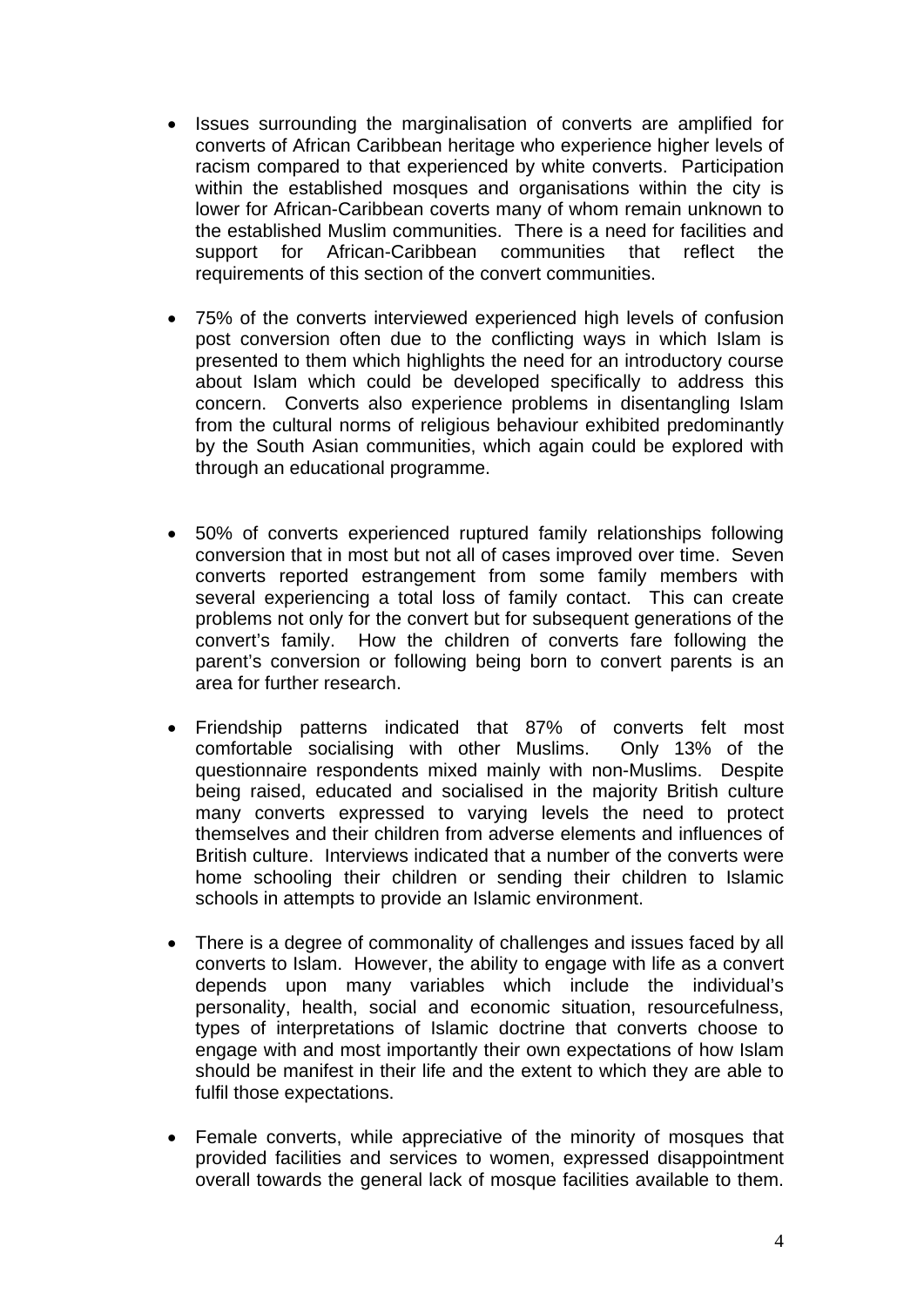They felt this restricted access served to marginalise and curtail their participation and public involvement in religious life.

- Mosques and Islamic Organisations, while providing the usual range of religious services to the community and opportunities for self development, 80% have little knowledge of the numbers of converts in their congregations or who uses their facilities.
- While all the Mosques who responded to the research realise the importance of supporting the convert community in their midst only 7% appeared to show an informed understanding of their specific needs and are making serious efforts towards addressing them. Though all Mosques would aspire to such provisions in the future 93% of those interviewed did not have the most basic services in place such as recording conversions that take place in their facility.
- 13% of the Mosques were unsure while 44% were unaware of organisations who they could refer converts to Islam for further support and assistance both locally and nationally.
- All of the Mosques who took part in the research were eager to take advantage of any training, information or advice that would assist in equipping themselves with the skills and knowledge required to offer the appropriate services in the future.
- Demonstrable need for more support for converts required primarily from the Muslim communities in terms of counselling, advice, social, educational, employment and welfare programmes and marriage services.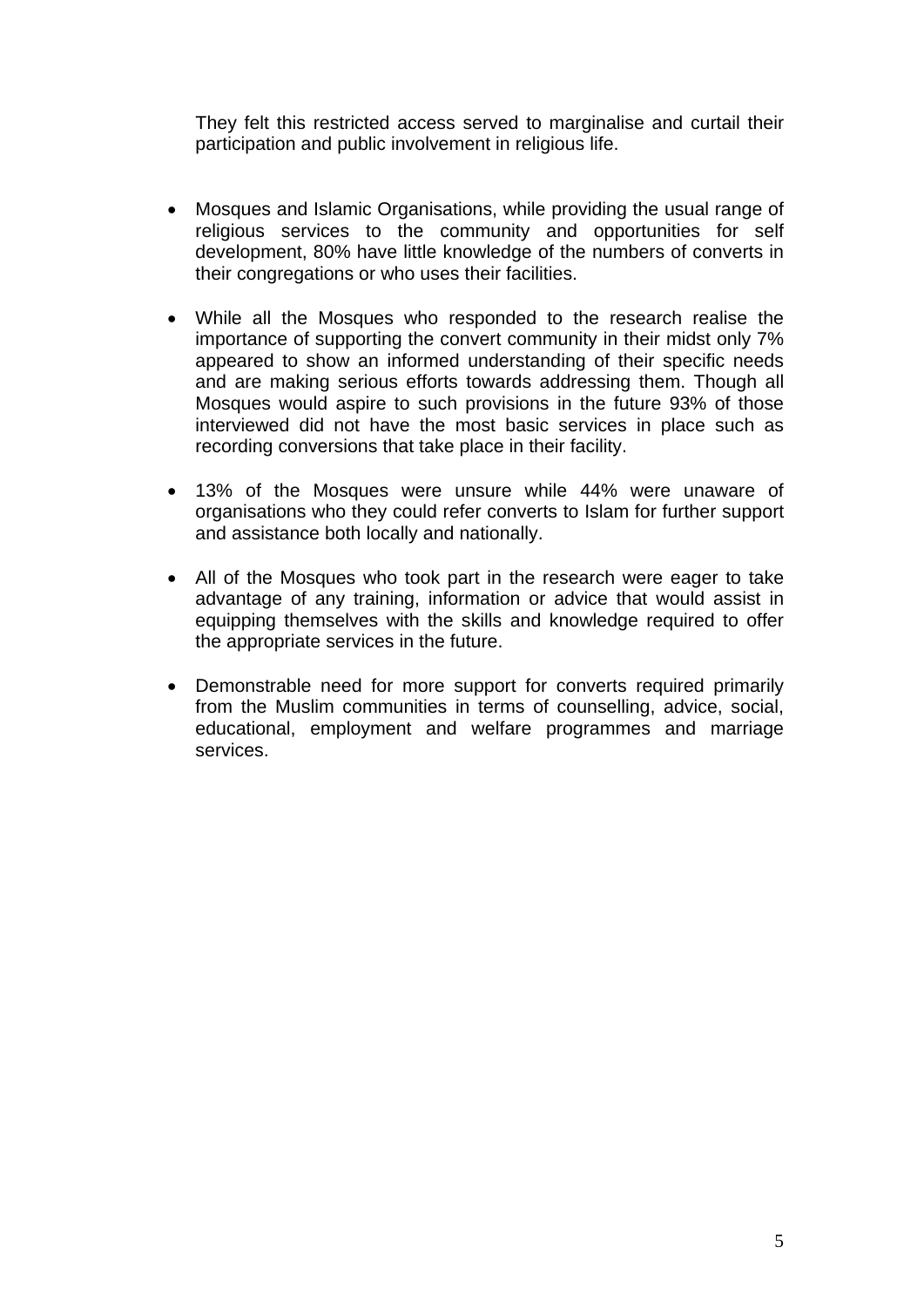# **Introduction and background**

This research report is the culmination of years of working with individuals who are interested in or who have converted to Islam and the insights gained through this experience alongside an academic research project that has specifically focused on the issues and challenges presenting to converts in Leicester. Whereas the focus of this report are the experiences of converts to Islam who currently live in Leicester most of the issues that they will face stem from a generic set of challenges commonly faced by converts to Islam from across the whole of the UK, rather than being geographically specific to the part of the country in which they live. This is borne out through academic research and the issues converts most frequently have contacted the NMP about. $1$ 

Conversion to Islam raises many issues and questions which have to be addressed and policies formulated to meet the needs which are presented. Difficulties arise over how conversion or potential conversion is presented to friends, family and work colleagues and how the convert deals with their reactions and responses. New lifestyles have to be accommodated often which will be incompatible to previous ways of life and to those of friends and family left behind. Conversions and the period leading up to conversion may be conducted in secrecy or relative secrecy where a convert has little opportunity to discuss their newly discovered beliefs with friends and family and may be ill equipped to cope with and discuss the types of questions that their family or friends will inevitably ask.

A convert who has yet to disclose their new faith has to cope with the pressures, issues and areas of conflict raised by possibly leading a dual lifestyle or how to adapt their existing lifestyle into an Islamic one. Issues over how, and when, and to whom, the convert is to divulge their new faith and what support is available from established Muslims in order to facilitate these processes and ease the converts into existing Muslim communities have to be resolved. In turn, how and to what extent the convert feels comfortable about interacting with established Muslims and their communities and the types of Islamic thought and practice that they will be exposed to are other issues to be confronted.

The convert has to decide what type of Islam they are entering into without necessarily possessing the knowledge and information to make that distinction. Who determines the converts initial introductions to Islam and at what stage, if at all, does a convert develop the ability to develop the knowledge and skills that will enable them to transcend the traditional and

<sup>&</sup>lt;sup>1</sup> See Zebiri, K, (2008) British Muslim Converts, Choosing Alternative Lives, Oneworld Publication, Oxford, see also Brice, M.A.K., (2006) Assimilation and Alienation in a Multicultural Society: Nonvisible minorities; Lessons learnt from indigenous converts to Islam in the United Kingdom, presented at Citizenship, Security and Democracy, International Conference, Istanbul, Turkey, September 2006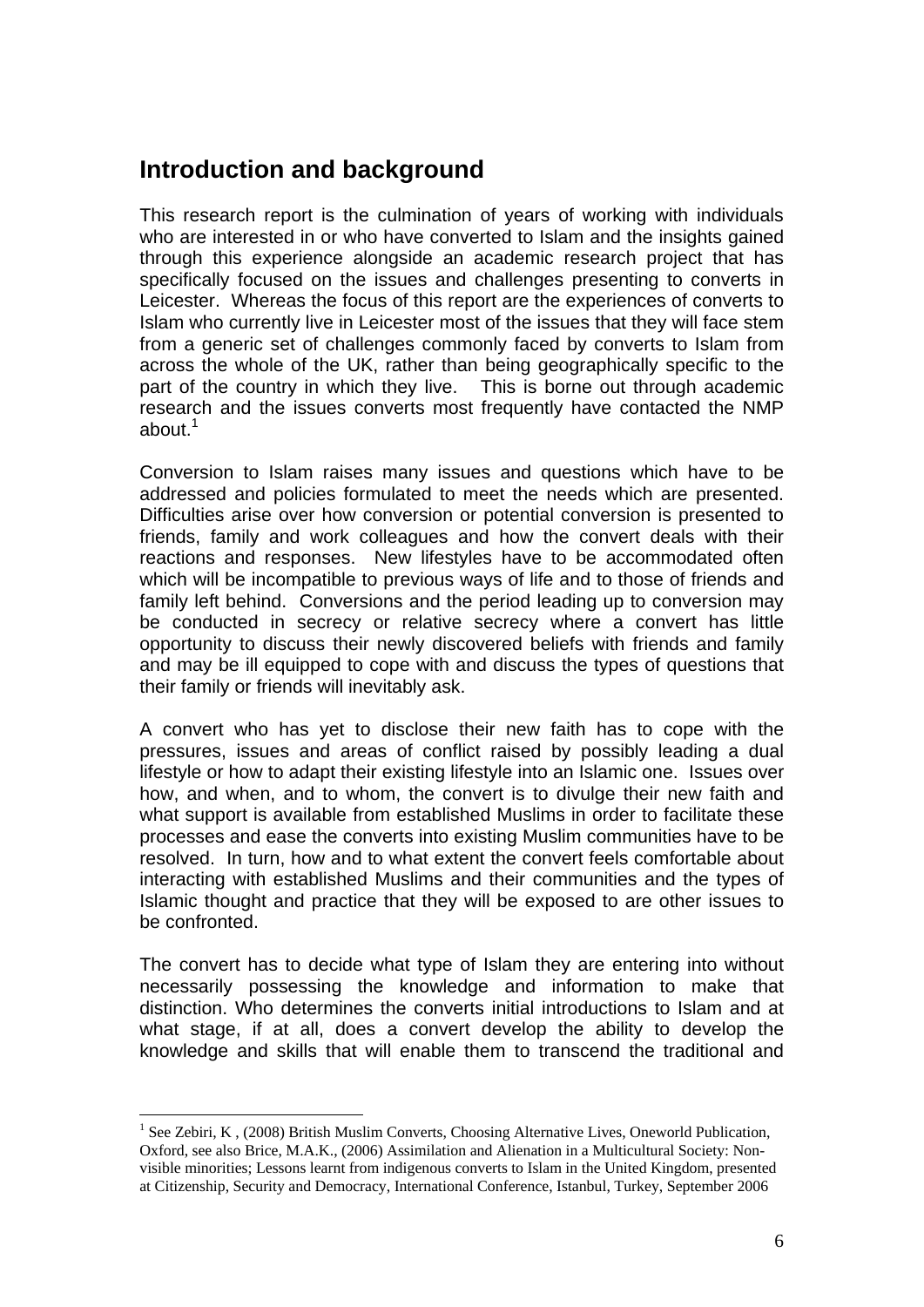cultural interpretations of Islam that they are frequently presented with are also matters for consideration.

Issues over the direction that Islam will take in the convert's practice of their faith have to be considered along with how to accommodate an understanding of Islam that can coexist in British society without creating a permanent sense of anomie or alienation. Challenges arise over how to comprehend the often seemingly irreconcilable differences between Islamic theory and what is commonly practiced and how to deal with any resultant disillusionment that may be channelled towards Islam or existing Muslims.

Conversion to Islam is not a straightforward process and it is one in which much heart searching and attempts to resolve difficult and often ambiguous issues will have taken place. A constant process of evaluation and reassessment is ongoing as the convert develops as a Muslim and as their knowledge of the faith increases. There are also degrees of experimentation that may occur as the convert discovers implements and then questions, different expressions of Islam. There will always be a proportion of people who are attracted to the most extreme expressions of any given belief system and converts to Islam are not immune from being drawn towards ideas that offer them a complete rejection of their previously held ideas and acceptance of concepts that sit uncomfortably with contemporary society and many Muslims.

#### **Terminology**

Within this research report the term convert/revert is used to define a person who has decided to make a declaration of faith, called the *Shahadah*, and is attempting to live their life as a practising Muslim. This means that they believe in one God (Allah) and that the Prophet Muhammad (peace and blessings be upon him) is Allah's messenger. According to the Oxford dictionary to 'convert' means '*to change one's religious faith or other belie*f' and to 'revert' means '*to return to a previous state or condition*'. <sup>2</sup>

Convert is derived from the Latin word 'convertere' which means 'to revolve, turn around or head in a different direction. $3$  Within the convert community there is an ongoing discussion regarding the suitability of terms which they consider appropriate to define themselves as Muslims who were not born into Muslim families. The term convert implies that a person has taken a conscious decision to embrace Islam which is in someway fundamentally different to their previous beliefs and practices. The term revert is often favoured by some people who have embraced Islam because they consider it more accurately reflects their status. Muslims believe that everyone is born in a state of '*fitra'* which is an Arabic concept denoting a pure and god given state of being reflecting the human's natural status as submissive to Allah

 2 Soanes, C and Stevenson, A, (2004) (eds) Concise Oxford Dictionary, p.312, Eleventh Edition, Oxford University Press, Oxford

<sup>3</sup> Roald, A.S, (2004) '*New Muslims in the European Context*', p13, Brill, Leiden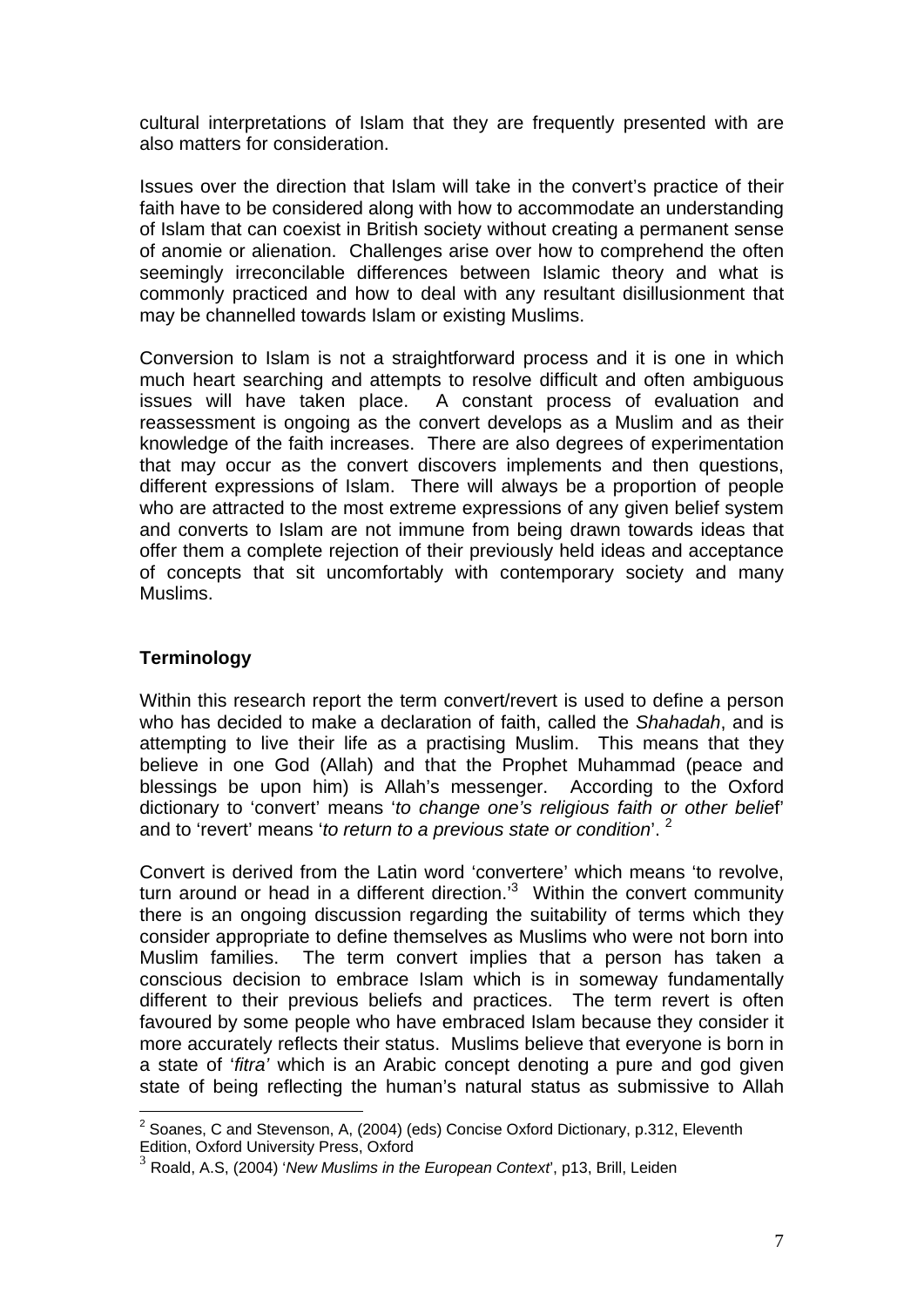(God). Those who then embrace Islam are going back to the natural birth state and hence 'reverting.' However, some born Muslims who have become practising Muslims after previously neglecting their faith refer to themselves as 'reverts'.

For the purposes of clarity the term 'convert' is used throughout this report to convey the concept of changing from a faith or non-faith to Islam. Other terms such as 'New Muslim' have not been used because many of the subjects of this report have been Muslim for many years and would not therefore considered themselves as new to the Islamic faith. Although some converts consider the term 'New Muslim' as an accurate depiction of their status as it can be interpreted to confer freshness and vitality to the converts identity, for others 'New Muslim' can be perceived as a pejorative term as it may seem to imply that the convert is not fully accepted as a Muslim, being always new, lacking in knowledge and different to other Muslims.

The first Muslims in Islam were themselves converts and are highly revered and respected in Islam but attention is not drawn to anything other than their being Muslims of the highest calibre. Their status as 'converts' is not a defining issue of their Islamic identity. In this sense then to label a person who has embraced Islam as a 'convert', 'revert' or 'new Muslim' can be construed as creating false divisions between those who were born into the faith and those who have subsequently adopted it, creating distinct categories of Muslims where historically no distinctions existed. To further support this argument there is no concept in the Arabic language that conveys religious conversion. The Arabic verb '*aslama*' has several meanings. It can mean to embrace Islam<sup>4</sup> and also conveys peaceful submission. The word Islam is derived from '*aslama*.' A person accepts 'Islam' and is therefore agreeing to peacefully submit to the will of God. Finally, there is no attempt to assess the validity of a convert's own assessment of themselves as a practising Muslim. The degree to which they fulfil or neglect the tenets of Islam is between themselves and God.

The New Muslims Project (NMP) has for the past seventeen years been concerned with the needs of those who have embraced Islam in Britain. The report attempts to offer an insight into the conversion experiences of a group of converts and reverts who are currently living or who have always resided in Leicester. The extent to which the sample of converts included in the study is representative of British Muslim converts generally will be considered. The study is not exhaustive and the parameters of the project have been precisely defined. The findings were determined by a systematic study of the research evidence derived from a range of both quantitative and qualitative research methods. In terms of further research there is scope for more detailed and deeper analysis of this subject group. The research report provides a snapshot into the lives of converts to Islam in Leicester in order to find commonalities and differences which straddle the diverse range of ethnicities,

<sup>&</sup>lt;u>.</u> <sup>4</sup> Wagdi, R.G (1996) Mini English/Arabic and Arabic/English Dictionary, Librairie du Liban Publishers, Beirut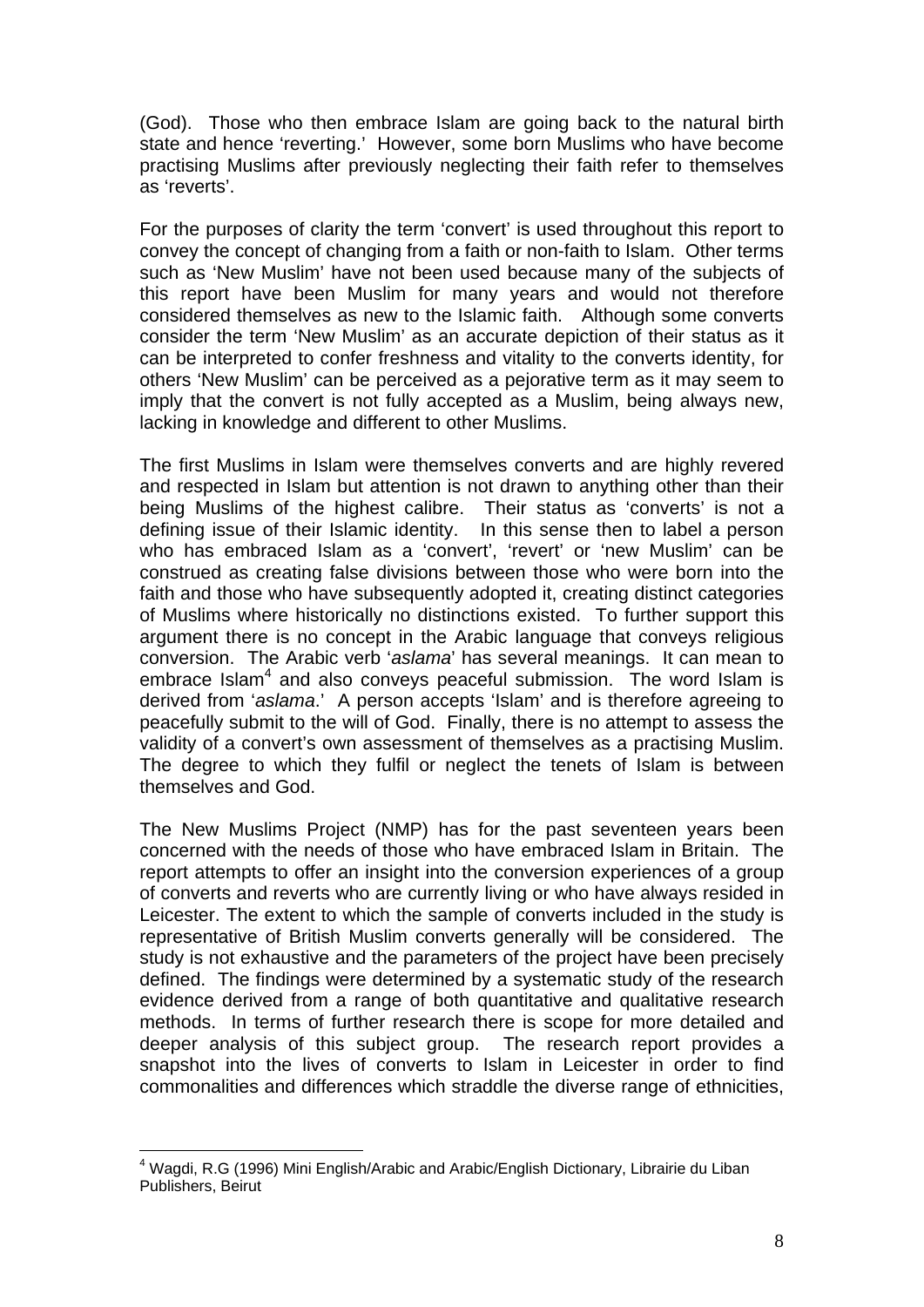previously held beliefs, variations in culture and socio-economic status that are characteristic of the convert communities in Leicester.

Leicester is one of the most diverse cities in the UK in terms of constitution of ethnic minorities. The disparate nature of Leicester's ethnic and cultural mix is reflected in its Muslims communities that are derived from Gujurati Indian descent and from Pakistan, Bangladesh, Somalia, Turkey and Kurdish regions of Iraq. Smaller pockets of Arab communities exist alongside Muslims from Eastern Europe and various parts of Africa. The expulsion by Idi Amin of Ugandan Indians led to many settling during the 1970's in Leicester.<sup>5</sup> The last ten years has seen sizeable populations of Somalians and Kurds settling in the city. The 2001 Census cited 11% of Leicester's population of 279,921 were Muslims (30,000 people).<sup>6</sup> Within this Muslim population contains often fractured and ethnically divided pockets of small communities. As mass migration continues around the world, Leicester is a microcosm of the increasing global trends for population centres to be characterised by religious plurality and diverse socio-ethnic groups. As such religious conversion rates have been found to be positively related to religious plurality.<sup>7</sup>

The report is at one level a basic mapping exercise. It details such information regarding estimates of the numbers of converts in Leicester and their geographical locations within the city. It seeks to elucidate information about the demographic composition of the convert populations of Leicester and to understand more about their educational backgrounds along with their current employment and socio-economic status. The research also aims to relate the experience of conversion to Islam to how it impacts on living in Leicester and considers the nature of the converts' experiences of life in the city. Personal experiences of the generic issues raised by conversion to Islam are highlighted particularly in terms of the challenges faced by converts and the resultant nature of their needs. How and to what extent such needs can and should be addressed will form part of the report's recommendations.

In terms of ethnicity and previous faith/non-faith background, the report defines the ethnic composition of the converts in the study and their previous faith or non-faith milieu. The purpose of such definition is to assess where there are any variances in the experiences of converts who hail from particular ethnicities, or faith/non-faith backgrounds. This may prove to be helpful in relation to assessing what additional services or support could be needed or provided. From the convert perspective if such information is of significance it could have consequences for the impact is has upon the subsequent quality of life that converts are able to achieve within an Islamic framework.

More broadly, the work attempts to understand why individuals living in Leicester have been attracted to Islam and how they have presented and

<u>.</u>

 $^5$  At Home in Europe – Muslims in Leicester, (2010) p21, Open Society Institute, Hungary<br> $^6$  At Hame in Europe – Muslims in Leicester, (2010) pp. 17.21, Open Society Institute  $6$  At Home in Europe – Muslims in Leicester, (2010) pp 17-21, Open Society Institute, **Hungary** 

 $7$  Barro, R.J, Hwang,J and McCleary, R.M, (2010) Harvard University, Cornerstone Research, Harvard University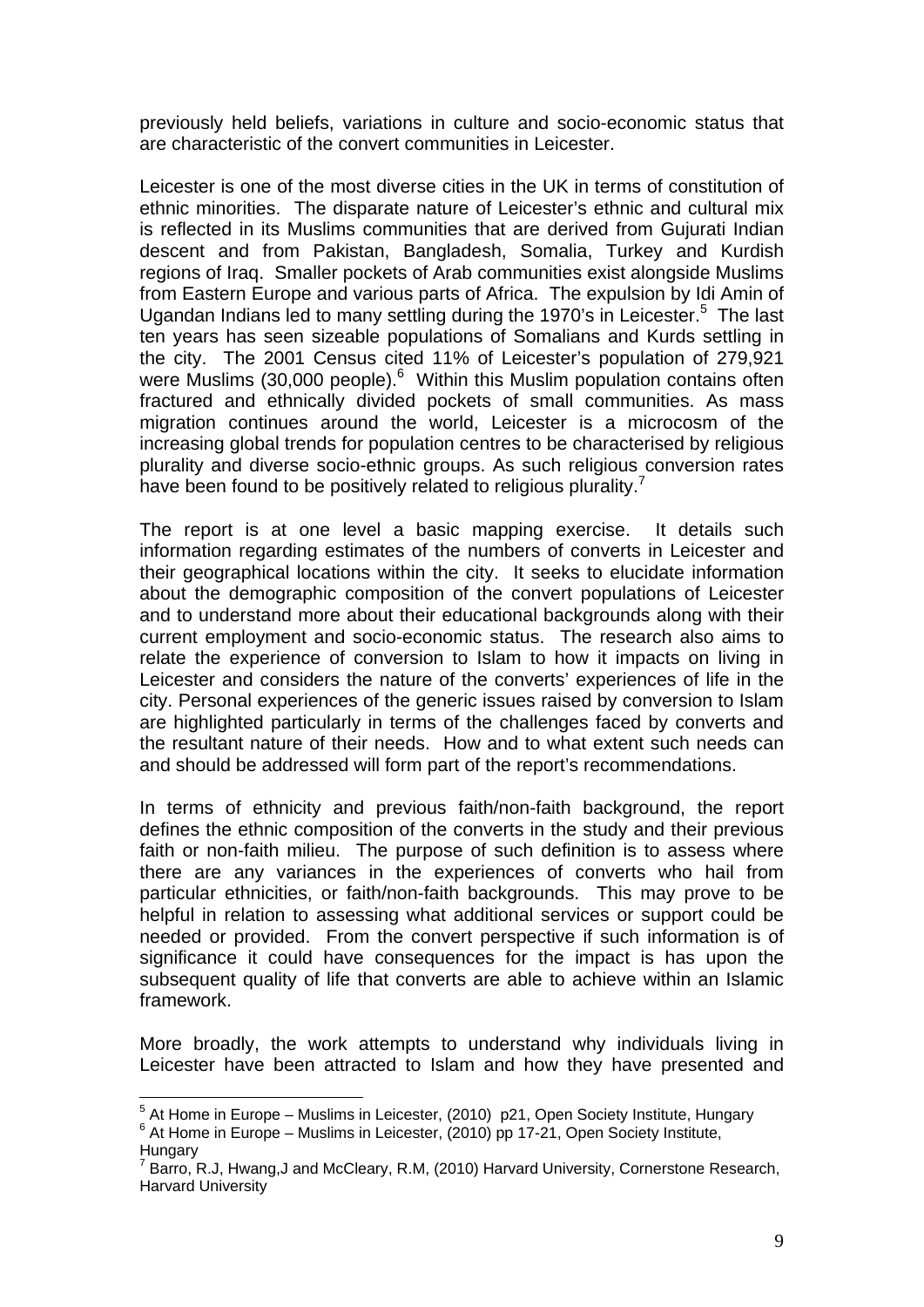managed their decision to embrace Islam and assesses the impact it has made on their lives. Such a representation has to incorporate from the converts' perspective and interpretation, the reactions and responses from the families, friends, neighbours and work colleagues of the convert, both to the initial conversion to Islam and to an assessment of how such a set of responses may have changed over time.

The research seeks to describe the Muslim communities resident in Leicester into which the converts may or may not have integrated or assimilated and the reasons why this has or has not occurred. Of importance is to account for the various interpretations of Islam that are available and accessible to the convert in Leicester and those that are less obvious. The research also discusses the types of services which are currently being provided by the Muslim communities, who uses such services and how they are accessed. The report seeks to acknowledge gaps in provision and examines the ways forward for addressing such omissions. It also examines perceptions of how the Muslim communities relate to converts and the extent to which they understand and accept their specific needs and the challenges which they commonly face. The responsibility of Muslim communities towards converts in terms of their Islamic obligations towards those new to the faith is also included. In turn, perceptions held by converts towards the Muslim communities are reflected upon.

In terms of the role of Leicester City Council who has jointly financed the research project, the Council is seeking to understand more about the small but expanding convert population of Leicester and their specific needs of which little has been previously know or understood. In terms of the Council's role in promoting community cohesion it has a responsibility to provide services and support where possible to converts to try to prevent their marginalisation both from the wider population of Leicester and from the city's established Muslim communities.

#### **The New Muslims Project**

This report has been compiled by The New Muslims Project which is part of the Islamic Foundation, currently located in Markfield, Leicestershire. It has been jointly funded by the Islamic Foundation and Leicester City Council as part of the council's Mainstreaming Moderation Programme. Advice has also been provided by the Islamic Foundation's Policy Research Centre along with academic assistance from the Markfield Institute of Higher Education and Kube Publishing, which are also departments of the Islamic Foundation.

The Islamic Foundation, established in Leicester in 1973, is a unique and pioneering institution specialising in the fields of research, education and publication. The NMP was established in 1993 in response to concerns of insufficient services and support being available to those individuals around the UK who had converted to Islam or were interested in finding out more about the faith. The NMP has grown to provide a range of services which aims to meet the social and educational needs of new Muslims. Through the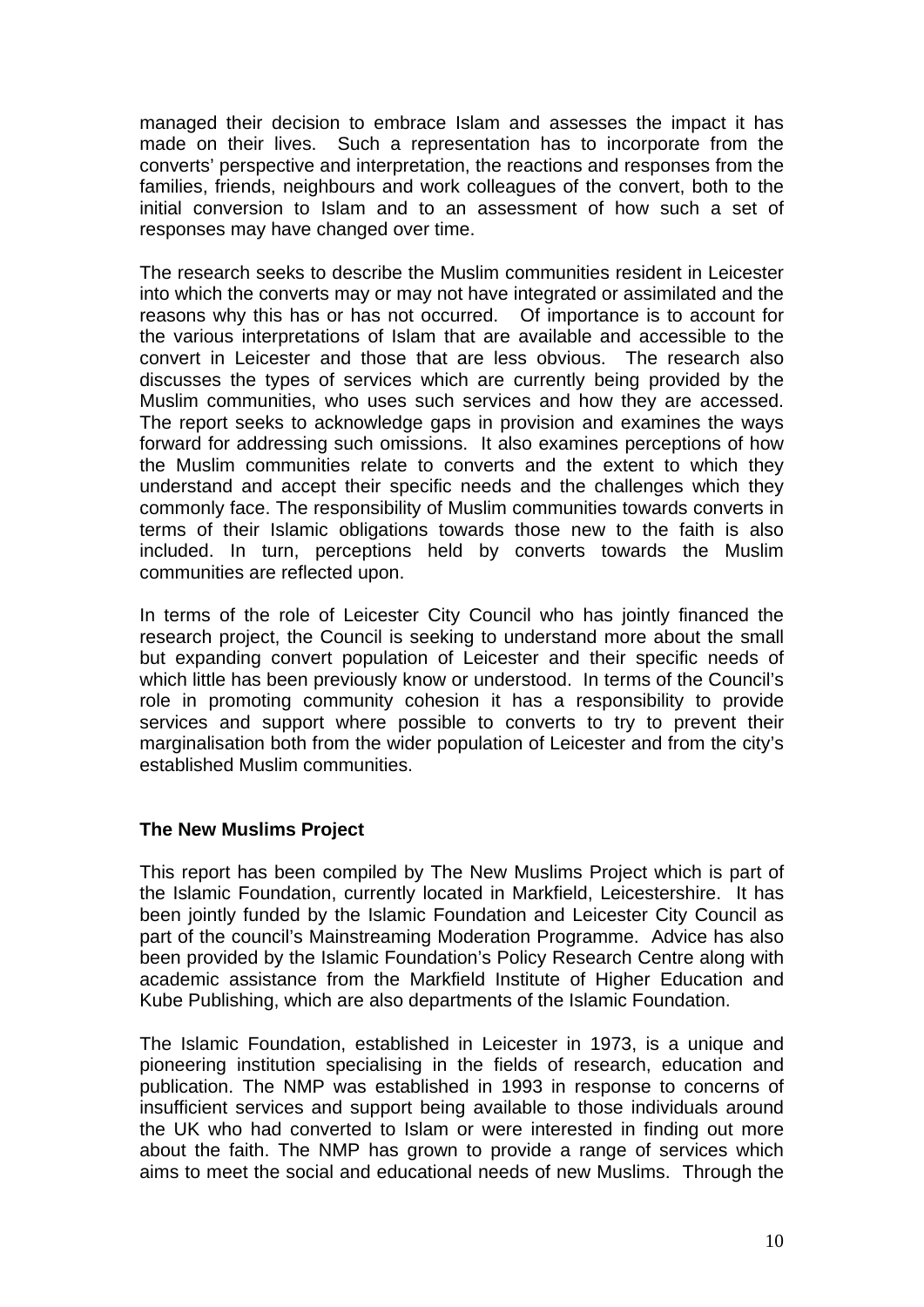newsletter, *Meeting Point*, regular contact is maintained with over 3000 converts to Islam throughout the country. Other services currently offered include Qur'anic Arabic courses, pilgrimages to Hajj and Umrah along with visits to a variety of other Muslim states. Counselling and advice, a national network support system and social, educational and spiritual programmes are services much in demand. Online provision is available through the NMP e-Group discussion forum and the NMP Website, 'Caring for Converts,' which facilitates discussion, learning and instruction on Islam.

The services developed by the NMP are regularly updated and revised to take into account the diverse needs of converts. As the convert communities around Britain take on more of the responsibilities for administering the grassroot service provision there is less need for some of the services which have previously been undertaken by the NMP. As part of re-evaluating existing provision it was decided to undertake research into Muslim converts to Islam. Whilst there is a vast amount of literature available on religious conversion and a growing resource of material on conversion to Islam there is a paucity of information regarding the practicalities of living life as a Muslim convert in a British inner city context. It was considered by the NMP that a systematic examination of the needs and challenges faced by converts to Islam was a necessary next step. Leicester was considered a suitable city within which to conduct the research for the following reasons. The NMP had a database of around 150 converts and reverts to Islam resident within the city. Leicester was in close geographical proximity to the NMP which facilitated access to converts and reverts within the city. The project had a range of contacts established within the city's Muslim communities and had links with a diverse range of Islamic organisations and mosques in Leicester.

#### **Developing the Research Project: the role of Leicester City Council**

Following consultations with Leicester City Council the research project was approved under the Council's Mainstreaming Moderation Programme. The Mainstreaming Moderation Programme is Leicester City Council's interpretation of, or change of emphasis to, the government's Prevent Strategy designed to mitigate, challenge and prevent the effects of, or threats posed by violent extremism. <sup>8</sup> The programme outlines priority areas and action and is overseen by the Mainstreaming Moderation Forum. This forum is a citywide multi-agency group made up of partners for the statutory services including the police, youth offending service, probation and youth service, and has representation from community, voluntary and faith organisations.

<sup>&</sup>lt;sup>8</sup>see Leicester Partnership. Preventing Violent Extremism through Mainstreaming Moderation (October 2009) http://www.oneleicester.com/leicester-partnership/about-us/strongercommunities/mainstreaming-moderation/ see also Leicester's Community Cohesion Strategy 2009-2014 (October 2009) Final Draft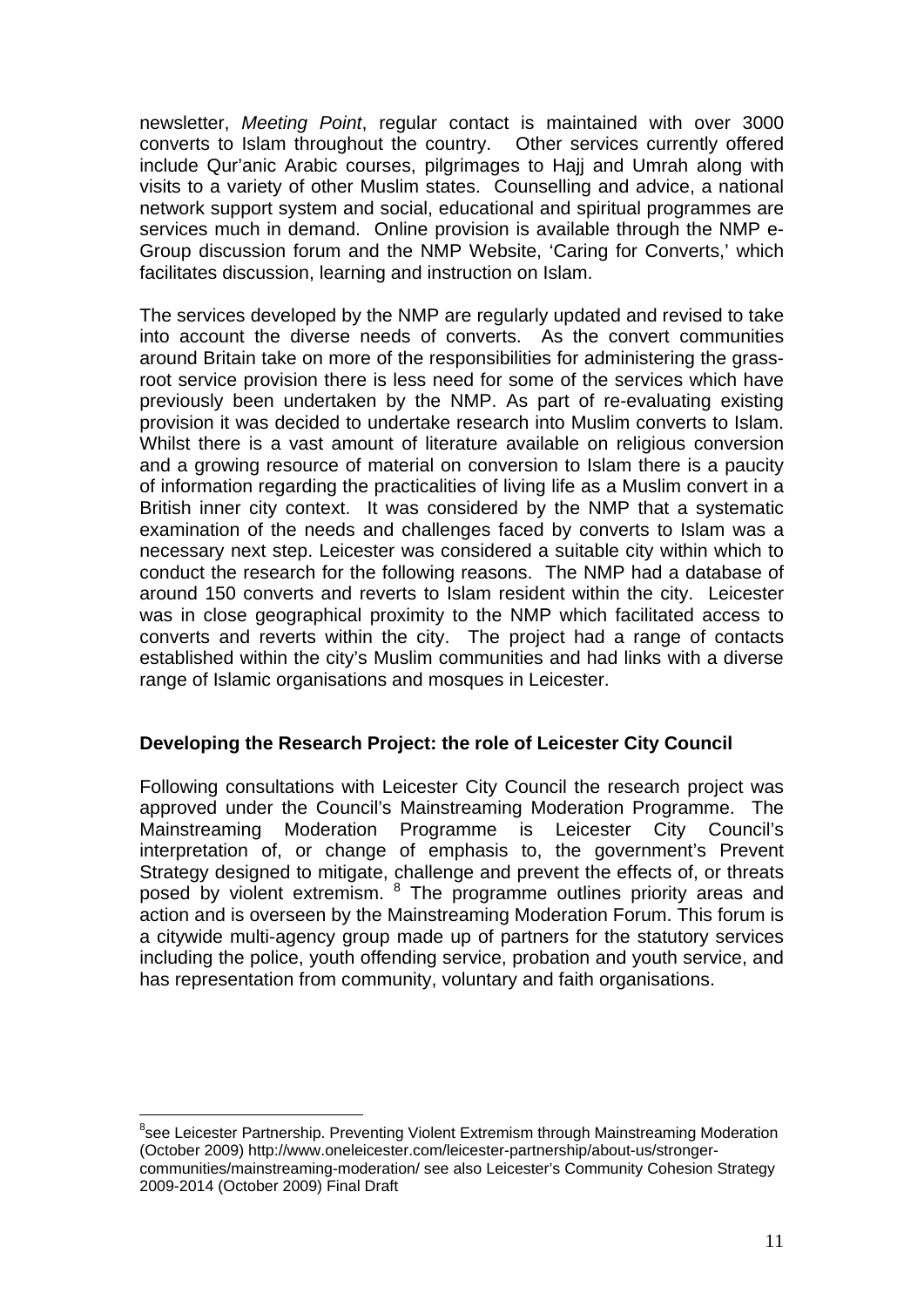The research project met the sixth strand of the Prevent Strategy's criteria in terms of 'developing Prevent related research and evaluation.<sup>99</sup> The aims of the research also met other key strands of the Prevent Strategy, firstly, 'increasing resilience of communities to violent extremism' and secondly, 'addressing the grievances that ideologies are exploiting.' The demands resulting from these two strands would be facilitated in the key recommendations emanating from the research work, namely, that networks of support would be developed through which the knowledge and confidence of converts/reverts would be enhanced and negative perceptions could be challenged thereby enhancing cohesion and cooperation. With regard to the Mainstream Moderation Programme the research project met the Programme's fourth priority by 'increasing our understanding of and engagement with, our diverse Muslim communities.'

Leicester City Council has long prided itself on being at the forefront of work developed to enhance community cohesion within the UK.<sup>10</sup> Characterised by ethnic diversity the city has been seen as a model of effective and positive multicultural initiatives. Recognition of the needs of the convert and revert communities in Leicester fall within a number of the 'Learning to live together' themes of the City Council's Community Cohesion Strategy, where the emphasis is on strengthening relationships between communities, building a sense of belonging to Leicester and addressing tensions both within and between communities. The embryonic and frequently marginalised communities of converts and that are emerging in Leicester, albeit relatively small in numbers in terms of the overall population of the city, require acknowledgement of their presence and recognition of their needs and requirements. Such an awareness of converts as a religious minority within a larger Muslim minority faith group needs to be acknowledged both with the wider Muslim communities of Leicester and official public bodies such as the City Council.

The parameters of the research established by Leicester City Council in conjunction with the NMP can be summarised as follows:

- 1. The development and delivery of a community based research project aiming to collate baseline information about Leicester's diverse convert and revert communities.
- 2. To understand more detailed information about Leicester's convert and revert communities in terms of the number of converts and reverts residing in the city. Demographic and socio-economic information relating to the age, ethnic origins, educational and social backgrounds and where they reside in the city.

http://www.experiencecorps.co.uk/faithleaders.asp

<sup>&</sup>lt;sup>9</sup> see Preventing Violent Extremism: Next Steps for Communities, Department for Communities and Local Government, (2008) London

<sup>&</sup>lt;sup>10</sup> Leicester's Community Cohesion Strategy 2009-2014 (October 2009) Final Draft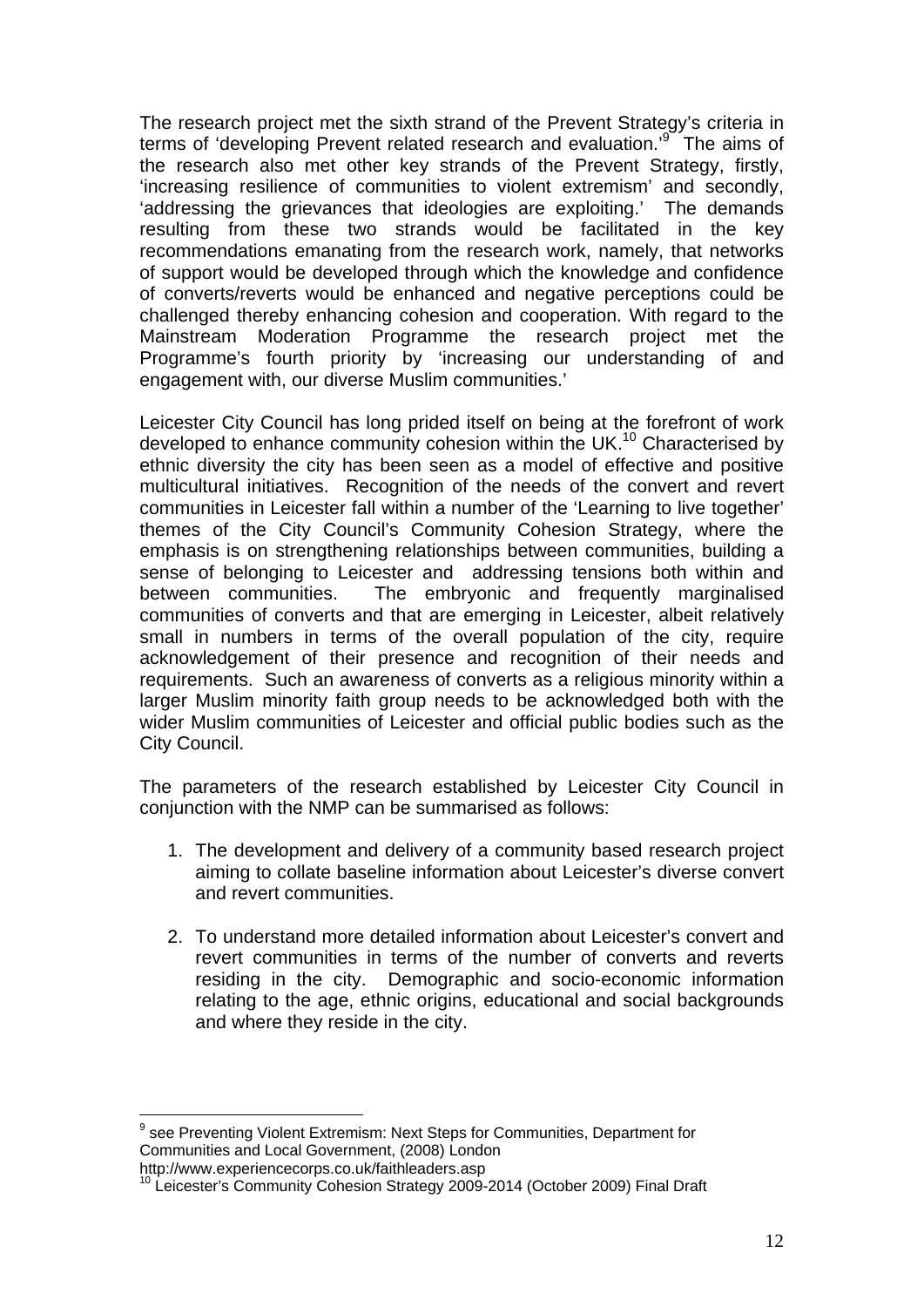- 3. To provide recommendations accompanied by a strong evidence base for future work to support these groups.
- 4. To identify the key challenges these groups face with regards to being Muslim in Britain today

#### **The structure of the research report**

The report commences with an Executive Summary of Findings. This is followed by the Introduction which outlines the main themes and purpose of the research. Included here is a discussion of the methodology adopted to provide a framework for the research and how ethical considerations were implemented.

Chapter One then provides an historical overview of conversion to Islam in Britain which takes into account prominent contemporary converts.

Chapter Two then offers a historical view of conversion to Islam in Leicester. It provides examples of the possible first conversion to Islam in the city.

Chapter Three discusses ideas and theories that surround conversion to Islam, which provides insight into why people consider revising their beliefs and behaviour in light of Islamic religious ideals.

Chapter Four examines the reports findings which are derived from questionnaires, interviews and focus groups. This chapter details the converts' personal experiences in terms of why they decided to embrace Islam and seeks to understand their personal experiences of living in Leicester and how Islam impacts upon their lives. It discusses living in Leicester both within the Muslims communities and the wider multi-cultural populations of the city and attempts to elucidate the type of attitudes converts express towards the extent to which life in the city meets their expectations and needs.

Chapter Five discusses the nature of existing Islamic facilities that are currently available in Leicester that may or may not be used by converts. These facilities are provided by the mosques or Islamic organisations operating within the city, by individuals or groups of individuals, not functioning as officially designated organisations, which have set up initiatives to assist, converts. The concern here is in determining what facilities are being used, by whom and to what extent they are utilised. This also leads into questions as to what amenities are not being provided, why such services are not available and the extent to which demand for further or alternative ranges of provision is required. An integral part of this chapter is determining the role of mosques. The Imams are often the first point of contact for converts when attending mosques. The extent to which Imams possess the requisite skills for addressing the often complex needs presented by converts seeking their assistance, advice, guidance and direction is also discussed.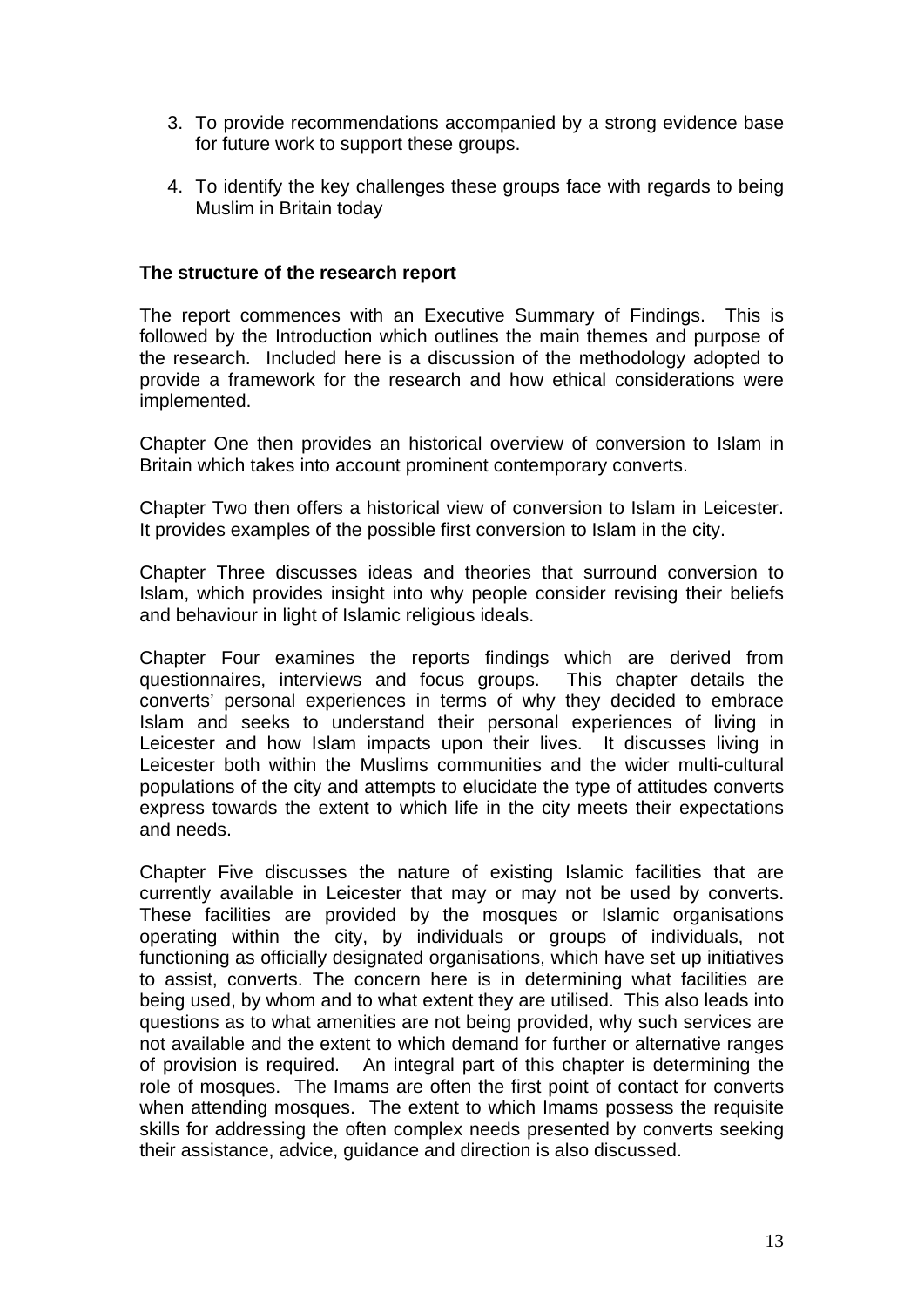Chapter Six discusses the conclusions that can be drawn from the research and the implications of these findings for future action and policy towards converts within Leicester. The extent to which these conclusions are applicable to other cities around Britain is also considered. Finally, the chapter focuses on how the existing research findings can be expanded and developed into more detailed analysis and looks at the possibilities for further research and discusses new questions that have arisen out of this study.

Following on from Chapter Six is a set of recommendations that provide the basis for discussion and the development of strategies to address the main points of the report.

#### **Research Methodology**

This report is based on field research conducted in Leicester between May and October 2010. The analysis for this study is based on both qualitative and quantitative data and on primary and secondary sources. The primary research was carried out by the New Muslims Project along with analysis of secondary sources. Two female staff from the NMP of Irish and English extraction, were contracted to conduct the research on a part-time basis over a seven month period and produce a written report on the findings. Both were converts to Islam from Roman Catholic backgrounds. One had converted 13 years ago the other 27 years ago. The researchers had extensive experience of working with converts to Islam and were familiar with the types of issues and concerns commonly raised by those new to and not so new to Islam.

#### **Primary Research**

#### *The Questionnaires*

Two questionnaires were designed. Both were predominantly structured questionnaires. The questionnaires' structured questions were supplemented by a number of semi-structured questions where respondents had the opportunity to describe their personal opinions and experiences in order to add further detail and information about their conversion to Islam.

The first questionnaire was designed in four sections to be completed by converts living in Leicester or those converts whose nearest Islamic facilities were to be found in Leicester and who currently used or wished to use those facilities. The first section of the questionnaire covered questions focusing on the availability and use of Islamic facilities and services in Leicester. The second section concentrated on living as a Muslim. This section focused on a wide ranging set of questions which included how converts viewed relationships with born Muslims, their previous beliefs, how they became interested in Islam, the age at which they embraced Islam and how their relationships with their families had fared in the first instance of conversion and subsequently with the passage of time. The third section of the questionnaire was narrowly defined to extract responses on the converts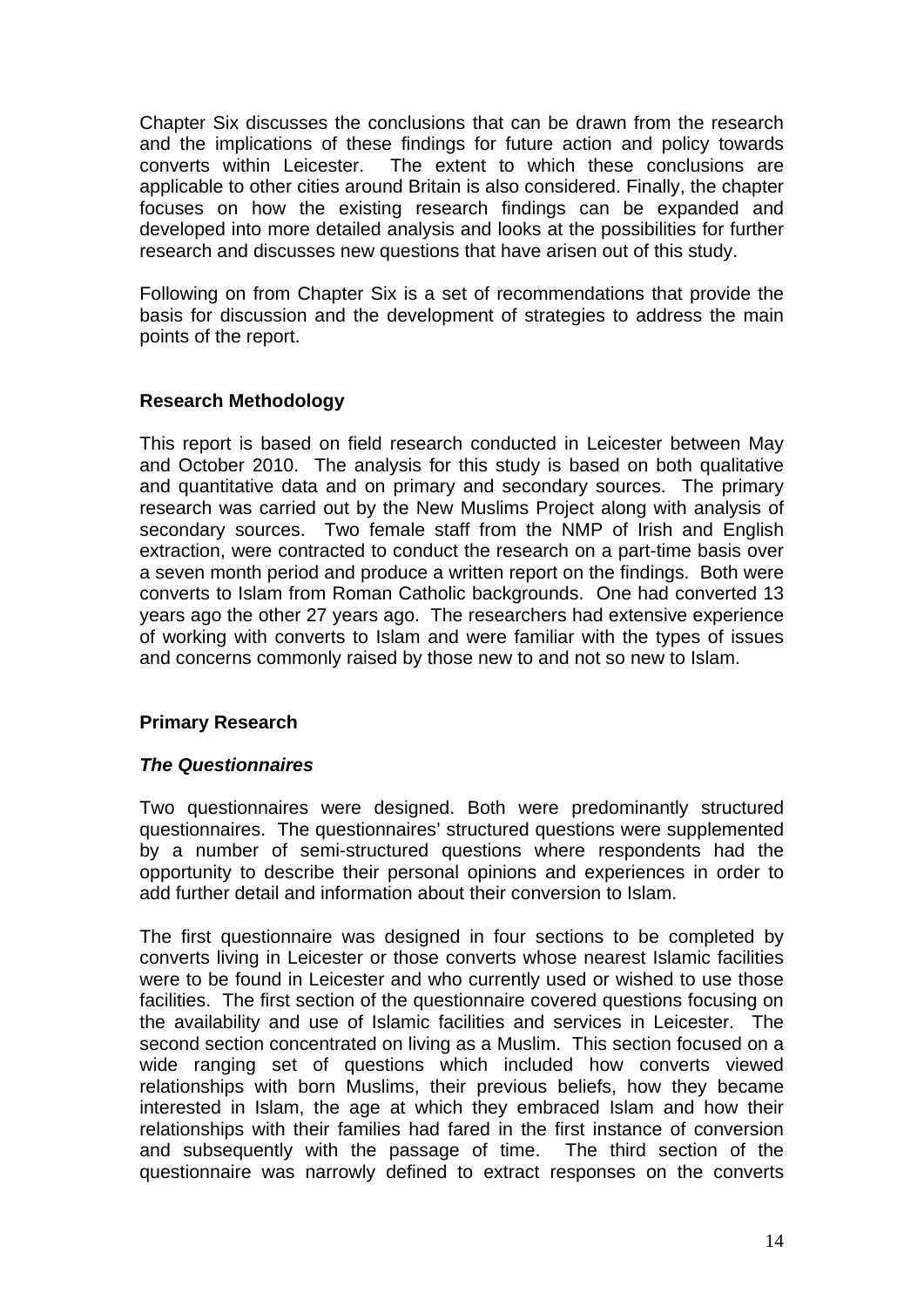experiences and expectations of living in Leicester. The final section determined personal information regarding education, occupation and ethnicity and marital status. A section was also included for personal comments regarding information that may be helpful to the research. The questionnaire was intended to give a broad overview of converts' lives in Leicester. The insights gained would be further enhanced through the material provided by a series of interviews with converts who would substantially extend the breadth and depth of the body of research evidence.

Sixty questionnaires were received, five of which were discarded in the compilation of the data as they were completed by born Muslims and not converts. Of the 55 remaining questionnaires 34 had been completed at a pre-Ramadan social event organised by the NMP. This event had been hosted by Leicester New Muslims and was held at a venue in Leicester. The other 21 completed questionnaires resulted from questionnaires being posted to 148 converts from the NMP database, and an additional 20 were sent to two individuals working with converts in the city. The postal distribution of the questionnaires yielded a low 8% response rate. Of the 55 questionnaires 19 were completed by males and 36 by females. This is in line with the widely acknowledged 2:1 ratio of female to male conversion rates to Islam.<sup>11</sup> An ethnic balance was also achieved.<sup>12</sup>

The second questionnaire was designed to be completed by those working for mosques or Islamic organisations. Two formats of this questionnaire were designed one for the mosques and the other for Islamic organisations. This was a short three page questionnaire intended to be concluded in less than ten minutes. The questionnaire was dispatched by post to the mosques and Islamic organisations in Leicester. The return rate was low and so was followed by phone calls and personal visits to the mosques to interview people working within them either as part of the mosque committee or employed as the Imam.

#### *Interviews with converts to Islam*

In order to gain further insight into the lives and experiences of converts to Islam in Leicester fourteen personal semi-structured interviews were conducted. These ranged in length from twenty minutes to over an hour in length depending on whether the respondents gave brief or discursive answers to the set questions. The interview questions were formulated to elicit information regarding the respondent's decision to convert to Islam and their subsequent religious journey. Respondents were asked to discuss how, if at all, they had been influenced and directed by Muslims they had encountered, the extent to which they were felt comfortable with their own understanding of Islam, their relationships with their families, their experiences of living in Leicester and their opinions on the range of Islamic services available and accessible to them.

<sup>&</sup>lt;u>.</u>

<sup>&</sup>lt;sup>11</sup> One source of these estimations is the New Muslims Project  $12$  For further information on the ethnic composition of the study see Chapter 4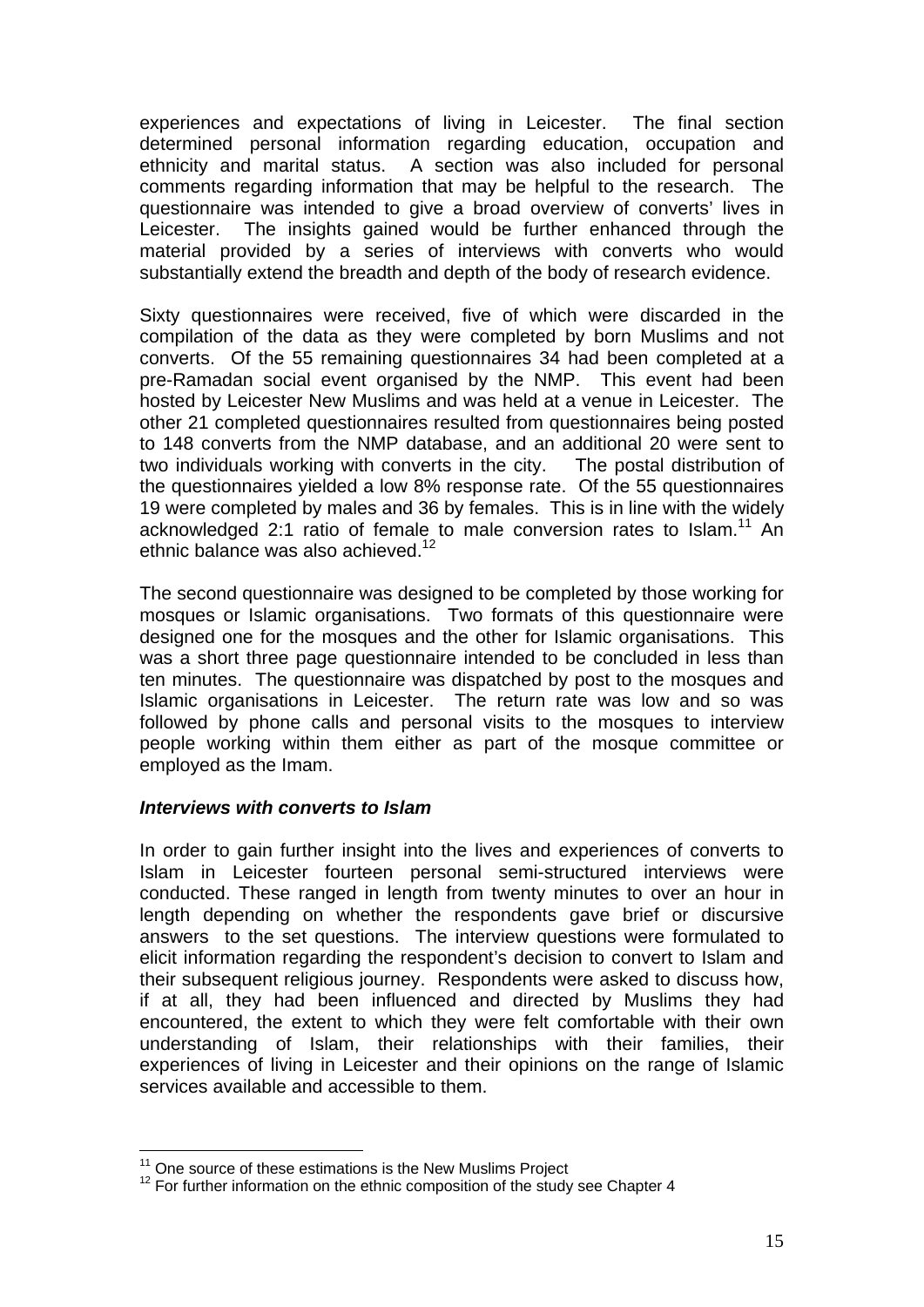The breakdown of the respondents was seven female, of which three were of an Indian background, two of African Caribbean heritage plus one White Other (European) and one White British. All the respondents were within the age range of 20 -60 years. Seven males were interviewed. Of these, three were of African Caribbean Heritage, one of Indian descent, and three were White British males again within the age range of 20-60 years. The respondents were selected because they had completed a questionnaire and had indicated on a separate response sheet attached to the questionnaire that they would be prepared to take part in further research. Other interviews were arranged through coverts details listed on the NMP's database or through personal contacts.

#### *Interviews with individuals working with converts to Islam*

Five interviews with individuals who are currently working with New Muslims and one with an individual who had previously organised a study circle and Qur'anic Arabic classes that were attended by female converts in Leicester. These interviews were on average thirty minutes in length and focused upon the provision of present and future services to converts in Leicester and addressed pertinent issues related to these.

#### *Focus Groups*

Focus Groups were held over two consecutive weeks during Ramadan on a weekday afternoon at the Highfield Centre, Leicester. The first focus group was an all female group consisting of three Indian, one African Caribbean and four white British converts of various ages. The second was a mixed male and female group consisting of one African Caribbean male, two African Caribbean females, one mixed white/Asian male, two white British males, two white British females of varying ages.

Both focus groups lasted for one hour and covered topics of conversion to Islam, family responses to conversions, facilities available in Leicester and perceptions of life in the city and relations with Muslim communities. Participants had agreed to attend the focus groups after completing a form attached to the back of the questionnaire signalling their interest in being involved with further aspects of the research project.

#### *Questionnaires sent to Mosques and Islamic organisations in Leicester*

A questionnaire was compiled in order to determine they type of services provided by mosques and Islamic organisations in Leicester. It sought to ascertain the nature of the type of contacts mosques and Islamic organisation were affording converts in the city and to understand responses and levels of provision that are available. The final section focused questions on the type of help and support mosques and Islamic organisations may wish to accept in order that they can respond appropriately to requests for assistance from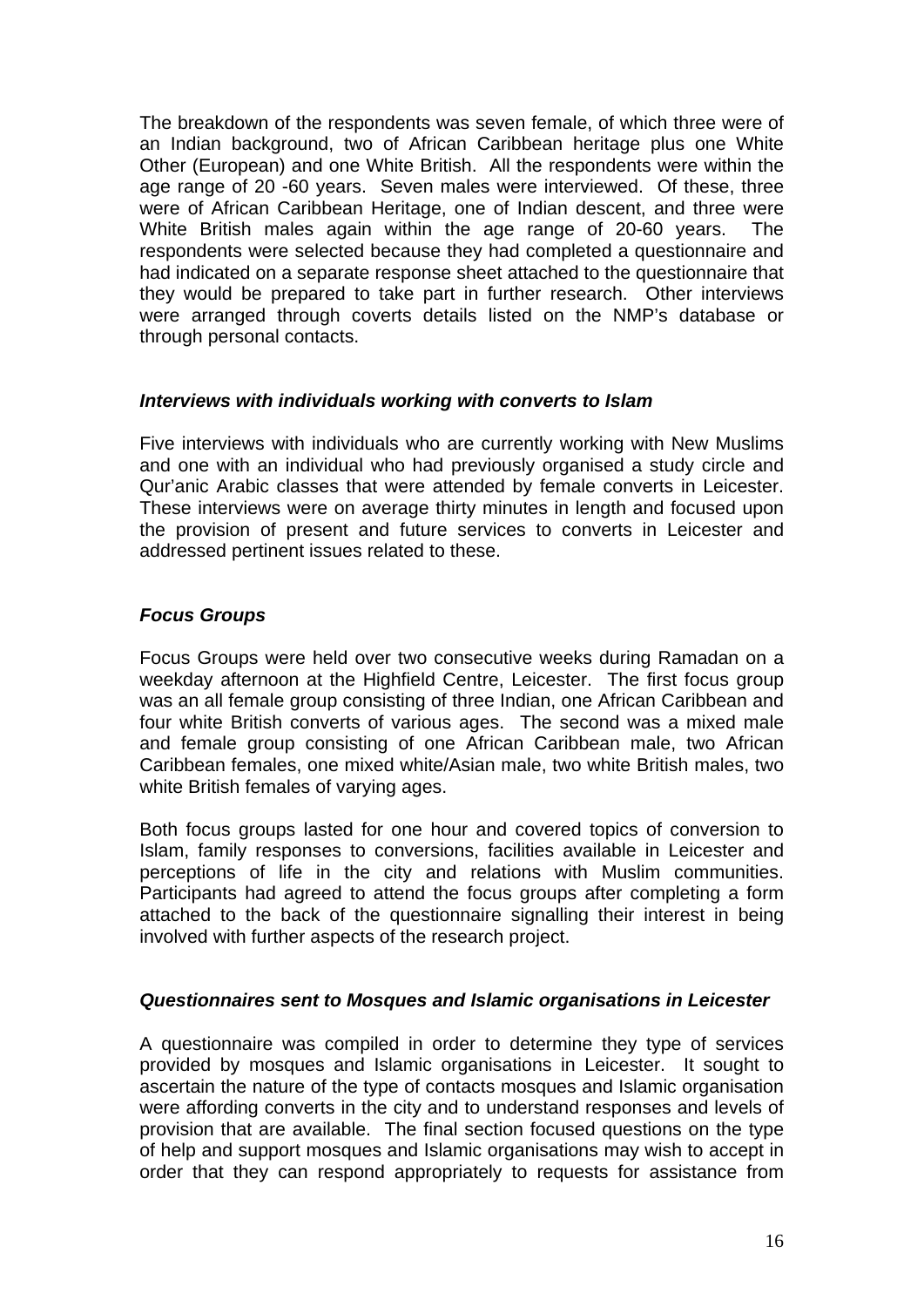converts to Islam. As previously mentioned there was a minimal response rate to the postal questionnaire. However, a number of mosques were personally visited, fourteen questionnaires were completed and eight interviews were conducted. In order to account for the diversity of the type of mosques prevalent in Leicester and to achieve a representative sample of mosques, visits included a Shia mosque; Salafi orientated mosques alongside those of Deobandi and Barelvi persuasions.

Aside from the mosques, two Islamic organisations working with converts to Islam either completed a questionnaire or was interviewed by the NMP. A representative from a third Islamic organisation participated in an interview to discuss the nature of the work they were involved with after having first completed a questionnaire.

#### *Secondary Sources*

At the outset of the research project a literature review was undertaken. This included an examination of academic literature of religious conversion and conversion to Islam examining conversion from theological, psychological and sociological perspectives. Personal accounts of conversion to Islam were taken from newspapers, articles and internet websites either written by converts to Islam or were derived from journalistic accounts. Other accounts of religious conversion to Islam from journalistic sources were considered. Information and insight afforded from the literature has been woven in to the text of the research findings to support and develop the material obtained from primary sources.

#### *Ethics*

In order to ensure that the study complied with ethical standards a number of steps were taken. A covering letter was attached to the questionnaires. This letter outlined the aims of the research project and how it would be implemented and used as an assessment to determine the future needs of converts in Leicester and as a means of involving the wider Muslim communities in Leicester along with Leicester City Council in the development of projects and policies designed to secure a better future for converts. The participants were given contact details for the NMP so that they could discuss any issues or concerns regarding participating in the research project.

The interviews and focus groups were digitally recorded, participants signed consent forms and were made aware that there was no obligation to answer any questions they felt uncomfortable about. A balance of participants were sought to ensure a balanced representation across the spectrum of age, socio-economic and ethnic background. Most of the interviews took place at the participants' homes and others at locations they had suggested. The focus groups took place at a community centre owned and administered by the council. This was chosen as a neutral non-partisan location that was easily accessible.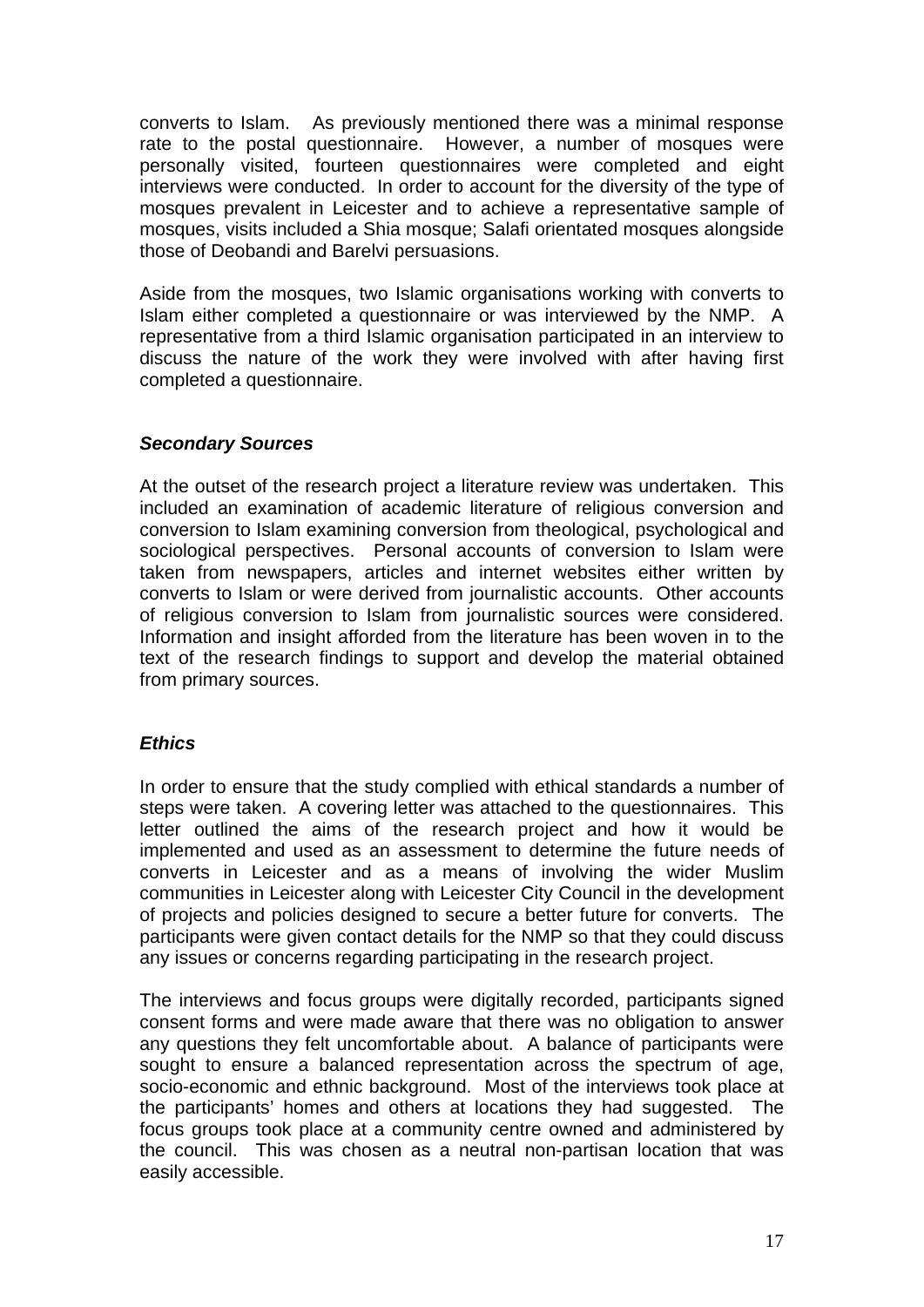All of the participants of the study were made aware that they were taking part on the basis of anonymity and that they would not be personally identified in the reports findings. They were informed that the research report would be a publicly accessible document which would also be available online and that they would be informed of when and how they could access it on the report's completion.

Acutely aware of the pressures that have been brought to bear on mosques and Islamic Organisations in recent years through the growing demands and assertiveness of the communities that access their facilities and as a direct result of the previous governments prevent agenda, its impact on mosques in particular and the community generally, the necessary sensitivities were duly adhered to.

The two researchers were impartial, objective and do not adhere to any sect or group within Islam. There was no attempt to project a particular view of Islam during the course of the research or to influence subjects. The authors remained detached from the research findings.

#### **Limitations of the research**

A possible limitation of the research was the extent to which the researchers were able to reach as widely as possible a cross section of the convert population of Leicester. This may be due to the fact the converts often visibly participate in events and services during the early years of their conversion which tapers off as they become more self-confident in their knowledge of Islam thereby loosing contact with Muslim communities. This is exacerbated by the lack of ongoing services available to them through the mosques and Islamic organisations.

Wider participation may have been curtailed due to perceptions over the levels of intrusion into the Muslim communities by the police and security services in recent years.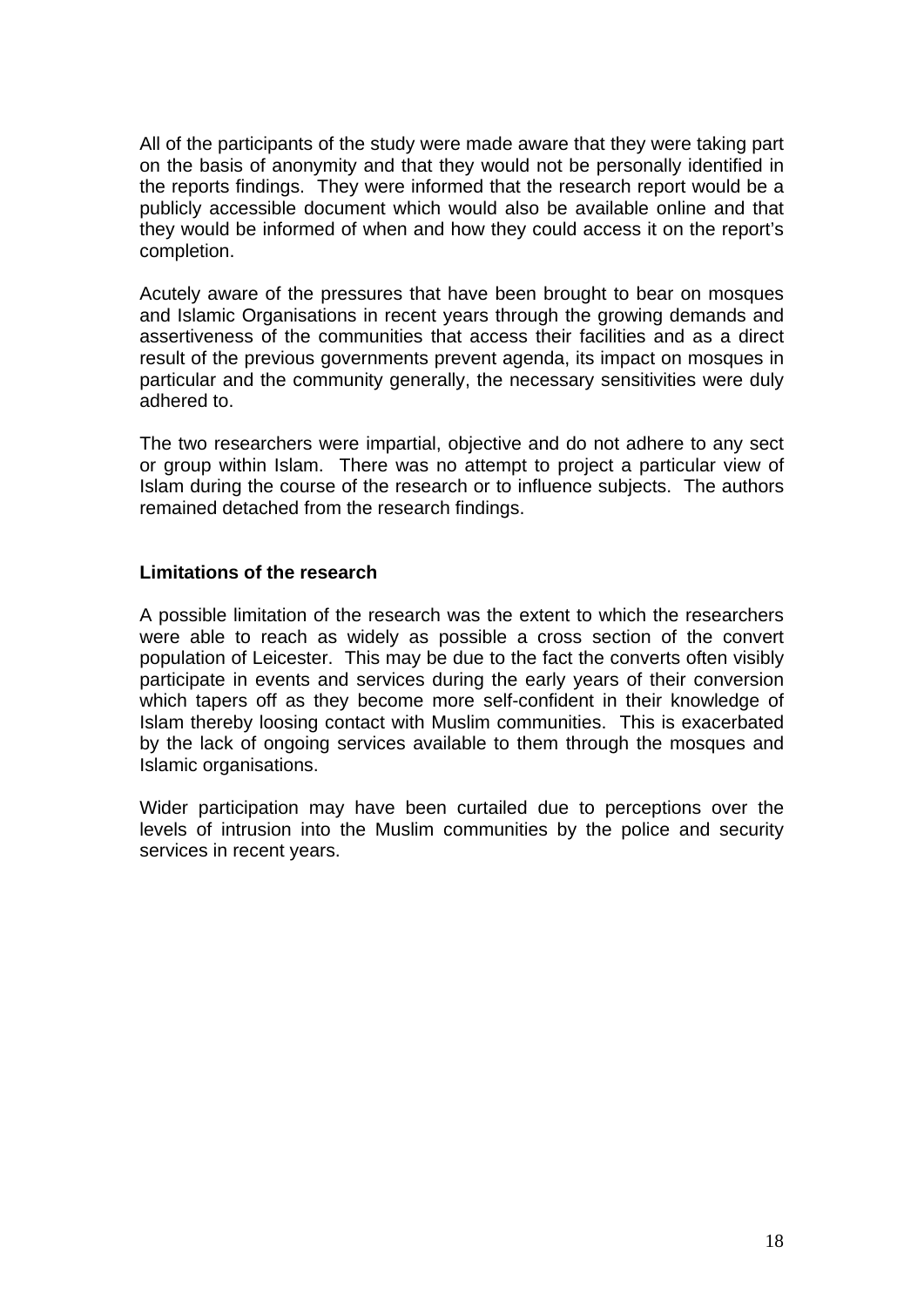# **Chapter One**

1

# **Conversion to Islam in Britain**

Historical accounts support the idea that a Muslim presence existed as far back as the early 700's in Britain, some of whom may have been converts. These early contacts with Islam or possible conversions to Islam may have been secured via contact with Muslims traders. Work and trade have been the predominant vehicles for the dissemination of Islam. Probable conversions were almost certainly assisted by the favourable impressions made by Muslim traders on non-Muslim people as they were admired for 'their nobility and integrity of conduct.<sup>'13</sup>

One of the first cases of Islamic influence or possible conversions to Islam can be seen in the early 700's through the case of Selback mac Fherchair Fota, High King of Dal Riada (which was an area of Northern Ireland and Western Scotland), was along with some of his subjects, who were Moors, a Muslim. <sup>14</sup> A coin minted in 775 by King Offa of Mercia on which was written the Islamic declaration of faith had been requested by the Caliph Harun Ar-Rashid.<sup>15</sup> Whether or not King Offa had converted to Islam has not been determined. One of the earliest references to an Islamic presence in Europe is to be found in the writing of Bede, an Anglo-Saxon monk, who described the Saracens unsuccessful attacks during the Battle of Poitiers in 732.<sup>16</sup> Following the military destruction of Celtic Christianity by the Church of Rome, the prospect of Britain ever coming under Muslim control was forcefully repelled by the papacy and most of the documentary evidence from this historical period was erased.<sup>17</sup>

During 1213 there are conflicting reports of King John I sending emissaries to Morocco purporting that the King would convert to Islam in order to secure military support from the Caliph.<sup>18</sup> Another account states that King John I made a proposal of marriage to the Sharif of Morocco's daughter, offering to convert to Islam. This offer of conversion was rejected by Morocco.<sup>19</sup> Spanish Muslims were present in Britain and marriage between them and British subjects continued even during the Crusades.<sup>20</sup> To what extent this lead to conversion to Islam is not known. What is known is the profound

<sup>&</sup>lt;sup>13</sup> Murad, Abdul Hakim (1997), British and Muslim? www.masud.co.uk/ISLAM/ahm/british.thm <sup>14</sup> Hellyer, H.A (2007) British Muslims: Past, Present and Future, The Muslim World Vol 97 No. 2 pp 225-258<br><sup>15</sup> F .....

 $^5$  Further information on the coin is provided by Abdullah Quilliam (1916) writing as Professor H.M. Leon see www.masud.co.uk/ISLAM/bmh/BNH-AQ-offa.htm

 $16$  See McClure, J and Collins, R (Eds) (2009) Bede The Ecclesiastical History of the English People, Oxford University Press, Oxford

<sup>&</sup>lt;sup>17</sup> Rosser-Owen, D., (1998) The History of Islam in the British Isles: An Overview, www.members.tripod.com/~british\_muslims\_assn/history\_of\_islam\_inb\_the\_bi.html<br><sup>18</sup> Stewart, G. 'The King who wanted Shariah England, The Times, 16.02.08<br>www.timesonline.co.uk/tol/comment/colomnists/graham\_stewart/article33

www.members.tripod.com/~british muslims assn/history of islam in the British Isles: An Overview,<br>www.members.tripod.com/~british muslims assn/history of islam inb the bi.html

<sup>&</sup>lt;sup>20</sup> Hellver.A.H., (2007) British Muslims: Past, Present and Future, The Muslim World, Vol. 97 No.2 p227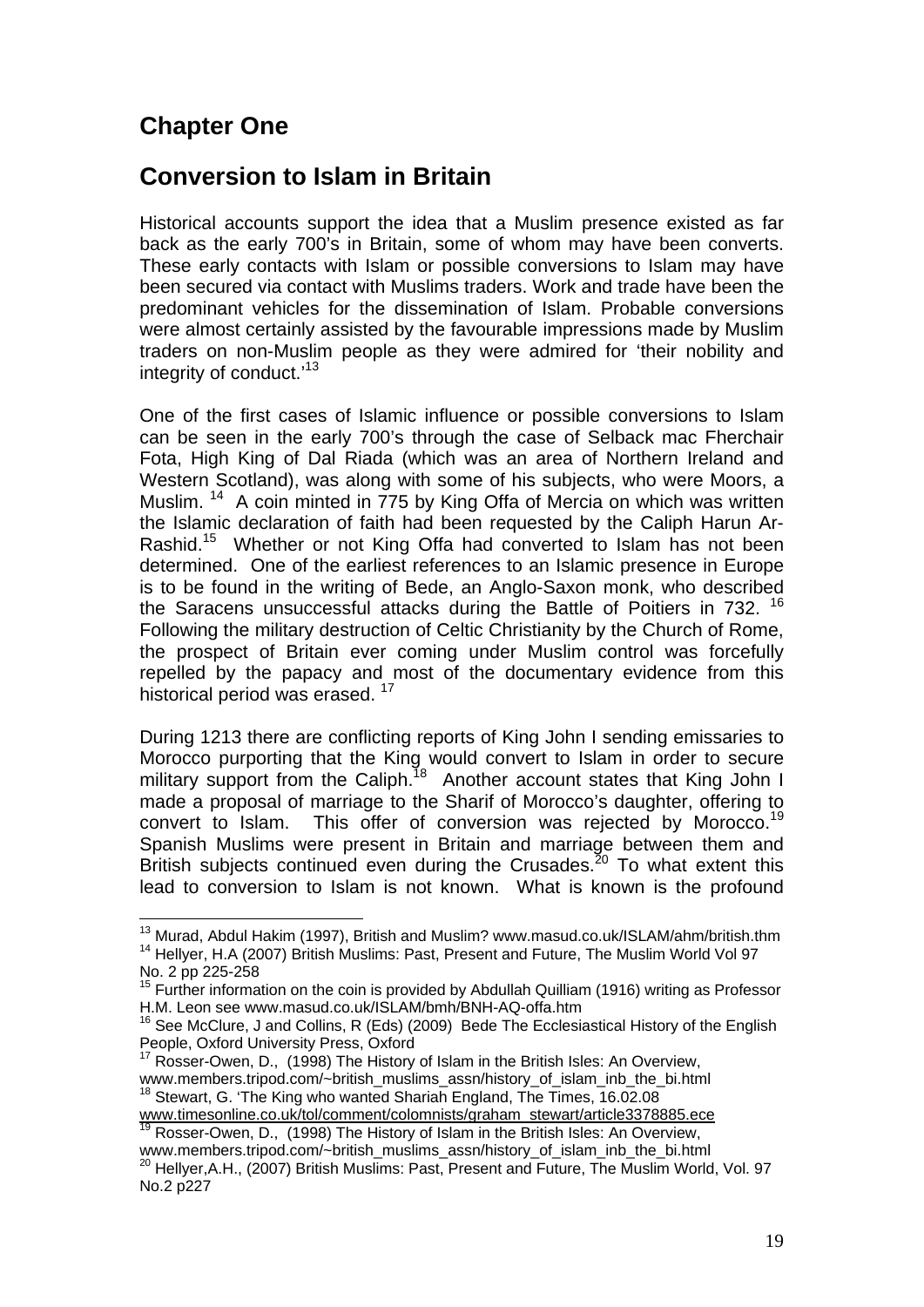influence left by the Spanish Muslims. For example, the traditional English custom of Morris dancing (the name Morris deriving from Moorish (meaning Muslims from North Africa) derives from the *raqsor hadrah* (circular dance) of the Spanish Sufis.<sup>21</sup>

There are references to Islamic scholars in the prologue to Chaucer's *Canterbury Tales* (1386). The first recorded Englishman to become a Muslim was John Nelson, son of a yeoman of the Queen's Guard who converted to Islam at some point in the 16th Century.<sup>22</sup>

During the Elizabethan period relationships with the Ottomans and Moroccans remained cordial. Political and military alliances were developed which also included agreements with India and Persia. $23$  Queen Elizabeth I, for example, asked the Ottoman Sultan Murad III for naval assistance against the Spanish Armada. It is clear that throughout this period alongside the established political, military and economic ties there were clear exchanges of academic ideas. During the 1630's the first chairs of Arabic were established at Oxford and Cambridge Universities where scholars were influenced by Arabic texts on mathematics, astronomy and medicine. <sup>24</sup>

A 1641 document refers to "a sect of Mahomatens" being "discovered here in London."<sup>25</sup> There were also a few conversions to Islam during the period. In 1649, the Qur'an was translated into English by Alexander Ross. During the reign of Charles I intermarriage and conversions took place. Muslim prisoners, traders and ambassadors were all to be found in Britain. 'Muslims continued to be permitted to 'exercise their religion… in the Kingdome of the King of great Britaine.<sup>26</sup> 'By 1725 English society was 'pretty well accustomed' to them.' 27

Abdal Hakim Murad sites numerous examples of British sailors who, 'turned Turke,' converting to Islam and fighting against the Spanish inquisitions and the expansionist powers of Europe. Many of whom settled in North Africa. The pirate Captain John Ward was perhaps the most famous of these sailors, who throughout his colourful life was known for his bravery and superb skills as a mariner.<sup>28</sup>

 $21$  Rosser-Owen, D., (1998) The History of Islam in the British Isles: An Overview, www.members.tripod.com/~british\_muslims\_assn/history\_of\_islam\_inb\_the\_bi.html 22 BBC (2009) History of Islam in the UK

www.bbc.co.uk/religion/religions/islam/history/uk\_1.shtml<br><sup>23</sup> Hellyer,A.H., (2007) British Muslims: Past, Present and Future, The Muslim World, Vol. 97 No.2 p227

 $24$  Nabil Mattar 1999 cited in Hellyer, A.H., (2007) British Muslims: Past, Present and Future, The Muslim World, Vol. 97 No.2 p227

 $25$  Nabil Mattar 1994 cited in Hellyer, A.H., (2007) British Muslims: Past, Present and Future, The Muslim World, Vol. 97 No.2 p227

<sup>&</sup>lt;sup>26</sup> Nabil Mattar 1994 cited in Hellyer, A.H., (2007) British Muslims: Past, Present and Future, The Muslim World, Vol. 97 No.2 p228

<sup>&</sup>lt;sup>27</sup> Ansari H., The Infidel Within: Muslims in Britain since 1800, Hurst & Company, London 2004

<sup>28</sup> Murad, A.H, (2003) Ward the Pirate, www.masud.co.uk/ISLAM/ahm/ward.htm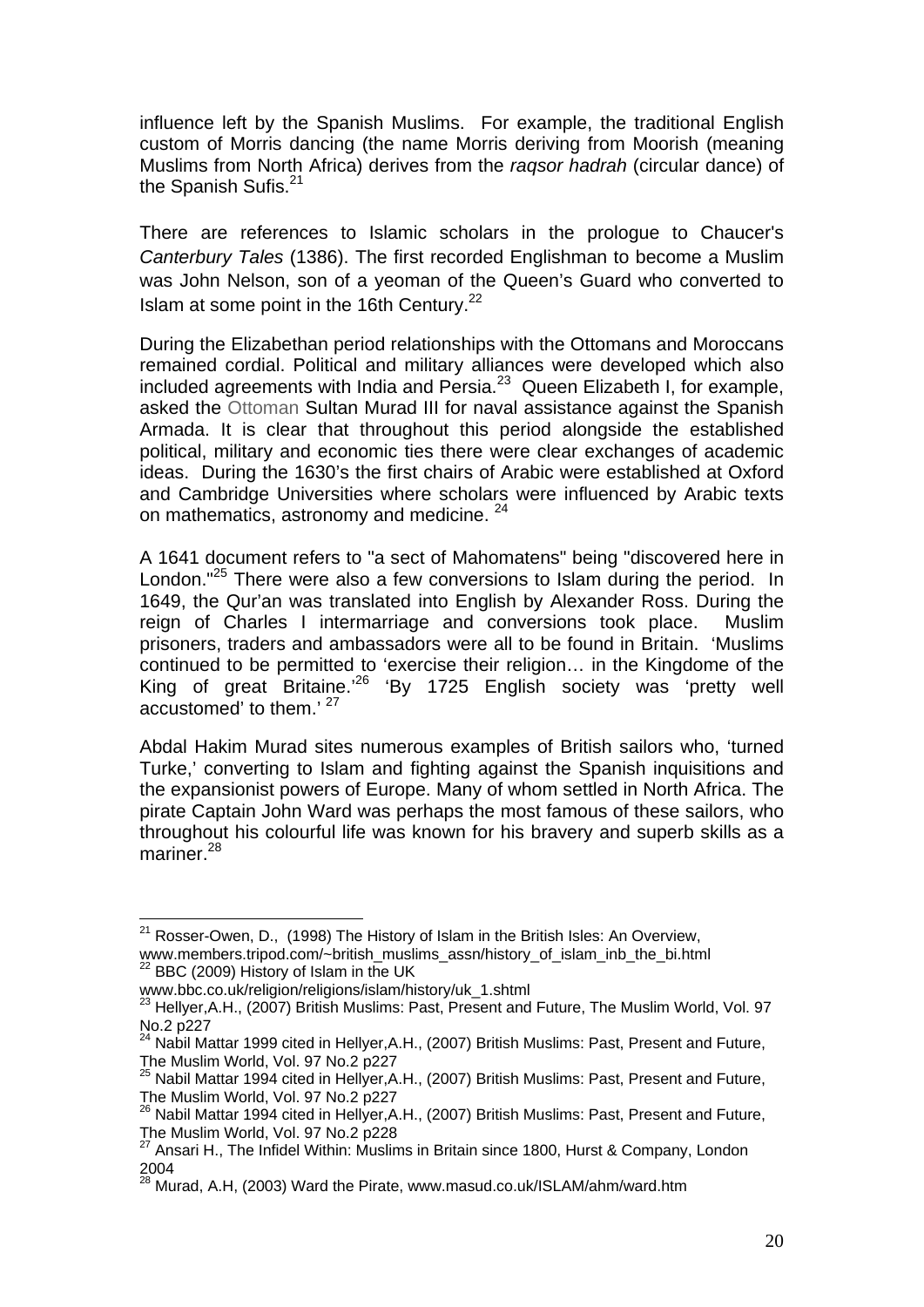A sizeable Muslim presence in Britain stems back over 300 years when the East India Company recruited sailors from the Indian subcontinent known as Lascars. Settlements of sailors were to be found around British ports. In the 18th and 19th Centuries there were a number of converts to Islam amongst the English upper classes, including Edward Montague, son of the ambassador to Turkey. Other notable conversions included Peter Lyle, the Admiral of the Tripolitanian Corsair Fleet during Nelson's nineteen century Battle of the Nile, and Hedley Churchward, the first recorded British Muslim to perform Hajj.<sup>29</sup>

During 1860 Britain's first recorded mosque was established at 2 Glyn Rhondda Street, Cardiff. By 1862 communities of Yemeni sailors who had been recruited into the merchant navy and Somali labourers were established in London, Cardiff, Liverpool, Pollockshields, South Shields and Hull. The Yemenis numbered around 15,000 representing the oldest permanent Muslim settlers (Lewis p11).<sup>30</sup> Other accounts state that there were now in the region of 70/80,000 Yemenis in Britain.<sup>31</sup>

Many of the Yemeni settlers married British women many of whom converted to Islam. These wives experienced loss of social status and estrangement from their families as a result of marriage. What is interesting about the women is the role they played as intermediaries between the indigenous society and the Muslim community often securing better housing, employment for their husbands and education for their children. During the early 20<sup>th</sup> Century Yemenis established Alawi tariqas in Cardiff and Tyneside, led by Yemeni Sheikhs. The establishment of Zawiyas (which would function like a community centre and mosque) provided a means of establishing thriving Islamic communities. The wives were instructed in Islam and in turn transmitted knowledge of the faith to their children. Educational classes were also established for the children to teach them about their faith. The Zawiyas also provided a social-welfare function providing financial assistance to the unemployed and needy. $32$  These communities are still in existence today representing the oldest continuous Muslim community in Britain.

Perhaps the most interesting conversion recorded is that of William Henry Quilliam, an industrious, resourceful Liverpool solicitor, a Freemason and Zionist, who embraced Islam in 1887, followed by his mother and his sons. Quilliam graduated as an Alim (religious scholar) from the Qarawiyyin University at Fez and inaugurated the Liverpool Muslim Institute. Despite often hostile opposition to his work and ridicule in the British media, the number of converts attracted to the Institute continued to grow. From there the weekly publication of The Crescent was produced. Adjacent houses to

<sup>1</sup>  $29$  Hellyer, A.H., (2007) British Muslims: Past, Present and Future, The Muslim World, Vol. 97 No.2 p229

 $30$  Lewis, P, (2002) Islamic Britain, Religion, Politics and Identity among British Muslims, p11, I.B. Tauris & Co. Ltd., London & New York

 $31$  The Guardian, 'From scholarship, sailors and sects to the mills and mosques, 18<sup>th</sup> June 2002 www.guardian.co.uk/2002/jun/18september11.religion/print<br><sup>32</sup> Ally, M.M. 'History of Muslims in Britain 1850-1980, MA Thesis, University of Birmingham

<sup>1981</sup>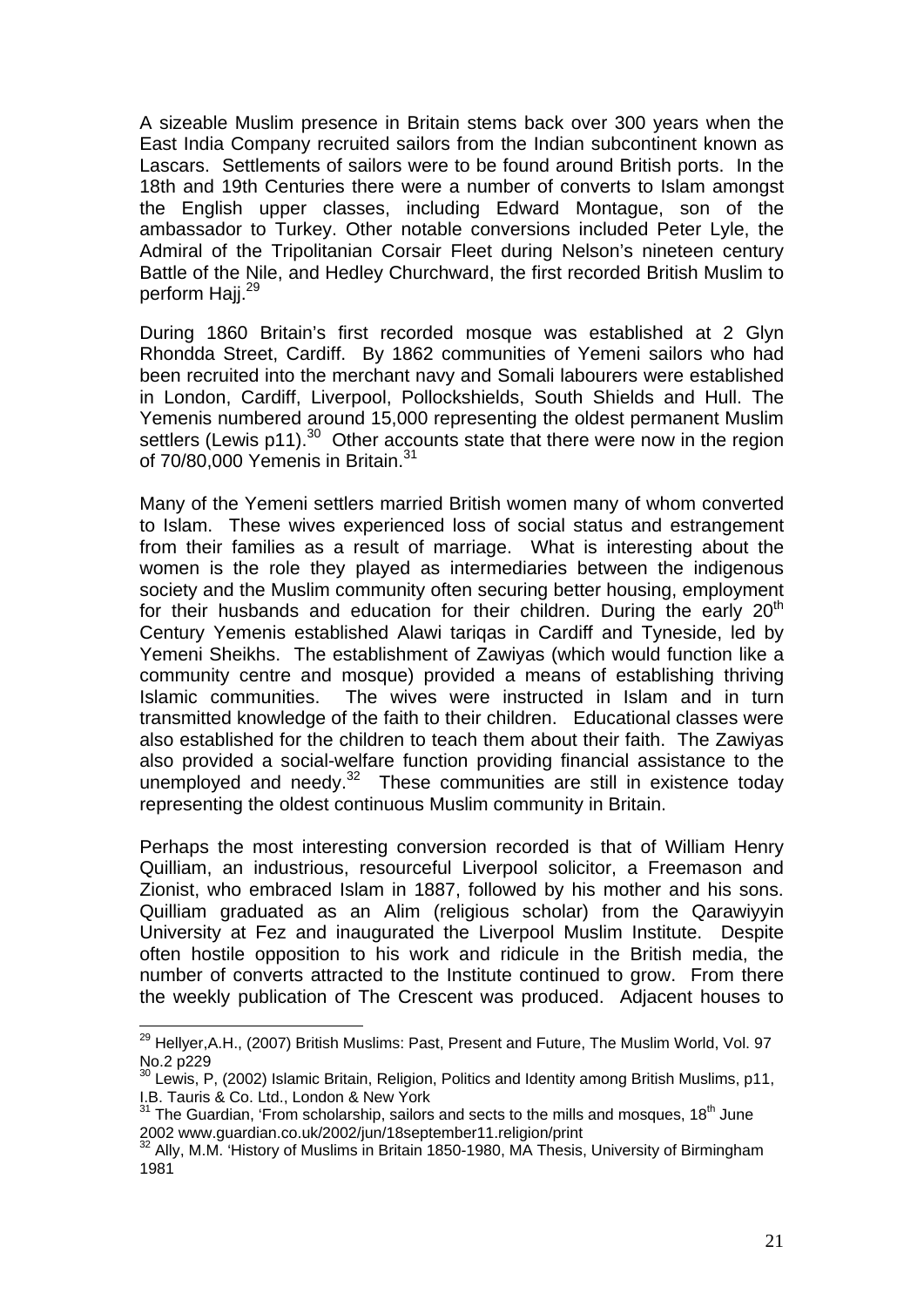the mosque were purchased for use as schools. A boarding school for boys alongside a day school for girls was established alongside classes available to the whole community. Quilliam was known as a deeply compassionate man with a strong sense of social justice, who provided help and assistance to Liverpool's poor and needy. The Madina Children's Home where illegitimate and abandoned children were cared for until they fostered by Muslim families is illustrative of this. $33$ 

The Liverpool Muslim Institute was unique because it was the first mosque 'which brought together a community of converts working alongside Muslim might straght tegenter is community of the limit states.<sup>34</sup> 'It set a precedent for a Muslim community united by religious conviction rather than ethnic identity'35 which has still to be realised in contemporary Britain, it also transcended social class with Muslims of all classes praying together.

Part of Quilliam's legacy for British Muslims is his success in the propagation of Islam helping to secure over 250 conversions and his active involvement in opposing British foreign policy, which was considered 'un-British.' He was regarded as a controversial figure who 'wrote subversive pan-Islamist tracts,' in support of defensive jihad, ummatic solidarity and support for the caliphate. $36$  He 'cements Islam in Britain as a faith conviction, not simply as a migrant presence'.<sup>37</sup> Quilliam's success lay in his ability to adapt Islam to a British environment without compromising its core beliefs.<sup>38</sup> He was, however, unable to effectively create alternative structures of leadership. His abrupt departure from Liverpool in 1908 led to the demise of the Institute which fell into disuse and his community dispersed. At this time prior to 1914 the notable centres of organised Islam were Liverpool, London and Woking which attracted transient communities of businessmen and students mainly from India alongside notable indigenous converts.39

Abdullah Quilliam's devotion to his faith earned him the title of Sheikh Ul-Islam which was conferred upon him by the Sultan of Turkey, Abdul Hamid II and which was endorsed by the Shah of Persia, the King of Afghanistan and the Emir of Morocco with the wholehearted approval of Queen Victoria (Rosser-Owen 1998).<sup>40</sup> He remains the only British person ever appointed to this office. After a period abroad following impropriety in his legal practice,

<sup>&</sup>lt;sup>33</sup> Meeting Point. The Newsletter of the New Muslims Project 1998 No.14 p2.

 $34$  Geaves, R (2010) Islam in Victorian Britain, The Life and Times of Abdullah Quilliam, p285 Kube Publishing, Markfield, UK

<sup>35</sup> Geaves,R (2010) Islam in Victorian Britain, The Life and Times of Abdullah Quilliam, p285

Kube Publishing, Markfield, UK<br><sup>36</sup> Birt, J (2008) Abdullah Quilliam: Britain's First Islamist? www.yahyabirt.com/?p=136  $37$  Geaves,R (2010) Islam in Victorian Britain, The Life and Times of Abdullah Quilliam,

p287Kube Publishing, Markfield, UK

Geaves,R (2010) Islam in Victorian Britain, The Life and Times of Abdullah Quilliam, p288Kube Publishing, Markfield, UK

<sup>39</sup> Lewis, P, (2002) Islamic Britain, Religion, Politics and Identity among British Muslims, p11, I.B. Tauris & Co. Ltd., London & New York

 $40$  Rosser-Owen, D.,  $(1998)$  The History of Islam in the British Isles: An Overview, p10, members.tripod.com/~british\_muslims\_assn/history\_of\_islam\_inb\_the\_bi.html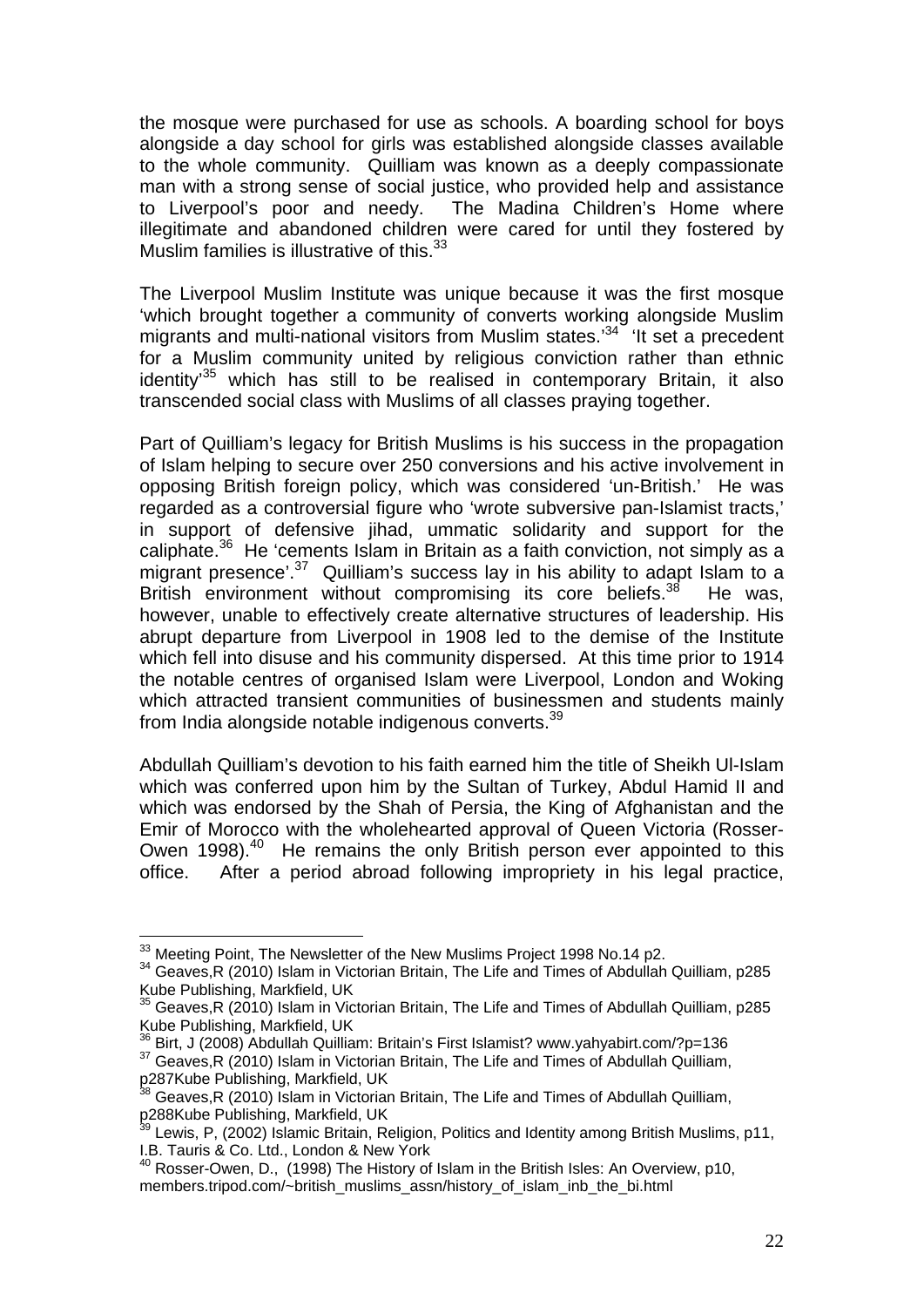Quilliam returned to England and was involved with the Woking Mosque until his death in London in 1932.

Among the high profile converts of this period were Lord Headley, known as Al-Farooq, on whose land in Woking the beautifully designed Shah Jehan Mosque was built in Moghul style and Muhammad Marmaduke Pickthall who translated the Qur'an into English. The Shah Jehan Mosque and its association with the Ahmadiyya movement alongside its mainly upper middleclass/ aristocratic bearing meant that as a place of worship to the wider Muslim/convert community had a limited appeal. Amongst other notable conversions/reversions came the first British female convert/revert, a Scottish aristocrat, Lady Evelyn Cobbold, to perform the Hajj in 1933<sup>41</sup>

During the twentieth century Britain which had controlled large parts of the Muslim world saw large influxes of migrants from the Commonwealth. Indians, Pakistanis and Bangladeshis immigrated to the UK which led to the establishment of mosques, schools and Islamic organizations. Smaller groups of Muslim migrants settled in Britain from parts of Africa, Turkey and the Middle East. During the 1960s and 1970s rapid social change and wider access to globalisation led to an increase in interest and exposure to a variety of religious philosophies and alternative ways of thinking and lifestyles. Former pop star Cat Stevens now known as Yusuf Islam is perhaps one of the most high profile converts to Islam from this period. He established the Britain's first state-funded Islamic primary school and supports charitable and humanitarian work around the world. Other well known converts to Islam include Hassan Gai Eaton and Martin Lings who made immense academic contributions to the development of Islam in Britain. Converts were integral to the establishment of the Islamic Party of Britain and the Association of British Muslims neither of which led to representative and active involvement within British society.

Although some converts are publicly active in matters relating to Islam they have not had the same impact as the 'pre-War period converts.' This may be due to the large influx of Muslims into the UK in the post-war period which included political and religious leaders and meant that the immigrant Muslims needed to have less contact with the converts over community matters.<sup>42</sup>

As the Muslim communities around Britain became established and grew there were more possibilities than ever before for people to personally engage with others from different cultural and religious backgrounds and to consider the viability of different religions for themselves. The late  $20<sup>th</sup>$  Century and early parts of the 21<sup>st</sup> Century have seen new patterns of Muslims migration from the Balkans, Africa and the Middle East.

<sup>&</sup>lt;sup>41</sup> See Henderson, L, (2009) From Suffolk to Saudi,<br>www.bbc.co.uk/suffolk/content/articles/2009/05/05/evelyn cobbold feature.shtml  $\frac{42}{4}$  Köse, A., 'Conversion to Islam: A Study of Native British Converts p25, London and New York: Kegan Paul International, Kegan Paul, London and New York, 1996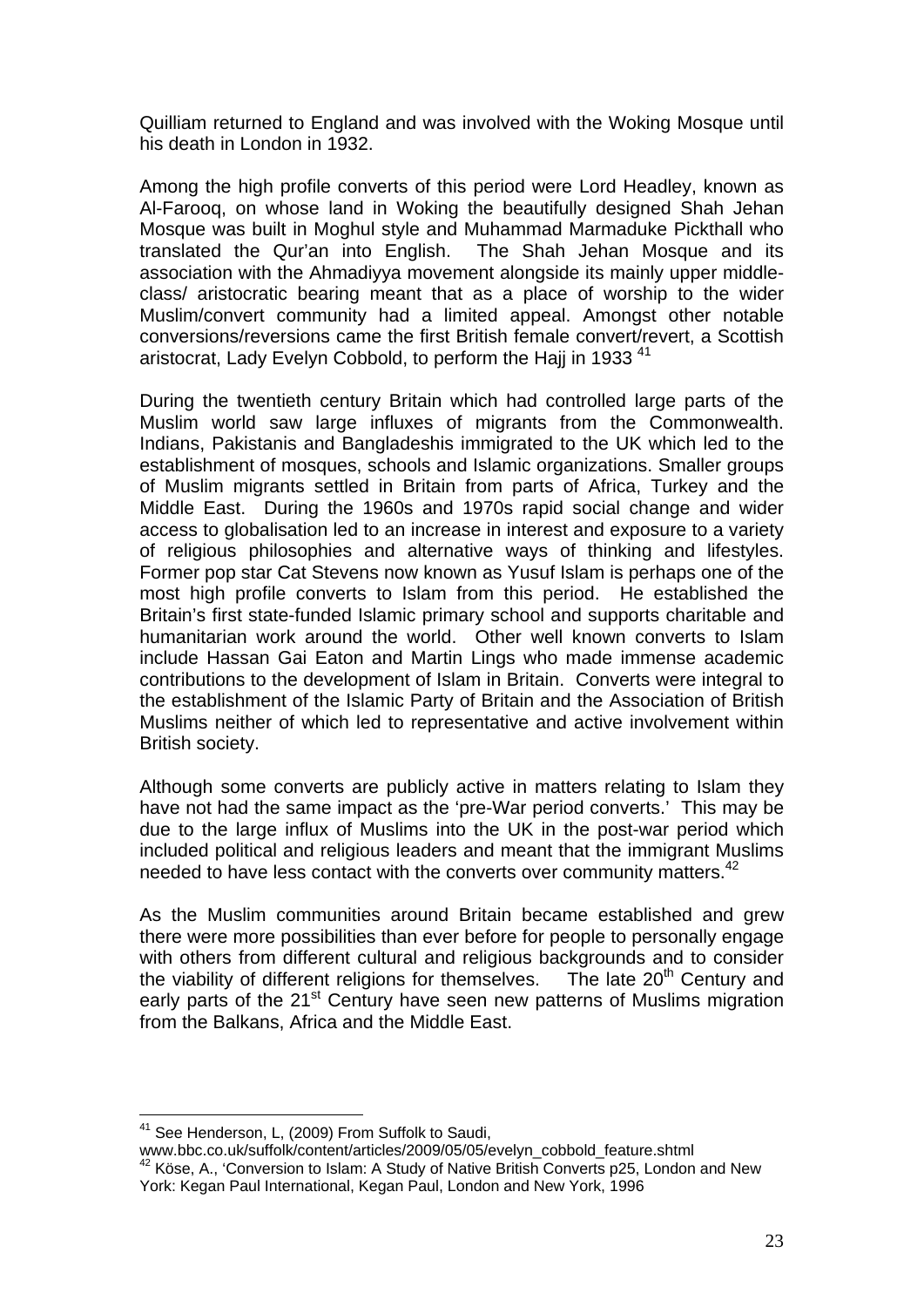# **Chapter 2**

# **Conversion to Islam in Leicester**

There is evidence to suggest a presence of Muslims of African origin in Britain from the Tudor and Stuart periods $43$ . However, it is not possible to state definitively who the first converts to Islam in Leicester were, whether they were of African, Arab, indigenous English origin or whether they stemmed from other ethnicities. Neither is it known during what period of history these first conversions occurred. This is principally because historical records of religious conversion to Islam are not kept, so knowledge is only based on the personal accounts of converts currently alive. The following account is possibly the first convert to Islam who lived in Leicester.

During the early 1950's a group of West African stowaways (who converted to Islam) jumped ship in Liverpool after sailing to England from West Africa. Half of the group were immediately arrested and returned to Africa. The remaining six following release after briefly being incarcerated, lived in the North West and the Midlands and the majority of the group then settled in Leicester. Some of them have since passed away and others moved to other areas of the country. The sole remaining man from this group still living in Leicester came to the city in 1953. He met and married a local woman and brought up his family on a housing estate on the outskirts of the city. The practice of his faith was primarily a private affair with prayers being performed at home. Eid celebrations were held courtesy of a local Muslim restaurant owner who provided a meal at the restaurant for the converts on Eid day. Later on the men would travel to Shah Jahan Mosque in Woking where they would perform the Eid prayers and take part in the celebrations organised at the Mosque. As Leicester's Muslim population established itself in the city the men were able to attend the local mosques. They socialised with members of the African Caribbean communities some of whom had converted to Islam.

The earliest converts to Islam from African Caribbean heritage embraced Islam in Leicester in the late 1970's. Some members of a family who originated from the Caribbean began to practice the Islamic faith. The first woman to convert did so after receiving a copy of the Qur'an from her sister. At this time other members of the family were involved in the black civil rights movement which brought them in to contact with Islam. They were also influenced by an awareness of their African heritage and the role that Islam played in West African societies. Some of the ideas emanating from Malcolm X and the Nation of Islam enhanced further exploration of mainstream Sunni Islam. The Nation of Islam did not become established in Leicester primarily because its separatist ideology was largely rejected. These early converts to Islam who despite experiencing endemic racism and prejudice both from the indigenous British population and after their conversion from elements within Leicester's Muslim communities remained committed to Islamic ideals of equality and justice. These values are embodied in the *Qur'anic ayat (verse),* 

<sup>&</sup>lt;u>.</u> 43 Mattar, N. (1998) Islam in Britain:1558-1682, Cambridge University Press, Cambridge pp45-9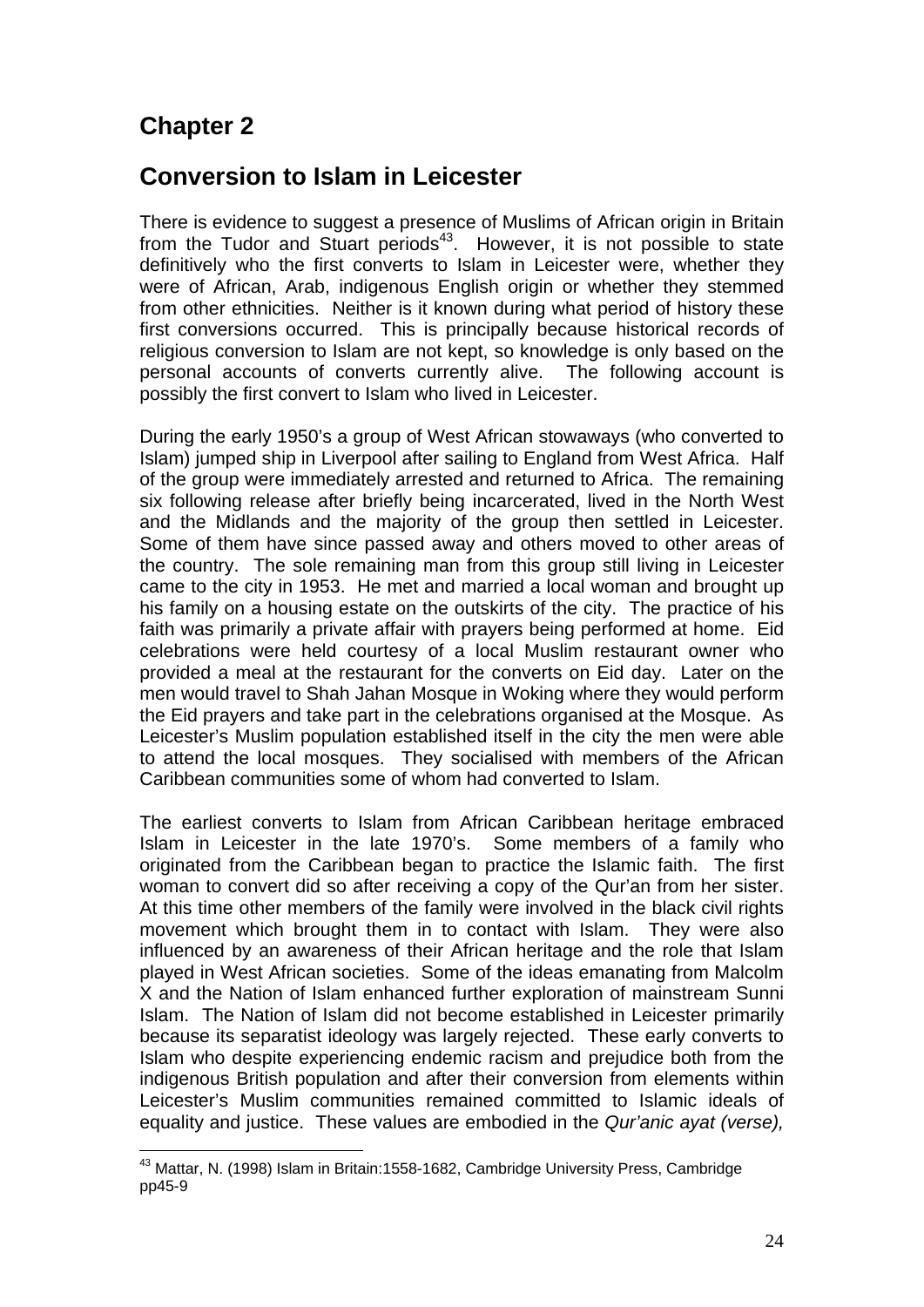*'People, We have created you all male and female and have made you nations and tribes so that you would recognize each other. The most honourable among you in the sight of God is the most pious of you. God is Allknowing and All-aware.' (49:13)*

Such conversions to Islam were again mainly a private affair because the converts did not regularly participate in the Mosques and religious organizations in Leicester and were not integrated into the established Muslim communities within the city. The mosques had been established by the wider communities Muslims migrants of South Asian origin whose descendents came from India (mainly Gujurat), Pakistan and Bangladesh, alongside the principle centres of migration for South Asians formerly resident in the African states of Uganda, Kenya, Malawi and Mozambique. There are small pockets of Turkish communities resident in the city. During the last fifteen years over 10,000 people of Somali origin, predominantly Muslims, have settled in the city along with a sizeable Kurdish community. These categories are not exclusive and Muslims from other areas of the world also comprise smaller communities, for example, Muslim communities from Nigeria, Zanzibar and Algeria. This has not effectively challenged the hegemony of the South Asian diaspora on the ethnic composition of the Muslim population of Leicester although it has led to the establishment of mosques and Islamic centres reflective of other ethnicities.

The first mosque to be established by converts in Leicester, mainly of African-Caribbean heritage was set up in a house in Highfields, in the late 1990s. The mosque was replaced following the renovation of a disused public house which was purchased by a benefactor from the Muslim community and the new mosque was opened in 2000. The development of the mosque was a response to requests from members of the African-Caribbean convert communities for a place of worship where they could participate in its day to day running and management. The mosque was to enable converts and their families to be welcomed and involved. However, issues regarding the management and daily administration of the mosque became divisive and many of the original members of the mosques left and either attended other mosques within the city or practised their faith through other means. Today, this mosque has become one of the most multi-cultural of all of the cities mosques welcoming both male and female Muslims from a diversity of backgrounds, cultures and nationalities.

#### **The organisation of convert communities**

The lack of organised forms of leadership amongst the converts to Islam in Leicester has meant that an identifiable convert community has not developed. Converts have interacted with Leicester's mainstream Muslim communities on an individuated, not collective basis. Although pockets of converts exist from particular ethnic backgrounds, such as African-Caribbean or white indigenous English they have not banded together to assume a community identity, that cuts across ethnic boundaries or that is contained within them. This is in contrast to parts of London, for example, Brixton where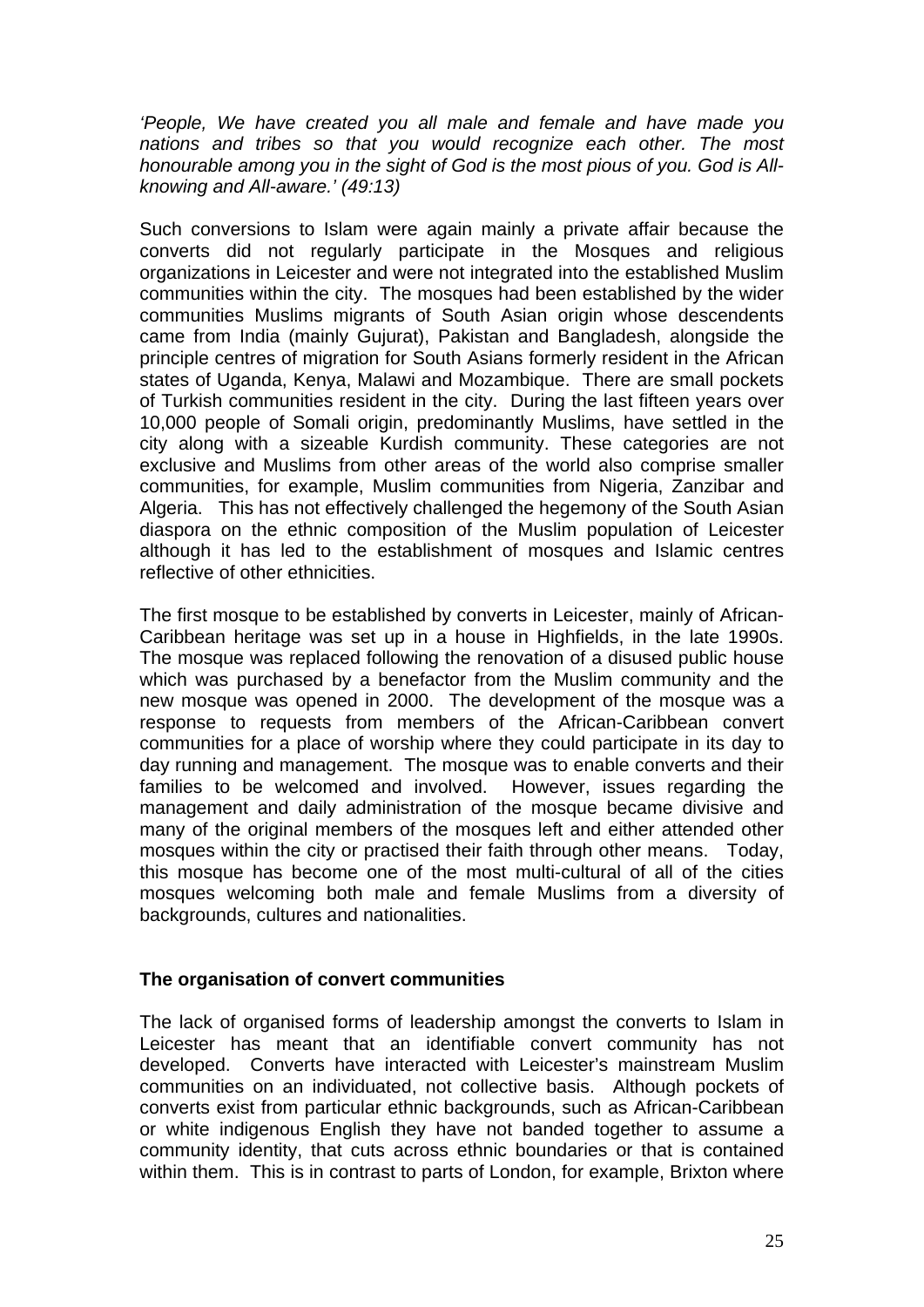converts predominantly of African/Caribbean heritage, established Brixton mosque in Gresham Road (also known as Masjid Ibnu Taymiyyah) in 1990 along with a wide ranging programme of services designed to cater to the needs of the converts. $44 \text{ Here}$ , a commonality of interests can be addressed through mosque based community initiatives and collective endeavour. Such services include education and social programmes, youth activities, mentoring, matrimonial services and health and fitness activities. The mosque which itself has in the past been subject to leadership challenges from other Muslim sects, such as the *Murabitun*, remains at present, under *Salafi* influence.

The Brixton mosque was established by converts of African-Caribbean heritage in part due to the levels of racism they experienced from Muslims of South Asian origin.45 Having no place of worship that welcomed Muslims of African Caribbean backgrounds or recognised the specific set of needs that this community faced was the catalyst for the mosque's inception. Brixton is London's foremost community of African-Caribbean people. Leicester by way of contrast comprises a relatively small number of people of African-Caribbean origin which may partially account for why attempts to establish mosques that cater to the needs of African-Caribbean Muslims have proved less successful.

In Norwich and Burton Upon Trent, members of a *Shadhili Darqawi Sufi tariqa* known as 'the *Murabitun*,' receive spiritual guidance from Sheikh Abdal-Qadir As-Sufi, himself a Scottish convert to Islam and currently resident in South Africa.46 The *Murabitun* are expositors of an alternative Islamic economic and political system that includes a re-imposition of the gold dinar and silver dirham (wealth based units of currency) which negates usury and interestbased financial schemes and proposes alternative structures of government.

The *Murabitun* in England consist mainly, but not exclusively of, white middleclass British converts to Islam, who generally reside in close geographical proximity to each other and aspire to create communities based on models of life in Madinah at the time of the Prophet Muhammad (pbuh). During the 1970's the Ihsan mosque was established in Chaplefield East, Norwich, which has provided the basis for the first continuous and indigenous Muslim community in the UK and the first mosque established since that of Abdullah Quilliam in Liverpool by British, converts to Islam. The *Murabitun* has arguably been the most successful group in attracting converts to Islam in this country.47

Other *Sufi* movements which attract significant populations of converts are the *Naqshbandi* order led by the Turkish Cypriot Sheikh Nazim who emphasises the spiritual state of the heart and a Canadian convert, Sheikh Nuh Ha Mim Keller who leads an ascetic *Shadhili tariqa*. These groups share the common

<sup>&</sup>lt;sup>44</sup> See Brixton Mosque's website for further information www.brixtonmasjid.co.uk/

<sup>45</sup> Baker, Dr. Abdul Haq. Chair of Brixton Mosque broadcast on Radio 4 'Young, Black and<br>Muslim' 19<sup>th</sup> December 2010).

 $46$  See www.muslimsofnorwich.org.uk/ for further information

<sup>&</sup>lt;sup>47</sup> See Köse A (1996) Conversion to Islam, Kegan Paul International, London and New York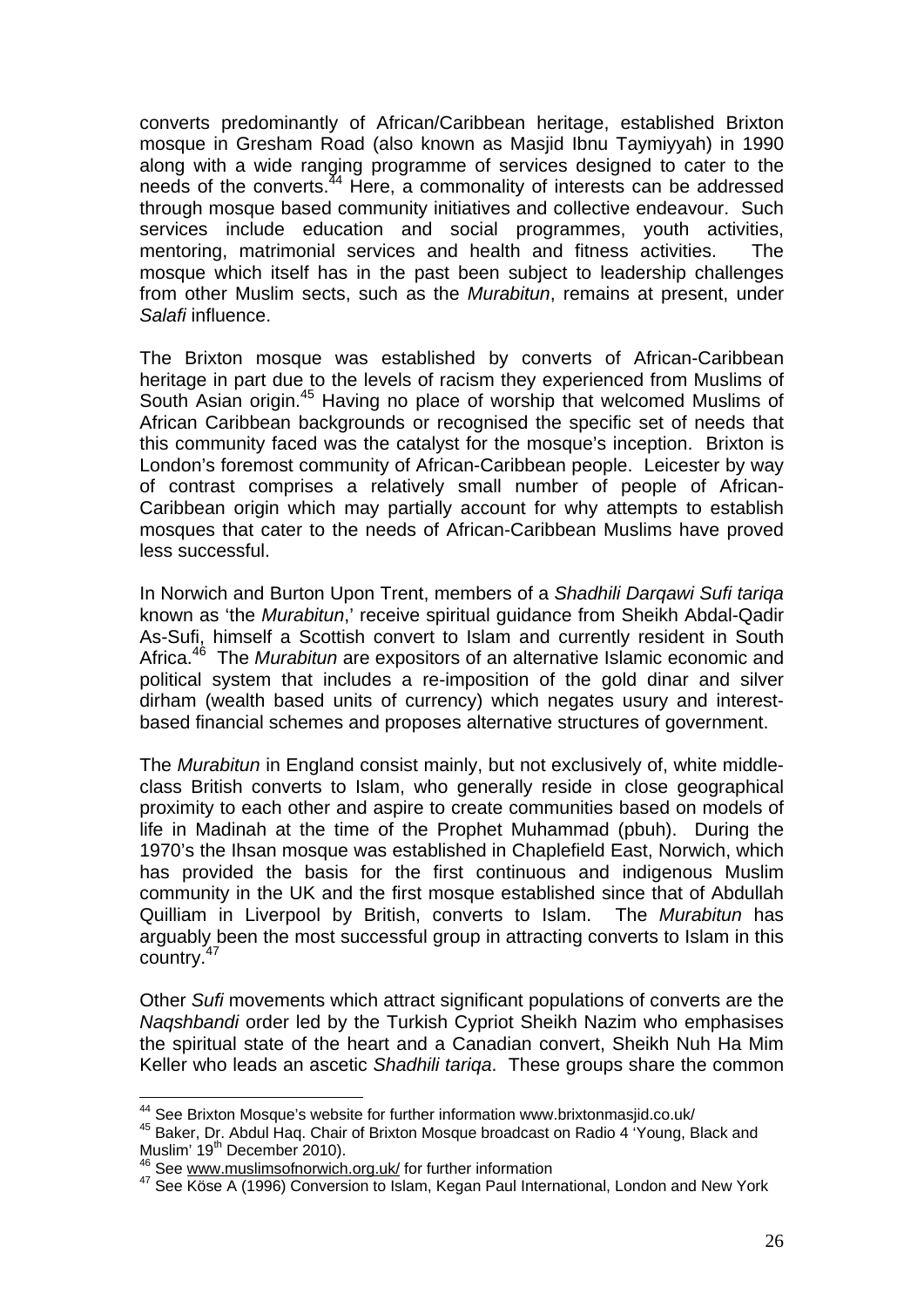features of offering the converts who join them a close, self-contained and often supportive framework within which to practice distinct interpretations of Islam with minimal encroachment on outside mainstream Muslim communities.

What distinguishes the groups mentioned above from the converts in Leicester is that they have collectively organised themselves on the basis of their specific interpretation of Islam. In Brixton converts have come together on the basis of a *Salaf*i interpretation of Islam whilst in Norwich through the *Murabitun* interpretation of *Sufism*. The converts in Leicester comprise a more disparate group of converts who adhere to a differing range of interpretations of Islam that may prove less conducive to collective organisation.

Having made the above observations, the situation of loosely banded networks of converts to Islam in Leicester is typified throughout the country, which is characterised by a general lack of infrastructure and support amongst convert communities. Exceptions to this lack of unification amongst converts do exist and successful examples of networks of new Muslims are to be found for example, in Leeds, Manchester and Sheffield. The factors that make the northern communities of converts particularly successful in providing support and services to converts are that the converts have managed to have the backing and support of certain mosques within the cities. These mosques have in turn proven to be progressive and visionary in making provision for the wider community. Being multicultural in terms of the congregations which they serve they are more easily able to incorporate the difference that the addition of converts to their communities create.

The northern convert communities mentioned above have been characterised by able and motivated converts who are able to facilitate strategic plans and structure for themselves. Mature converts running these programmes have through their experience and longevity as converts been able to assume degrees of gravitas within the Muslim community. The communities were also assisted by being part of a consultative body of the NMP with a national support network through which the NMP helped enable them to appreciate the necessity of making provisions and one to one support at a local level.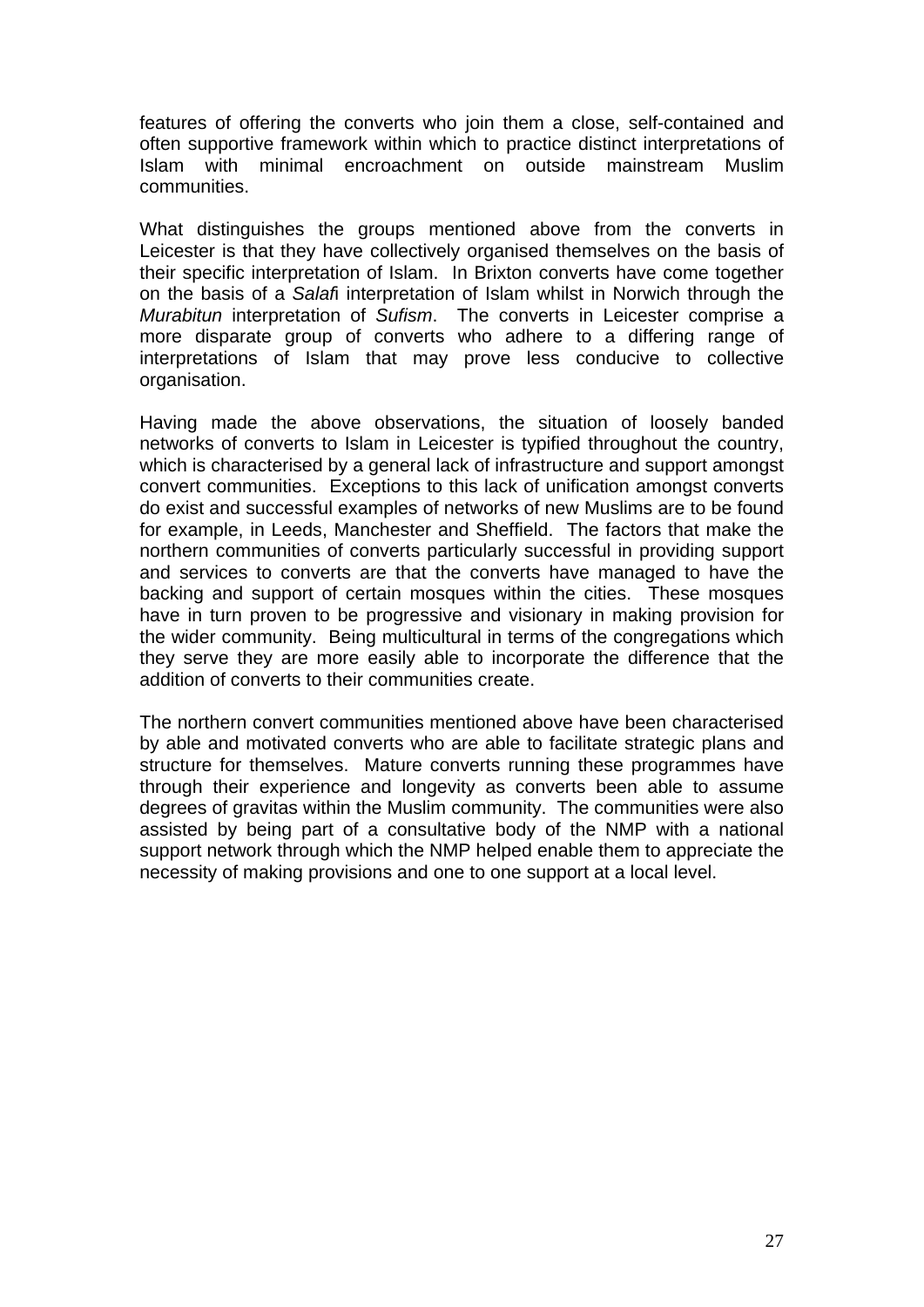# **Chapter Three**

1

### **Conversion to Islam – the theory**

It appears paradoxical that conversion/reversion to Islam continues to grow in Britain amidst an increasing climate of fear and hostility to the faith that is expressed as Islamaphobia and expounded particularly through the media. This has led to stereotypes being propounded when referring to Islam that lack thought, reflection and analysis, and which serve to offer a false dichotomy between Islam and the West. Conversion to Islam is frequently viewed as strange and odd particularly in view of trying to comprehend why someone would embrace a religion that is often perceived as regressive and running counter to the prevailing norms and values postulated by Western societies.

Conversion to Islam can be seen as a challenge to a binary view of the world. In a British context, converts have the potential to adopt the role of 'bridge builders' straddling Western and Islamic cultures thereby aiding non-Muslims to understand more about Islam and born Muslims to have a greater comprehension of non-Muslims and non-Muslim society.48 Converts may also be able to assist the British to stop seeing Islam as a threat.<sup>49</sup> This assumes that converts have the ability and the authority to represent Islam and to be accepted by born Muslims as authentic voices in inter-faith and cross-cultural dialogue. It also presumes that converts will not be rejected by non-Muslims as eccentrics or traitors to British society.

Concentration on the more obvious differences between practitioners of Islam (dress codes and social etiquette) and the wider society mask many of the intrinsic and shared core values that are held and highly regarded by both Muslims and Judeo-Christian British culture, for example, peace, truth, justice, compassion and love. Whilst the majority of converts to Islam are arriving at the faith after experiencing a nominal or practicing Judeo-Christian British upbringing this is not exclusively the case as a minority of people living in Britain are attracted to Islam from a multitude of other faith or non-faith backgrounds and may themselves have emigrated to Britain or be direct descendents of second or third generation settlers in the UK thereby adding other cultural dimensions to their experiences of life in this country, for example, converts from Hindu or Sikh backgrounds. The extent to which they have been exposed to the culture of Britain and the degree to which this culture has impacted upon them is variable.

Given that the core values of both Islam and Judeo-Christian British culture are not at variance this raises questions at to why people living in Britain are

<sup>48</sup> Zebiri, K, '*British Muslim Converts, Choosing Alternative Lives*', p.4, Oneworld Publications 2008, Oxford

<sup>49</sup> Zebiri, K, '*British Muslim Converts, Choosing Alternative Lives*', p.84, Oneworld Publications 2008, Oxford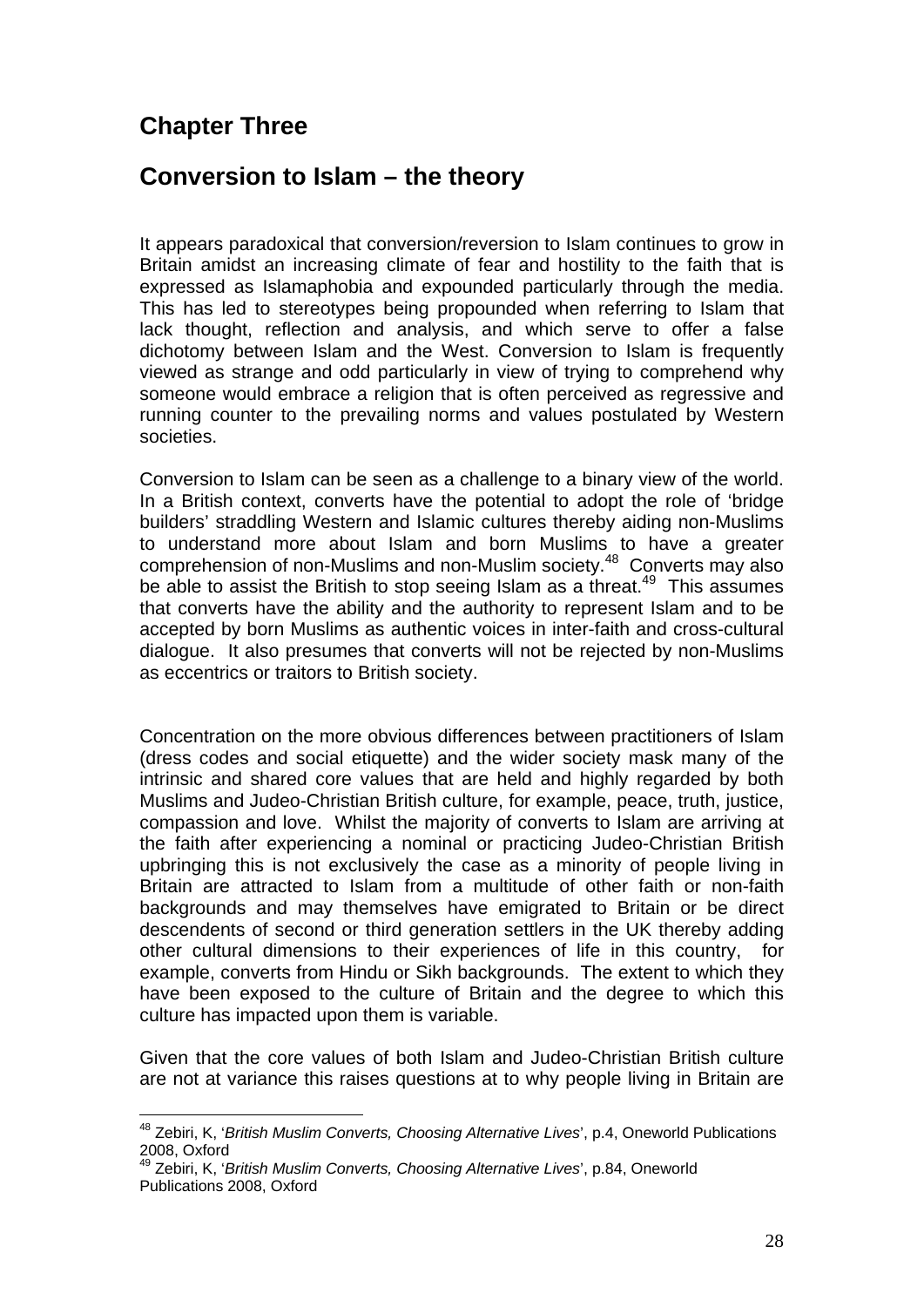choosing to convert to Islam and what is it that they gain from their conversion that they have not found within their indigenous culture and previous religious faith or non-faith. There are a set of core values common to all of the major world faiths so the attraction to faiths other than the one in which a person was born into must stem from the particular path to God or enlightenment or culture offered by that faith. In essence then is a need to understand what, if anything, sets Islam apart from other faiths and what features of the religion make it uniquely attractive to converts. Islam appeals to converts who see the adoption of Islam as a means of extending continuity to the development of their previously held beliefs. Here, for example, a convert from Christianity to Islam may perceive Islam as a means of extenuating and deepening their previous beliefs rather than adopting a new set of beliefs and rejecting a former faith.

Muslims agree on the need to uphold a basic set of beliefs which are a commonality shared between all Muslims. The five prerequisites constituting Islamic beliefs are to make a declaration of faith, establish prayer, observe *Ramadan*, make where possible the pilgrimage to *Hajj* and pay *Zakat* (a compulsory sum of money to be given annually which is due on an assets and savings above a certain level of value). A Muslim believes in the oneness of Allah (God), Allah's angels and their obedient service to Him, the divine revelations and sacred books, all the prophets and messengers of Allah, which include the Prophets of Judaism and Christianity, the day of resurrection and accountability and that there is no power or action except that which originates with Allah. Muslims agree on a central core of beliefs, nonetheless, there are a variety of interpretations of Islam which can be adopted and are frequently seen amongst converts which range from a 'sacralization of political engagement in a spiritual community' to an individual spiritual and mystical quest (Allievi 2006 p143).<sup>50</sup>

The act of conversion is known as the *Shahadah* which is stated in Arabic. This involves repeating the profession of faith, which in English states, 'I witness that there is no God but Allah and I witness that Muhammad is his servant and Messenger.' This declaration of faith can be made with or without witnesses but most commonly converts wish to have their conversions witnessed. After this a person is considered a Muslim. The act of conversion is simple as are the main directives of the faith. However, the simplicity of the fundamental tenets of Islam belies the often more complex and difficult practice of implementing beliefs and making them have a meaningful impact on one's life.

The ease at which conversion can take place contrasts with conversion to other faiths, for example, Judaism, where intense periods of study of the faith are demanded, along with socialisation into the Jewish community and the ability to defend the desire to convert in front of a Rabbinical court before the conversion is formally accepted and the convert welcomed into the Jewish faith. For those wishing to convert to Roman Catholicism there is the

<sup>&</sup>lt;sup>50</sup> Allievi, S., (2006). The Shifting Significance of the Halal/Haram Frontier: Narratives on the Hijab and other issues, p143 in van Nieuwkerk (ed) Women Embracing Islam: Gender and Conversion in the West, University of Texas Press, Austin, Texas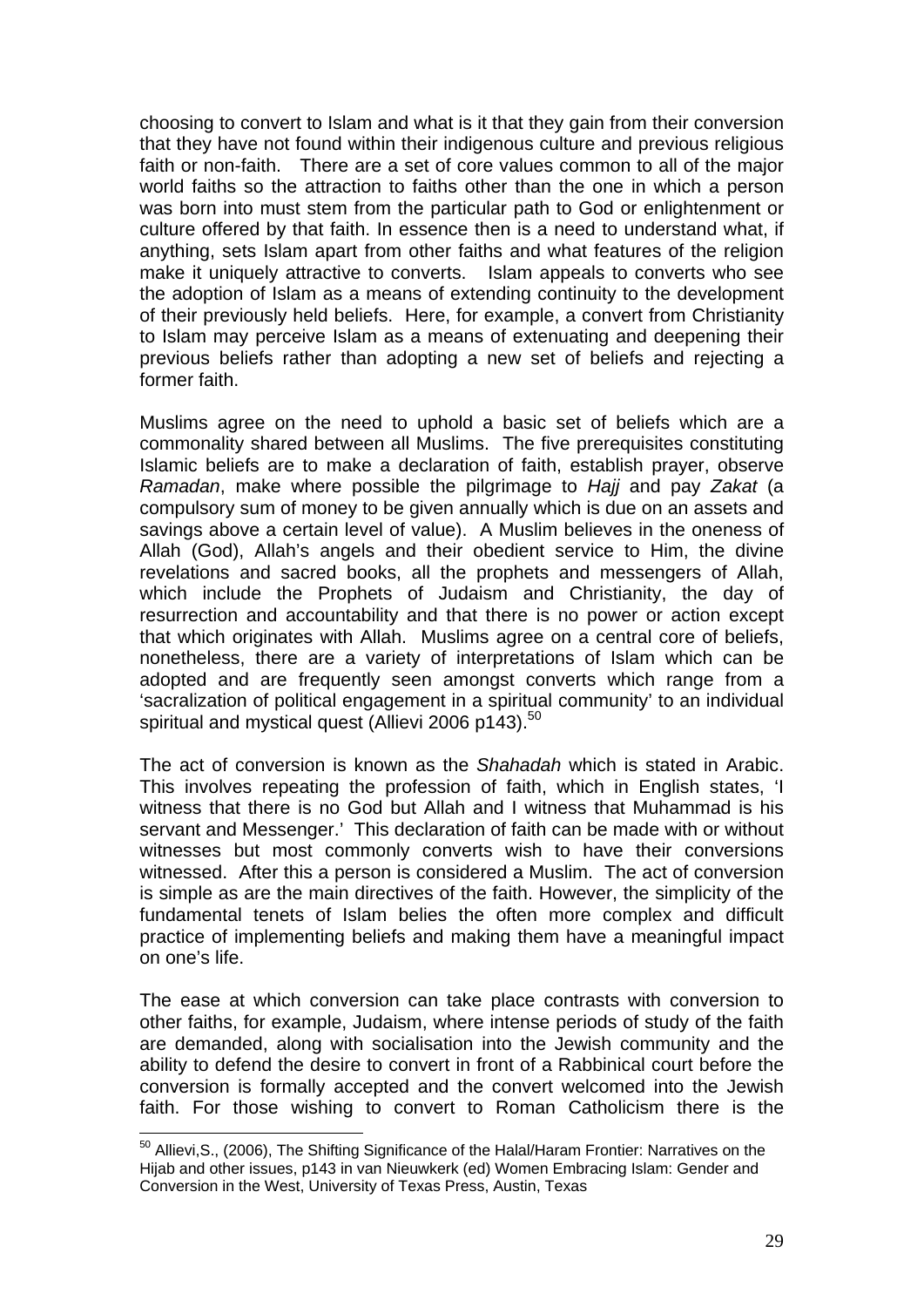requirement of attending a structured programme of learning before being accepted into the faith. However, what is offered by synagogues and churches which are not often found by converts to Islam is the ability to attend a given religious institution and find there an organised programme of events, prayer groups, outlets for socialisation and mixed religious communities of both males and females that provide a ready made structure for those new to the faith.

Conversion is taking place in large numbers between faiths and within faiths because there is now the opportunity to do so. People have greater access through a variety of mediums to exposure to other belief systems and are able to exercise choice in their decision making regarding the most appropriate system of beliefs to fit their own requirements. This becomes like a supermarket of belief systems. Conversion can be understood in this sense in terms of 'rational choice' explanations.<sup>51</sup>

#### **How does conversion occur?**

1

Ali Köse maintains that religious conversion is composed of three experiences; firstly, an awareness of increased devotion within the same religion, secondly, a person can move from the irreligious to religious, or thirdly, a change from one religion to another.<sup>52</sup> It is important to acknowledge that there are not single causes but complex intertwining of spiritual, psychological, sociological and environmental factors. The term 'converting' can encapsulate the development of conversion which implies an ongoing process rather than a static event.<sup>53</sup>

A succinct and frequently cited definition of religious conversion is offered by Lewis Rambo:

Conversion is a process of religious change in a dynamic force field of people, events, ideologies, institutions, expectations and orientations ….(a) conversion is a process over time, not a single event; (b) conversion is contextual and thereby influences and is influenced by a matrix of relationships, expectations and situations; and (c) factors in the conversion process are multiple, interactive and cumulative. There is no one cause of conversion, no one process, and one simple consequence of that process.<sup>54</sup>

Rambo's definition is comprehensive as it captures the dynamics of conversion and complex processes involved that contribute to religious

<sup>&</sup>lt;sup>51</sup> Wohlrab-Sahr, M., Symbolising Distance: Conversion to Islam in Germany and the United States, pp.71-92, in van Nieuwkerk (ed) Women Embracing Islam: Gender and Conversion in the West, University of Texas Press, Austin, Texas

<sup>52</sup> Köse, A., 'Conversion to Islam: A Study of Native British Converts p.1, London and New York: Kegan Paul International, Kegan Paul, London and New York, 1996

<sup>53</sup> Rambo, L.R. & Farhadian, C.E., (1999),Converting: stages of religious change, p.23, in Lamb, C and Darrol Bryant, M (eds) Religious Conversion: Contemporary Practices and Controversies, Cassell, London & New York

<sup>54</sup> Rambo, L.R., (1993) Understanding Religious Conversion, Yale University Press, New Haven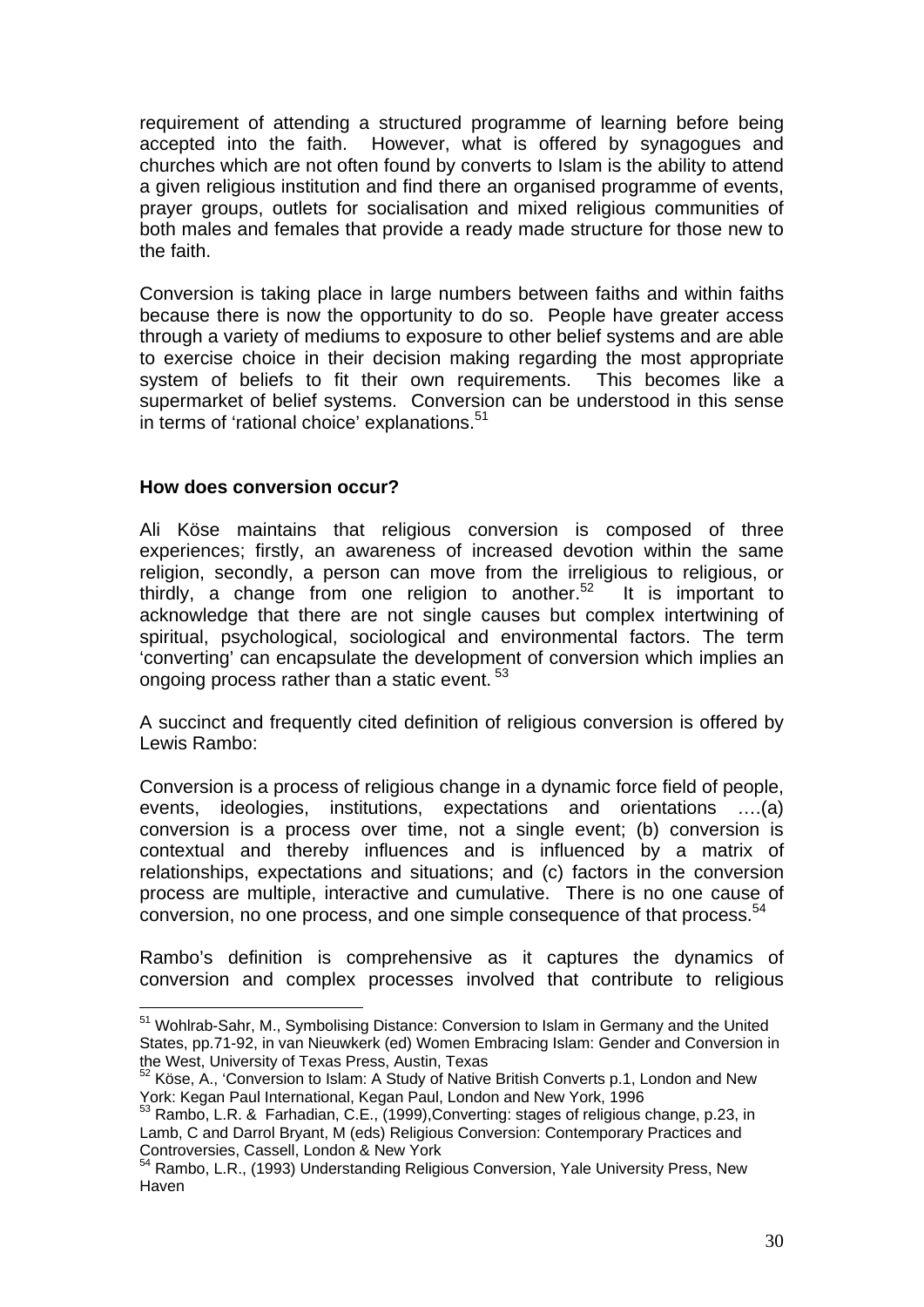conversion. It does not seek to locate reasons for conversion in single dimensions. Psychological theories often seek to attribute conversion to abnormalities, personal inadequacy or to major stressful events occurring in a person's life that lead them to seek support from a religious framework. For example, psychoanalytic theories such as those proffered by Freud locate causes for adopting a belief system within neuroses exhibited by the individual stemming from disappointing relationships with a father figure. Belief is then represented in an omnipotent God which allows the individual to transcend their own personal inadequacies. Although Freud had different perspectives on religion, 'conversion processes are generally seen as fragile compromises in the ongoing conflict of the life and death instinct.<sup>55</sup> Following this limiting line of thought does not advance a holistic understanding of conversion it merely locates religious belief within categories of vulnerable or inadequate people, which most people could fit into if they sought to interpret the inevitably of some unhappy event occurring in their life in such light.

Nonetheless, Abraham Maslows (1999) 'hierarchy of needs', first formulated in 1943, when applied to conversion offers insight into why conversions are increasingly possible.<sup>56</sup> His theory is interesting because it is not dependent on psychological abnormality for its understanding of human motivation. Maslow presents a pyramid of needs. At the bottom of the pyramid are the basic needs of food, water, sleep and warmth. These are succeeded by the needs for safety and security. At the pinnacle of the pyramid is the need for self actualisation. This is a process through which a person is able to achieve their individual potential, to be what they are capable of becoming. In terms of conversion when a person has fulfilled their basic human needs they seek to fulfil more reified needs which can be understood in terms of needs for spiritual and self-development. Of use here may also be Kohlberg's 'theory of moral development' which at the highest stage sees concern for universal moral values and ethical development as paramount in an individual's life.<sup>57</sup>

A common theme that is reflected in all studies of Western converts to Islam is the emphasis on conversion as a 'gradual, reflection based conversion rather than the sudden snapping of 'self-surrender.'<sup>58</sup> Very few of the converts in this report relate spiritual experiences leading up to their conversions for most it is the intellectual aspects or personal experiences with Muslims that are reflected in their conversions narratives. Conversion to Islam appears largely to be the result of rational and logical choices rather than emotional responses. Lofland and Skonovd (1981 cited in Lakhdar et al 2007 p2) compartmentalise the experience of conversion into six distinct

<sup>1</sup> 55 Rambo, L.R., 'Theories of Conversion: Understanding and Interpreting Religious Change', Social Compass 46 (3) pp 259-271, 1999

 $56$  Maslow, A.H., (1999) Towards a Psychology of Being, Third Edition, John Wiley & Sons, New York<br><sup>57</sup> Crain, W.C., (1985) Theories of Development, pp118-136, Prentice Hall

<sup>&</sup>lt;sup>58</sup> Poston, L (1992) cited in Hermansen, M., (2006) Keeping the Faith: Convert Muslim Mothers and the Transmission of Female Muslim Identity in the West in van Nieuwkerk (ed) Women Embracing Islam: Gender and Conversion in the West, University of Texas Press, Austin, Texas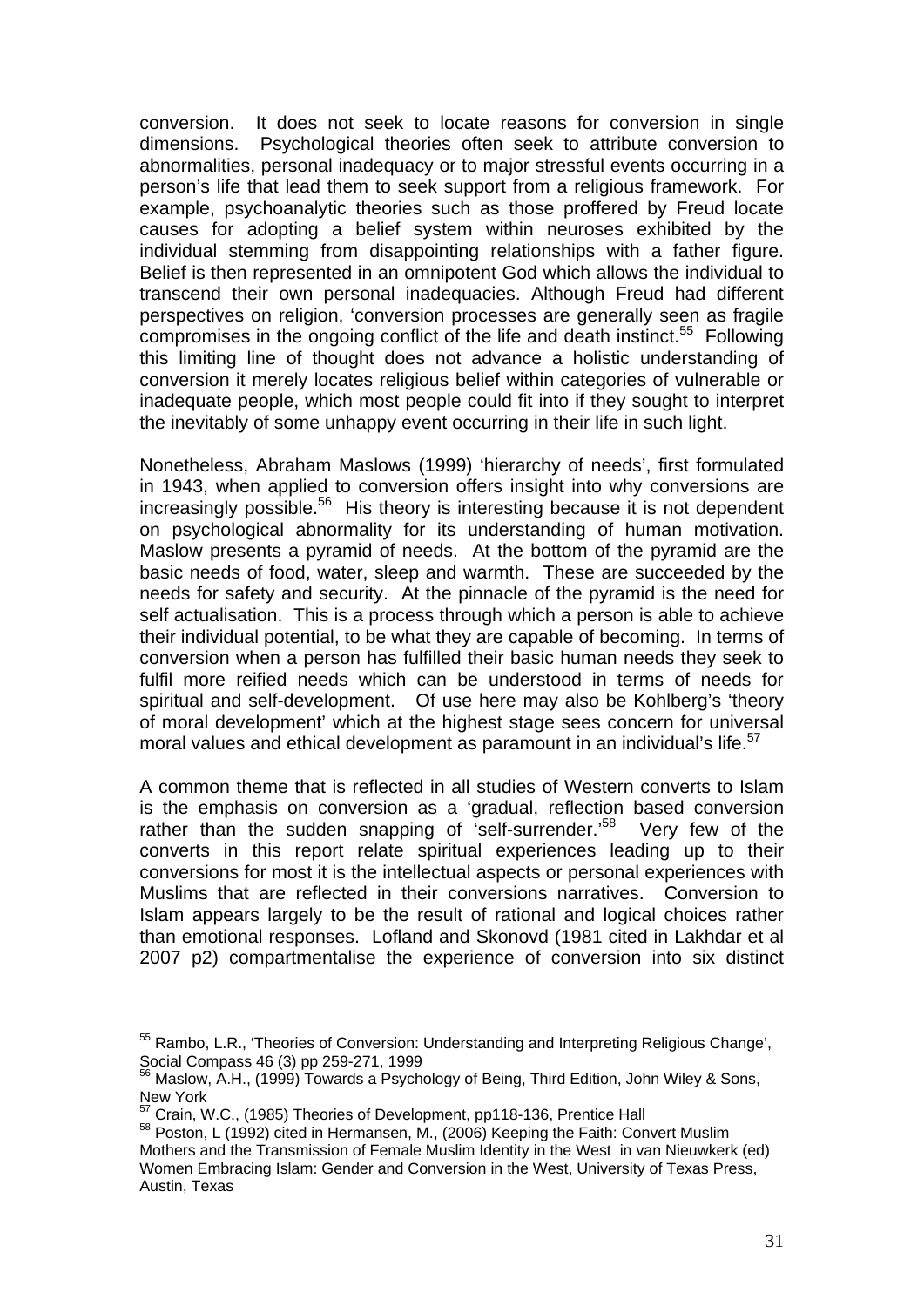categories or motifs.<sup>59</sup> Of relevance here are four of the motifs that related directly to the type of conversion experiences described by the converts in this report. Intellectual conversion that occurs through reading and other forms of investigation, affectional conversion which occurs through strong personal attachment, experimental conversion where the person actively participates in the religion which leads to their adoption of the beliefs and mystical conversion which happens through a spiritual experience.

#### **Types of conversion**

There is what is commonly termed 'conversions of convenience where an individual converts to Islam in order to appear more attractive as a marriage partner or potential spouse to a Muslim. Such conversions can help to create more 'common ground' within a marriage. This may be a way of accruing 'symbolic and cultural capital,' affecting the 'power balance' within a relationship.<sup>60</sup>

Conversions of convenience are thought to occur more frequently when a man who is not a Muslim wishes to marry a Muslim woman because an orthodox Islamic view is that a marriage between a non-Muslim male and a Muslim female is impermissible unless he first converts to Islam. This is considered necessary to protect the woman's religious faith and identity and those of children subsequently born from the marriage. Muslim men may according to the *Qur'an* marry *Ahl Al-Kitab* (people of the book) which is Jewish or Christian women and it is not considered obligatory for a conversion to take place before the marriage can be contracted. Nonetheless, as mothers are regarded in Islam as the primary transmitters of religious guidance and instruction for their children most Muslim males would signal a preference to marry someone who has demonstrated a level of commitment to their faith, usually through conversion. Research findings have indicated that the mother's religious preference is usually stronger than the father's in determining a child's religious upbringing. 61 'When neither spouse converts, the children tend to be raised in the more exclusivist or stricter religion.' This provides a form of indirect conversion that crosses generations if the children retain the religion in which they grew up.  $62$ 

Conversions related to marriage can not be dismissed as disingenuous as the convert may regard their conversion as sincere. Instances of a commitment to the practice of the newly adopted faith can occur against the wishes of the

<sup>&</sup>lt;u>.</u> <sup>59</sup> Lofland and Skonovd (1981) cited in Lakhdar, M., Vinsonneaus, G., Apter, M.J., Mullet, E., (2007) Conversion to Islam Among French Adolescents and Adults: A Systematic Inventory of Motives in The International Journal for the Pyschology of Religion, 17 (1) p. 1-15

<sup>&</sup>lt;sup>60</sup> Wohlrab-Sahr, M., Symbolising Distance: Conversion to Islam in Germany and the United States, pp.71-92, in van Nieuwkerk (ed) Women Embracing Islam: Gender and Conversion in the West, University of Texas Press, Austin, Texas

 $61$ Nelsen (1990) cited in Barro, J.R., Hwang, J., McCleary, R.M., (2010) Religious Conversion in 40 Countries, Harvard University, Cornerstone Research, Harvard University<br><sup>62</sup> Barro,J.R., Hwang,J., McCleary, R.M., (2010) Religious Conversion in 40 Countries,

Harvard University, Cornerstone Research, Harvard University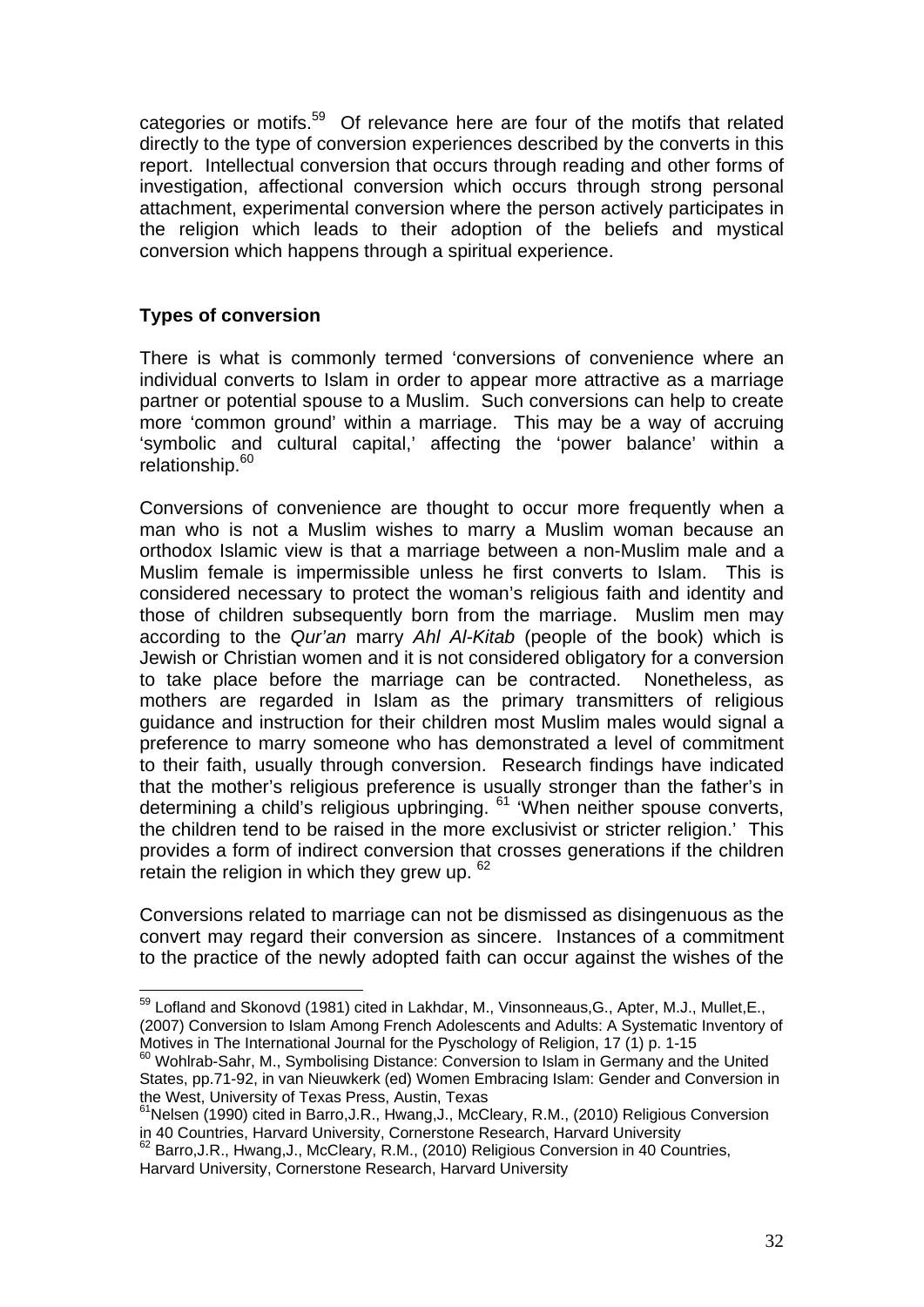born Muslim marriage partner who may adopt a secular approach to life. For example, one convert viewed the adoption of a headscarf as an essential expression of her new faith much to the chagrin of her nominally Muslim husband.

Other converts partially adopt aspects of what are viewed as Islamic concepts and behaviour into their life whilst rejecting or choosing not to implement others. Conversion may be regarded as 'cool,' and may stem from a political rather than spiritual basis which can involve a rejection or questioning of conventional norms and standards prevailing within British society. Köse argues that conversion can be a form of adolescent rebellion which may involve rebelling against forms of society or accepted modes of thought.<sup>63</sup> Conversion can result as a means of conformity and attempts to fit in with a particular peer group or may accrue certain benefits. This can be seen for example, within gang culture and prison settings or in less extreme environments such as a college with a significant proportion of Muslim students. The media has made much of this phenomena occurring within the prison system. The extent to which is actually occurs is not known and subject to speculation and sensationalism. There was no evidence for this type of conversion occurring within this report. Conversions within such settings may, nonetheless, develop into sincere commitments to Islam. Many prisoners for example, who have converted to Islam whilst in prison find a sense of peace, spirituality, discipline and meaning to their lives which help them cope with the difficulties of prison life and beyond. $64$ 

Lofland and Stark make the distinction between 'verbal converts' who exhibit limited involvement in a new religion and 'total converts' who display an active commitment to their faith.<sup>65</sup> Brice categorises two broad classifications of converts, 'converts of convenience' and 'converts of conviction.'66 Converts of convenience refer to those who adopt Islam for marriage purposes with little intention of practising the faith and converts of conviction who convert for intellectual or emotional reasons and strictly adhere to Islamic teachings. Brice argues that most converts position themselves between these two extremes and over time 'may move closer from one classification to the other.'67

 $^{63}$  Köse, A., 'Conversion to Islam: A Study of Native British Converts p.54, London and New York: Kegan Paul International, Kegan Paul, London and New York, 1996

<sup>&</sup>lt;sup>64</sup> see HM Chief Inspector of Prisons, Dame Anne Owers report on Muslim Prisoners' Experiences, June 2010 www.justice.gov.uk/inspectorates/hmi-prisons/doc/Muslim\_prisoners\_2010\_rps.pdf

<sup>65</sup> Lofland and Stark (1965) Köse, A., 'Conversion to Islam: A Study of Native British Converts p.124, London and New York: Kegan Paul International, Kegan Paul, London and New York, 1996

 $66$  Brice, M.A.K., (2010) A minority within a minority: identity problems for White English converts to Islam in the United Kingdom, paper presented at Studying Islam in the UK, Study day organised in conjunction with the BSA Sociology of Religion Study group and the Muslims in Britain Research Network, London

 $67$  Brice, M.A.K., (2010) A minority within a minority: identity problems for White English converts to Islam in the United Kingdom, paper presented at Studying Islam in the UK, Study day organised in conjunction with the BSA Sociology of Religion Study group and the Muslims in Britain Research Network, London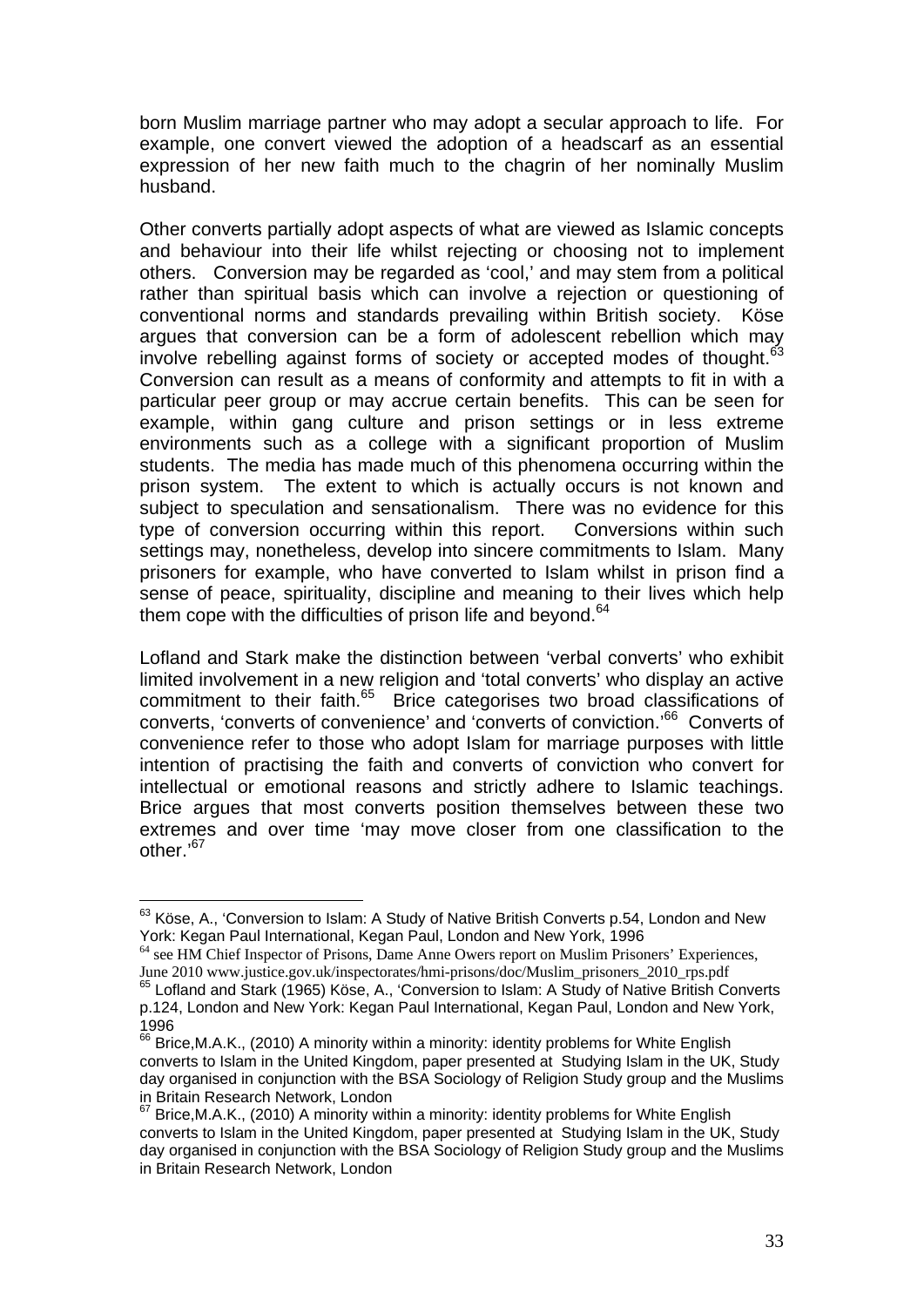Analogies have been drawn between converts to Islam and evangelical Christian ideologues that support perceptions that Western societies promote as norms of behaviour the consumption of alcohol, pre-marital sex and a permissive lifestyle that does not appear to value institutions of family and marriage and may promote taboos such as homosexuality. The extents to which such views are an accurate depiction of the current state of society in the West are in turn contentious. Disquiet regarding the pace of change in society has led to suggestions that some converts are seeking an interpretation of Islamic values that in certain aspects reflect 1950's Britain where gender demarcation was more clearly defined and women in particular found themselves valued as mothers and homemakers and life generally appeared less confusing and complicated. Islam in this sense then 'returns to Europe not what is 'Other' in its history, but what is familiar to it. Islam is not different: it is not the contrary of what we are, it is 'us' – one generation or more ago.<sup>68</sup> Here what the convert takes from Islam is the creation of 'plausibility structures' which sustain an 'alternative position' to those sustained by the wider society. For example, converts who may wish to adopt traditional gender roles are enabled to do so through the adoption of the Islamic faith because they consider it allows them to follow traditional gender roles in a way that they may feel unable to adhere to through Western culture.<sup>69</sup>

The convert as a practising Muslim may feel increasingly alienated by contemporary society that posits norms of behaviour and modes of thinking that are increasing removed from attitudes and behaviour propounded by practising Muslims. Brice surmises, 'current trends seem to indicate that the majority group is moving to a position culturally that is ever further divorced from anything close to what a practising Muslim could tolerate.<sup>70</sup>

Roald offers a three stage model of conversion.<sup>71</sup> The initial stage following conversion sees the convert often emotionally obsessed with Islam to the exclusion of all other areas of their lives. This first phase is called the 'falling in love stage.' After the primary stages of intoxication have worn off the convert enters the second stage which is characterised by disillusionment with the reality of the behaviour of born Muslims who fail to conform to the ideals that the converts expect of them. Here becomes apparent the disparities

<sup>&</sup>lt;u>.</u> <sup>68</sup> Allievi, S., (2006), The Shifting Significance of the Halal/Haram Frontier: Narratives on the Hijab and other issues, p146 in van Nieuwkerk (ed) Women Embracing Islam: Gender and Conversion in the West, University of Texas Press, Austin, Texas

<sup>&</sup>lt;sup>69</sup> Allievi, S., (2006), The Shifting Significance of the Halal/Haram Frontier: Narratives on the Hijab and other issues, p146 in van Nieuwkerk (ed) Women Embracing Islam: Gender and Conversion in the West, University of Texas Press, Austin, Te

 $70$  Brice, M.A.K., (2006) Assimilation and alienation in a multicultural society – non-visible minorities: lessons learnt from indigenous converts to Islam in the United Kingdom, p.9, based on a paper presented at Citizenship, Security and Democracy, International Conference, Istanbul, Turkey September 2006

 $71$  Roald, A.S., (2006) The Shaping of a Scandinavian Islam: Converts and Gender Equal Opportunity, pp. 49-51, in van Nieuwkerk, K., (ed) Women Embracing Islam: Gender and Conversion in the West, University of Texas Press, Austin, Texas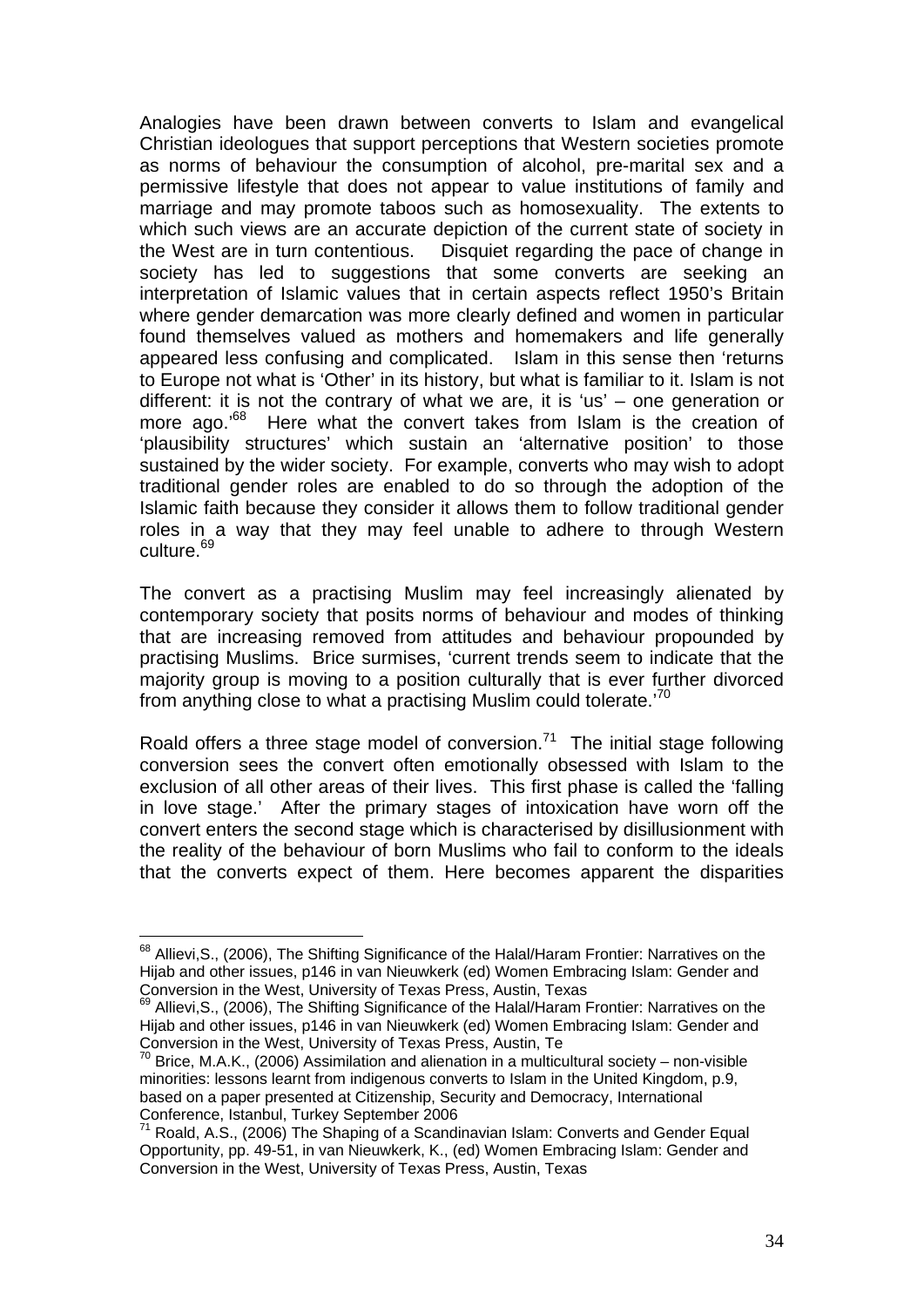between theory and practice. At this stage the convert can also be overwhelmed with the rules and regulations of their new faith.

The third stage which Roald terms 'maturity' arises when the convert actively accepts the 'discrepancy between the ideal and reality' of Islamic theory and the ways in which theory or ideals may translate into practice. Converts at the third stage may seek to understand Islam in terms of their own cultural frames of reference whereby the convert considers that 'they have come back to themselves.' This involves integrating their original cultural identity into an Islamic framework and rejecting a false or imposed persona. Roald's stages of conversion may not be an appropriate model in all cases and lacks understanding of why some converts are drawn to forms of Islam that offer a radical departure from their previous lifestyle and it is these differences that maintain a compelling attraction for the convert. Brice argues,

'The case of 'White British' converts helps highlight the need to revisit the thinking behind demands that Muslims should assimilate into the majority culture. Having assimilated a non-indigenous religion, what sense can be made of suggestions that they should assimilate the culture of the majority once more?<sup>72</sup>

A convert may also experience being both an insider and outsider in their own society which can lead to a sense of alienation from their own culture and from Islam. This is the stage at which many converts turn away from Islam unable to deal with the resulting cognitive dissonance. It is also at this point that many converts become cultural converts 'where they remain within the Muslim cultural paradigm' or develop 'integrated plural identities,' 'where there is a harmonious transcultural oscillation among various patterns of identity.<sup>73</sup>

However, for the majority of converts part of their journey into Islam is in reaching an accommodation between their indigenous culture and their understanding of Islam so that they are not constantly in a state of turmoil. Part of the problem for converts is often the speed at which they adopt a new identity. As Murad posits that born Muslims take on a British identity slowly possibly over several generations which is gentle in comparison to the 'abrupt jolt' experienced by the convert whose redefinition of his/her identity occurs all at once.74

Nonetheless, understanding the conversion narrative is more complex than simply accepting the account offered by the convert. It is a commonly held view that converts modify and adjust their conversion narratives according to

 $72$  Brice, M.A.K., (2006) Assimilation and alienation in a multicultural society – non-visible minorities: lessons learnt from indigenous converts to Islam in the United Kingdom p1, based on a paper presented at Citizenship, Security and Democracy, International Conference, Istanbul, Turkey September 2006

 $^{73}$  Østberg (2000) cited in Roald, A.S., (2006) The Shaping of a Scandinavian Islam: Converts and Gender Equal Opportunity, p. 51, in van Nieuwkerk, K., (ed) Women Embracing Islam: Gender and Conversion in the West, University of Texas Press, Austin, Texas

<sup>74</sup> Murad (1997) cited in Brice,M.A.K., (2008) An English Muslim in search of an identity in Hart, C, (ed) Approaches to Englishness: Differences, Diversity and Identities, Midrash Publishing, Kingswinford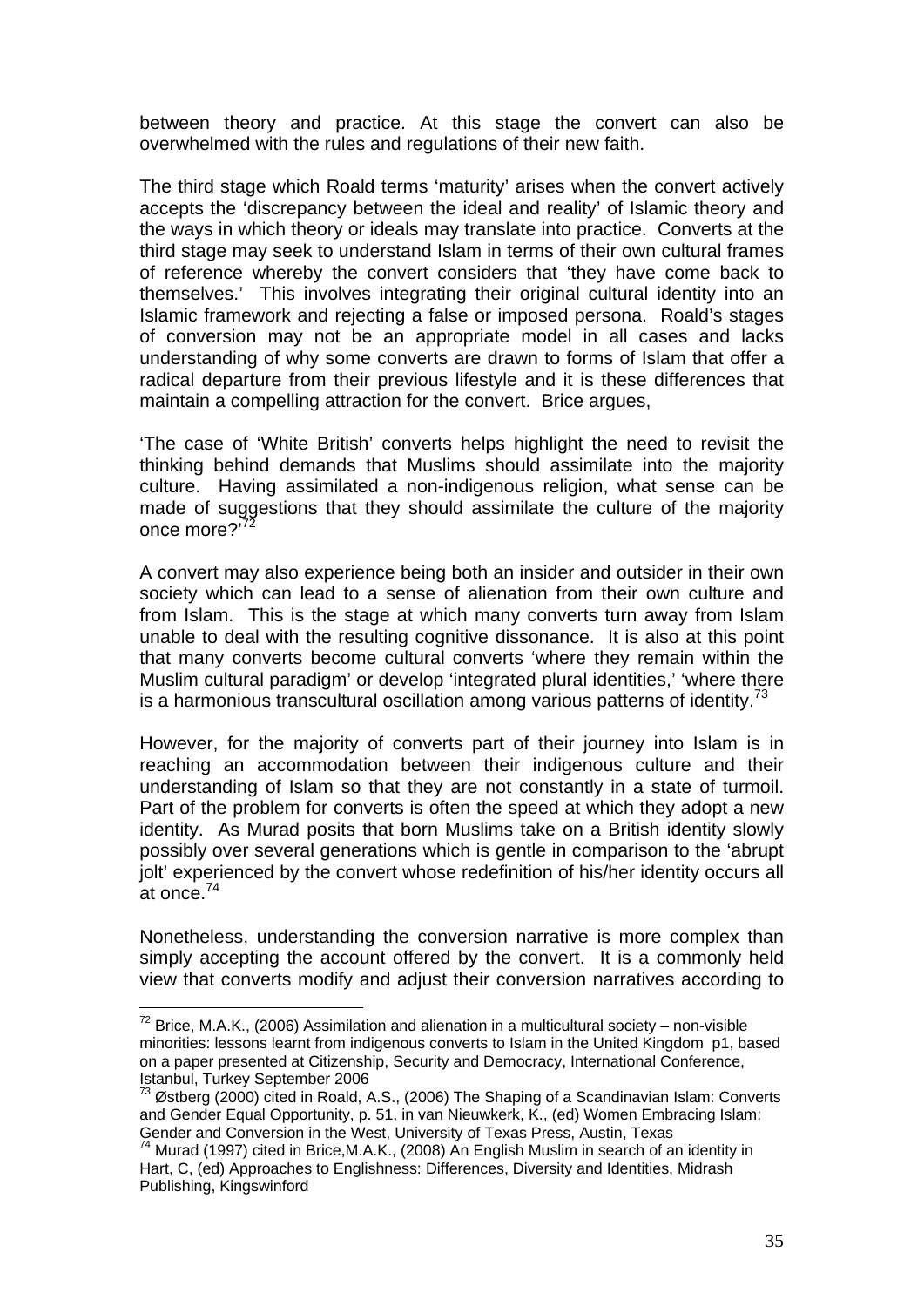their existing views of Islam and changeable self-perception, which are not to negate the truthful essence of their narrations but acknowledge that a degree of adjustment may have occurred that reflects a current understanding of their faith.<sup>75</sup>

 $75$  see van Nieuwkerk, K., (2006) Gender, Conversion and Islam: A Comparison of Online and Offline Conversion Narratives pp97-98, in van Nieuwkerk, K., (ed) Women Embracing Islam: Gender and Conversion in the West, University of Texas Press, Austin, Texas also see Roald,A.S., New Muslims in the European Context; The Experience of Scandinavian Converts, p99, Koninklijke Brill NV, Leiden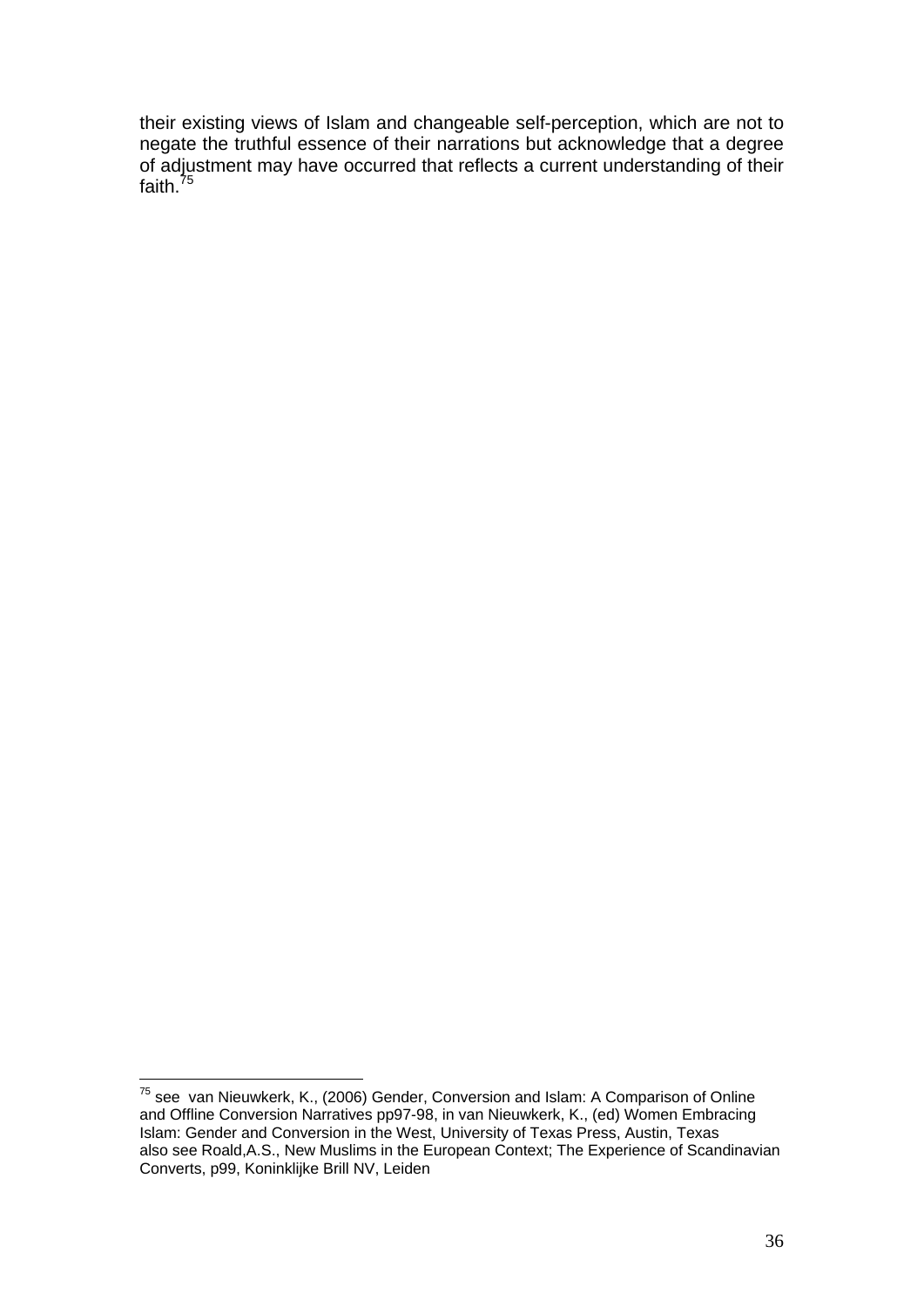# **Chapter Four**

# **The experiences of Leicester's converts**

This section of the report examines the personal views and experiences of Leicester's converts. Fifty-five converts provided responses to a detailed questionnaire on their perspectives of life in Leicester. The findings are supported by insights gleaned through in depth interviews with fourteen converts and through the thoughts and ideas provided by sixteen focus group participants. The findings are supported where appropriate by existing academic research.

### **The questionnaire sample**

### *Previous belief systems/religious faith*

Of the 19 male questionnaire respondents 31% came from Christian-Protestant backgrounds, 11% from Roman Catholic backgrounds, 16% were former Hindus, 16% were agnostics, 21% professed to having no faith beliefs and 5% held other beliefs that were not specified. The thirty six female questionnaire respondents comprised 39% former Christian-Protestants, 19% from Roman Catholic backgrounds, 8% were former Hindus, 6% were previously Sikh, 3% was Rastafarian, 3% Mormon, 3% Salvation Army, 8% were agnostics and 11% professed to no previous belief system. These figures illustrate that the majority of the questionnaire sample stemmed from a relatively limited range of previous beliefs. Almost half of the male sample and over three-quarters of the female converts had previously been aligned with forms of Christianity. Again 42% of the male sample came from a background of agnosticism or non-belief. The rate for females was lower at 19%.



### **Converts previous religions or belief systems (male and female)**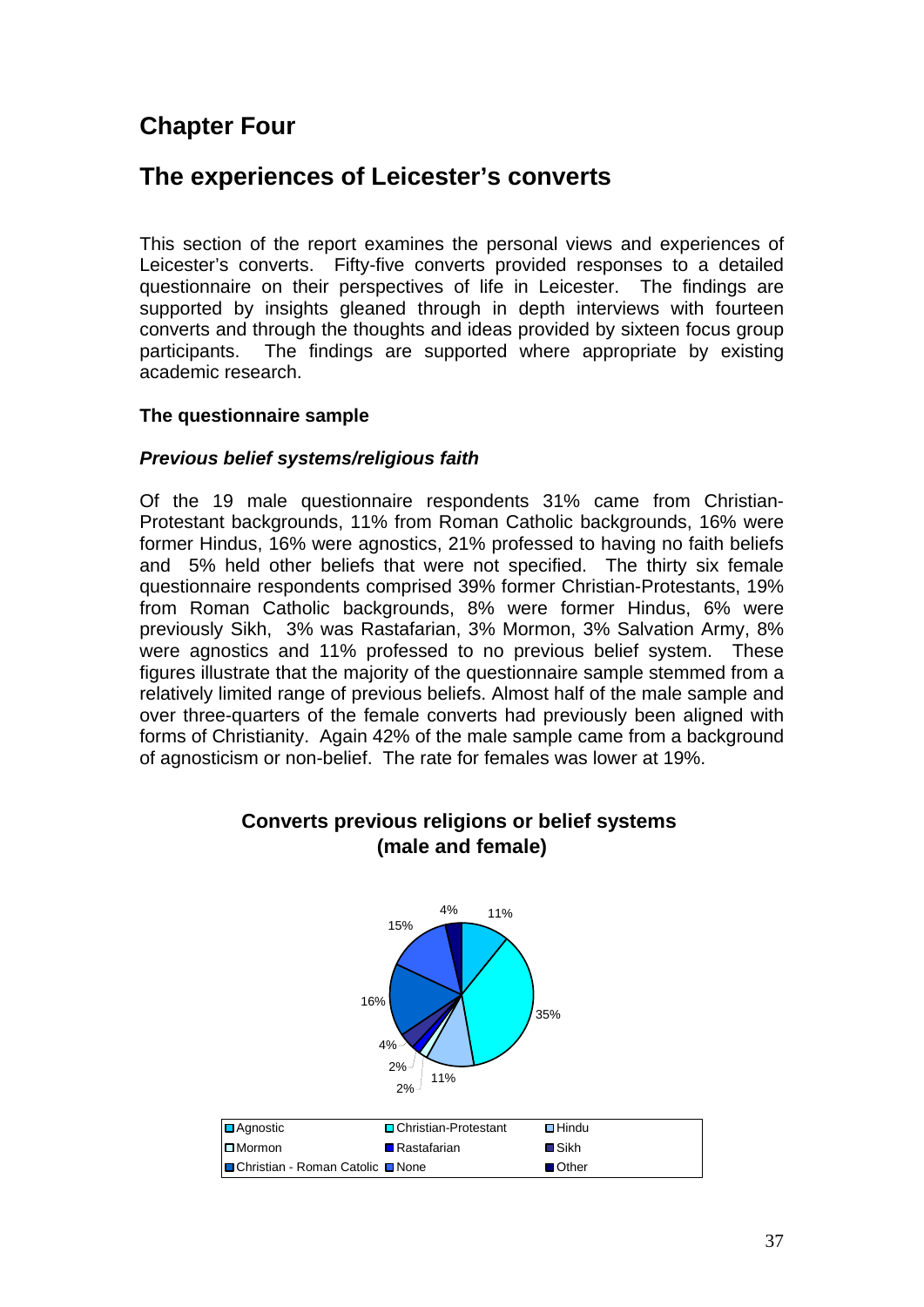(Figure 1: Converts previous religions or beliefs systems)

A sizeable proportion of the converts cited above make a journey from nonbelief in God to active involvement in Islam. This is interesting in terms of how converts or potential converts develop from a secular understanding of the world to internalising concepts of God and spirituality. It also highlights the undiminished human need for spirituality that secular society fails to extinguish and which leads people to seek a framework to provide a moral basis from which to lead their lives and to find a sense of purpose. As there were no converts listed as previously atheist in the questionnaire sample (although two interviewees stated they were previously atheist), Bah'ai, Jain, Jewish, New Age or Jehovah's Witness this may be indicative of lower conversion rates from these faiths into Islam. Alternatively, these figures may be specific to this sample and may not prove representative of future research.

#### *Ethnic composition of the questionnaire sample*

In terms of ethnicity of the female questionnaire respondents, 53% were white British, 8% were other white, 3% was mixed white and black African Caribbean, 14% were Indian, 19% were of African-Caribbean heritage and 3% was African. For the males 32% were white British, 5% white/Asian, 5% white other, 5% white and black Caribbean, 16% Indians, 5% African and 32% African-Caribbeans. The ethnic composition of the study reflects the ethnic make up of Leicester though does not include converts of Chinese extraction because none were identified to be included in the study.

## **Ethnic composition of the questionnaire sample (male outer circle: female inner circle)**



(Figure 2: Ethnic composition of the questionnaire sample)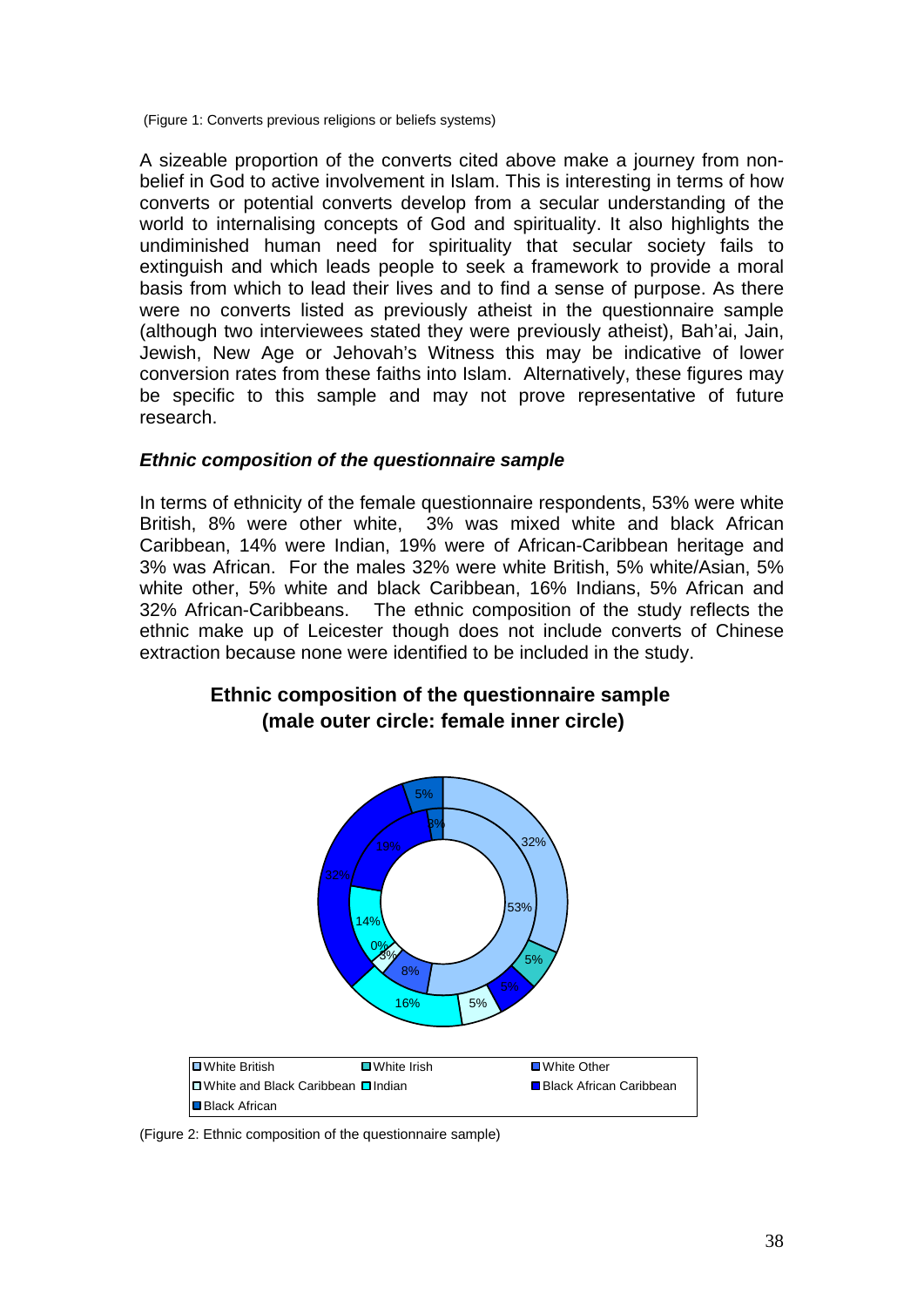#### *Education and Employment*

The two charts below describe the educational attainment of the questionnaire respondents. The figures demonstrate a wide distribution of educational attainment. Higher levels of academic qualifications were held by the female respondents than the male with 18% as opposed to 14% of male respondents holding undergraduate degrees while 7% of female respondents held masters degrees. The figures illustrate that 25% of the female respondents were university educated compared to 14% of the male. This is reflective of general observations on female converts that they are frequently well educated. None of the female sample held 'no qualifications' as opposed to 14% of the male sample. The category 'other qualifications' shed light on a wide range of qualifications that demonstrated that conversion is occurring across social class categorisations. Included in the range of qualifications held by the questionnaire respondents were the following - 11% of the female sample held teaching qualifications with an additional 3% holding an Initial Teaching Certificate. 3% held a secretarial qualification, 3% a childcare qualification, 3% had a secretarial qualification and 6% possessed hairdressing qualifications. For the male converts 5% held a post-graduate diploma, 5% an NVQ, 11% had completed access courses, 5% held a Certificate in Urban Community Studies and 5% held a City and Guilds in Engineering.



#### **Educational Qualifications of female converts**

(Figure 3: Educational qualifications of female converts)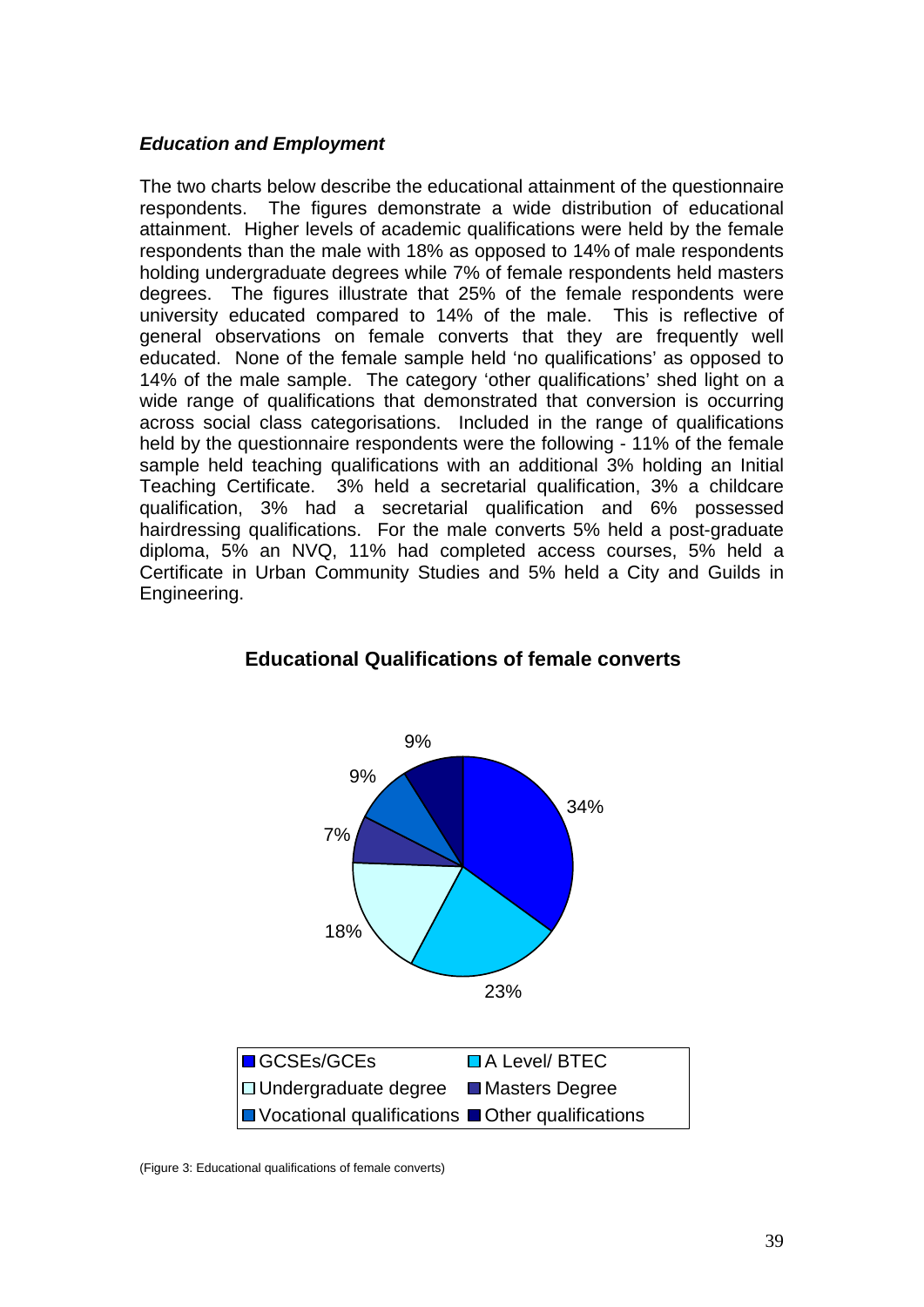## **Educational qualifications of male converts**



(Figure 4: Educational qualifications of male converts)

## *Employment*

In terms of employment 31% of the female questionnaire sample did not answered the question on the type of employment they were engaged with when employed. For the male sample the figure was 21%. The male range of occupations were as follows, cleaner, handy man, carpenter, call centre agent, chef, security personnel, supervisor, public sector in a variety of roles, educational support engineer, administration, office, sports trainer, a chiropractor, advice work, and sales.

For the female occupations ranged from teaching, administration and secretarial work, hairdressers, company director, civil servant, self-employed, sports instructor, assistant manager, care workers, sales coordinator, sales assistant, case worker research technician and medical therapist.

The diversity of occupations and levels of education demonstrate that converts to Islam reflect the general composition of society ranging from unskilled to well educated people, reflecting a socio-economic mix from the elite sectors of society to the less privileged.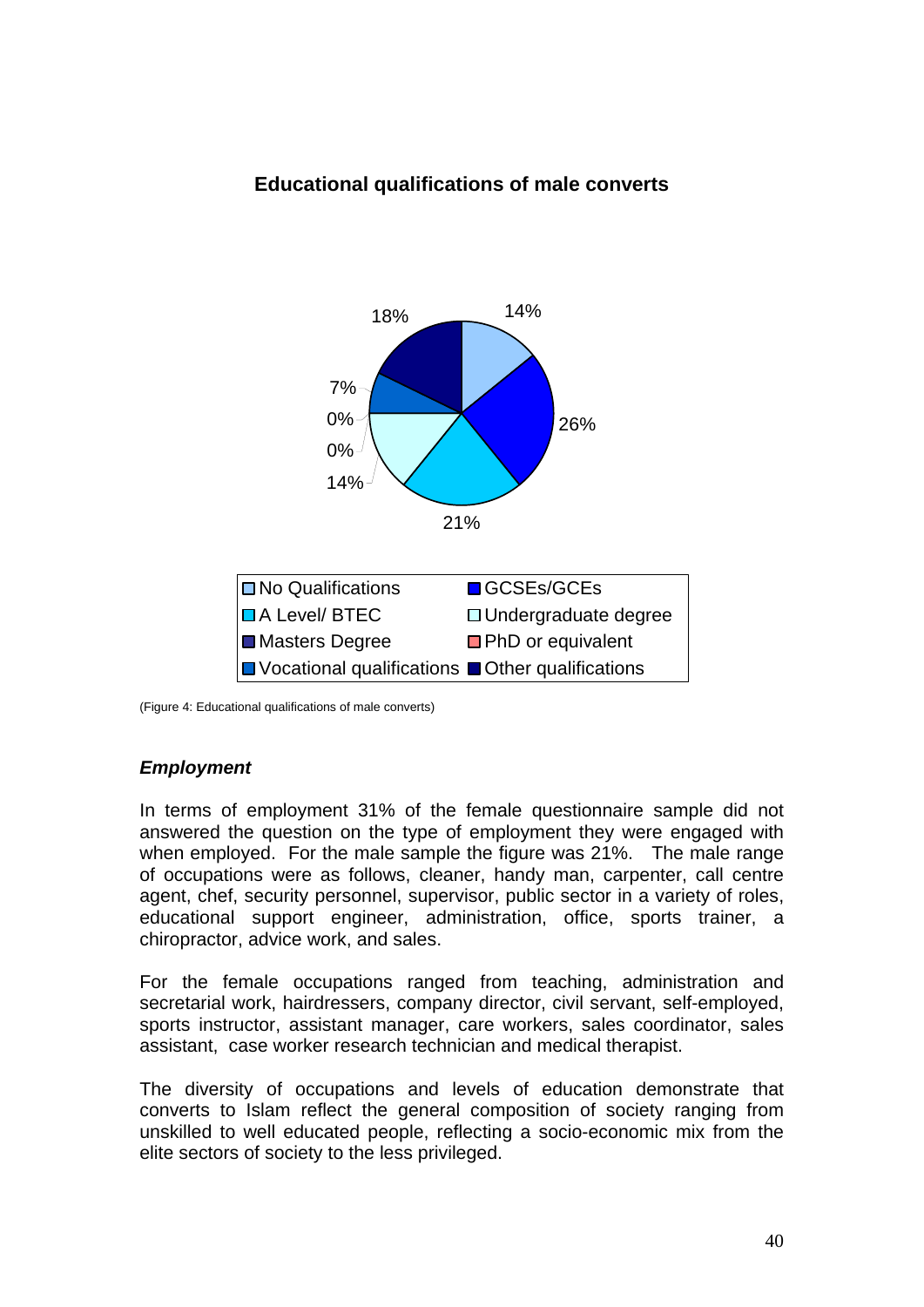With regard to current employment status 31% of female converts were employed and 8% self-employed. The two figures together illustrated that 39% were currently working, 19% were unemployed, 25% were not seeking work and the remaining 17% were students. 63% of male converts were employed and 11% self-employed making the total currently working 74%, 16% were not seeking work 5% were students and 5% retired and none were unemployed. The relatively high levels of employment for male converts are indicative of the emphasis that Islam places on the ability to provide for themselves and their families. The 25% of female converts currently not seeking work may reflect the importance many Muslim women attach to their roles as mothers and homemakers. A number of women in the sample were teaching their children at home rather than sending them to school, possibly as part of their decision not to work.

### *Age of conversion to Islam*

The age at which the questionnaire respondents had decided to embrace Islam did not include any respondents in the fifty years and over categories. The ages of both male and female conversions are illustrated in the chart below. The percentage figures show that for females the most popular age categories for conversion are 18-25 years (33%) followed by 26-35 years (31%). A still sizeable proportion of females (25%) had converted under the age of 18 in comparison to 11% of the male sample. For males the largest category was the 18-25 year age group (37%) followed by two equal categories in the 26-35 and 36-50 (both 26%) age ranges. When both male and female categories are taken together the largest age cohort for conversion is 18-25 years (35%) followed by the 26-35 years category (29%). Here 'Under 18's' constituted 20% and the 36-50 year category (16%). If the two largest cohorts are taken together this means that 64% of the questionnaire respondents converted between the ages of 18-35. These figures do not contradict the research findings described below from other sources.

A cross-cultural, multi-faith study entitled, 'Religious Conversion in 40 Countries,' discusses the point in the lifecycle when religious conversion is most likely to occur. The largest percentage of change of religion or lapse in religious faith is found to occur before the age of 30. For example, the General Social Survey religious module for 1998 among converts with at least one change of religious faith, the age at which the first change took place was 76% before the age of 30, 15% between 30 and 39, and 9% at 40 or over.<sup>76</sup> Conversion occurring before the age of thirty is thought to be significant in terms of conversions that are related to marriage.<sup>77</sup>

<sup>&</sup>lt;u>.</u>  $76$  Barro, R.J., Hwang, J, McCleary, R.M., (2010) Religious Conversion in 40 Countries, pp.6-<br>7. Harvard University, Cornerstone Research, Harvard University

<sup>77</sup> Lehrer (1998) and Sherkat (2004) cited in Barro, R.J., Hwang, J, McCleary, R.M., (2010) Religious Conversion in 40 Countries, pp.6-7, Harvard University, Cornerstone Research, Harvard University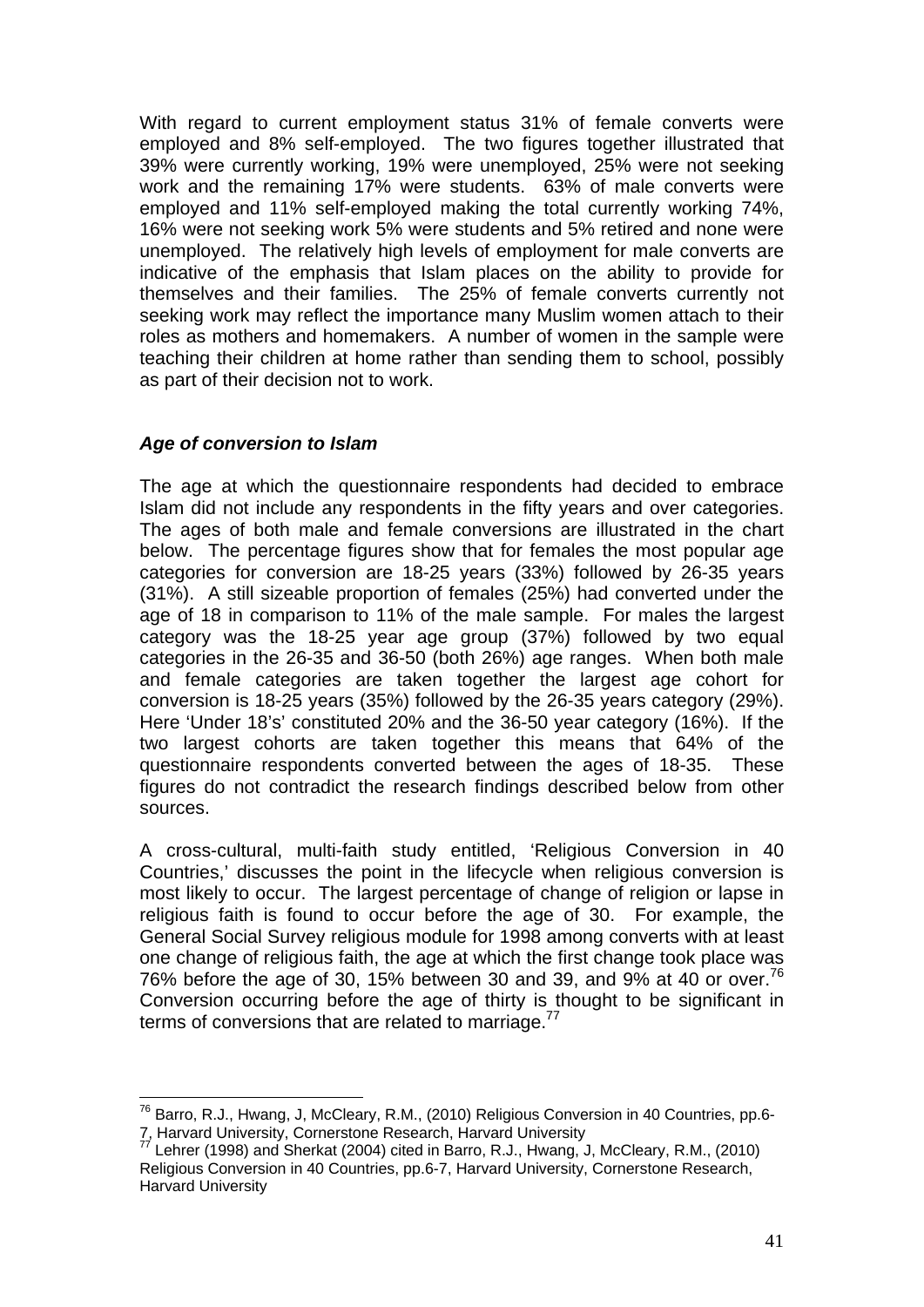Kate Zebiri notes that research conducted prior to and including the 1990s by Köse, Poston and Adnan found the average age to be about thirty.<sup>78</sup> Zebiri states that subsequent research indicates the age at which conversion occurs is decreasing. To support this she cites Roald's findings that amongst Norwegian converts 80% embraced Islam before the age of thirty and Al-Qwidi's work pointing to a lower average age of twenty five years amongst British converts.79

Possible reasons for conversion at various ages could be a subject for further research. Although reasons for conversion at specific ages were not addressed in this research the possible explanations listed below may highlight the range of influences on decisions to convert to Islam of the convert population in Leicester. Explanations for teenage conversions may include travel, peer group influence, adolescent rebellion, and the questioning of previously accepted family and societal values. Conversions before the age of thirty may relate to travel, marriage, friendships, experimentation with different life styles and values along with searching for deeper meanings to life that are not addressed within currently held value systems. The stagnation of conversion in older over fifty age groups may point to people having resolved the major questions of life and being comfortable with their moral and religious frames of reference. Other explanations could include less flexibility of thought and a lack of willingness to adapt or consider different belief systems as people advance through the ageing process.





(Figure 5: Age at which questionnaire respondents embraced Islam)

<sup>1</sup>  $^{78}$  Zebiri, K., (2008) British Muslim Converts: Choosing Alternative Lives, pp. 42-43, Oneworld Publications, Oxford

 $79$  Zebiri, K., (2008) British Muslim Converts: Choosing Alternative Lives, pp. 42, Oneworld Publications, Oxford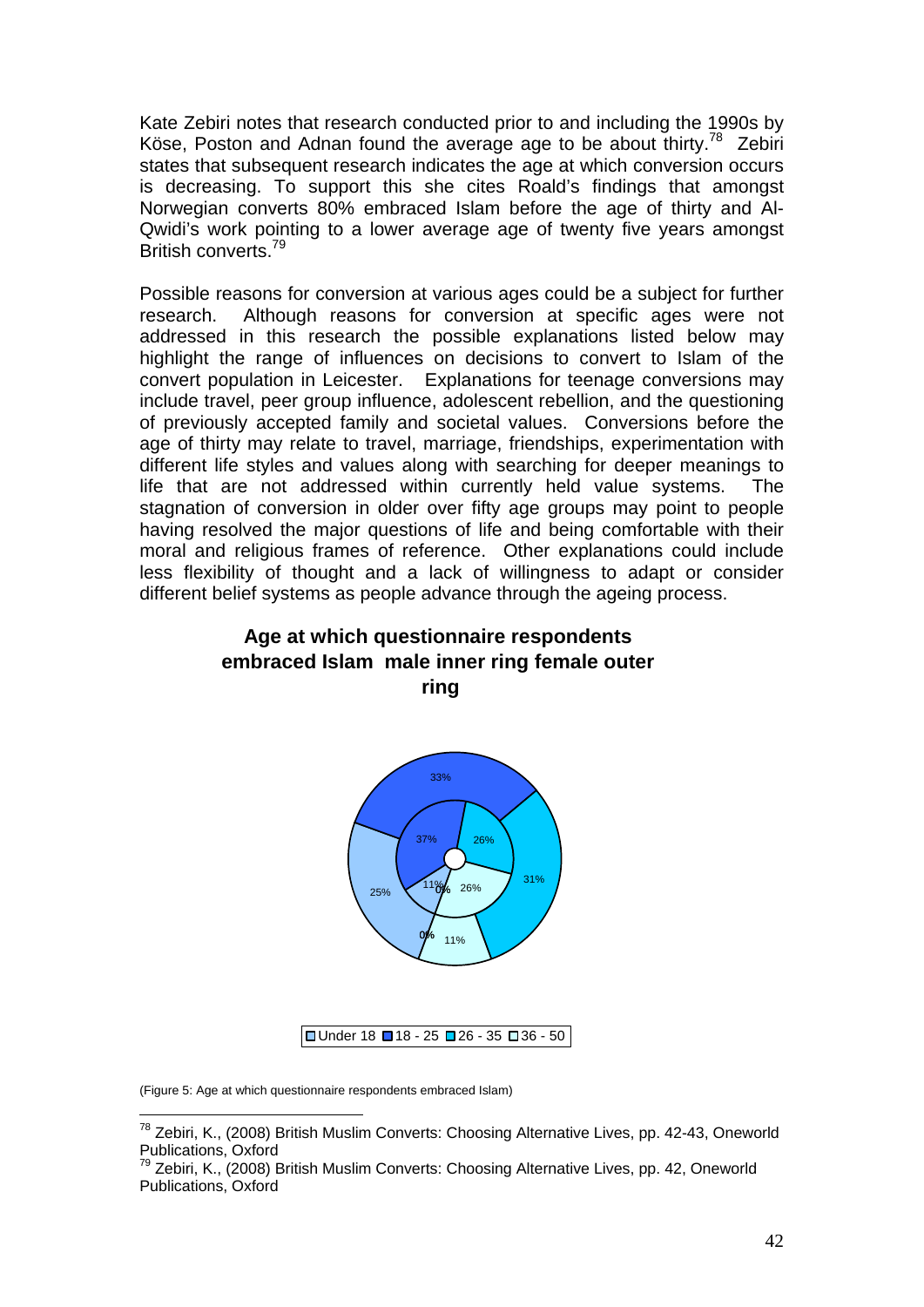#### *The number of people converting to Islam*

Estimates for the numbers of converts to Islam in Britain vary widely. Kevin Brice, an academic at Swansea University who has conducted extensive research on converts in the UK estimates the figures to be up to 100,000 based primarily on the 2001 Census supported by other extrapolations.<sup>80</sup> Cambridge University theologian Tim Winter proposed a figure of 50,000.<sup>81</sup> Other academics such as Yahya Birt estimate a much lower level of conversion at around 14,000 based on the 2001 census (which equates to 0.9% of the Muslim population of Britain. $82$  A question on the Scottish 2001 Census regarding the religion of upbringing as well as current religion led Birt to conclude that 'Islam is the religion people are least likely to leave or convert to $^{\prime}$ .<sup>83</sup>

With regard to Leicester, according to the 2001 Census findings there were 30,885 Muslims resident in Leicester.<sup>84</sup> As the 2001 Census question regarding the declaration of belonging to a religious faith was optional it can be assumed that this was an underestimation of the number of Muslims residing in the city as some respondents may not have wished to officially acknowledge their religious allegiance. This figure is likely to be considerably upwardly readjusted in the forthcoming 2011 census, following significant migration into the city during the past decade.

For Leicester, using the 2001 census figures the number of converts to Islam can only be estimated rather than firmly concluded. These numbers are collated by adding several categories of ethnicity together. White British Muslims and White Irish Muslims plus White and Black Caribbean Muslims and Black Caribbean Muslims for Leicester give a possible convert population of 614. $85$  As these are the ethnic categories most likely to be derived from converts. Nonetheless, such an assumption may negate the existence of converts to Islam who have identified themselves as such in the 2001 Census and whose existence may be obscured by belonging, for example, to a specific category such as Indian Muslim, and may for example have converted from Hinduism to Islam. There is no way of knowing how many of the 'Other Whites Muslims category' are not included in the figure of 614 could be converts. Other categories are equally ambiguous, for example the Mixed category of White and Black Africans Muslims may contain converts to Islam but these people could not be determined from the collation of the

 $80$  Brice, K.,(2011) A Minority Within A Minority: A Report on Converts to Islam in the United Kingdom, on behalf of Faith Matters

<sup>81</sup> Tim Winter cited in Zebiri, K., (2008) British Muslim Converts; Choosing Alternative Lives, p42, Oneworld Publications, Oxford

<sup>&</sup>lt;sup>82</sup> Birt, Y. (2002) 'Lies, Damn Lies, Statistics and Conversion!' Q-News no. 350 October 2002 www.yahyabirt.com

<sup>83</sup> Birt, Y. (2002) 'Lies, Damn Lies, Statistics and Conversion!' Q-News no. 350 October 2002 www.yahyabirt.com

<sup>84</sup> Census 2001, Office for National Statistics

www.statistics.gov.uk/census2001/census2001.asp 85 Census 2001, Office for National Statistics

www.statistics.gov.uk/census2001/census2001.asp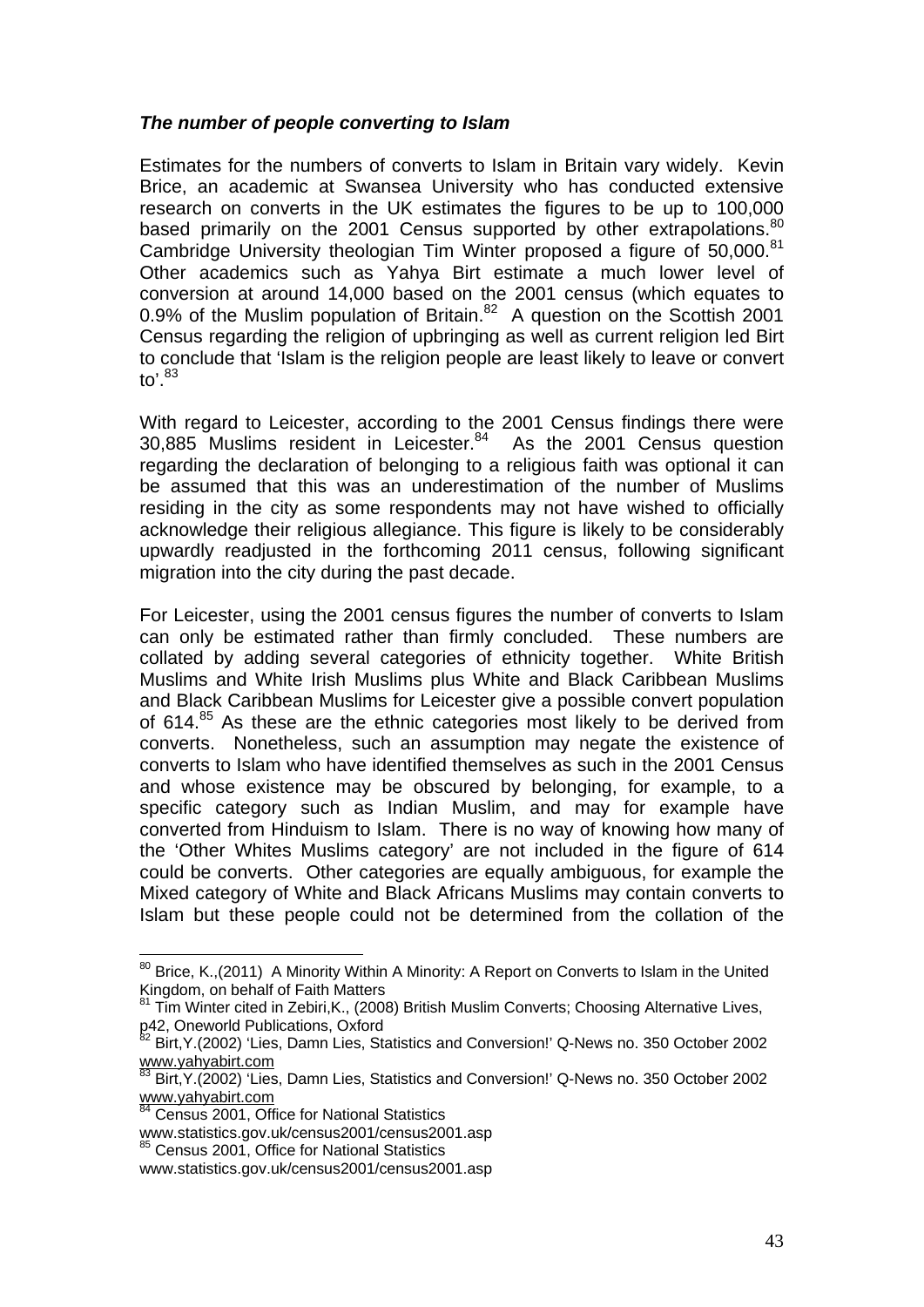statistics. There may also be an inaccurate assumption that the White British Muslims category would consist solely of converts and not second or third generation Muslims from convert families.

Taking into account figures from the 2001 Census and accounting for approximations derived from the research findings it is likely that the number of converts in Leicester exceeds 1000. One interview with an established member of the African Caribbean community, estimated the number of African-Caribbean converts to Islam living in Leicester to be around 500.

Although lacking in scientific validity in terms of answers given, questionnaire respondents were asked to estimate how many converts they thought lived in Leicester. The chart below illustrates the range of opinions regarding estimates of the amount of converts in Leicester. 13% of respondents considered it likely that over 900 converts resided in the city.



## **Converts own estimations of the number of converts living in Leicester**

(Figure 6: converts own estimations of the number of converts living in Leicester)

The three established organisations that work with converts to Islam in Leicester, the NMP, Leicester New Muslims and the Islamic Information Centre all hold databases containing details of converts to Islam. Together these databases house information on approximately six hundred converts. However, this does not provide a reliable approximation of the number of the converts to Islam residing in Leicester as many of these names may be held on several databases and therefore may be subject to duplication. Many converts remain outside the parameters of these organisations and so they are also not accounted for.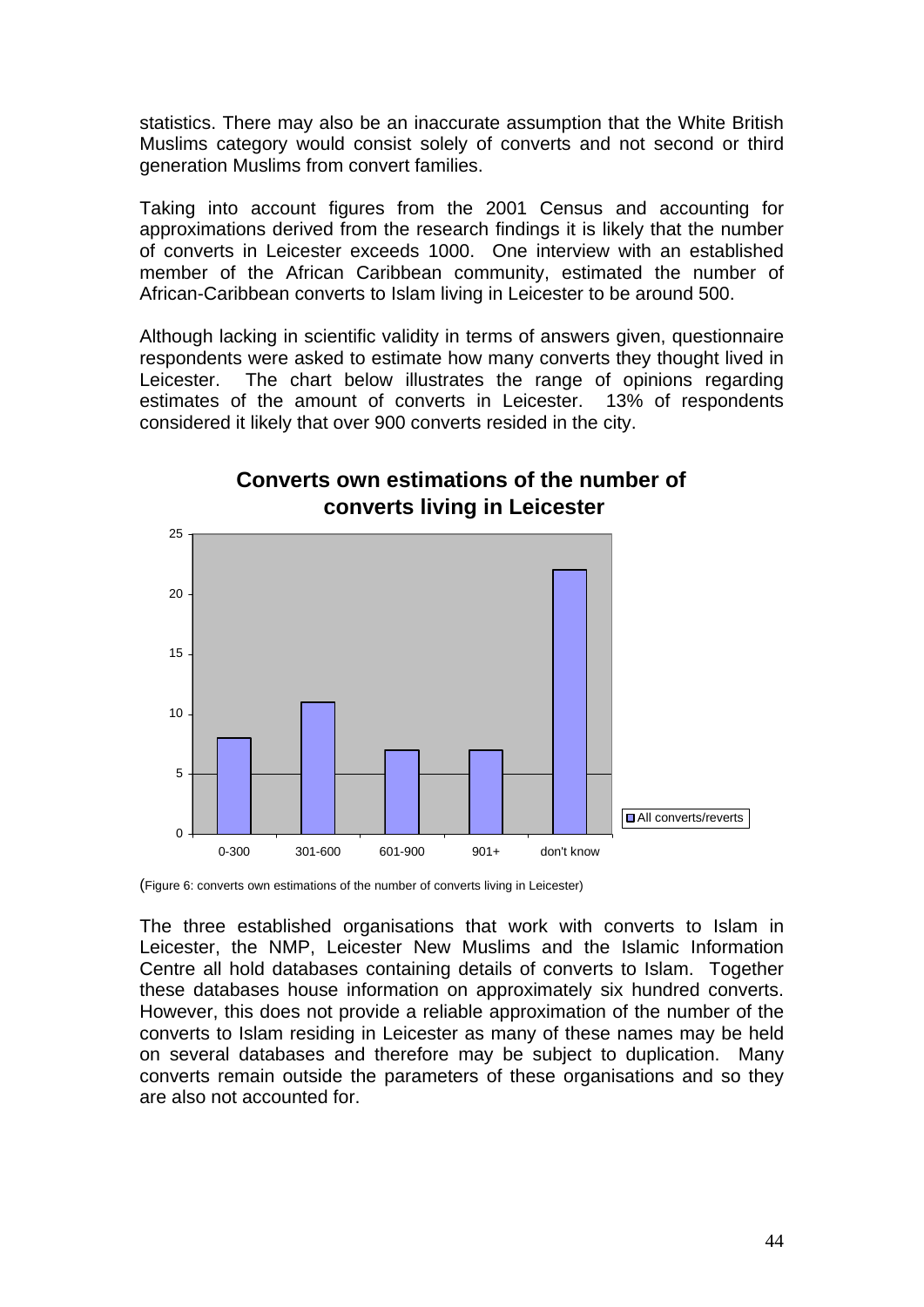#### *How did you first become interested in Islam?*

The question, 'what initially attracted you to Islam and which aspects of Islam particularly influenced your conversion' was offered to the questionnaire respondents, and to the individual interviewees. Although the singular most important reasons for converting were cited in the questionnaire with very few respondents citing more than one reason for conversion, an examination of the interviewees responses clearly indicates that a combination of factors were ongoing simultaneously which serve to develop the connections to the faith. For example, a potential convert may be searching for a belief system and then meet a Muslim friend who served to point them in the direction of Islam. Of interest here is how a convert gains access to people, services and information that facilitate their conversion.



#### **How did you first become interested in Islam**

(Figure 7: How did you first become interested in Islam)

The questionnaire revealed that the most common reason for converts initial interest in Islam for both male (55%) and female (43%) respondents was meeting a Muslim. These meetings occur through education and employment and social interaction, where friendships develop and people come into contact with a wider network. Such personal contacts appear of great importance in terms of potential converts being introduced to different faith system, codes of behaviour and manners. Interestingly, none of the converts mentioned active proselytising as a factor in their conversion. This is suggestive of a soft, friendly approach when introducing non-Muslims to Islam. Adlin Adnan's study of one hundred British converts revealed that the largest single factor in conversion was the encouragement or impetus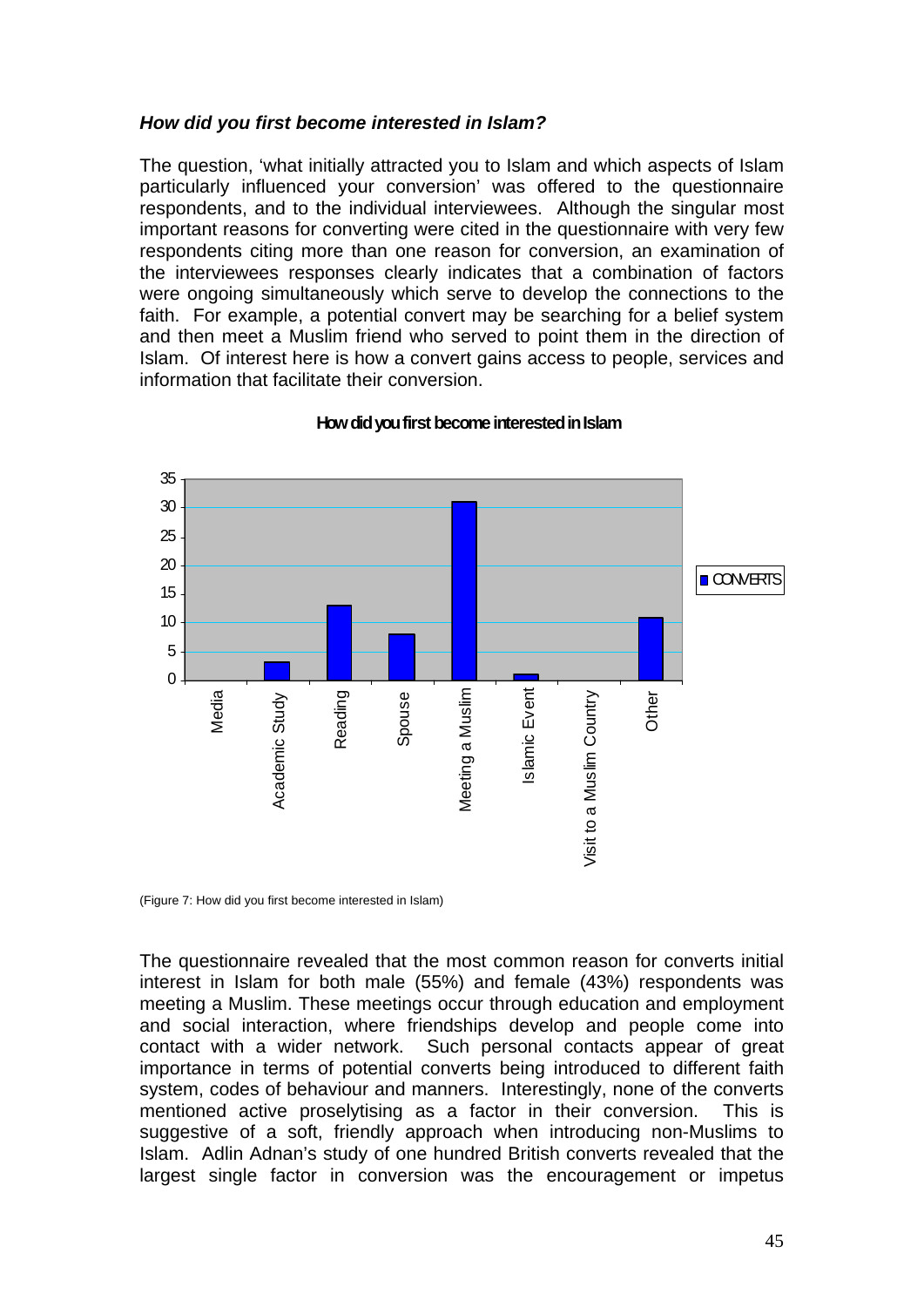provided by friends.<sup>86</sup> Friends and acquaintances that have taken the time and possessed the patience to explain, mentor and guide are an important factor in conversion as is their ability to embody the values they espouse, such as inner peace and tranquillity. $87$  These figures contrast with studies from the US where According to the General Social Survey 1998 statistics found that the reasons offered by people who had a first change of religion were 37% for family or marriage, 25% for friends or location, 18% related to theological issues and 19% cited other reasons not stated.<sup>88</sup>

## *Friendship and conversion*

In terms of the impact of friendship as a facilitator of conversion, hospitality is as a facet of friendship, for example, a highly valued concept in Islam and many people have been attracted to Islam through experiencing a variety of expressions of it. Such an attraction to overtures of hospitality and warmth may also highlight perceptions of how these qualities are often considered lacking in British society. One convert mentioned that she was drawn to Islam after being so impressed with the warmth and hospitality of her fellow Muslim students at university who welcomed her to share their food. Such views may suggest a desire to belong and a search for companionship and community, or it may be that spiritual elements of Islamic culture were transmitted to the convert through such social experiences serving to encourage her conversion. Here can be seen the concept of *Ummah* (a community of believers) which acculturates solidarity and friendship between Muslims.

One respondent mentioned his initial contacts with Muslims which he actively pursued following previous feelings of being spiritually bereft.

*'I was going through a period in my life where I was feeling very lost and I didn't know what the meaning of my existence was. I felt like I was just going to work and, just working and making money and spending it and paying bills etcetera. I wasn't brought up with any religion but Christianity…but I never took it up myself and I started to thinking about faith and God and started to feel inadequate with my lack of knowledge. So I started to ask people that I work with …we've got Hindus and Christians and Muslims and Sikhs.*'

A Muslim colleague, who later became his wife, gave him a copy of the Qur'an to read. After struggling through several versions of the Qur'an he finally managed a complete reading. Through his interest in Islam his relationship with his wife-to-be developed. She made it clear to him that he needed to convert to Islam if they wished to marry. The interviewee wanted to

<sup>&</sup>lt;sup>86</sup> Adnan, A., (1999) New Muslims in Britain, p.13, Ta Ha: London

<sup>87</sup> Haddad, Y.Z., (2006) The Quest for Peace in Submission: Reflections on the Journey of American Women Converts to Islam, p. 27, in van Nieuwkerk (ed) Women Embracing Islam: Gender and Conversion in the West, University of Texas Press, Austin

<sup>88</sup> Barro, R.J., Hwang, J. McCleary, R.M., (2010) Religious Conversion in 40 Countries, p.7, Harvard University, Cornerstone Research, Harvard University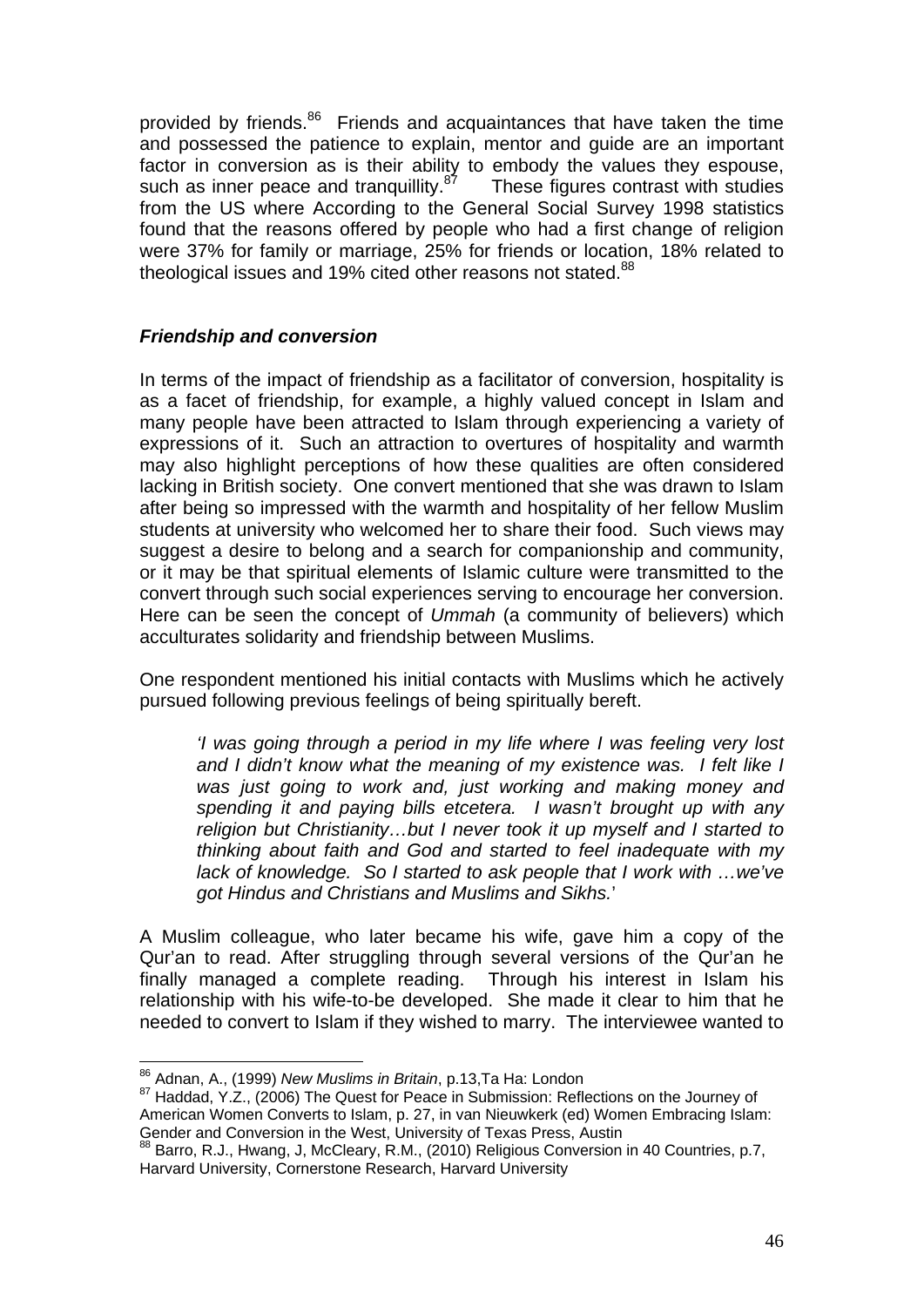ensure that his conversion was performed from a point of sincerity and not merely to secure the right to marriage. Eventually, after reaching the point of almost making his declaration of faith several times he made the serious decision to accept Islam.

Another respondent who was introduced to Islam through a friend who had earlier embraced the faith stated,

*'She just came around one day and she was all about Islam and I knew a bit about Islam because of Malcolm X and the Black Power Movement. So coming to Islam I started Qur'an and gave it a go… I'm glad because honestly it saved me because it gave a pattern to my life, a rhythm – it helped me to break out of relationships I didn't want to be in and gave me strength to be myself and be able to speak up ….I was able to go to work and feel alright and I didn't worry about my colour anymore, I felt like I was really competent in what I was doing…* 

#### Another respondent contributed,

1

*'Well I guess I was looking for something. I wasn't happy with I guess lots of things, life, it's just, you know superficial. No real satisfaction, nothing that touches the heart really. Everything's just so commercial. So I think I was quite frustrated with a lot of things. I was looking for the truth, for something real, you know. And then I had Muslim friends…they weren't really practicing that much but they still considered themselves Muslim. They told me about Islam so I got more into it but for a long time I thought it's a nice thing, it sounds good but it's not for me….My friends couldn't answer all of my questions so I turned towards the local Imam who started teaching me properly, and he really guided me so to speak, alhmadullillah…and then I kind of knew that I was going to convert but I was a bit afraid of it..'* 

What is interesting about this particular conversion story and often appears in other conversion narrations is that despite the initial contacts with only nominally practising Muslims the spark of interest in Islam was ignited. These converts have also actively sought people who can assist them and have spent considerable time and effort in pursuing an interest in Islam.

Other categories that were mentioned by the questionnaire respondents included reading about Islam (male respondents 20%, female 19%). This could involve reading the Qur'an or other literature. This is a large category of converts, as 'seekers', who pursue an intellectual search for religious information and spirituality. Here may be found 'serial converters,' who may have dabbled with a range of religious beliefs as part of their spiritual journey before converting to Islam (Haddad 1996 p27).<sup>89</sup> These types of spurs to conversion may be reflected in 'rational choice theories' which relate to a 'pick 'n' mix approach to the ability to choose a belief system (see previous section). Reading as a path to conversion is reiterated in one respondent's

<sup>&</sup>lt;sup>89</sup> Haddad, Y.Z., (2006) The Quest for Peace in Submission: Reflections on the Journey of American Women Converts to Islam, p. 27, in van Nieuwkerk (ed) Women Embracing Islam: Gender and Conversion in the West, University of Texas Press, Austin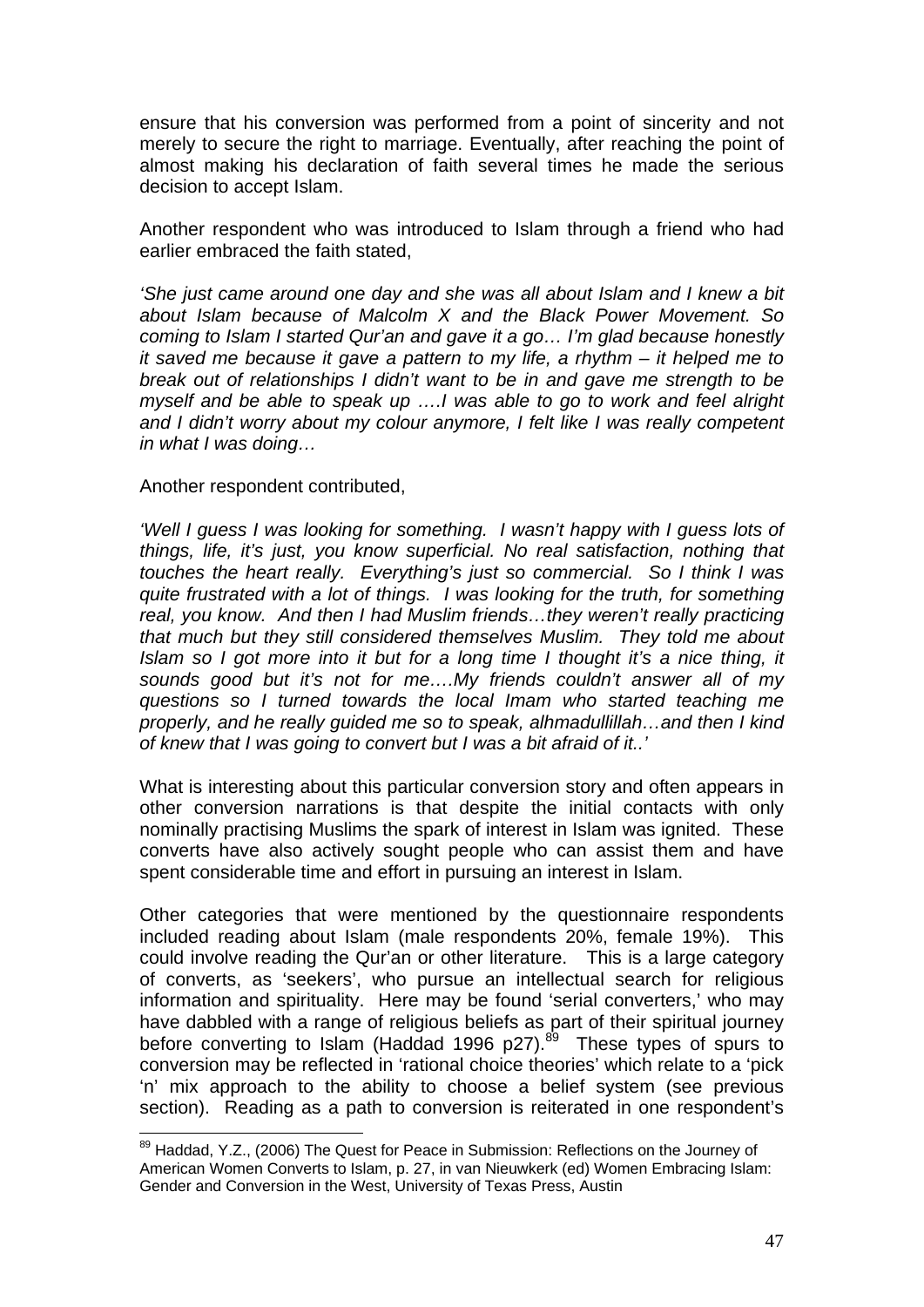emotional response to why she was initially attracted to Islam after being given a copy of the Qur'an,

*'I remember being really interested and I opened the Qur'an and it just hit me. I don't know and straight away I started reading it and it just seemed that a lot of the pieces that were missing for me in the Bible and Christianity were being actually fulfilled with the reading of this Qur'an and I recognised so much that made sense to me that did not make sense to me from before. So I think at that time it was like an awakening going on.'* 

Another respondent reacted to reading the Qur'an by saying,

*'…you find scientific evidence that is completely astounding very quickly and that was a shock and I started to find things one after the other…so I admitted the truth and took my Shahadah* 

Several respondents mentioned that their conversion to Islam had started with an initial disinterest in the faith, that they had investigated it merely to be able to refute and discard it as nonsense. One interviewee who converted to Islam was initially determined to show the flaws within the Islamic faith to his nonpractising Muslim girlfriend,

*'I was an extremely hardcore atheist …I went scientifically through the Qur'an …but virtually immediately you find scientific evidence that is completely astounding…I thought that it must have been inserted at a later date….(after discovering that it was from original text dating back over 1400 years) …..I didn't want to lie to myself and give up all my vices and my atheist life but at the same time I couldn't lie to myself ..so I admitted the truth and took my shahadah.'* 

15% of female questionnaire respondents' interest in Islam developed through a spouse; this was only 1% for male respondents. Conversion to Islam also results from less formal relationships which have not led to marriage. The prospect of marrying a Muslim man can be an important influence on the decision to convert. A US study cited the important role of intermarriage in the conversion process.<sup>90</sup>

The following is two exerts from interviews with converts who both became involved with Muslim men,

*'I think when I started learning about Islam because firstly I was involved with somebody who was Muslim and then just through his personality and his character I thought, it was just four years down the line, and I said to him one day, 'what is it that makes you so beautiful, what is so lovely about the way you are?' So then he said to me about Islam and I had all these very, very negative stereotypes of Islam through the media and women I've seen covered up and thinking they were miserable and oppressed and all that. So I* 

<sup>&</sup>lt;u>.</u>  $90$  Barro, R.J., Hwang, J. McCleary, R.M., (2010) Religious Conversion in 40 Countries, p.7, Harvard University, Cornerstone Research, Harvard University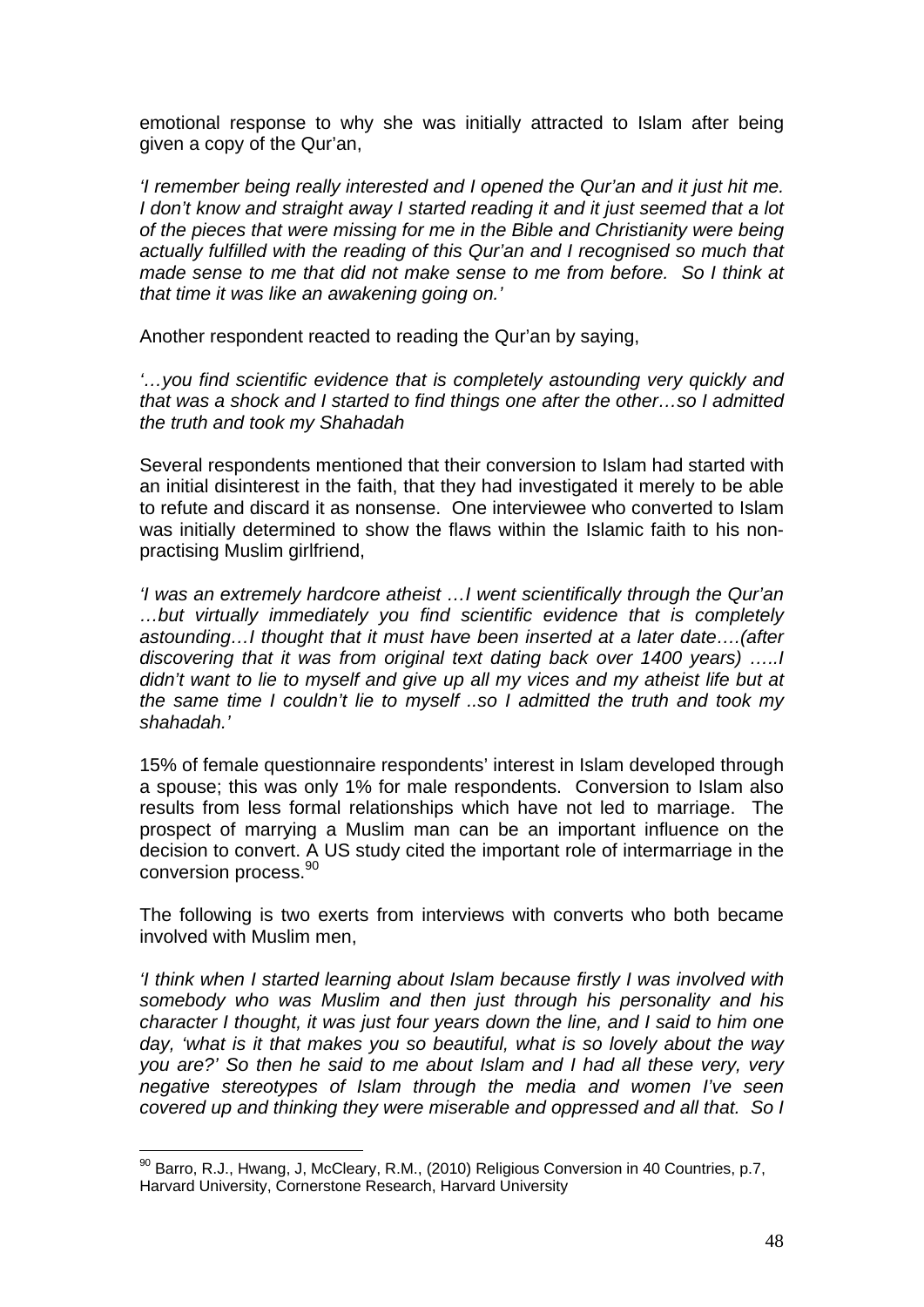*started reading about the status of women in Islam and that that really blew my mind….so it was basically the role of women in Islam that's what attracted me to Islam..'* 

*'I was at university, met my husband there. He wasn't practising and obviously I wasn't Muslim so I think the honest answer is that he introduced me to Islam.'* 

Academic study of Islam had attracted 6% of female respondents. Attending an Islamic event has attracted 1% of female respondents. 15% of female respondents cited 'other' reasons for the initial interest in Islam along with 20% of males. The 'other' reasons mentioned included a general interest in religion and God and an exploration of other faiths that had lead to Islam. Several respondents had become interested in Islam after family members had converted. A number had come into contact with Muslims at school and work, one respondent mention that there interest was sparked through an argument at school and one cited through God.

Only one respondent mentioned an overtly spiritual experience that had led her to consider and then embrace Islam.

*'I had always had a lot of friends that are Muslims and I grew up with them. But mainly I was having dreams about Islam and that was what affected me. It was mainly dreams that attracted me.'* 

Carole Anway (1995 p34) notes similar spiritual parallels in her study of American women who had converted to Islam she describes the experience of a convert

*'…I had strange and vivid dreams about religious topics, and when I got up all I wanted to do was read the Qur'an. I didn't even study for my final exams which were happening at the same time.'* 

Respondents were also asked which aspects of Islam were the most important in attracting them to Islam. For 25% of the women who responded to this question the status of women in Islam and the concept of sisterhood was particularly important. Factors of resonance here are the rejection of the overt sexual presentation of women in British society, the co-modification of sexuality, the competition between women that this engenders and the lack of respect accorded to women. One of the interviewees commentated that, '*there is no oppression of women in Islam so the more and more I read about that the more attractive it became to me...'*

A wide range of other responses were mentioned which focused mainly on issues of theology citing the qualities and attributes of Islamic faith and how these are manifest within the practice of Islam on a daily basis. These included a realisation that Islam is the true religion which is shown through its clarity and logic. Truth, equality and justice and Islam's universality where everyone is equal before God were factors cited by 16% of respondents. The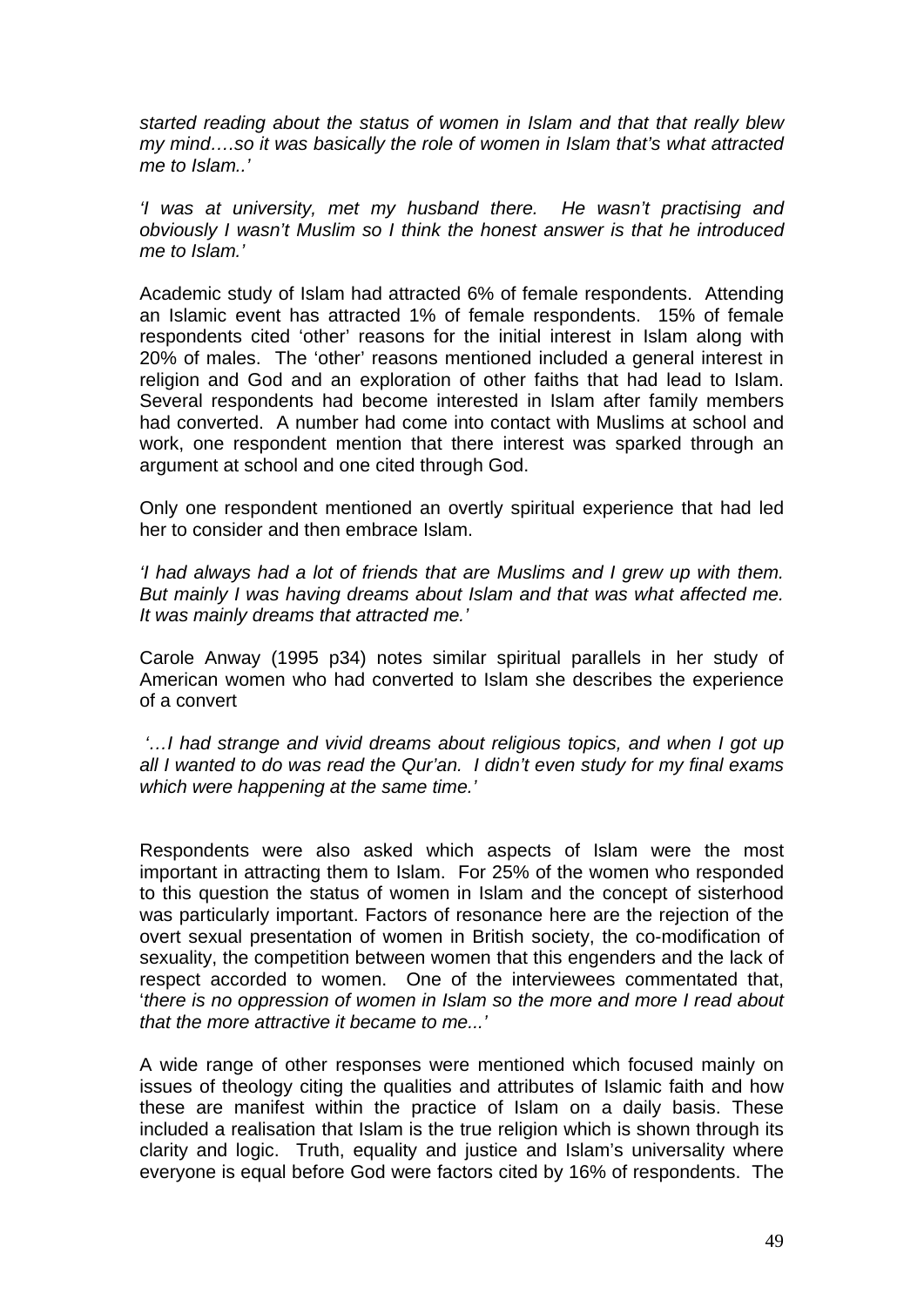concept of tawhid (a unified, indivisible God) was mentioned in 9% of instances. Other respondents had been impressed by the characteristics of Muslims that they had met, by Islam as a way of life, noticing a sense of community and belonging, understanding Jesus as a prophet not a son of God, the discipline, praying five times a day which led to the realisation that God is with you at all times.

The relevance of Islam to the modern world was cited and that it doesn't change to meet the prevailing norms of society. This is a frequently mentioned criticism of contemporary Christianity that it adapts to meet the current trends of society rather that adhering to timeless values. Other reasons offered included belief in life, respect and love for others, the kind and loving nature of Islam, simple straightforward beliefs, the inclusiveness and acceptance of religious diversity. A respondent mentioned finding Allah and peace had helped to manage alcohol and anger problems. Another respondent mentioned Sufism and developing a personal relationship with God. Understanding that Islam and Muslims believe in all the Prophets from Adam to Muhammad was noted along with the science of Islam which does not rely on blind faith but is based on fact.

How did converts then educate themselves about Islam. For women there was a greater reliance on written material either through books, pamphlets, the internet reading the Qur'an and hadith and biography of the Prophet (pbuh), CDs and DVDs and distance learning which together accounted for 59% of female responses (given that respondents could cite more that one source of their initial sources of Islamic education). 11% of female converts cited local Muslim contacts and 12% stated that they were self-taught. These figures appear to indicate that women for a number of possible reasons are reliant on self-motivation or more solitary activities rather than social contact when educating them selves about Islam. This may be indicative of the difficulties women experience in approaching mosques and the perceived or real lack of accessibility to them. It may also illustrate that when women do go as far as approaching mosques they less likely to find the supportive services they require.

For men there is a slightly different emphasis on more direct social contact through the mosques, but still a heavy reliance on written or published materials and percentage levels of other social contacts were almost the same. It should be noted that although mosques are perceived as being more accessible to convert men than convert women, many experience apprehension when considering entering a mosque on their own and some lack the confidence to do so. Again where men are able to attend mosques they are unlikely to find services tailored specifically to the needs of converts. 15% of men cited the mosque and 15% local Muslim contacts as a source of Islamic education. Only 2% of women had indicated the mosque. 13% of men stated that they were self-taught. 42% of male questionnaire respondents reported using self-study methods of books, pamphlets, the internet, CDs/DVDs, Qur'an and *hadith* and distance learning to educate them about Islam. 11% of male respondents had cited other sources which included several contacting the New Muslims Project attending lectures, receiving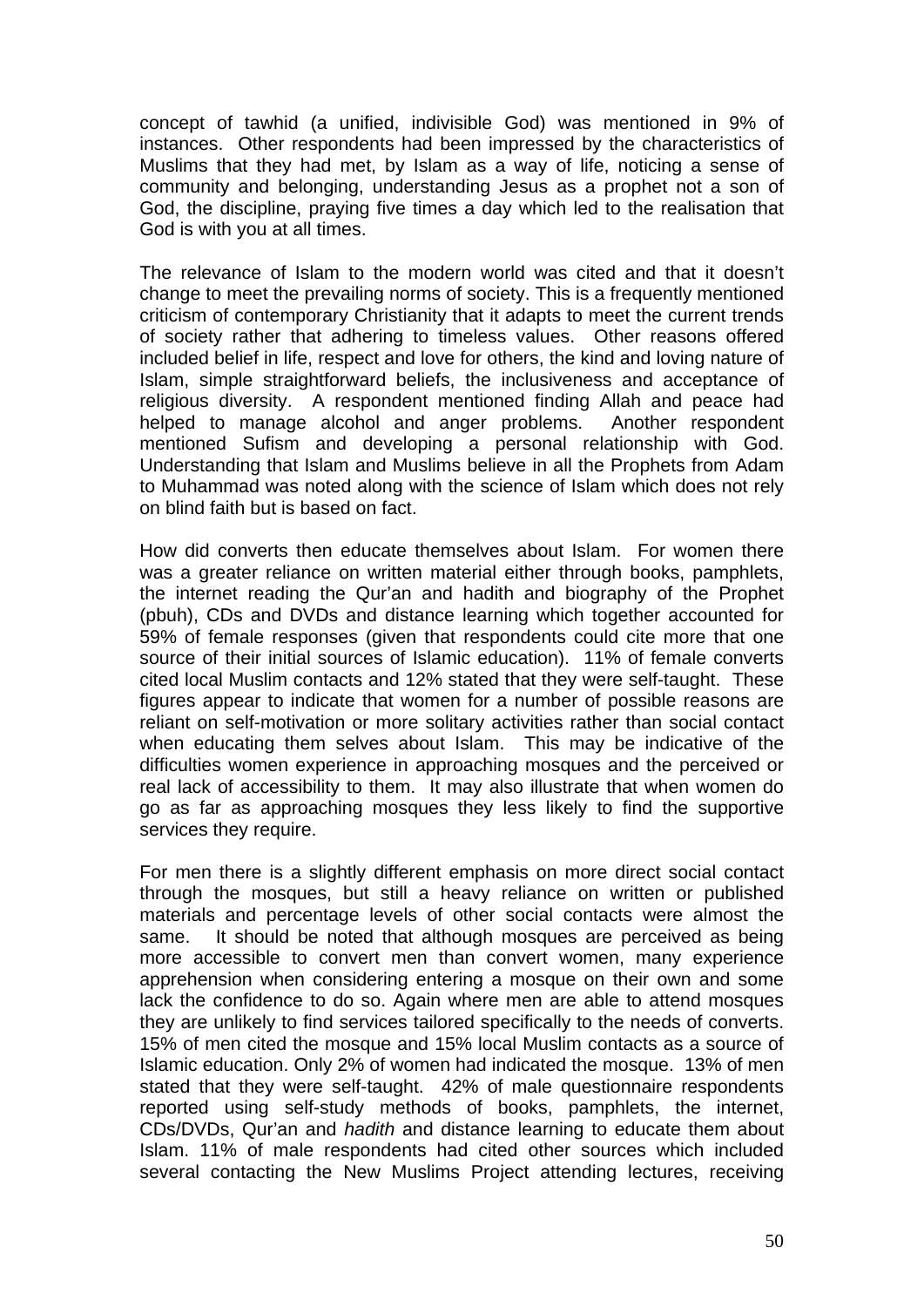information through a New Muslim Project *Shahadah* Gift Pack and other sources mentioned were friends and family. Women cited other sources in 5% of responses which included friends, convert and non-practising Muslims, a study circle and contact with a female Muslim who teaches those new to Islam.

The growth of internet facilities on conversion opens up the convert to huge amounts of information on Islam and the attendant issues of how to understand and make sense of the plethora of material presented. Along with e-group forums this poses the possibility that converts could engage primarily with virtual communities of Muslims or individual internet contacts rather than developing relationships with local Muslims.



## **Male converts initial sources of Islamic education**

(Figure 8: Male converts initial sources of Islamic education)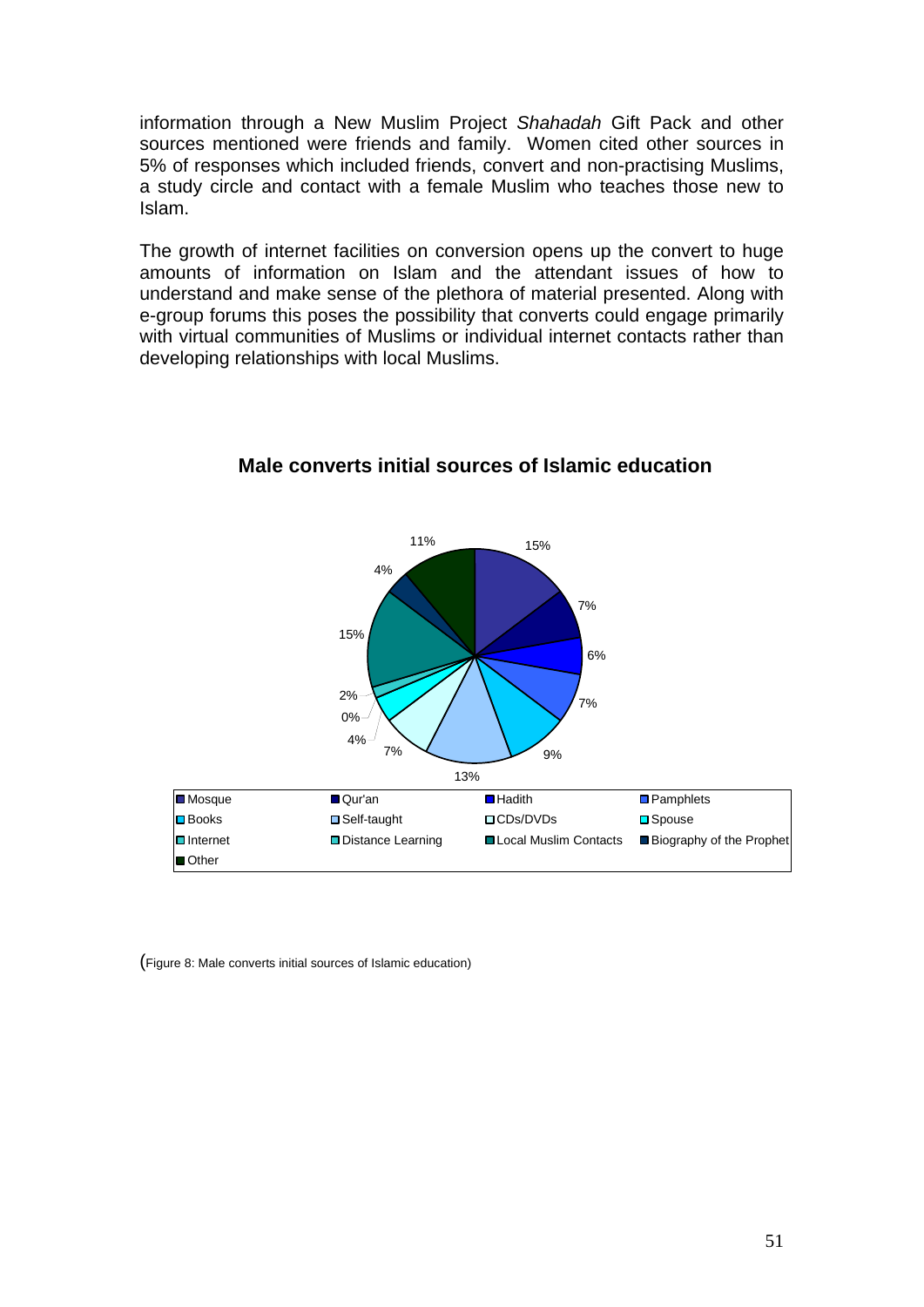

## **Female converts initial sources of Islamic education**

2%

(Figure 9: Female converts initial sources of Islamic education)

## **Family and Conversion**

The area that convert find most difficult to tackle is how to present Islam to their families.The sort of problems and issues that converts commonly face when dealing with their families are complex. Families' reactions and responses reflect the attitudes that are prevalent in society towards Islam and Muslims.91 Zebiri describes three categories of typical responses that families display to converts.<sup>92</sup> Firstly, where the family reacts negatively to the conversion and then subsequent relationships go through a period of difficulty but eventually reconciliation occurs and varying degrees of acceptance of the conversion prevail. Secondly, where relationships are ruptured and never repaired. Thirdly, converts who experience a supportive response from their parents. Different family members will possibly display a range of responses that straddle one or several of these categories.

<sup>&</sup>lt;u>.</u> <sup>91</sup> Zebiri, K., (2008) British Muslim Converts: Choosing Alternative Lives, p.75, Oneworld Publications, Oxford

<sup>92</sup> Zebiri, K., (2008) British Muslim Converts: Choosing Alternative Lives, p 71, Oneworld Publications, Oxford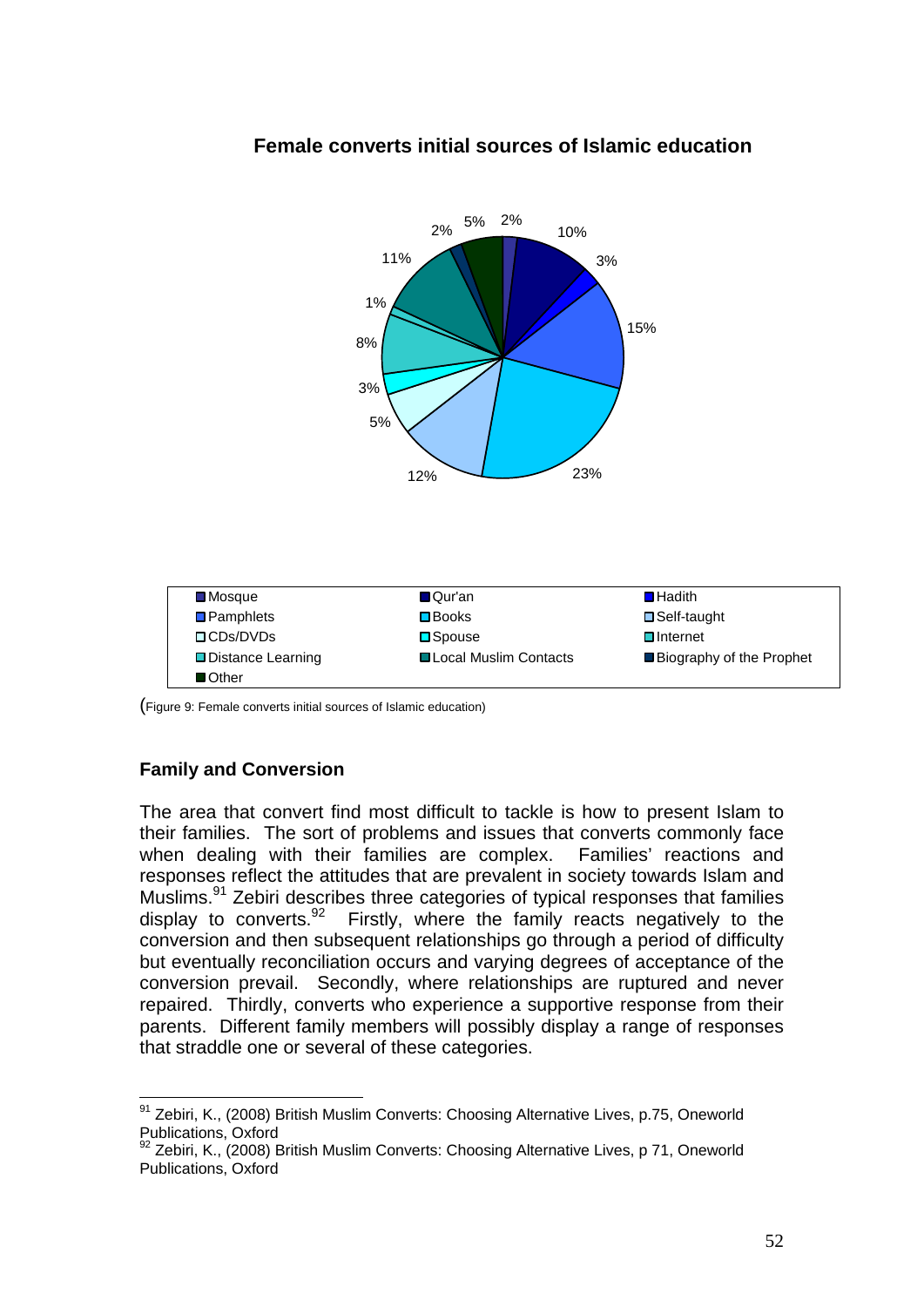The way that converts present their conversion to their families may in some cases be responsible for the adverse or favourable reactions that they receive. While some new converts manage to skilfully renegotiate their relationships in light of their new faith and are fortunate to have understanding friends or family, others are less successful. New converts are often noted for their zeal, piety and desire to conform and practice what they perceive as an authentic interpretation of Islam. This zealous non-compromising approach may serve to alienate friends and family members, who feel that their belief system and lifestyle is under attack. Several respondents felt new converts required help in learning how to handle the transition from the old lifestyle to an Islamic way of life,

*'…I think having something that could perhaps help you handle your situation better and not be too extreme because I accepted Islam and everything became like I can't do that, that's haram (forbidden), you shouldn't be doing that we don't do that and so on. Everyone backs off*.'

Lifestyle changes can present barriers to interaction between converts and their families. In British culture refusal to consume alcohol is viewed as strange, almost deviant behaviour and people are often uncomfortable or feel threatened by someone who abstains from intoxicants as though it is a personal attack on their integrity. Social events where alcohol is served and the free mixing of males and females is seen as the norm can become barriers to interaction. One respondent described how his refusal to drink alcohol had driven a wedge between him and his father,

*'I became quite estranged from my dad, the pub culture was very important to him, he got quite upset when I said I would not take my family and my children to pubs...'* 

Christmas and birthdays are other areas of probable contention from which the convert may choose to withdraw their participation or impose conditions regarding how they will be involved. Roberts describes the dilemmas over attending social events by saying, 'Even a seemingly innocuous place like a restaurant poses almost insurmountable challenges. Will men and women be there together? Will they be serving alcohol? Will the meat be halal? Will the music be blasting and will they want to dance? Will I feel strange in my hijab? Will I be compromising my deen?' <sup>93</sup>

Conversion to Islam can remain socially costly in terms of relationships and the converts place within wider society. Parents may be concerned that the convert is being brainwashed, especially when their whole lifestyle and dress has drastically altered and names have been changed. The may consider that the convert has joined some type of cult or is merely going through a phase from which they will eventually emerge. Family members experience forms of rejection as they perceive the convert to be abandoning the values and beliefs that they adhere to and may perceive a change in belief on the part of the convert as a personal rejection of their family and what it

 $^{93}$  Roberts.N.B., (2005) From My Sisters' Lips, p88, Bantam Press, London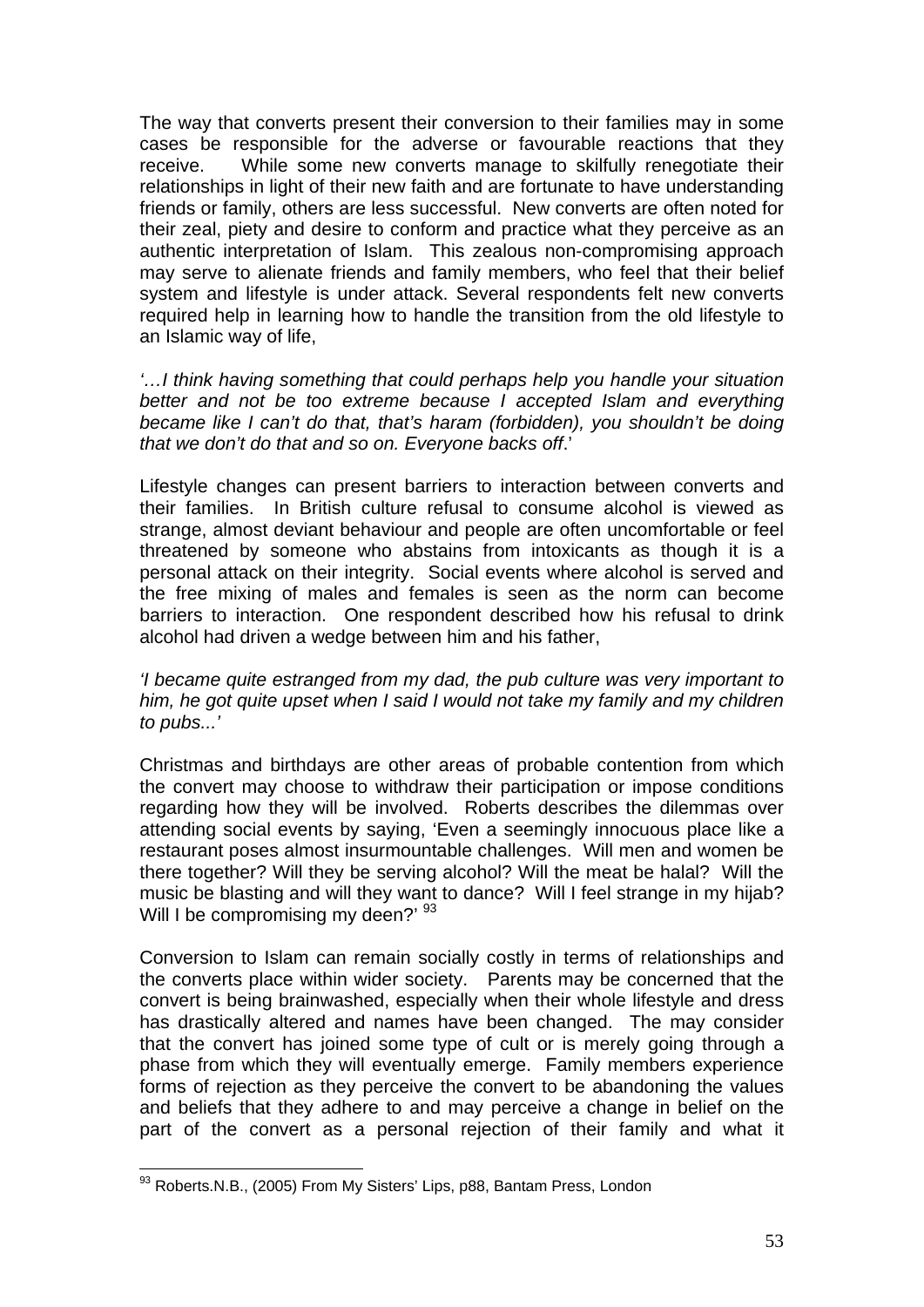represents. Some may express deep levels of prejudice and ignorance about Islamic practices often fuelled by distorted perceptions of Islam offered by the media and may actively attempt to dissuade the convert from practising Islam. Concern may also stem from an awareness of the hostility and prejudice that the convert is likely to face from wider society which may include negative perceptions of *hijab* (headscarfs) and types of clothing. Beliefs are held that European civilisation is superior to Islam and preconceived ideas that Islam is intrinsically entangled with terrorism create distaste for what is perceived as a foreign and barbaric culture.<sup>94</sup>

Questionnaire respondents, focus group participants and the converts taking part in individual interviews were all questioned on the nature of their relationships with their families. The questionnaire respondents were first asked with regard to the question, how have your family reacted to your decision to embrace Islam? The responses for male and female converts are reflected in the chart below. A bar chart gives a further breakdown of the figures under three broad ethnic categories.



## **Family reaction to conversion to Islam (by gender) Male Outer circle Female Inner circle**

(Figure 10: Family reaction to conversion to Islam)

<sup>94</sup> Zebiri, K., (2008) British Muslim Converts: Choosing Alternative Lives, p.75, Oneworld Publications, Oxford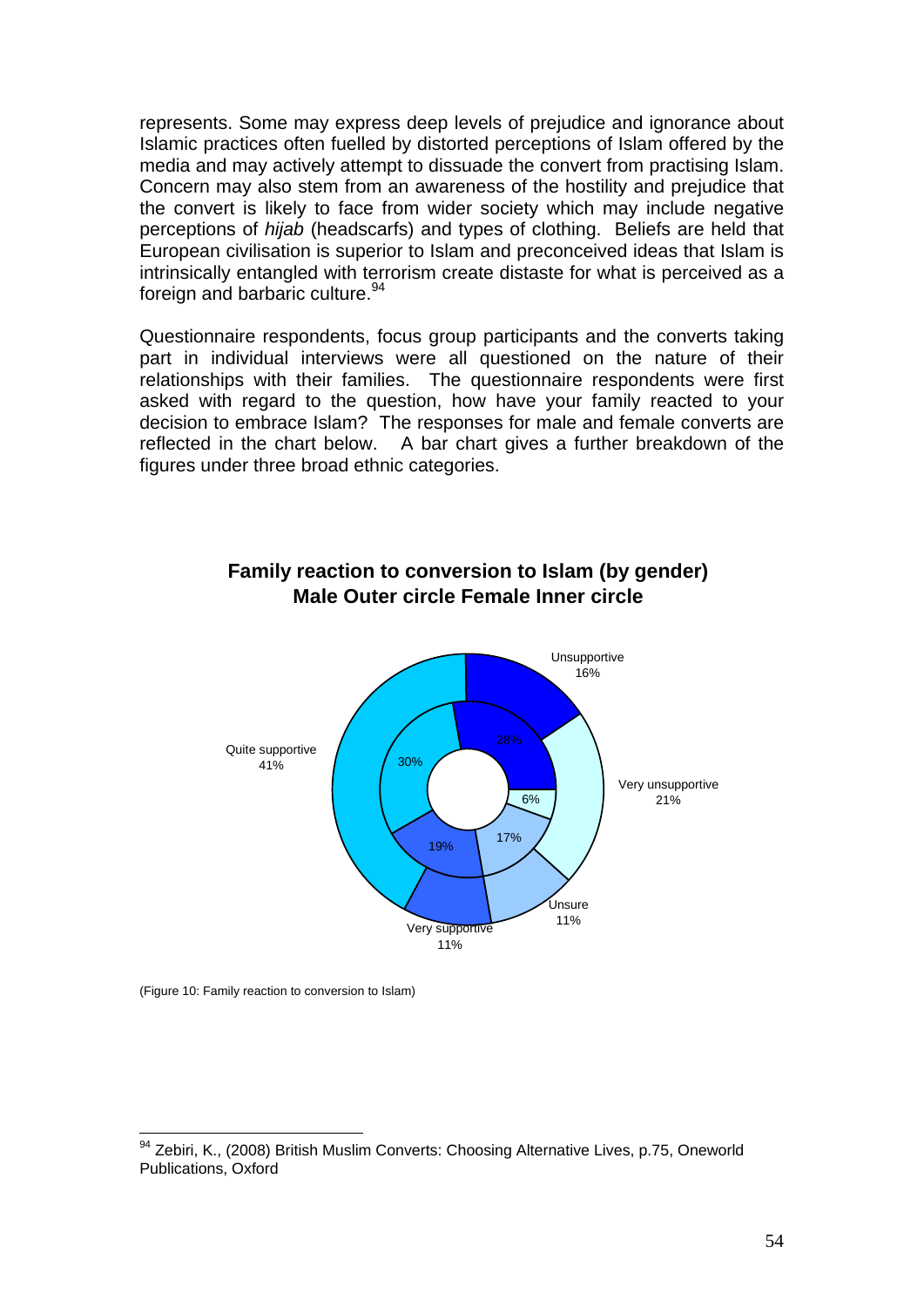

**How have your family reacted to your decision to embrace Islam?**

(Figure 11: How have your family reacted to your decision to embrace Islam?)

From these figures it can be seen that around 50% of converts to Islam experience problems with their families following their conversion to Islam. On the breakdown by ethnic category the lack of support from families of Asian origin is immediately apparent with only one of the 8 questionnaire respondents of Asian background receiving a supportive response from their family. For the Black and White categories of converts the reactions of their families are split roughly equally on a supportive/non-supportive basis.

Where the religious basis of the family is strong and is directly related to communal identity reactions are more likely to be extreme.<sup>95</sup> For converts from Hindu or Sikh backgrounds issues surrounding why family support is not forthcoming can be compounded by the historical and contemporary religious, political and socio-economic antagonisms between the Hindus, Sikhs and Muslims that are apparent in the Indo-Pak region. The difficulties faced by converts from such backgrounds are compounded by the fact that their ethnicity often renders them physically indistinguishable amongst born Muslims and therefore they lack the care and attention that maybe accrued, for example, to ethnically white converts and which would help to compensate from the estrangement frequently experienced from their families. Here, problems arise of converts forced to lead a double life, where the conversion remains hidden from immediate family and relatives. This may also involve excessive secrecy on the part of the convert and an inability to know how best to resolve the situation. Seven of the questionnaire respondents mentioned that they were completely estranged from a parent or both parents or other key members of their families.

<sup>&</sup>lt;sup>95</sup> Zebiri, K., (2008) British Muslim Converts: Choosing Alternative Lives, p.72, Oneworld Publications, Oxford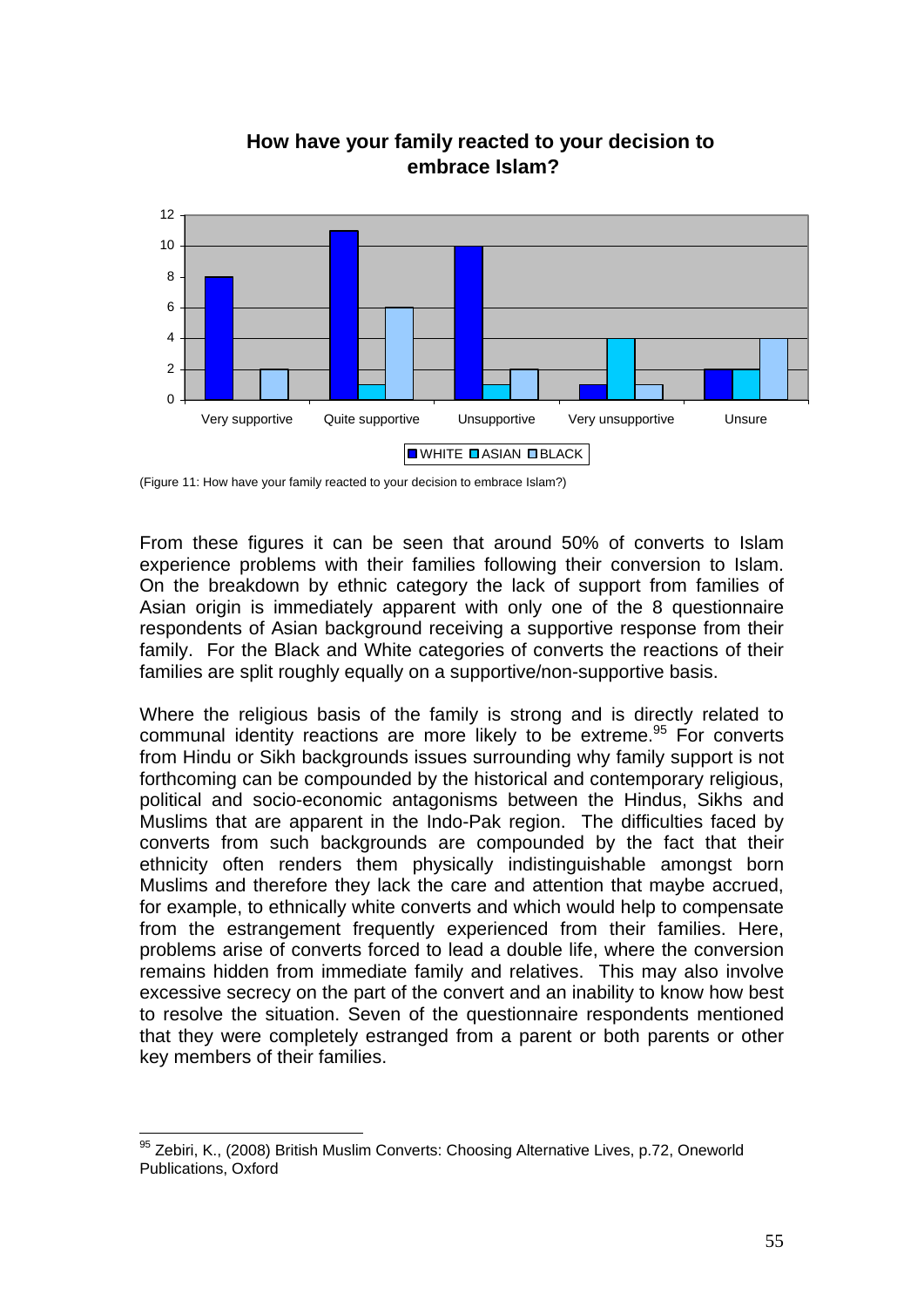Respondents from non-Muslim Asian backgrounds stated,

*'I have been Muslim .. about twenty years now and I haven't got any contact with my family.'* 

*'Mine basically didn't want to know me and they said it's your life do what you want; it's not what we do. But my mum and dad were very upset because religiously we had been taught that Muslims were the enemy.'* 

*'My parents don't know that I'm Muslim. If my parents found out …it would mean that I would have to leave..'* 

*'In therapy now they're saying oh, you embraced Islam because I wanted a sense of belonging and family that I never had when I was growing* up'

Although the converts from Hindu and Sikh backgrounds seemed to experience high levels of problems with their families several had managed to maintain some relationships.

*'…Because of me embracing Islam and marrying my husband there have been personal emotions involved where they have been hurt personally as parents. They have suffered a lot there have been lots of tears ….there have been lots of differences, I don't go to any of the gatherings or functions and I have lost contact with all of my relatives, totally lost contacts with them I only have contact with my mum and my sisters now…'* 

*'At first not too happy, now they are fine with it.'* 

However, although the problems may be more pronounced amongst converts of Asian origin similar problems cut across ethnicity as is illustrated below.

*'I'm from a big family of eleven. I have five brothers and five sisters… they occasionally ring me like maybe once a year a couple of them might ring me but the rest of them I wouldn't even know them if I passed them in the street.'* 

*'I remember my mother saying ...that our family has ostracised us and I find it very difficult that Islam says that we have to keep ties with our family despite the fact that we are forcing ourselves on people who hate our guts now.'*.

*'…you very much want to get rid of your old life and start anew. With that a lot of people fall by the wayside and are left behind and ignored, they don't know what is going on, they are sad and it's kind of like a mourning process for them. I was very close with my sister and she just felt like it was the end of our relationship*.'

*'They need to find a reason for why you have converted- Oh it's because this or that. They need to put you in a box and then they can cope with it. They can't cope with the fact that you have taken on this thing that is very alien to them, something they don't like.'*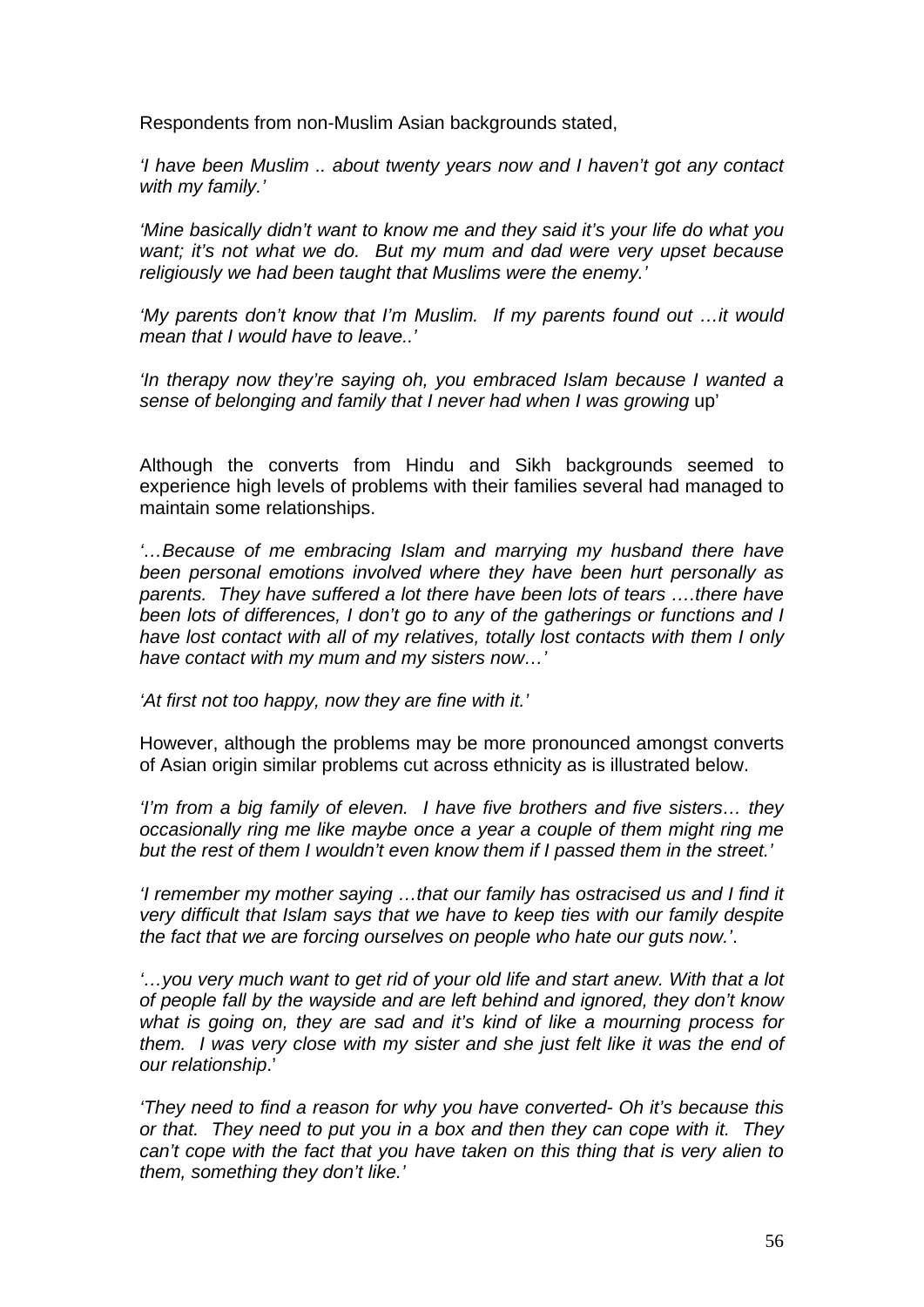In contrast, other converts experienced relatively few issues with their families. These families have found ways of working through differences and arrive at an accommodation of their needs.

*'My mother and grandmother are very proud because they see, regardless of what the community say, they see that I am a better person. My father he cannot deny that is has made me a better person although he might have ignorant opinions about Muslims. Over all most of them are comfortable with it and fortunately they have not been swayed by the media so there is nothing negative. I have been blessed to have it easy.'* 

*'My family have been very supportive and they can see it has done a lot of good for me.'* 

*'It's not too bad for me because half of my family had already embraced Islam even though they are from the Nation of Islam but it was easy for them to accept that I was a Muslim. And then the ones that are Christian accepted it because the others were Muslims.'* 

For some converts the arrival of children into their families can be a time when relationships are renewed and a period of healing within the family takes place.

*'Mine are fine. At first they were a bit shocked but it's been a long time now, it's been thirty years so. And I think having children also helps because obviously they want to bond with their grandchildren.'* 

Some converts have actively disengaged themselves from family relationships fearing that their children's Islamic beliefs and behaviour may be affected by engagement with their extended family.

*'I wouldn't mind if these people were non Muslims but were trying to make some kind of effort, you may develop something and hope it works but we tried that and it doesn't work like that and all they will do and all they will see is their way rubbing off on my children and I don't want that*.'

*'…so it came to a stage when I knew it was just best to back off and that's what has happened really but I have still got contact with my mum and sisters but everybody else I don't have much to do with them. It's sad but that's the way it goes sometimes.'* 

The far reaching implications of decisions to sever family ties can affect the convert's abilities to cope with life and can have far reaching implications for future generations of the convert's family.

*'…the split between the new Muslim and the family can happen and what that actually means is that when the person goes through difficulties that one normally goes through in normal life, in family life, you haven't got your family there to fall back on like you normally would. So you can often find yourself*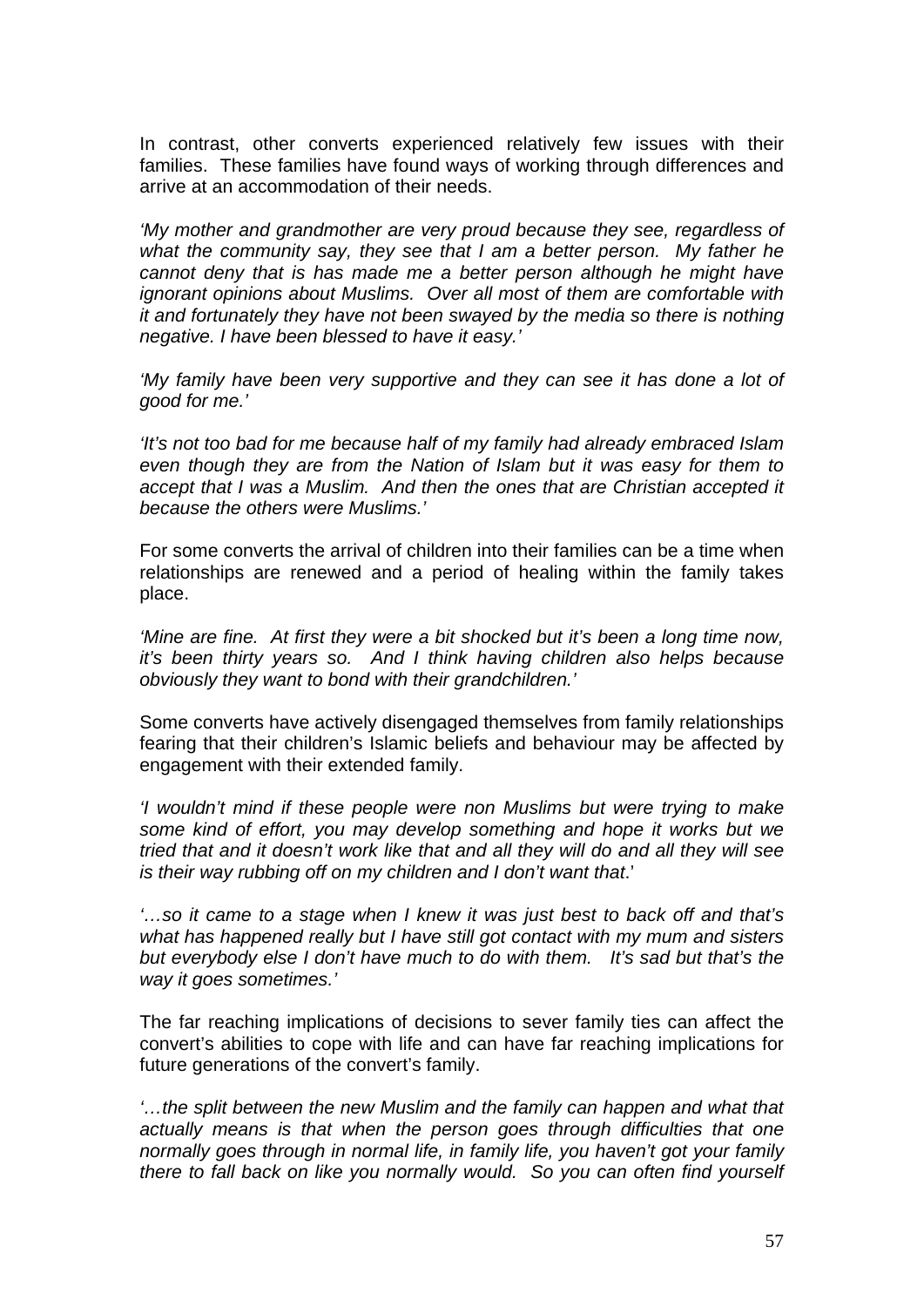*very much on your own and in fact there was a brother who I was talking to and he was saying that we are becoming community-less and I think that's a very good description of what happens, not only do we become communityless, we can become family-less.'*

One convert who hadn't seen her mother for eleven years said:

 *'all I want is my mum's love, I just want my mum. And I think that really messed me up when I had my babies because I missed my mum, I just wanted my mum.'* 

*'We don't have a family and born Muslims do, mostly do and aunties and uncles and sisters and all of that and so if the woman gets ill for instance she's got them. If you in the house and the boiler goes you have family to help, we don't have that*.'



(Figure 12: How would you describe your current relationship with your family?)

The chart above details the questionnaire respondents' current views on the nature of their family relationship. In comparison to the early question outlined above regarding reactions of family to the decision to embrace Islam there are marked levels of improvement in those who considered their relationships extremely satisfactory or satisfactory. This suggests that with time many families are able to accommodate religious conversion. Zebiri also found that some converts reported that relationships with their families had improved since their conversion.<sup>96</sup> However, the levels of converts reporting very unsatisfactory relationship with their family had not altered between the

<sup>1</sup> 96 Zebiri, K., (2008) British Muslim Converts: Choosing Alternative Lives, p.71, Oneworld Publications, Oxford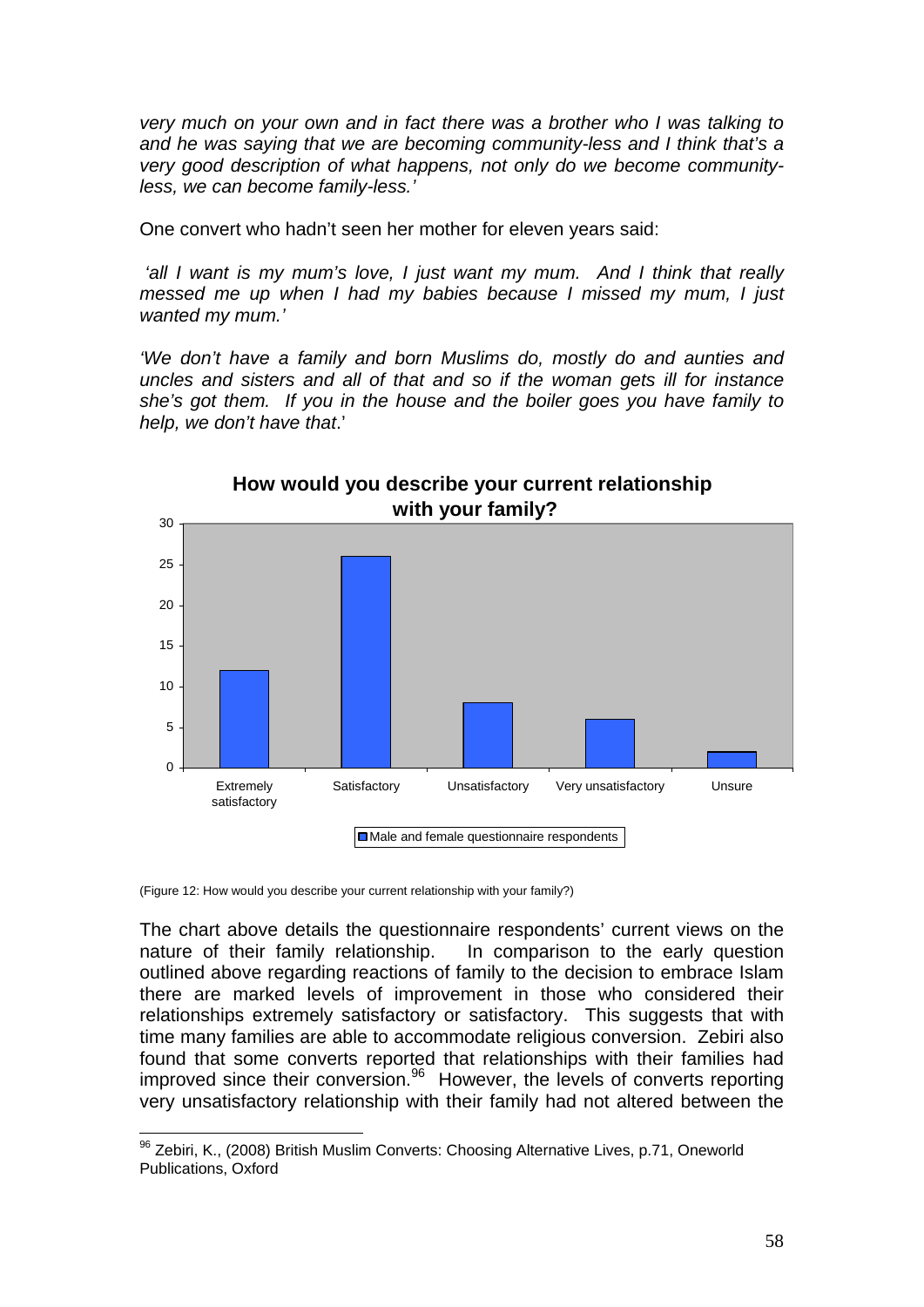two sets of questions indicating a degree of intransigence that sets in when relationships breakdown. The possible causes of such obduracy may be due to the convert, the family or may stem from the inter-personal dynamics exhibited by both the convert and the family.

Islam emphasises the importance of family relationships and the breaking of kinship ties is strongly discouraged. Some converts stated that relationships with their parents had improved as a result of their conversion. One respondent when asked about her relationship with her family said,

 *'I think I appreciate them a lot more than I used to. I love them a lot more that I used to, I really took them for granted. I didn't see who they were when I wasn't Muslim and since having embraced Islam yeah, I think its brought us, well it's brought me closer to them but I don't know if it's brought them closer to me….I do feel a lot closer to my family but there is a distance there as well.'* 

Another respondent added,

1

*'My parents weren't very pleased in the beginning but they are ok with it now. It's improved, I think it's improved my relationship with my parents.'* 

*'I think I'm actually close to my parents, especially my mother now than I was before. I think we have a better relationship now even though she's not a Muslim; she's not religious at all*.'

Relationships with friends also change. Some converts deliberately disassociate themselves from friends in order to consolidate their Islamic identity. As an Islamic lifestyle is adopted this 'may be accompanied by a comparable drift away from non-Muslims friends'.97 Roberts states that as she was drawn towards her new faith she was propelled further away from her existing friends and described being increasingly wrapped up in her new way of life to the exclusion of old friends.98 Other converts maintain the importance of mixing with non-Muslims in order to avoid retreating into isolationism and developing a narrow and constrained outlook.

The chart below details questionnaire respondents' friendship networks. With only 13% of converts mixing mostly with non-Muslims it shows that the majority of converts establish friendships with other converts or born Muslims that largely exclude non-Muslims. This may mean that the retention of existing friendships is hard to sustain or the development of new friendships with non-Muslims are difficult to develop. This implies that there are significant barriers to interaction. Integration can become more complicated if there is not regular interaction between the converts and non-Muslim friends. Given that it has become widely acceptable to denigrate Islam particularly through the media this then creates social barriers between Muslims and non-Muslims. It leads to problems as to how to integrate into a society that shows

 $97$  Zebiri, K., (2008) British Muslim Converts: Choosing Alternative Lives, pp. 79-80, Oneworld Publications, Oxford

<sup>98</sup> Roberts, N.B., (2005) From My Sisters' Lips, pp.88-96, Bantam Press, London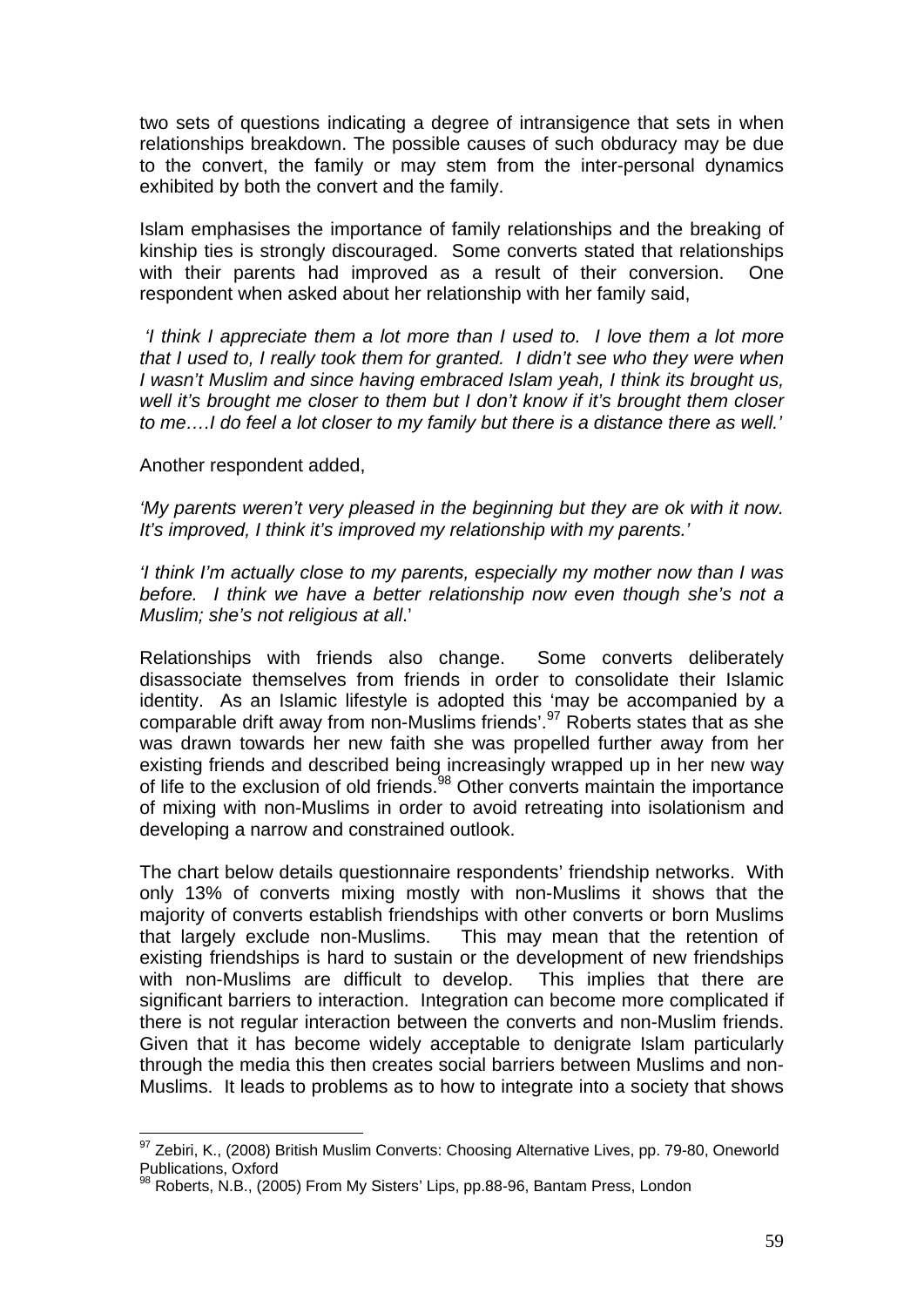disdain for Islam and why Muslims would want to attempt to cross such divides given that there beliefs are not treated with respect.

A number of the respondents mentioned the importance of networks such as the New Muslims Project and Leicester New Muslims in facilitating networks and enabling converts to mix with other converts on a national or local level through the provision of social or educational programmes. This was also noted as important for their children to be able to socialise with other children from similar backgrounds.



#### **Friendship networks of converts**

(Figure 13: Friendship networks of converts)

#### *Marriage*

The questionnaire sample revealed that 48% of the male converts were married, 31% were single, 21% were divorced and none were separated or widowed. For the female converts 53% were married, 31% were single, 11% were divorced, none were widowed and 5% were separated. For the male converts who were married 44% were married to converts and 56% to born Muslims and none were married to a non-Muslim. For the female converts who were married 42% were married to converts and 58% were married to born Muslims and none were married to a non-Muslim. 31% of the questionnaire respondents gave a response to the question regarding whether they required help in finding a marriage partner 59% replied that they did, 35% said they did not and 6% was unsure. During the research converts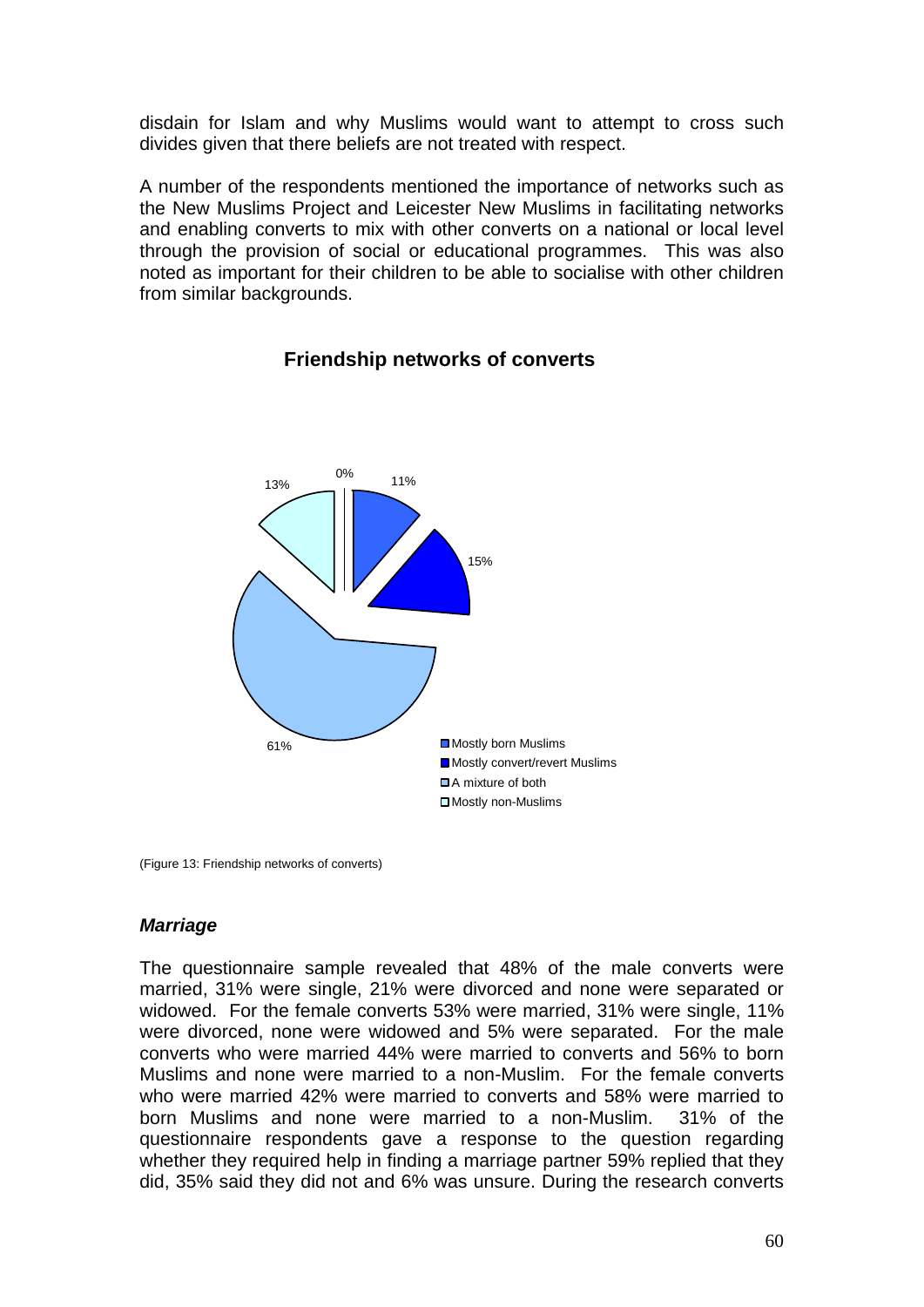repeatedly requested services to assist with marriage either for themselves, their children or other converts they knew.

Arranging marriages in Islam is not meant to be complicated and for every Muslim who wishes to marry this should be facilitated through help and assistance from the wider community. While many converts find compatible partners from converts or born Muslim communities, marriage for converts is undoubtedly more complicated than for born Muslims due to the specific issues which they face. For converts marriage can present a number of potential pitfalls. Marriages between Muslims are most frequently arranged by members of the Muslim communities who try to facilitate the search for a suitable spouse. Converts do not have Muslim families to conduct such searches for them to ascertain the quality of a particular person's character and so are dependent on the good faith of non-family members to facilitate introductions to potentially compatible marriage partners. Failing knowing Muslims who can assist with marriage searches converts may rely on internet introduction sites or marriage services, which may provide additional hazards.

Converts may be exploited by people seeking access to visas, benefits and nationality and others who seek to disguise that they are already married with existing families. The New Muslims Project is replete with examples of converts who have been married in order to accrue money or access to British nationality. Where overt exploitation is not the motivation behind marriage converts who marry born Muslims of other cultures frequently experience cultural expectations from their partners that they may not have anticipated prior to the marriage, especially when the marriage partner has little or no prior knowledge of Western culture or vice versa. This may raise issues to do with behaviour, dress, and work, relationships with family and friends and expressions of Islam, especially in cases where the born Muslim marriage partner assumes that the Islamic culture he/she derives from is superior to the culture from that of the convert spouse.

An Imam who has worked extensively amongst converts in Leicester for the past thirteen years and is now assisted by his wife, both commented on issues surrounding marriage.

*'Most of the converts that we come across approach us looking for partners. I think marriage is not the same before you're a Muslim and after. Marriage in Islam is a very different perspective and a lot of them don't know that, a lot of the marriages have happened, a lot have failed. I think that there needs to be some education that comes with marriage, some Islamic education just before or straight after and then ongoing support.'* 

The Imam and his wife were then asked why marriages were failing.

*'Different expectations and lack of knowledge. Lack of knowledge of expectations and high expectations, maybe something they have perceived… sometimes in choosing the partner they need to have more support. If the sister or brother had a group of Muslims with them who can say look we need*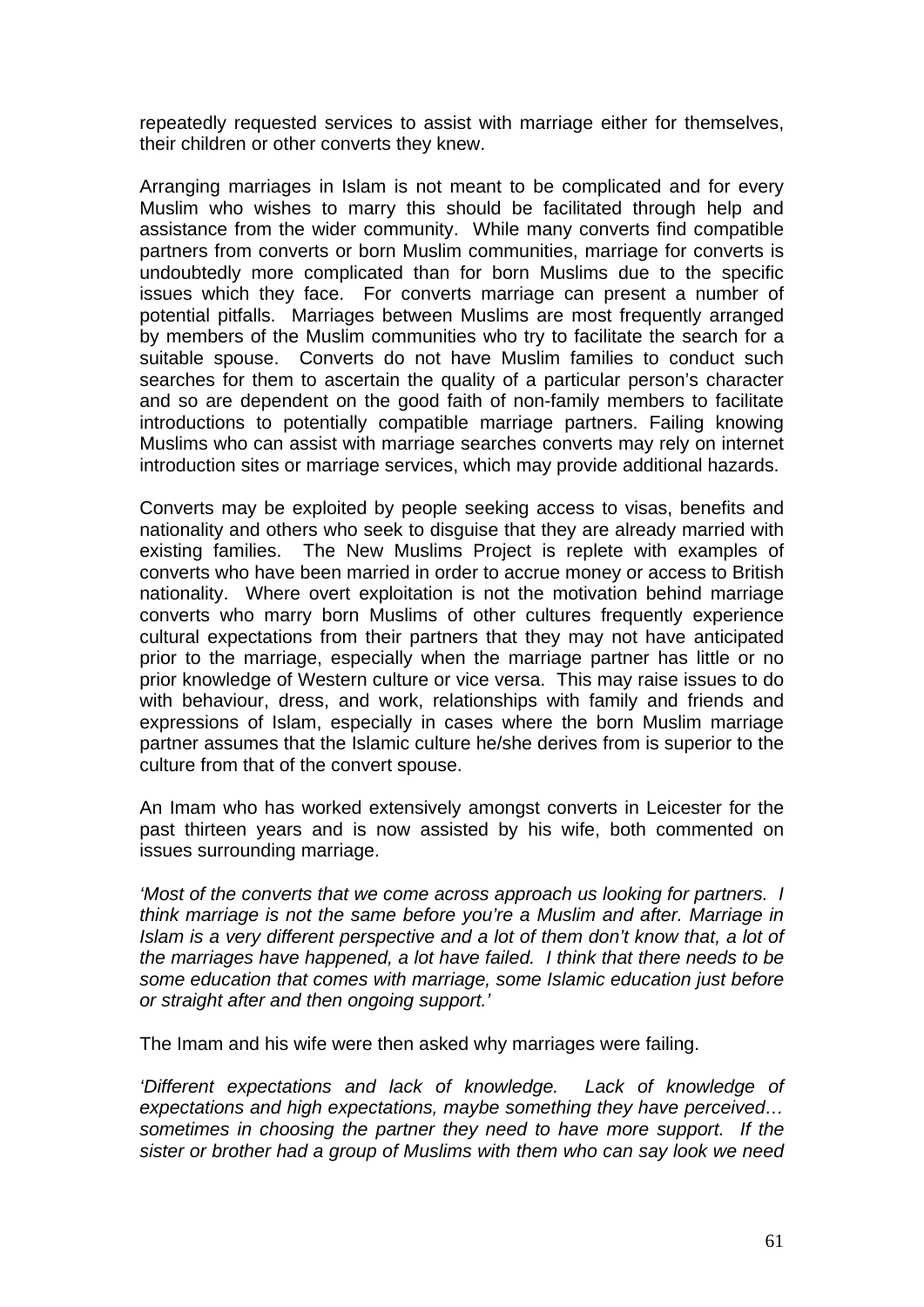*someone who is decent, so let's find it, they need some help in choosing the partner in the first place.'* 

*We've seen so many of them come to an end and there's only so much one person can do to support them, there needs to be more support and people willing to give them ongoing support after the marriage even five years into the marriage and even marriage counselling for them. There are a lot of things, sometimes the family don't even accept the marriage or …sometimes they (the family) don't like the choice of colour, and they (the convert) begin to feel more lonely because they have left their whole family and having to do everything on their own and on top of that it turns out that the marriage isn't even working out. We just really need to think about them to preserve their deen (faith) and if this is going to cause more problems they need to be addressed.* 

The Imam was asked about converts who marry converts.

*'Most of the time this happens because they have something in common….I think they can relate to each other and when it comes to expressions they can understand each other. But for certain cultures and certain people especially eastern cultures there are so many things that don't go together….in western society to get to a certain level people need to be able to practice Islam and it's not easy to read from the books and to see ..somebody's culture from a book and that's why when people learn about Islam it has different cultures and so people can't bring their eastern culture and enforce it onto western society because although it may be allowed in Islam to have certain cultures but you can't enforce it onto other people and say this is the only way of practising Islam. …it causes a lot of problems and most marriages only last two to three weeks.* 

*..sometimes those born Muslims don't want to marry from their own nationality or culture because although they are Muslim that have cultural issues, things like having to pay a lot of money and they think if they marry a new Muslim then they don't have to pay that much so they go for that ….he thinks she has no family members who care about her so he can do what ever he wants. So you have people like that as well and that's why in Islam a lot of parents and especially people who come from Eastern cultures they prefer, parents prefer to find somebody for a sister or brother so that any family problems can be taken care of before and the help and support is there.* 

Issues around race can create additional problems for converts seeking marriage especially to born Muslims from a South Asian background who may marry closely within their extended families or areas of origin in the subcontinent. For converts of African Caribbean heritage seeking suitable partners such problems are amplified by attitudes of ethnic exclusivity displayed toward them and negative stereotyping.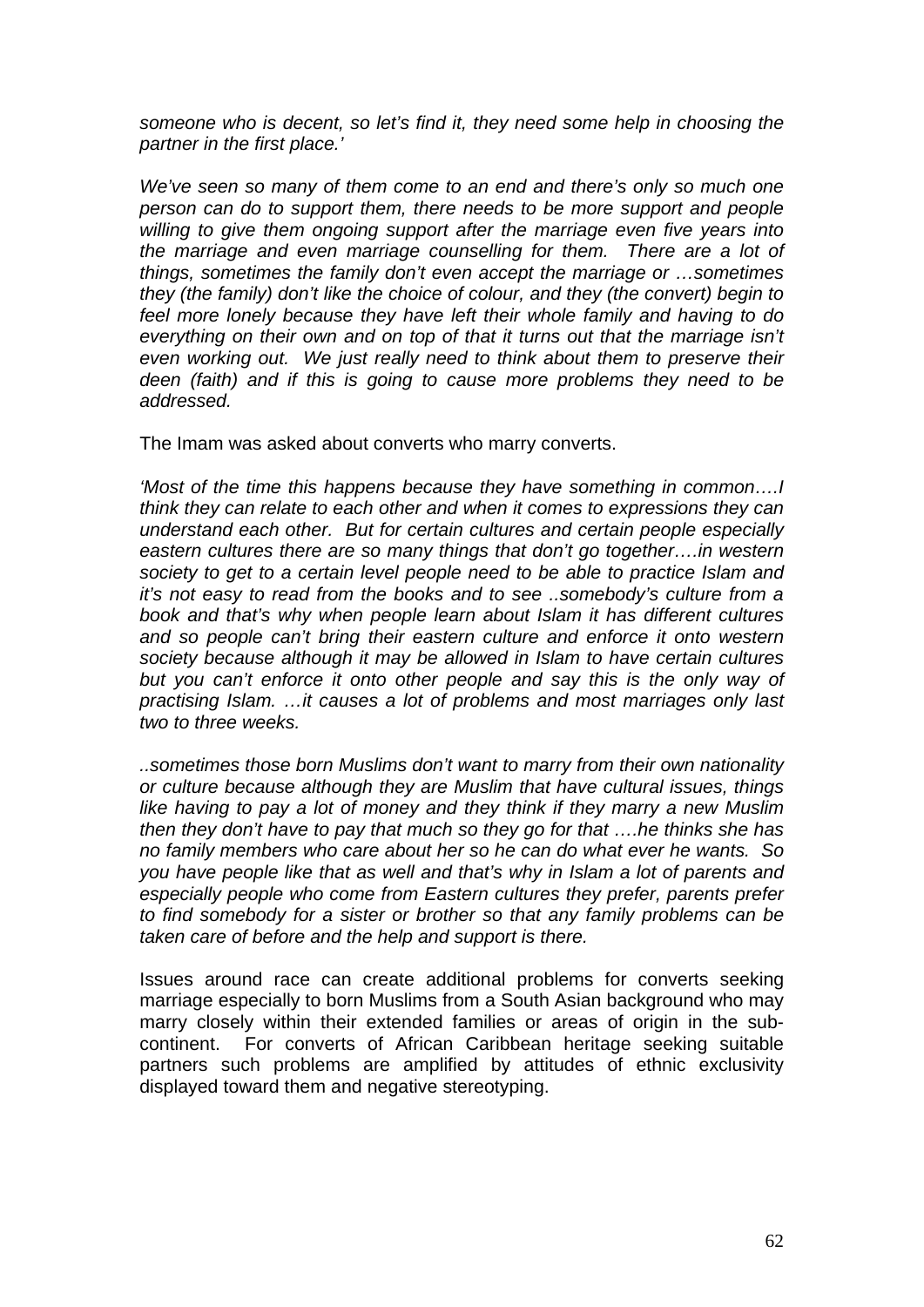#### *Living in Leicester*

Questionnaire respondents were asked if they enjoyed living in Leicester. 80% of the males affirmed that they enjoyed living in the city. 10% stated that they did not like Leicester and 10% were unsure. 78% of the female respondents enjoyed living in Leicester, 8% did not and 11% were unsure, 3% did not complete the relevant question. When questioned regarding the length of time the converts had lived in Leicester 58% of the male sample had resided in the city for over twenty one years, 21% had lived in Leicester for between six to ten years and 16% had lived in the city for between nought to five years, 5% of respondents did not answer the question. Of the thirty six women sampled 45% had resided in Leicester for over twenty one years, 6% had lived in Leicester between sixteen to twenty years, 8% had live there between eleven to fifteen years, 19% had lived in Leicester between six to ten years and 22% had lived in the city between nought to five years.

Questionnaire respondents were asked if they had moved from one part of Leicester to another area to live within a Muslim community, 16% stated that they had, 80% stated that they hadn't and 4% did not respond to the question.

The respondents were asked if they had moved from other parts of the UK or abroad to be closer to the Muslim communities in Leicester. 26% of male respondents said they had moved specifically to Leicester for those reasons, 68% said no and 6% did not respond to the question. The males who had moved to Leicester had come from Reading, Bradford, Coventry, Birmingham and Nottingham. Of the female sample, 39% had move to Leicester to be closer to Muslim communities as opposed to 58% who had not, 3% did not respond to the question. The female respondents had moved to Leicester from London, Coventry, Cambridge, Warwick, Oxford, a village in Leicestershire, Grimsby, Wellingborough and the United States.

The reasons cited of expectations of the benefits of moving to or within Leicester were as follows. 55% expected to find an Islamic environment, 18% of converts specified they wished to be closer to Muslim friends, 12% to have access to Islamic schools, 9% to access education, 3% to be closer to family and 3% for business or employment reasons. The key features of an Islamic environment included easy access to communities of believers and Muslim friends, mosques, *halal* food, Muslim shops and a general Islamic atmosphere.

The questionnaire respondents were asked which aspects of life in Leicester they most enjoyed. People overwhelming cited the multi-cultural ambiance of the city and its cultural diversity. The city's cultural and religious diversity helped the converts to feel accepted by non-Muslims because people were used to seeing and interacting with Muslims although the friendship patterns described earlier indicate that interaction with non-Muslims did not on the whole extend to integration.

84% of respondents stated reasons which indicated that they enjoyed being able to mix with born Muslims and the multitude of aspects that related to that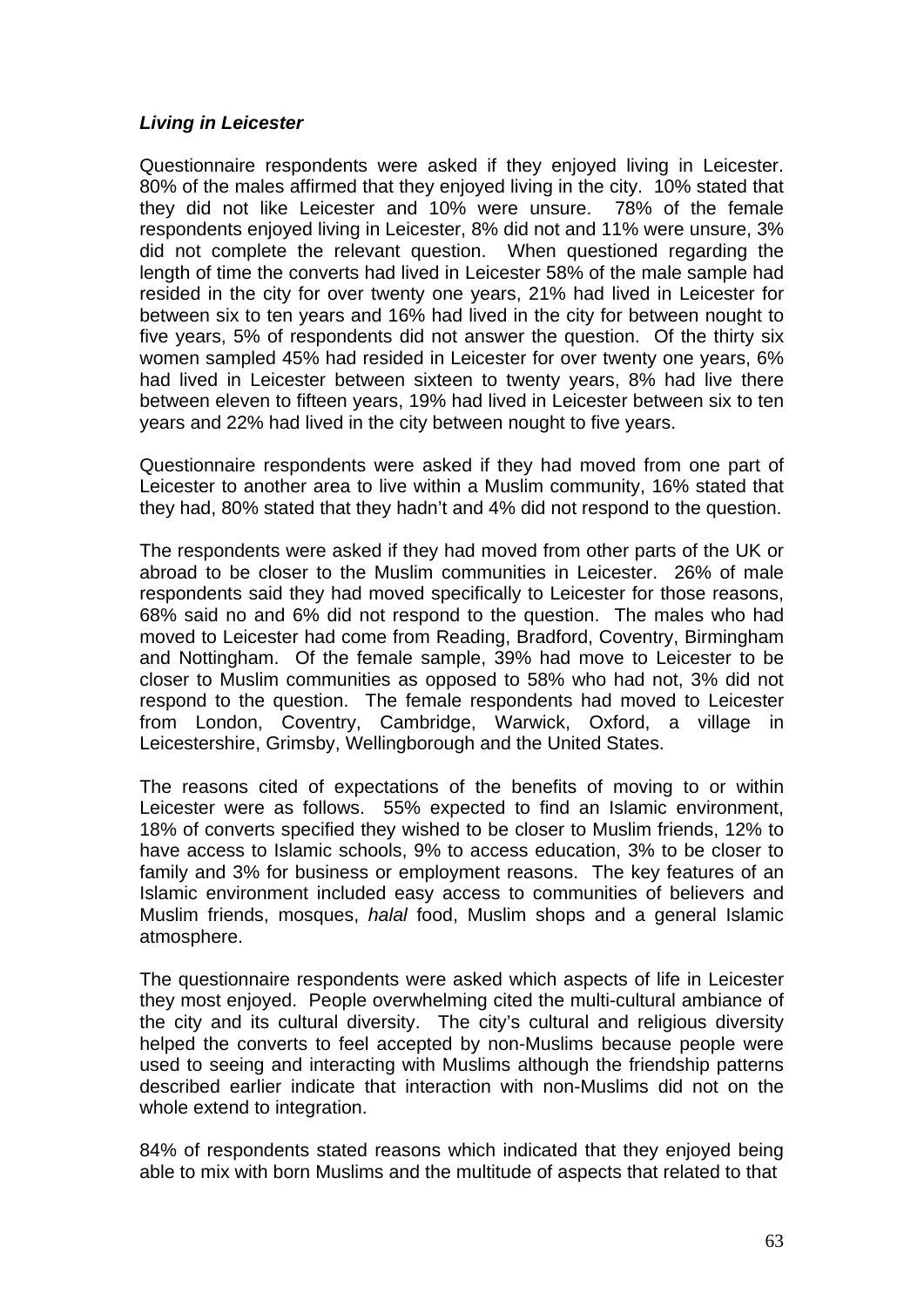interaction cited below. Converts appreciated the considerable presence of converts with whom to socialise. Several specifically cited the warm welcome that they had received from born Muslim communities. They considered the environment in Leicester conducive to the practise of Islam due to the mosques and Islamic facilities and services that were available. Such services cited were centred on talks, study circles, educational facilities and social gatherings. Converts were able to dress according to Islamic dictates without feeling conspicuous and there was a general experience of not being odd or strange. There was a sense of familiarity and being comfortable being visible as a Muslim amongst other Muslims and non-Muslims. Respondents felt able to express their faith in a city where people were used to a considerable Muslim presence. Converts also considered there was a great deal of potential for life as a convert Muslim in Leicester to improve. One convert mentioned that life as a Muslim had changed for the better since their conversion. Optimism was expressed that as time went on more services would develop and more provision would emerge.

A range of reasons were also cited that were indicative of aspects of life in Leicester that converts least enjoyed. Converts were searching for a sense of belonging and to be part of a community, many have failed so far to realise these longings. Converts disliked the disunity that characterised Muslim communities in Leicester and the display of cultural traits, attitudes and behaviour which infused their understandings and practice of Islam which converts believed detracted from what they considered more authentic interpretations of the faith. The divisiveness of Muslim communities along ethnic and sectarian lines also proved problematic. This led to insularity as ethno-cultural groups existed in relative isolation from other Muslim communities. For converts there were difficulties in finding entry points into a tight-knit Muslim community where they may be regarded with suspicion. Perceptions of converts as unwanted intrusive elements may be compounded by uncertainty surrounding the actual nature of the intentions of the convert. For example, they may be regarded with suspicion in case they have been implanted by the security services. One convert remarked that when he first started attending a mosque people suspected he was there as a member of the police.

A convert who lived in a predominantly Gujarati neighbourhood of the city held the self perception of being an outcast and felt disparaged by the community. Certain communities were at times considered to be unfriendly, judgemental and possessed narrow interpretations of Islam. While some converts had stated previously that they enjoyed the Islamic atmosphere that spatially concentrated communities of Muslims provided, others considered that this created a ghettoised environment. Attention was drawn to the physical environment of the ghetto that was considered to be dirty, strewn with rubbish and generally untidy. These were not the environmental conditions thought to be characteristic of a Muslim community. There was noticeable dismay at Muslims who were not living lifestyles that were conducive to Islam and who were involved in disreputable activities such as crime and drugs.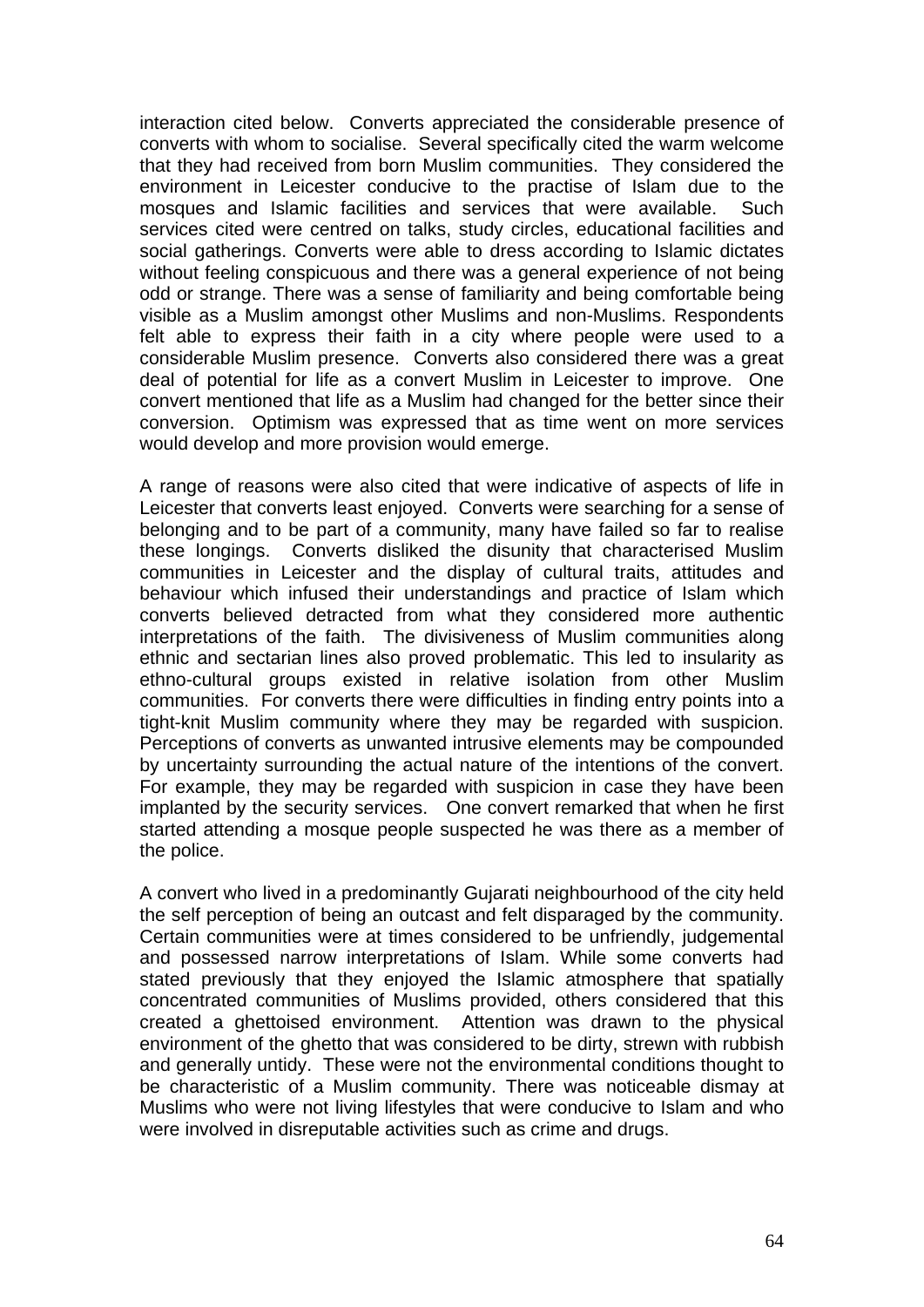In terms of perceptions of being a Muslims in a city that is predominantly non-Muslim, converts cited the negative experiences of receiving abuse in the city centre. Of not feeling comfortable walking in areas of the city where there was little Muslim presence, and receiving hostile stares from people. One was disturbed by levels of drunkenness apparent in the city centre. Others felt pervaded by pejorative attitudes towards Islam that were considered indicative of British attitudes to Muslims. One respondent considered a need for the provision of services by Muslims as an alternative to having to depend on such provision by non-Muslims.

Spatially, Leicester's Muslim communities appear concentrated in the LE1, LE2 and LE5 postcodes. Of the fifty-five questionnaire respondents 32 lived within these postal code areas. 16 resided in LE3 and LE4 with the rest more widely dispersed. This mirrors Brice's findings that converts' settlement patterns are very similar to those of born Muslims because they tend to choose to reside in similar residential districts where they can access the range of services outlined above.<sup>99</sup> Across England Brice found no correlation between the 'distribution of white English Muslims and the distribution of the white English population generally.<sup>100</sup>

#### *Relating to the Muslim Community in Leicester*

<u>.</u>

It is an Islamic obligation for Muslims to assist one another. A *hadith* instructs that 'a Muslim is not a believer until he wishes for his brother what he wishes for himself.' The Qur'an (49:10) states that 'all believers are but brothers.' The Quran (9:71) teaches that Muslims are *awliyyah*, which means they are caring and supportive friends to each other. The Qur'an (9:60) further outlines that the recipients of *Zakat* (an obligatory form of charity) are 'those to whom who's hearts' need to be reconciled' which is a category of recipients converts are widely considered to belong to. Muslims, therefore, have a spiritual obligation to offer financial, practical and emotional support to converts.

 $99$  Brice, M.A.K., (2006) Assimilation and alienation in a multicultural society – non-visible minorities: lessons learnt from indigenous converts to Islam in the United Kingdom, p.6, based on a paper presented at the Citizenship, Security and Democracy, International Conference, Istanbul, Turkey, September 2006

 $100$  Brice, M.A.K., (2006) Assimilation and alienation in a multicultural society – non-visible minorities: lessons learnt from indigenous converts to Islam in the United Kingdom, p.6, based on a paper presented at the Citizenship, Security and Democracy, International Conference, Istanbul, Turkey, September 2006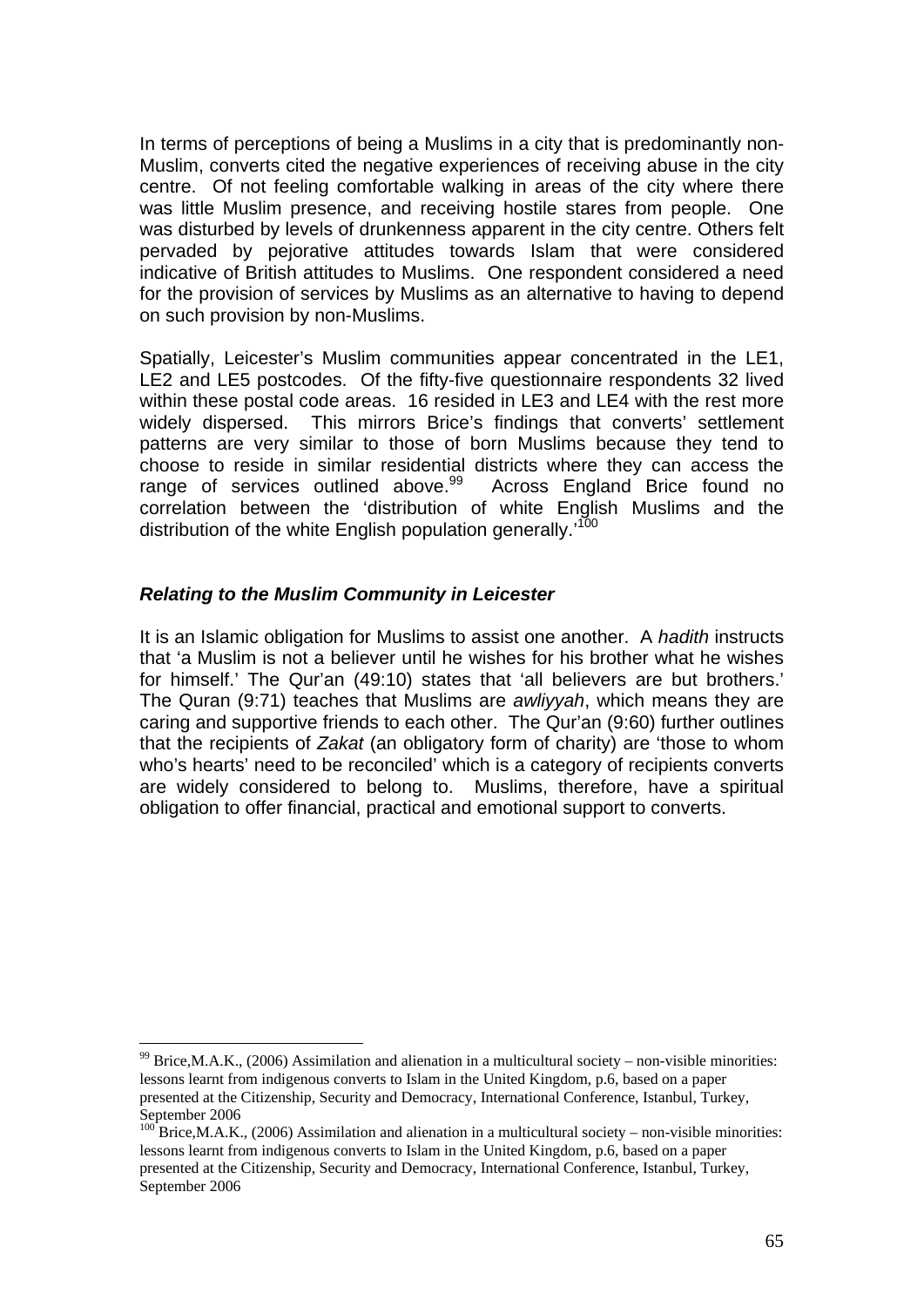

**Have you found Muslims in Leicester to be** 

(Figure 14: Have you found Muslims in Leicester to be helpful and supportive since you embraced Islam?)

Over three quarters (76%) of questionnaire respondents offered a favourable view of the Muslim community in Leicester compared to 24% who were unsure or who experienced a lack of support from born Muslims. In describing their experiences several reflected on the welcome and support they had received. A convert remarked that Muslims in Leicester were *'curious about why he converted but very helpful. Another convert stated 'everyone I have met has been lovely.'* 

Of the quarter of questionnaire respondents who had found their reception within Leicester's Muslim communities less helpful, typical comments were,

*'I embraced fifteen years ago and did not receive the support I needed.'* 

*'No one would show me how to pray after my conversion the community began to ignore me.'* 

*'I became Muslim in London but have found the community in Leicester as unsupportive.'* 

Some of the questionnaire respondents considered one of the key issues is to how to find a way into established Muslim communities and establish networks of contact, friends and support. This is particularly pertinent for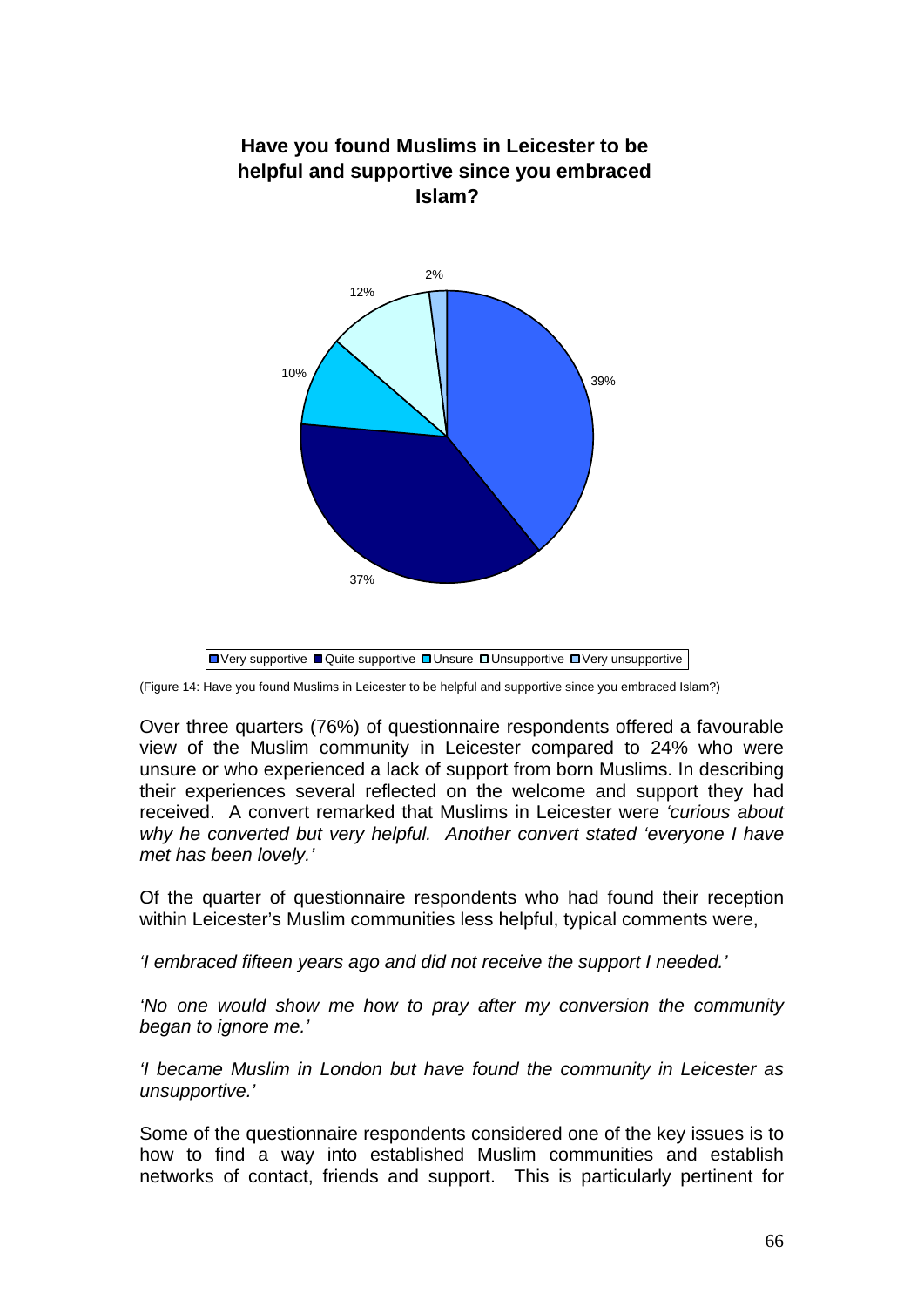converts who are unmarried or who have not married into a Muslim family. For those that have married into a Muslim family they are more likely to benefit from extended family support and wider social networks of Muslims. The responses from the focus groups and from the interviews firmly emphasised that whilst appreciative of the support that was available, converts need more support. The development of additional support services are needed in terms of counselling, advice, educational support and social activities. Social services such as housing and employment, marriage and financial assistance were considered as immediate needs.

Converts were perceived to be at their most vulnerable immediately following conversion when they need to learn the basics of Islam. Here an awareness of the various sects and groups within Islam and how to recognise and discriminate between specific modes of thought is needed.

What makes it particularly difficult for converts who are often presented with a variety of conflicting interpretations of Islam is how to distinguish between them and arrive at an understanding of Islam that they are comfortable with. A frequently cited *hadith* further complicates the situation,

The Prophet (pbuh) said, 'The Jews divided into 71 groups, the Christians into 72 groups and my Ummah will divided into 73 groups. Of these 73 groups, 72 will be destined for hell and one will go to paradise. This group is the Jama'ah' (meaning the group that follows the Prophet's teachings, understanding and practice of the religion).<sup>101</sup>

Converts come into contact with born Muslims who follow different schools of thought and representations of Islam, each of these born Muslims presents themselves to the coverts as those who are guided and following the true path to Islam. The convert having been made aware of the above *hadith* is thrown further into confusion, not wanting to be one of the misguided, but unsure of which of the myriad of guidance presented to follow.

*'…I'm alright now but I did go through a really bad phase and I said to my wife that I didn't want to go to the mosque anymore with one group telling me to do this and then the other group telling me this and that and if you do it our way you will go to paradise but if you do it their way then you've got no chance because they are wrong and they are misguided and you will be wasting your time, you can spend your whole life doing it their way and you would be wasting your time. So I said well how do I know that this group is right or this group is right and how do I know that I'm not innovating, I don't want to be an innovator so that really concerned me and it was like if you do this, this and this then you are an innovator and then that, that and that and you are an innovator…I've got to feel in myself that I'm doing something right and then I have to be convinced of that*.'

<u>.</u>

 $101$  Sunan Abu Da'ud, kitab al –sunna no. 17718 cited in Roald, A.S., (2004) New Muslims in the European Context: The Experience of Scandinavian Converts, p113, Brill, Leiden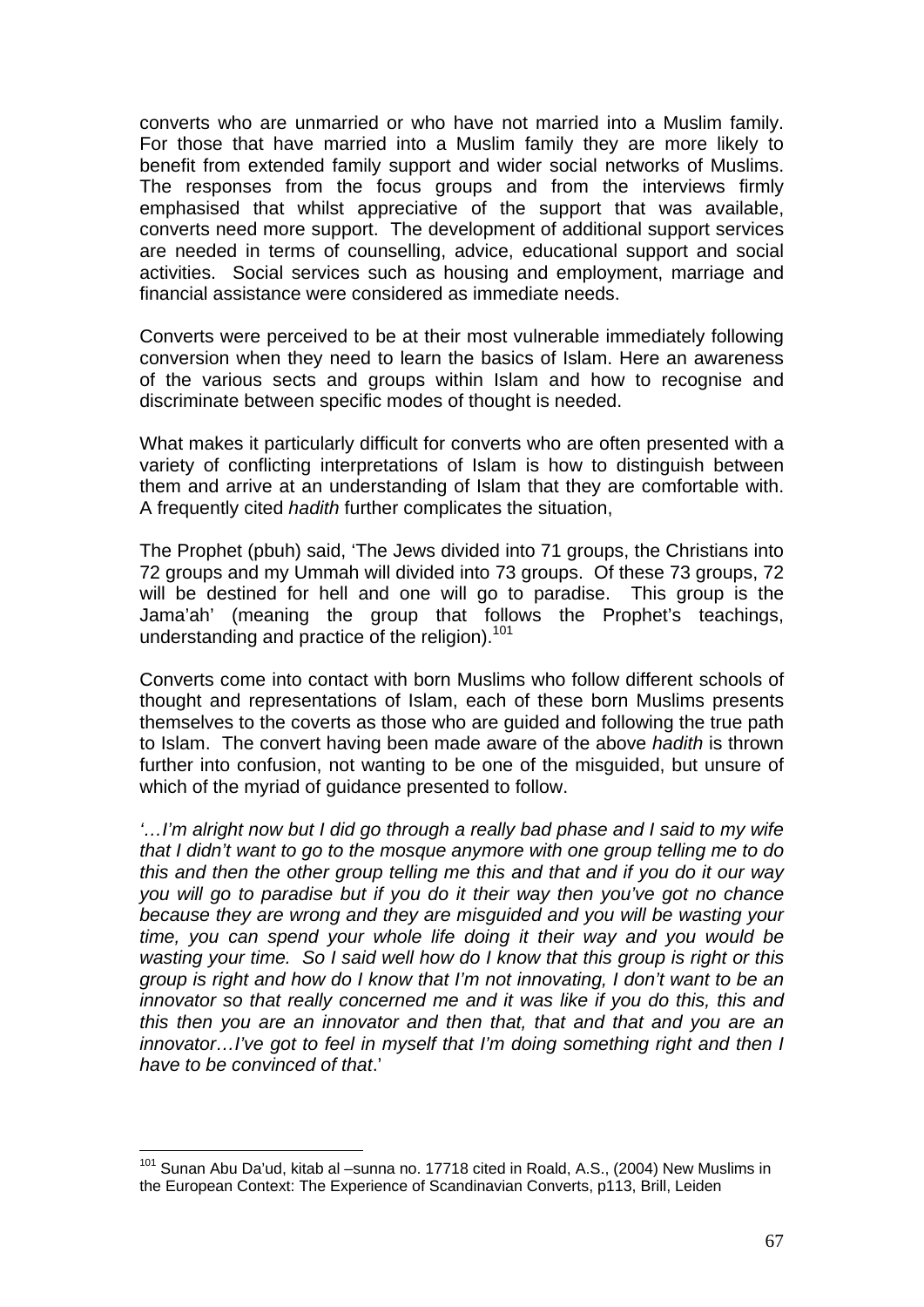*'So I had no clue about different sects, groups or anything. I just went to this mosque…and so I ended up with these people and not only was I making a lot of mistakes in my own personal practising…but these people also encourage a lot of hatred in the community… this is a growing phenomenon across Western Europe and North America, it's a sect…they split up families and they split communities right up the middle… I went from that sect into complete confusion, I left that sect realising that it is not the way to go…I was very confused for a couple more years. Since that way I found another way that was much more comfortable traditional Islam which was following much more the middle path..'*

*'I got to the phase where I thought I didn't want to go to the mosque, I didn't want to give up being a Muslim, but I didn't want to go to the mosque because I felt like I was being pulled in two different directions. I felt it was a case of we will befriend you because we want you to become part of our group. And I thought how genuine is this, are they befriending me because I'm a new Muslim and they want to support me or are they just looking for a new recruit and I started to question that.'*

*'…it was only a year into it so I would listen to everybody and I got vexed because this brother said that you can't pray in this mosque and if you pray behind them then your prayer won't be accepted…so I walked passed the mosque and I walked into Highfields and I didn't know the area so I started to run but it was nearly sunrise and by the time I prayed Fajr that day it was sunrise because of these brothers going around say you can't pray there, don't salaam them. I can't even talk to my own mother because she's not a Muslim. So I think people need to get a bit of knowledge because after getting that knowledge then it is like a shield and these things bounce off you. They tell people who are new all kind of things and it was very confusing to me. It felt like this was my life and then I embraced Islam and it became more narrow and it felt like I was being crushed but at the end of it I knew that it was open but you have to go through that bit and I feel like those people who returned back, went back, because they were being crushed.'*

'Until I moved to Leicester I was not aware that there were all these different *things and it has done my head in. I now have a son who is following a madhab of Hanafi and the other follows what you would call Salafi and it's like well who am I? Where do I fit in? How do I know which way to go?'*

*'Maybe I just need to be more aware of things, maybe there needs to be more information.'*

*'…but this is something that could be put forward when you first become Muslim to be aware that there will be people telling you all these different things and it can become very confusing.'*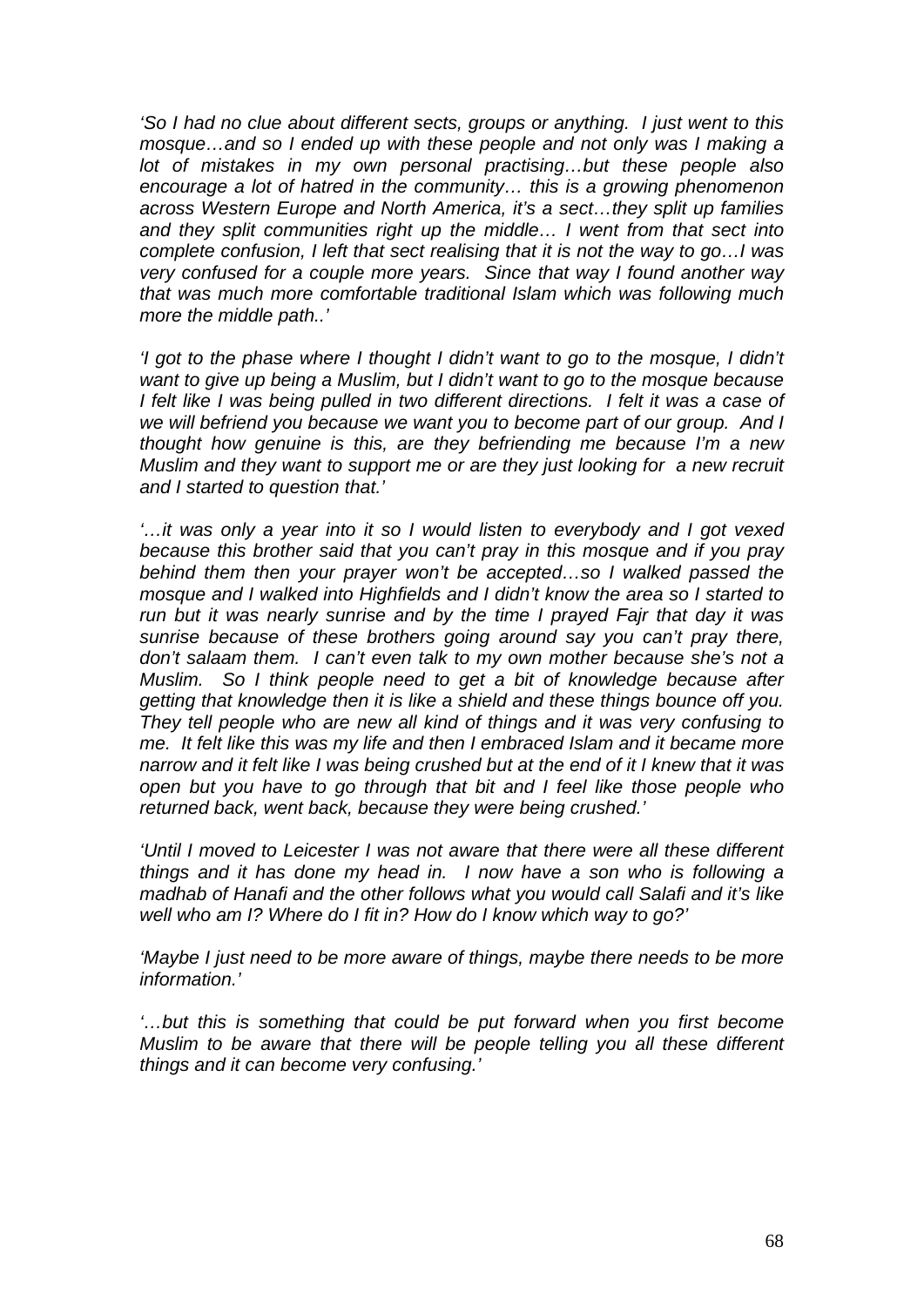#### *Facilities that are currently provided by mosques and used by converts in Leicester*

The table below is illustrative of the services that are currently used by converts which are not specific provision tailored to the needs of converts but are facilities that are generally available to all Muslims. Despite the reported problems of female converts accessing mosques 61% of the women have accessed prayer facilities provided by mosques although the frequency of attendance is not noted. The extent to which both male and females feel comfortable and welcome when attending Leicester's mosques is represented in the two pie charts below the table. What is surprising here is despite the limited number of the city's mosques that allow access to women that when the two categories of very welcome and reasonably welcome are taken together the percentage figures for women 84% exceeds than those expressed by male converts 76%. Services that appear underutilised such as counselling and support and education/study provisions may be so for several reasons. Firstly, that the services are not know about by the converts. Where they exist they may be patchy or do not appeal to the converts. The services that provide socialization opportunities appear to be well accessed by women less so by men. The rate of use of Eid celebration services were relatively similar at 26% male and 30% female. One respondent commented that there was very little to do on Eid day because he was not part of a community or linked to a community. The use of marriage services is low which again is indicative of lack of provision. Youth facilities are underutilised which indicates absence of provision or unsuitability of existing provision or lack of awareness of what is available.

## **The services provided by mosques that are currently used by converts in Leicester**



(Table 1: Services provided by mosques that are currently used by converts in Leicester)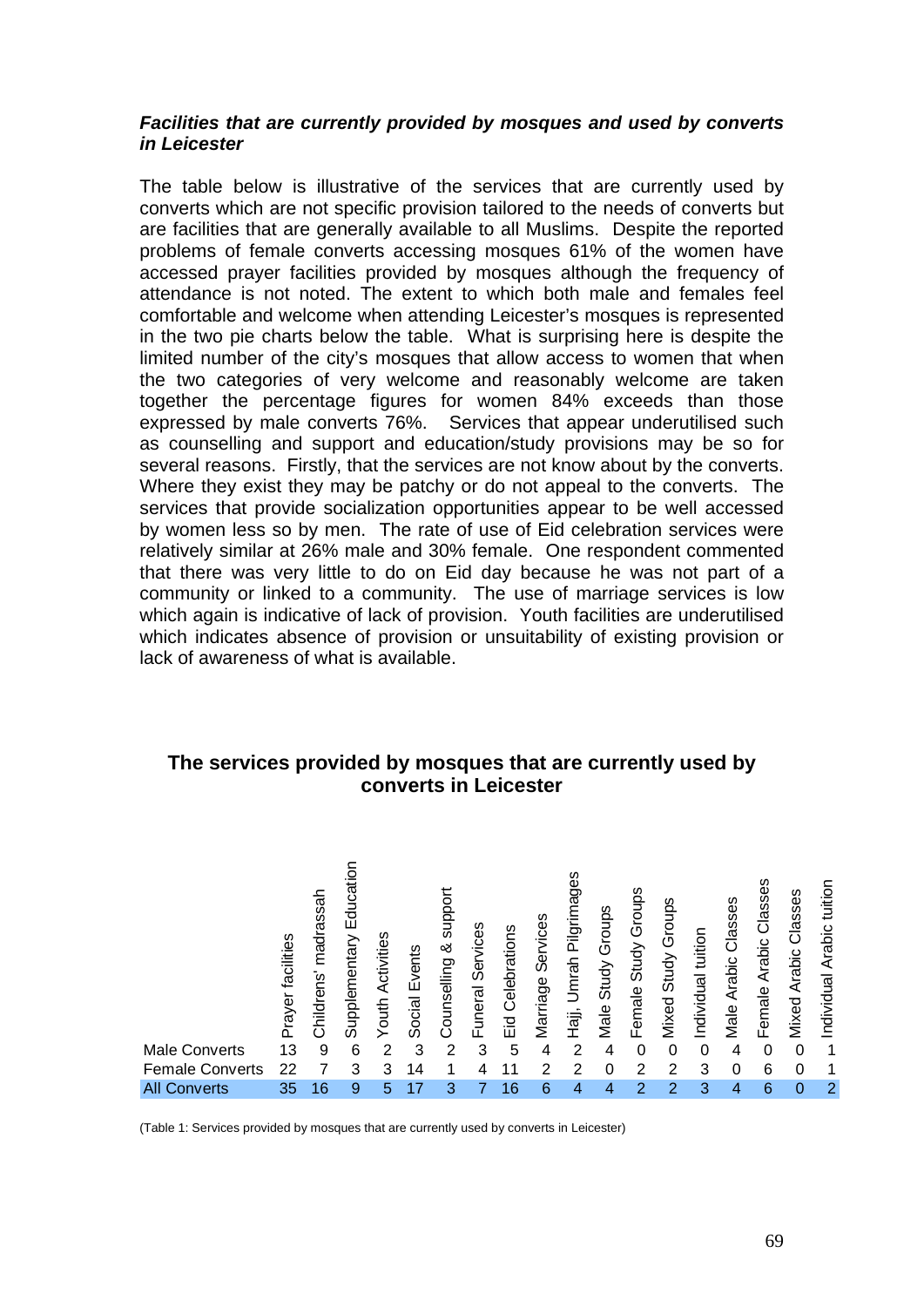

(Figure 15: The extent to which male converts feel comfortable and welcome when attending mosques in Leicester)





(Figure 16: The extent to which female converts feel comfortable and welcome when attending mosques in Leicester)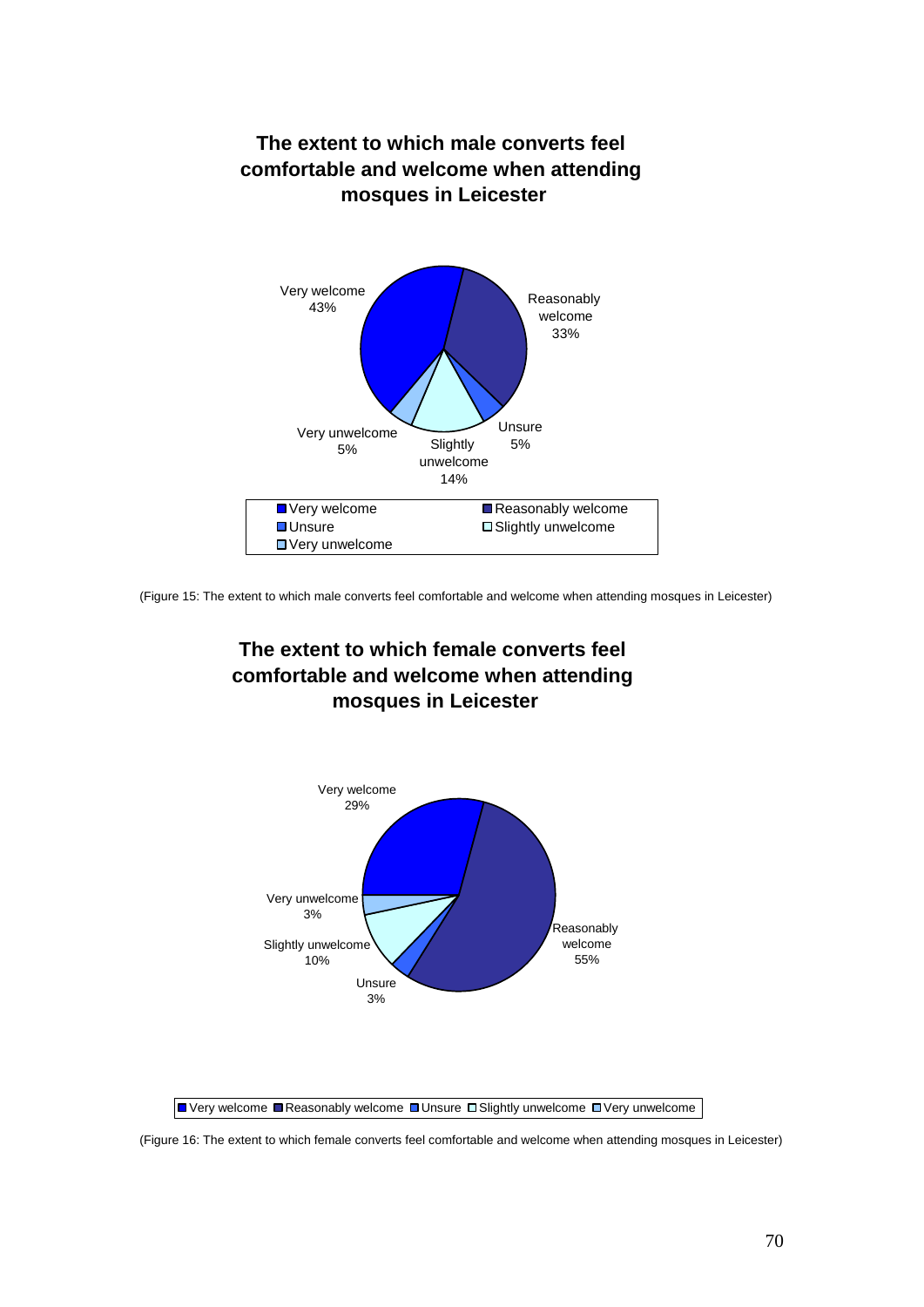The table below highlights a range of provision that converts would like to see developed and provided for their use. Here the services most sought after are social and educational programmes (69%), individual support (61%), guidance and advice (54%). In terms of material support 24% require assistance from both *Zakat* and welfare funds. This is particularly important for converts experiencing financial hardship who do not have access to assistance from family or friends due to their conversions.

## **Additional services that converts would like to see provided by mosques or Islamic organisations**



(Table:2 Additional services that converts would like to see provided by mosques or Islamic organisations)

## **Types of facilities required**

The respondents were asked about the types of services they thought should be provided to enhance life in Leicester both for converts and born Muslims. Below is a representative selection of their ideas.

## *Islamic Arts*

While examining the provision of services provided by the Muslim communities in Leicester it became apparent that there were a paucity of resources directed towards the arts. The Islamic arts have a rich cultural heritage very little of which was apparent in Leicester. This means that a whole cultural dimension is absent from the community. As the arts are an effective means of transcending cultural barriers and engendering cohesion both between communities and across ethnicities the development of the arts would have considerable benefit.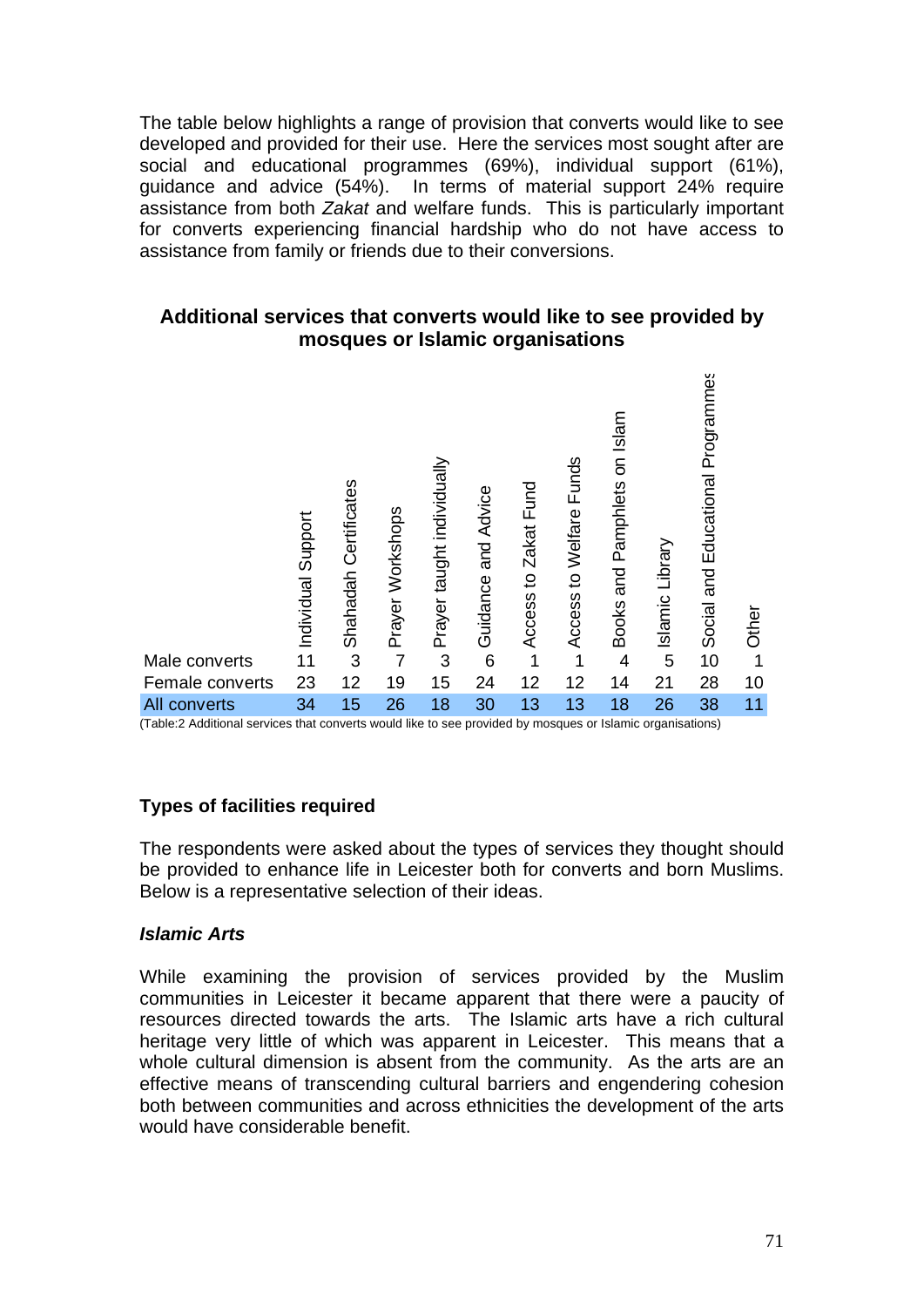*'I think there should be more cultural provision for Muslims to do with the arts and to do with women getting together because I attended something a couple of months ago and I really enjoyed it and it was beautiful there were so*  many women there and they were all dressed up and all made up and there *was dance and there was entertainment and there was an auction and there was book selling and it was just so nice for women to come and have a really nice entertaining time.'*

## *Employment assistance*

Some of the converts mentioned a need for training and employment skills along with facilitating the establishment of businesses

*'As a Muslim coming from a West Indian background and having gone through aspects of not having access to certain skills and training and being part of the economic development of Leicester I feel that more should be done for Muslims like me, we seem to be on the periphery all the time and even when we are trying to do something it's a struggle. Just more help for people like me. I don't know, I'm not an economic expert but I just feel that when it comes to other groups there is help out there that they can get financial advice and management advice, stuff like that and how to run your own business. We just seem to be on the periphery all the time there's no advice or anybody to help us from the Muslim community. That is what we would like to see more of. More participation within the economic elements of Leicester.'*

## *Social events*

*'I think socially more could be done during Eid celebrations…I mean last Eid it*  wasn't too bad and I think we felt a little bit more involved... when Eid comes I *think there should be more provided for our children…but maybe there is a lot more that can be done for teenagers.'*

'*I think sometimes it's nice to be with converts because you kind of share the same experience, …you have similar stories and kind of bonds you but it's also important to be with born Muslims.. yes, I think we need to have more for sisters, I know there's sometimes things but they're always one time events…it's difficult to make friends through those one time events, maybe something more regular. But this is it, it may already be there I just don't know.'*

*'We do need some good support for children because if you don't have any family then the children need something to do and somewhere to go.'*

## *Mosques*

*…'In Islam the mosque is supposed to be the central focus point of the community in bringing them together spiritually where we can freely go and*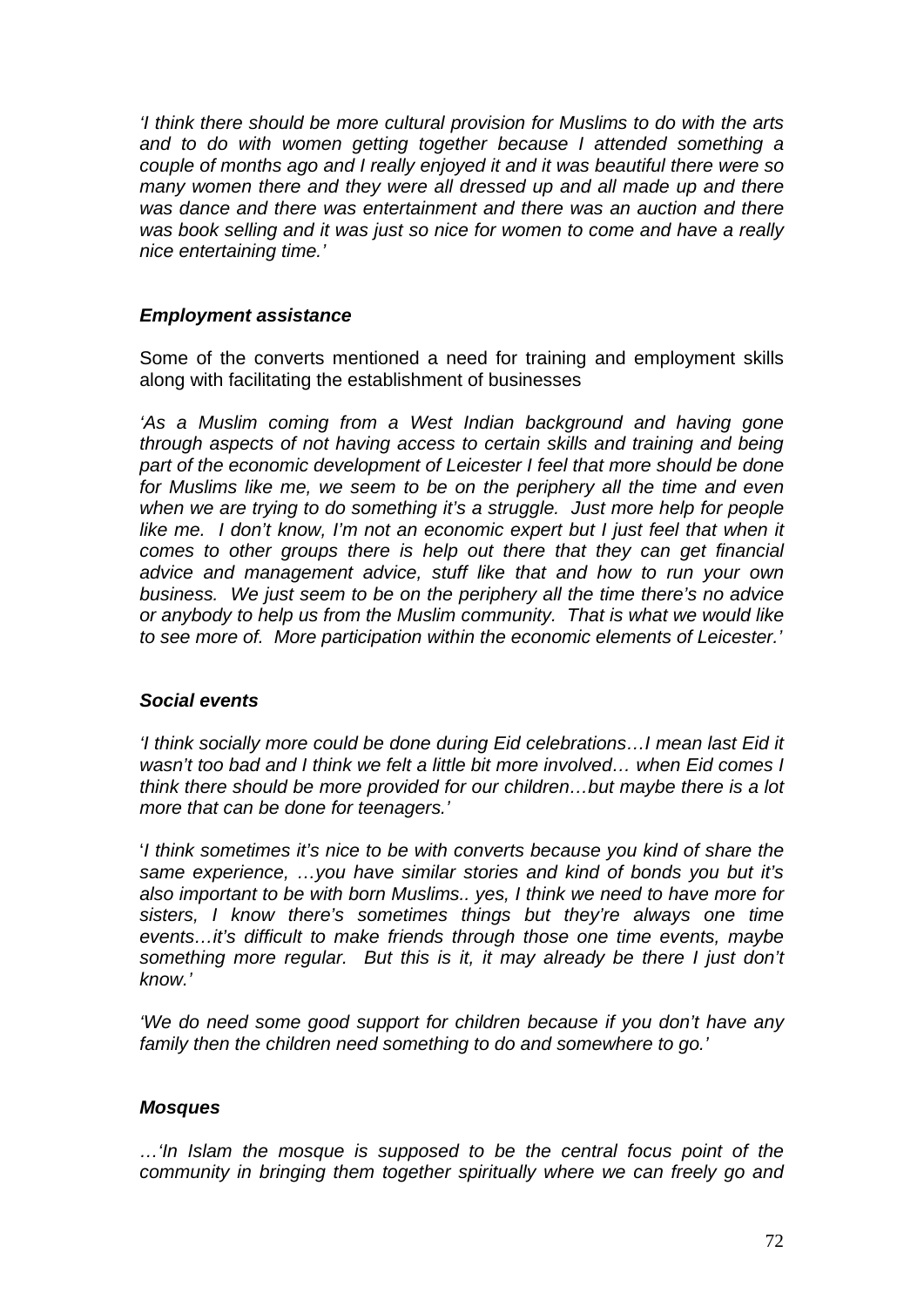*pray. I have only been in Leicester for nine years, I am originally from London ...I had support from the mosque because I became Muslim through (a major London mosque) and I had a lot of support there and that was from brothers as well as sisters. They did so much to try and get me the help that I needed sometimes without me even asking and I think something like that is needed here in Leicester because I find it really sickening that a woman can't just go to the mosque to pray. Masjid (name removed) which is very nice bit it's small and it's far away from me. We need something bigger where there is lively services as well and it just brings everyone together and it's not in your home because sometimes you feel like you want to socialise with people but sometimes you don't.'*

*'One of the things that really bug me is that we can't get into mosques. It says we can in the Qur'an and it says we can in the hadith. What really bugs me is that the (name removed) are asking for millions of pounds and I donated to them and my mother donated to them but I can't step foot in the mosque.'*

*'Yes, and everything is in Urdu, there is a language barrier.'*

*'…My wife is an English convert and there is plenty of things in the centre for her to do, there are lots of places where they have madrassah everyday. There are a few mosques that have quite a lot going for sisters. I think Leicester has a lot going.'* 

*'Mosques and that don't really have that much for new Muslims…you have to go on the internet and find out yourself and go and get a book…'*

*'really need signs up in every mosque don't you. …you need details of a website of a centre but then that means all the mosques working together and unfortunately no mosques want to work together.'*

*''That's what I mean it's so bit by bit. There is no masjid in the centre that you can go to and know that this is happening and that is happening. I can't understand why because that's what I thought anyway that the (name removed) mosque would be there for that, like just with information that you could go and get and you could drop in and people would advise you about what to do, but nothing happened.'*

## *Islamic Education*

*I thought initially when you convert …there should be a course available which goes through how to pray properly and basically (is) about the five pillars. I think there should be prayer workshops for converts as well because it's your main thing that you want to do when you become a Muslim – learn to pray properly. Any maybe a weeks course like a convert's course that you could hold in the big cities to help people rather than getting info from everybody and just getting it from one source, that would be good.'*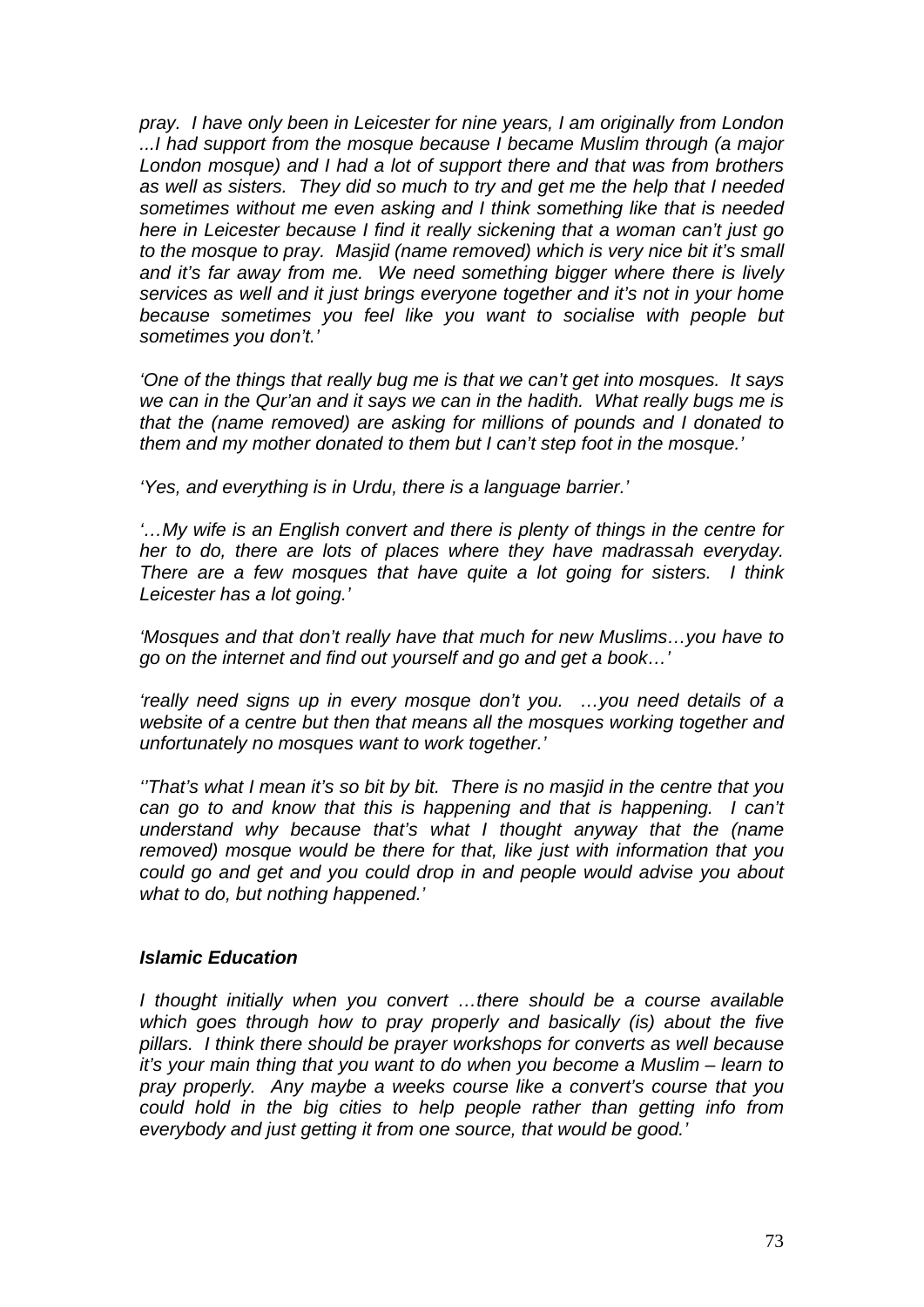## *Counselling and advice*

*'Yes! That's what I'd like, someone you can talk to one on one 'cause sometimes you've got problems and you need someone who is more learned that you are to tell you whether your thinking is right.'*

## *Housing*

Several of the focus group participants mentioned the need for a hostel or some form of accommodation for converts who had become homeless as a result of their conversion. Existing hostel provision was considered detrimental to the wellbeing of a convert because of the alien environment where there was a prevalence of drug/alcohol abuse and criminal activity.

## *Ethnic exclusion*

<u>.</u>

It was noted throughout the research process that converts of all ethnic origins, but not all converts, experienced issues surrounding inclusion into Leicester's established Muslim communities. Such experiences are not exclusive to Leicester and are found throughout the Muslim communities of Britain. The comments of several of Leicester's converts along with findings from previous research are mentioned below to highlight the nature of these issues.

While converts may experience marginalisation many black converts complain of racist attitudes displayed towards them particularly from older members of the Asian community.<sup>102</sup> Maha Al-Qwidi's research found that the Asian community although initially welcoming to converts were more amenable to white converts than those from African-Caribbean background to whom behaviour was often openly racist and discriminatory.<sup>103</sup> The initial welcome is often accompanied by difficulties in relating to converts from Western culture.

Such sentiments are reiterated by Manazir Ahsan who observed, 'The immigrant community has not been able to fraternise with them (new Muslims) and absorb them in the way Islam asked them to do. As conversion to Islam in some cases results in the break up of the previous family life, Muslims as a whole have failed to give emotional, psychological and material support to such newcomers to Islam.<sup>104</sup>

Ahsan further suggests that the born Muslims were not readily 'equipped to meet the multi-pronged challenges of Western society to many aspects of

<sup>&</sup>lt;sup>102</sup> Zebiri, K., (2008) British Muslim Converts: Choosing Alternative Lives, p.65, Oneworld Publications, Oxford

 $\frac{103}{103}$  al-Qwidi, M., (2002) 'Understanding the Stages of Conversion to Islam: The Voices of British Converts' p.265. PhD thesis. University of Leeds 2002

<sup>&</sup>lt;sup>104</sup> Ahsan, M.M. (1989) cited in Adnan, A., *New Muslims in Britain*, p.16, London: Ta Ha 1999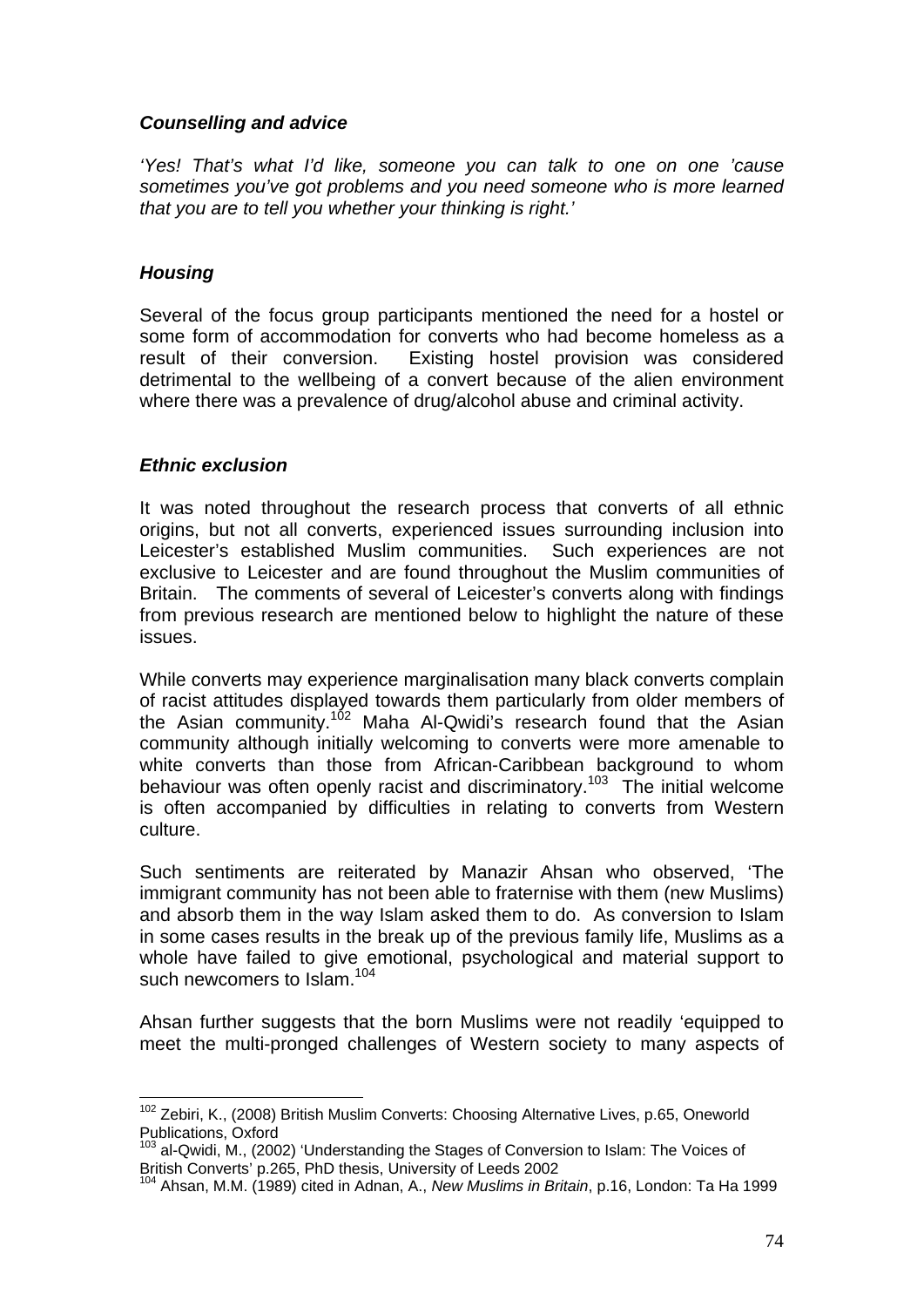their life.<sup> $105$ </sup> Of more immediate importance was the application of 'a contingency plan to safeguard their religion, their values and traditions and more importantly their family life,' which has served to exclude white and African-Caribbean converts.<sup>106</sup>

Al-Qwidi considered the pressures South Asians felt as an ethnic minority who had 'established boundaries as a mechanism of community preservation' which involved preserving their indigenous cultures within their communities in Britain were in part responsible for types of exclusionary responses.<sup>107</sup> Abdul Haq Baker, the Chair of Brixton Mosque, commented that he's experienced more racism since becoming Muslim than prior to his conversion.<sup>108</sup> While collating evidence for this report several converts of white, dual heritage and African-Caribbean heritage commented on experiences of ethnic exclusion in Leicester.

### A respondent commented,

*'I think it's a cultural thing because the people that come from Africa where I live, the majority do treat me like a long lost sister. There has always been a problem with people from Asia and stuff like that I can't understand why they can't see that a black person from the Caribbean can be a Muslim. They have got it all wrong about who Muslims are. Anybody can be a Muslim, it doesn't matter where you are from but people just have this concept and I just find it very strange that people who have the book and the knowledge would treat another person like that. That's what I can't get over; it does go around in my mind.'* 

Several African Caribbean converts referred to other African Caribbean converts being frequently marginalised to such an extent in Leicester that they become virtually invisible, demoralised and end up not actively practising their faith. An established convert of African Caribbean heritage commented on the lack of services available especially in finding suitable educational facilities for children.

*'Our children embrace Islam and they are eventually out in the wilderness on their own, those embracing Islam have no where to go, no sisters around them, no brothers around them…no one to care for them… we need an organisation set up to help these people. We need to cater for our own people. Eid's coming up I'd like to have a get together but my house is not big enough, we have got no where we can have an Eid celebration…we need to cater for our own selves.'* 

<sup>&</sup>lt;sup>105</sup> Ahsan, M.M. (1989) cited in Adnan, A. New Muslims in Britain, p.16, London: Ta Ha 1999 <sup>106</sup> Ahsan, M.M. (1989) cited in Adnan, A. *New Muslims in Britain*, p.16, London: Ta Ha 1999

 $107$  al-Qwidi, M., (2002) 'Understanding the Stages of Conversion to Islam: The Voices of British Converts' p.265-266. PhD thesis. University of Leeds 2002

<sup>&</sup>lt;sup>108</sup> Dr. A.H. Baker, Chair of Brixton Mosque interviewed on (Young, Muslim and Black, Radio 4 broadcast, 19.12.2010)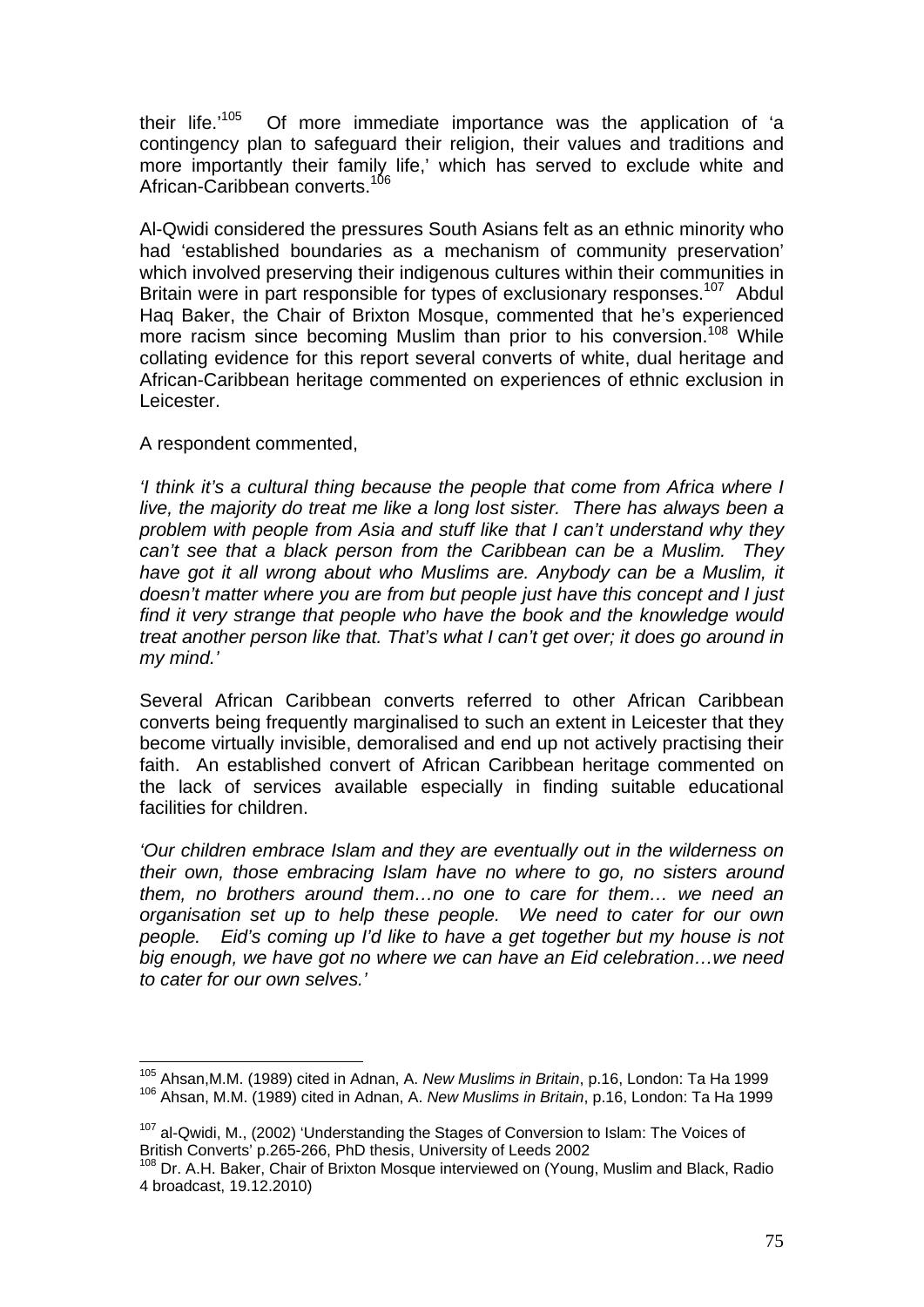*'When I first embraced the deen (during the 1980's) the Asian community done well with me….I cannot blame the Asian community because if it was not for them nothing would be here…. but for the younger ones I think that is where the problem is…'* 

A white convert recounted his experiences of ethnic exclusion in Leicester.

*'A lot of the mosques that I go to people are pretty racist towards me and they don't really accept you and don't even say hello a lot of the time. Other mosques like Masjid (name removed), people are different there and they accept me and there are a lot of different people there from different communities and everyone gets on and I used to go to Masjid (name removed) quite a lot for Jummah prayer and I used to get a bad reception, people there would really annoy me so I stopped going there. There is a lot of racism if you're white I think and I don't think I knew what racism was until I became a Muslim. I definitely do now.'*

Exclusion that could be construed as containing elements of ethnic superiority was also alluded to.

*'How can you come to the community? I know loads of brothers who have left Islam and sisters who have come to Islam and then left it because they were left alone. Nobody was there for them and they couldn't trust anyone. I used to know a sister and people used to look at her like she was a piece of muck on the end of their shoe just because she didn't wear a head scarf and I met this girl and she embraced Islam and she was wearing short skirts, it's not going to happen like that. This thing takes time and you have to instil that belief. No one made them feel welcome and you need to make people feel welcome because they have all cut off. I am the only one left standing out of them I think because I have been fortunate enough to feel something when I recited the Kalima, to know that all these people… I found it difficult to trust people and if I have a problem that I want to tell someone then I can't go to any brother because I can't trust them because I don't know what they do as soon as I turn my back*.'

*'It seems that everybody is doing their own thing like the Somali community and this community and that community and I guess as a convert you are kind of left out unless you marry one of them. And then, I guess there is a convert community and it would be nice to bring them all together more.'*

Issues here to be addressed need to be the provision of services open to all of the convert community. If not situations will arise that propel converts from certain ethnic backgrounds to seek to provide services primarily for converts of their own ethnicities which would maintain exclusion rather than foster inclusion and integration between converts of different ethnicities. As cited earlier in the report the establishment of Brixton mosque in London arose because African Caribbean converts were marginalised from the mainstream body of practising Muslims and similar scenarios need not occur in Leicester which run counter to the universality of Islam.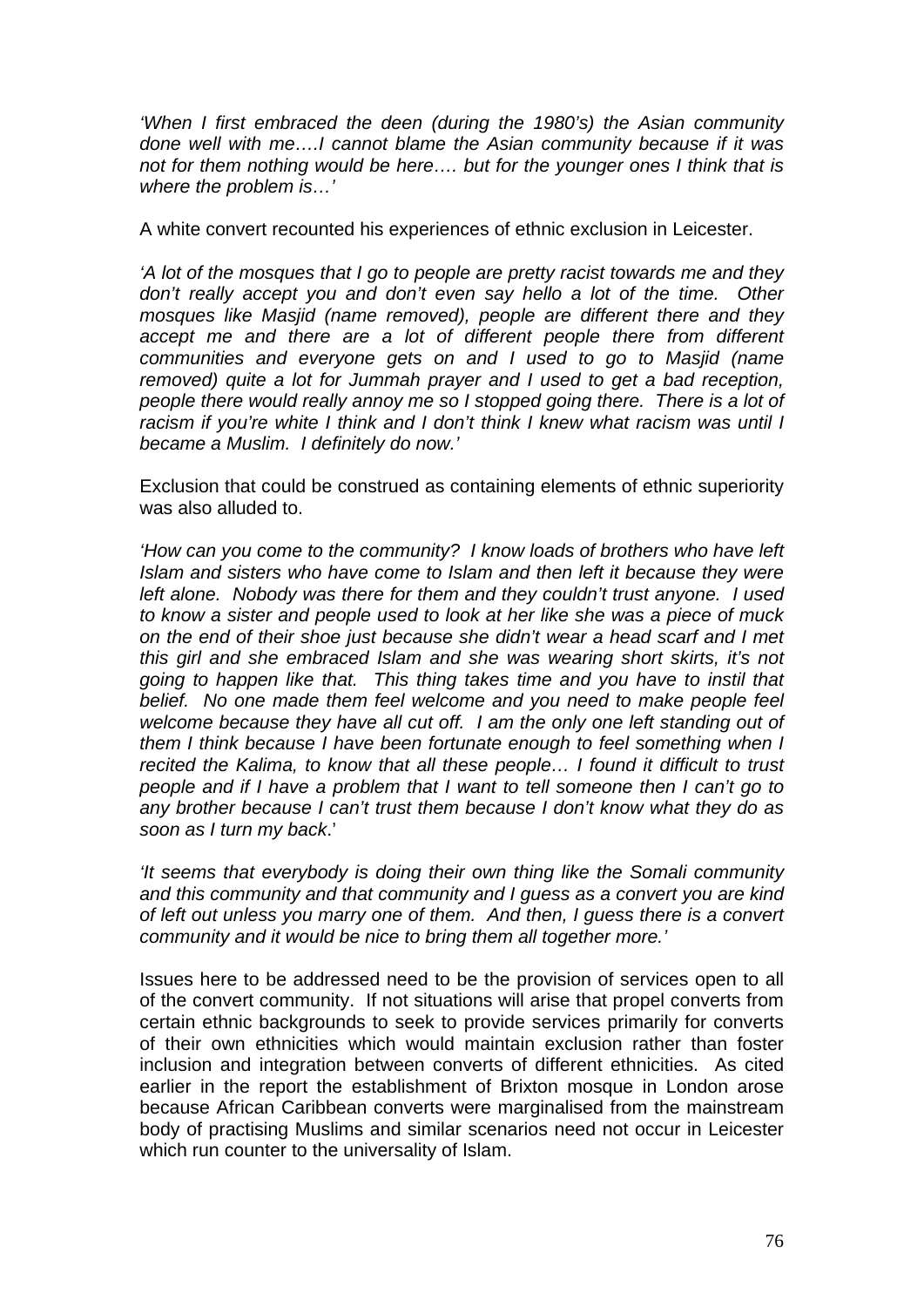# **Chapter five**

## **Converts to Islam in Leicester: the case of mosques and Islamic organisations, group and individual support**

The city of Leicester boasts 25 Mosques, 'of which five (20%) are purpose built<sup>109</sup> which serve a growing diverse community of Muslims numbering in the region of just over  $30,000^{110}$ . Situated mainly in the Highfields and Evington areas of the city each Mosque represents a strand in the wide representation of Islam that is prevalent in the city and reflect the ethnic diversity of the Muslim communities that chose to settle here 'attracted by the reputation of a more tolerant culture'111 which Leicester proudly upholds. In its 2025 vision for Leicester it is suggested that the city will be one of 'the most cohesive cities in Europe, with safe and strong communities where people successfully live, work and learn together, new arrivals are made welcome, and where diverse cultural traditions enrich one another and lives of all its citizens.'112 Many challenges lie ahead for the city in maintaining such cohesion.

Consequently Mosques in Leicester, whose origins are largely the heritage of the South Asian and East African communities, have in the last two decades experienced a constant influx of Muslim communities from across the globe. As mentioned earlier in the report the 1990's saw the arrival of the Bosnian Muslims and, more recently in the first five years of the new millennium, an estimated 10,000 strong Somali community compromising of asylum seekers directly from the home country with equal numbers coming from EU countries such as the Netherlands. The later stemmed from difficulties in settling due to racial and religious tensions experienced in the Netherlands, problems relating to housing<sup>113</sup> as well as a lack of access to an Islamic infrastructure.

Out of this rich tapestry of faith representation has steadily, but more so in recent years, emerged the convert community of individuals, and in some remote cases families who, for a variety or reasons dealt with in the earlier pages of this report, chose to adopt Islam as their new found faith. Finding support and information is usually the first essential requirement for this individual or group and while many will have met and interacted with individual Muslims in the work place, educational or recreational centres, the need for a deeper sense of belonging tends to express itself in the desire to 'employ the

1

<sup>&</sup>lt;sup>109</sup> Allievi, Stefano. 2009 Conflicts over Mosques in Europe: Policy issues and trends p.29, Alliance Publishing Trust, London<br><sup>110</sup> Census 2001cited in At Home in Europe: Muslims in Leicester

<sup>&</sup>lt;sup>111</sup> At Home in Europe: Muslims in Leicester, pp. 32 - 33<br><sup>112</sup> Leicester City Council and Leicester Partnership, The Strategy for Leicester. 2006 p.2<br><sup>113</sup> Bowley,G., (2005) New Islam in an Old English Town., Internation

 $7<sup>th</sup>$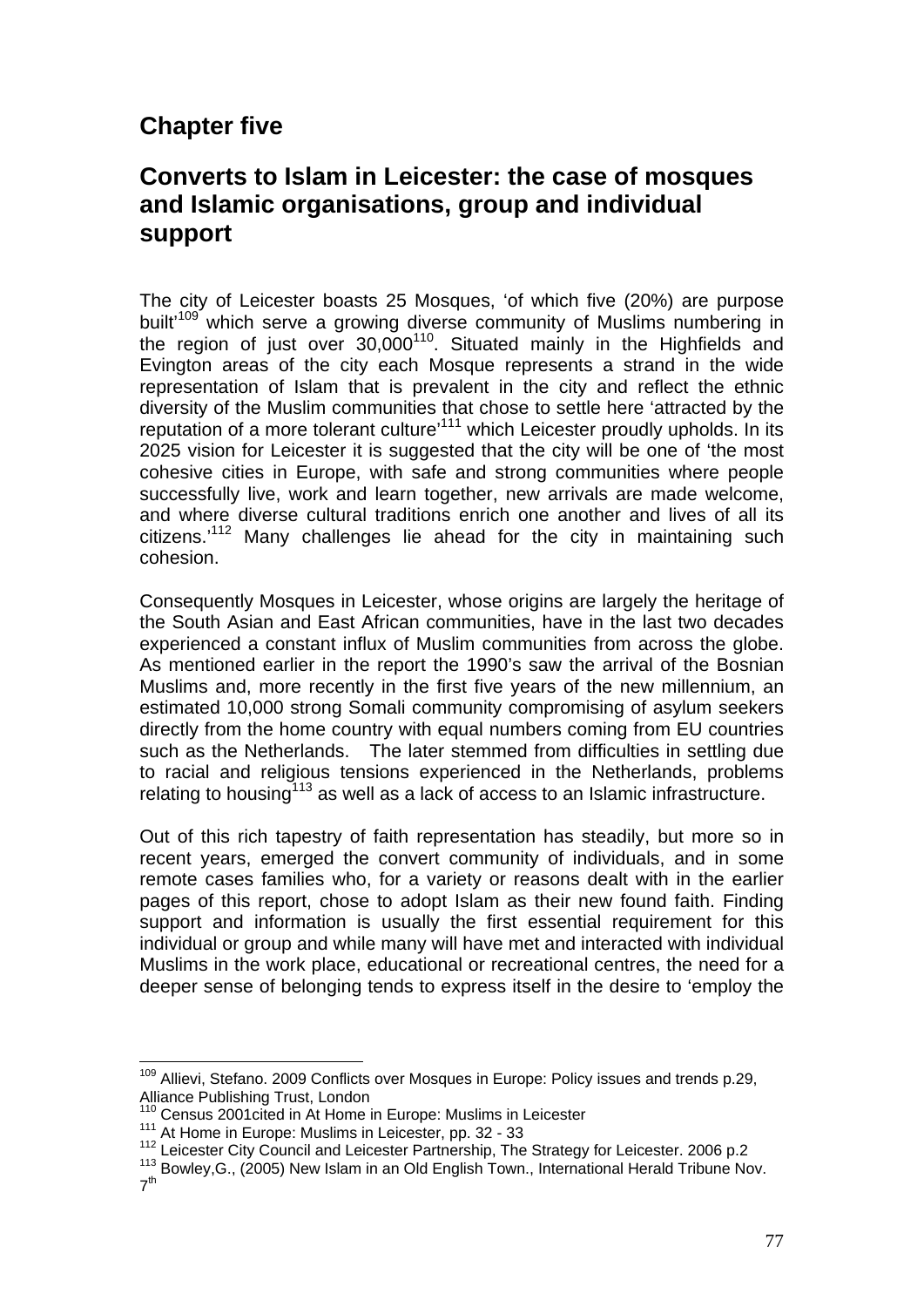specific rhetoric of the religious group, thereby incorporating into their life ways the language of transformation inherent to the particular group.'<sup>114</sup>

The natural progression at this point is the desire to commit to the chosen path in the way of a personal testimony of faith and enter into the practice of the required rituals of the faith which 'help consolidate a convert's beliefs and involvement in the group'115 or local community of Muslims. The local Mosque or Islamic Organisation is sought out for that purpose.

## **Methodological considerations**

To briefly recap on the methodology outlined earlier in the introduction, questionnaires were dispatched to mosques and Islamic organisations in Leicester and were followed up by fifteen interviews with what were thought to be the most frequently attended facilities by the convert community given their locations within the area. The representative sample was also chosen to reflect the diversity of understanding of Islam in Leicester. The questionnaire, in two parts, was designed to gather information on the established service provisions of the mosque for the general community, whether specific structures were in place to address the needs of converts or plans for such provisions were part of its future strategy. The second part of the questionnaire addressed the issue of directing converts to Islam towards known organisations solely involved in the provisions of support to the convert community. Questions were also designed to assess the willingness of the mosques to enter into a programme of training that would inform them of the processes of conversion and assist them in the provision of basic services for the convert community.

#### **Leicester's mosques**

1

Since the origins of the growth of mosques in Leicester in the 1950's each facility has, depending on its ability and capacity, tried to provide the basic requirements such as five times daily prayer, *madrassah* for the communities children and access, where and when required, to other services such as family support, advice and counselling. Currently, mosques which have been purpose built or which were able to acquire buildings large enough to meet the demands of the community, provide a whole range of services such as supplementary education, counselling and family support, classes for males and females for the study of the Qur'an, Arabic and other languages in the community, a variety of social events such as those that celebrate Eid and Ramadan and where possible, marriage and funeral services. Where a mosque does not have the capacity to provide funeral arrangements for its

 $114$  Rambo & Farhadian (1999) Converting: Stages of Religious Change, p.30, in Lamb, C, & Darrol Bryant, M (eds) Religious Conversion: Contemporary practices and controversies, Cassel, London & New York

<sup>115</sup> Rambo & Farhadian (1999) Converting: Stages of Religious Change p.32, in Lamb, C., & Darrol Bryant, M., Religious Conversion: Contemporary practices and controversies, Cassel, London & New York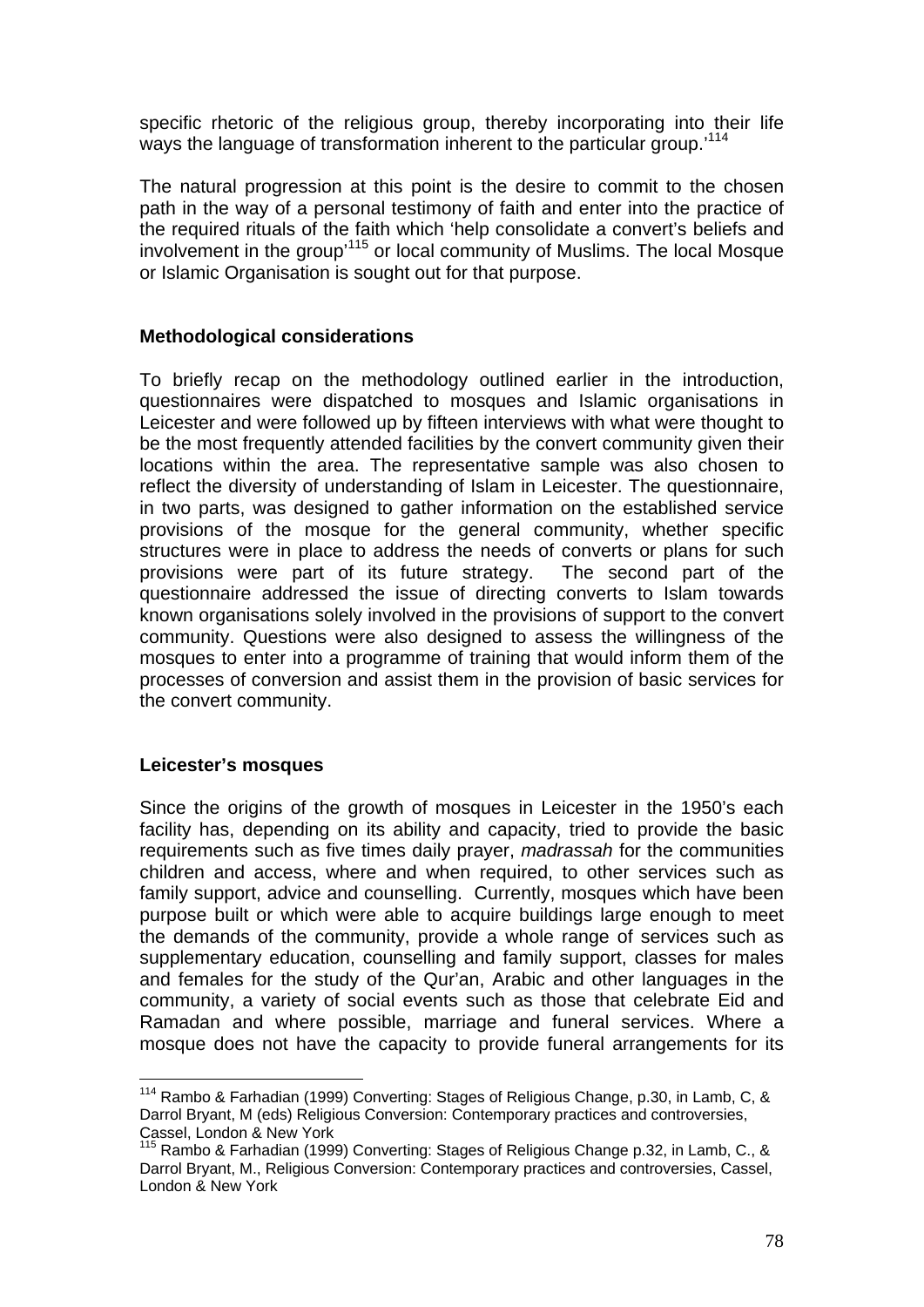congregation the Muslim Burial Council of Leicester provides help, support, advice and practical assistance in the event of death directing the family to a mosque, usually Leicester Central Mosque that has the necessary facilities available. 116 Leicester Central Mosque is registered with County Hall for the performance marriage. The registrar will, if requested in advance, attend the *nikah* ceremony and register the marriage for legal purposes. Half of the mosques which took part in the report performed the Nikah ceremony only and provided documentary evidence of this. These essential services make the mosques who are party to them particularly sought after by the whole of the Muslim community not least the convert community.

One mosque was eager to point out that the *Khutbah*, the sermon delivered on Fridays before midday prayer, was in Arabic with a comprehensive translation in English, clearly an attempt to serve the needs of the growing diversity of their congregation. from the interviews conducted it is clear that mosques are currently recognising the ethnic diversity and multi lingual nature of their worshippers and are keen to do what is necessary to facilitate worship so that all feel welcome. As well as hosting open days for visits by non Muslims facilitated through Islamic Awareness initiatives and taking a keen interest in involving themselves in Interfaith dialogue the larger mosques in Leicester host school visits throughout the academic year and generally open their doors to the public as a gesture of goodwill and a means towards fostering community cohesion. Though this is something they would like to encourage they are acutely aware that 'many people believe they are not allowed to enter a mosque' and those who show interest can often be seen 'standing outside, hovering, then walking off.' 117 Though none offered structured support services particular to the needs of converts to Islam all of the mosques felt that their general services were accessed by all Muslims in the community including converts. Though generally unsure of how many converts to Islam attended the facility the representatives interviewed at the mosques expressed a desire to welcome and support them as far as it was possible for them to do so.

With the exception of three, two who were doubtful, none of the representatives of the mosques interviewed appeared to register details of or provide certification to those who made their *Shahadah*, declaration of faith, at their facility. *Shahadah* certification, whilst clearly understood not to be a requirement on pronouncing ones commitment to the Islam, has been shown to be a useful document to have to hand. Many converts to Islam who wished to embark on the pilgrimage of *Hajj* or *Umrah* have been requested to provide such documentation on application for visas and often when there is little time to secure one. This is a useful document that may resolve a legal dispute if properly witnessed and certified and is at times a vital document to include with ones will as a testament of their change of faith should issues arise within the extended family relating to burial following the death of a convert.

<sup>1</sup> <sup>116</sup> Muslim Burial Council of Leicester www.mbicol.co.uk

<sup>117</sup> Flintoff, J.P., (2010) 'A funny thing happened on the way to the Mosque,' The Sunday Times May  $23<sup>′</sup>$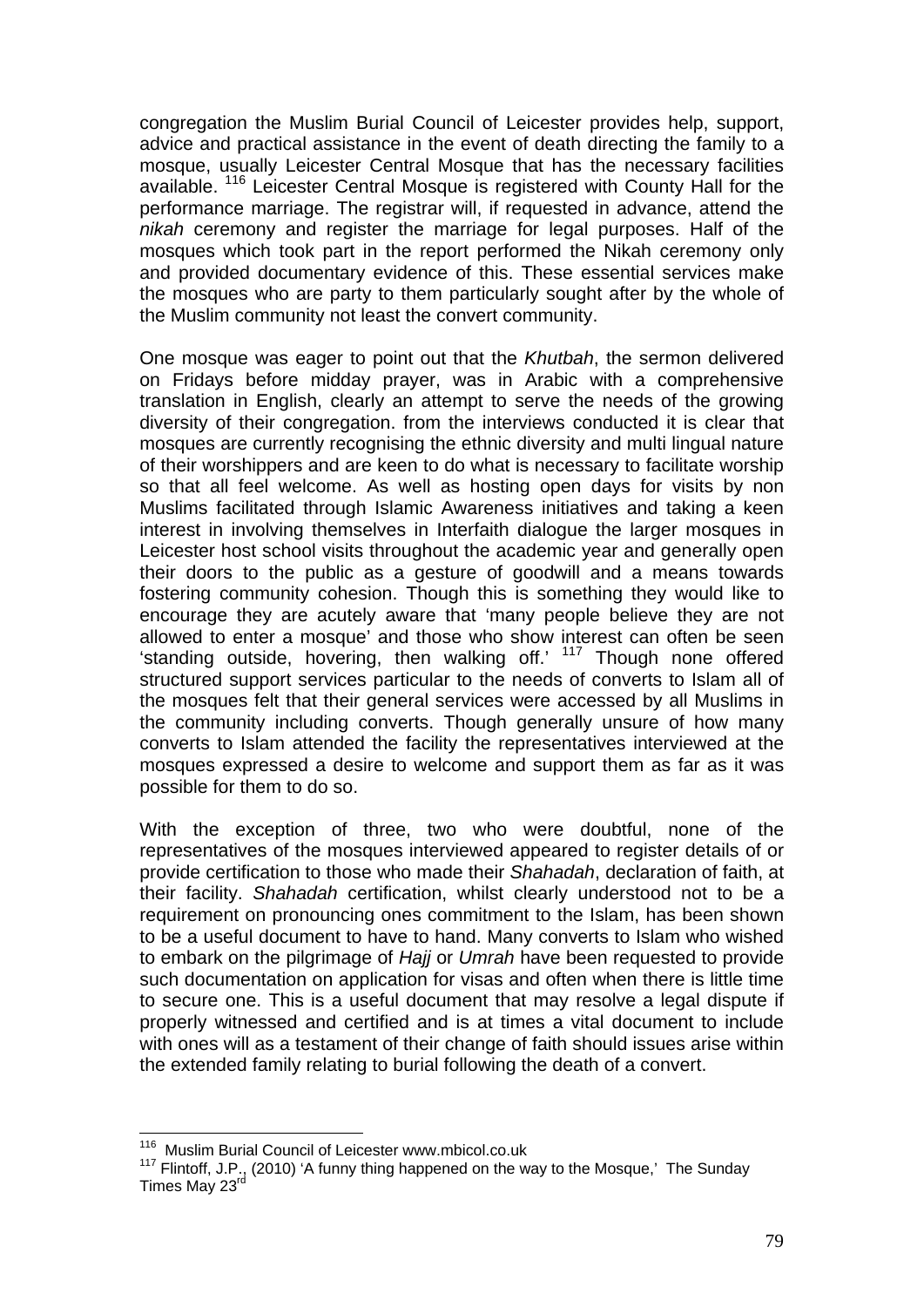*Shahadah* certification would be considered vital as a basic means of continued contact with the convert in the way of informing them of any educational, self development initiatives or socially interactive opportunities that might be available through the network of mosques and Islamic organisations in Leicester. Information of this vital nature appears to be circulated by word of mouth only or by fliers, should the event or service provided merit one. All but one of the mosques interviewed in the report were unaware of any plans by their governing bodies to look at the specific concerns of the convert community and address them within their service delivery. It is important to note however that all of the responding mosques considered the list of services suggested on the questionnaire essential to the development of the convert community and that they, as facilitators, would ideally aspire towards providing within their future strategy. It is also important to indicate that while the services suggested in the questionnaire were not formally part of the overall service delivery of the participating mosques all those approached would happily, and with genuine sincerity, provide as much help and support as was necessary or possible, within the constraints placed upon them, to anyone who sought such assistance. During the course of conversations with representatives of the mosques it was emphasised that it was 'definitely very important' to provide services to converts and that such help and support should come from 'people who have first hand knowledge of converts problems.'

One of the participating mosques felt that they should actively seek funding for services for converts to Islam and should provide some kind of venue where converts to Islam could undergo induction programmes and continued personal development training. They felt this was necessary to 'create the necessary environment for converts to Islam' where they felt comfortable to speak freely of their experiences and get the necessary support required They also felt that it was necessary to establish a trust fund 'purposely for them' and where the needs of converts 'would take priority over others.' Three of the mosques were more reticent on this matter with one suggesting they would prefer to refer those requesting financial support on to the appropriate aid organisations on the basis that it is highly problematic to 'know of a person's circumstances.' The mosque policy was a blanket one which applied to all donations requested on the basis of an 'abuse of the system of *Zakat* ' and previous 'fraudulent incidences' which tarnished the degree of trust required in the application of this service.

One Mosque directed those interested in or new to Islam to a nearby shop which sells an elaborate stock of Islamic artefact and a wide variety of Islamic books in English and other languages familiar to the surrounding community. Support was provided based on the various 'talents' of those seeking information which it was felt demanded 'different responses' and, following considerable discussion with the client, appropriate reading material that matched their 'social status, intellectual ability and situation' would be given. Advice, guidance and teaching where necessary were also offered and there appeared to be considerable care and attention applied to the whole phenomena of conversion.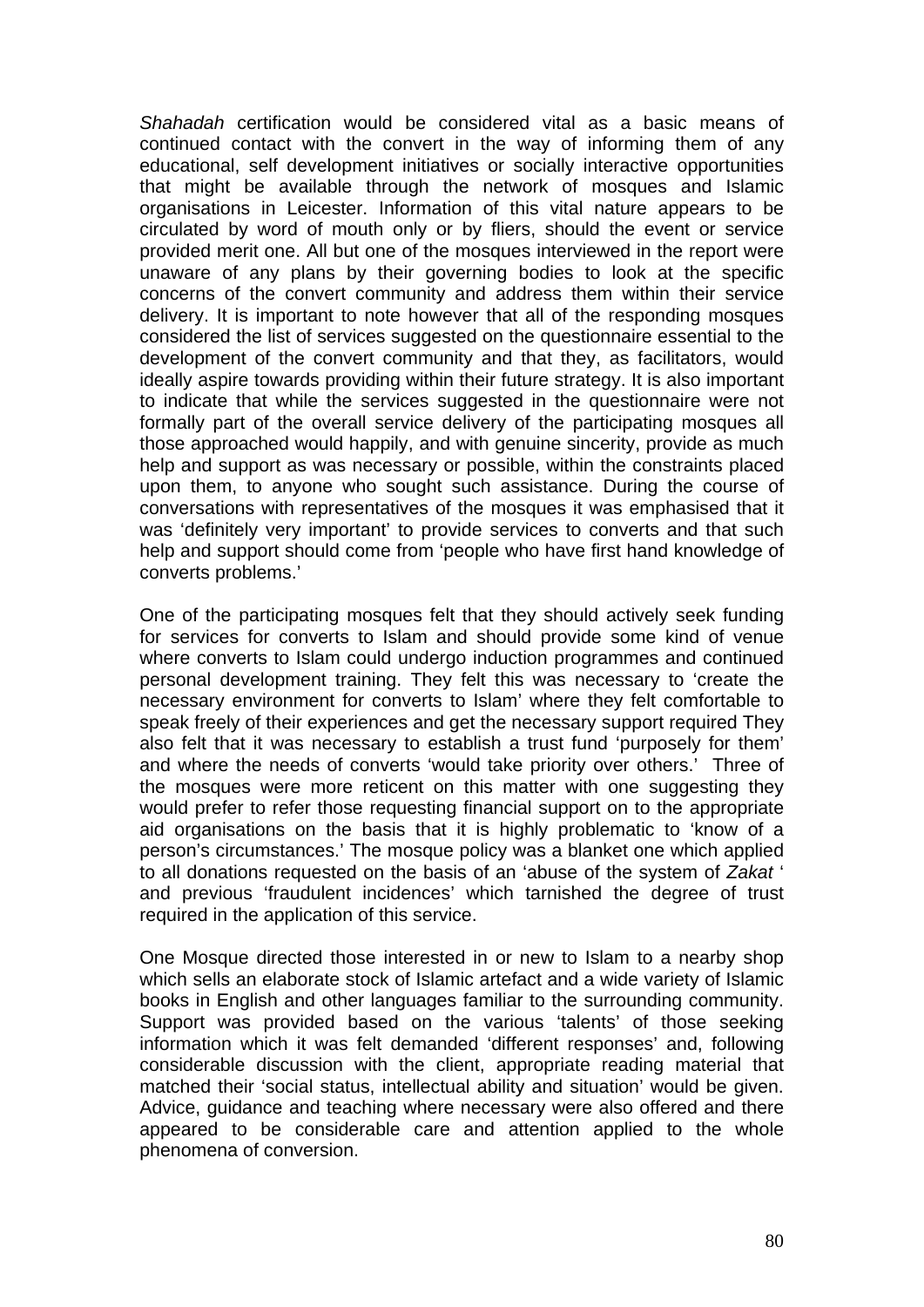When questioned about their understanding of the initial and longer term challenges that might arise for converts to Islam the responses form the representatives of the Mosques were wide and varied:

*'…the need to feel part of the Muslim community and bring them within that community… communication, social integration and engagement within the Muslim community… feelings of not being not welcomed perhaps by the elderly Muslim community…'* 

*'…need for more guidance, help and advice… lack of guidance… lack of Islamic programmes to cater for their needs… … learning to recite the Qur'an and understand the beliefs of Islam itself… need for Islamic education…'* 

*'…cultural expressions of Islam imposed by the Muslim community…lack of freedom to find their own particular path and understanding…guidance that is not forceful in a particular direction… overwhelming them with information…imposing rather than taking things easy…bombarding them with information and creating bad experiences…'* 

*'…difficulties of understanding the divisions between Muslim groups…where to find information about and understand about divisions in Muslim community… divisions within the community…'* 

*'…abandonment by friends and family…. being disowned with nowhere to go and nowhere to turn to…family confrontation… addressing feelings of desertion and lack of moral support… loss of family and friends… loss of family support… exclusion from their community…'* 

 *'…lack of help including financial… needing support for the not very well off amongst them….financial problems… housing support at the initial stages of conversion… to relocate them…'* 

*'…finding marriage partners for both men and women…issues around wearing hijab… problems caused by wearing hijab in front of family and friends…particular concerns about the safety of converts from particular cultural backgrounds…assault and conflict…'* 

*'…feelings of leaving Islam due to lack of support…'* 

In spite of this the question of whether the Mosques had a support network within its existing structures to provide a suitable response towards the vast array of challenges mentioned above were disappointing. None had any structured support while three offered assistance only when it was sought. The rest were 'open to suggestions' and expressed that they 'would like' to be in a position, given the necessary guidance, support and training, to make these provisions a reality.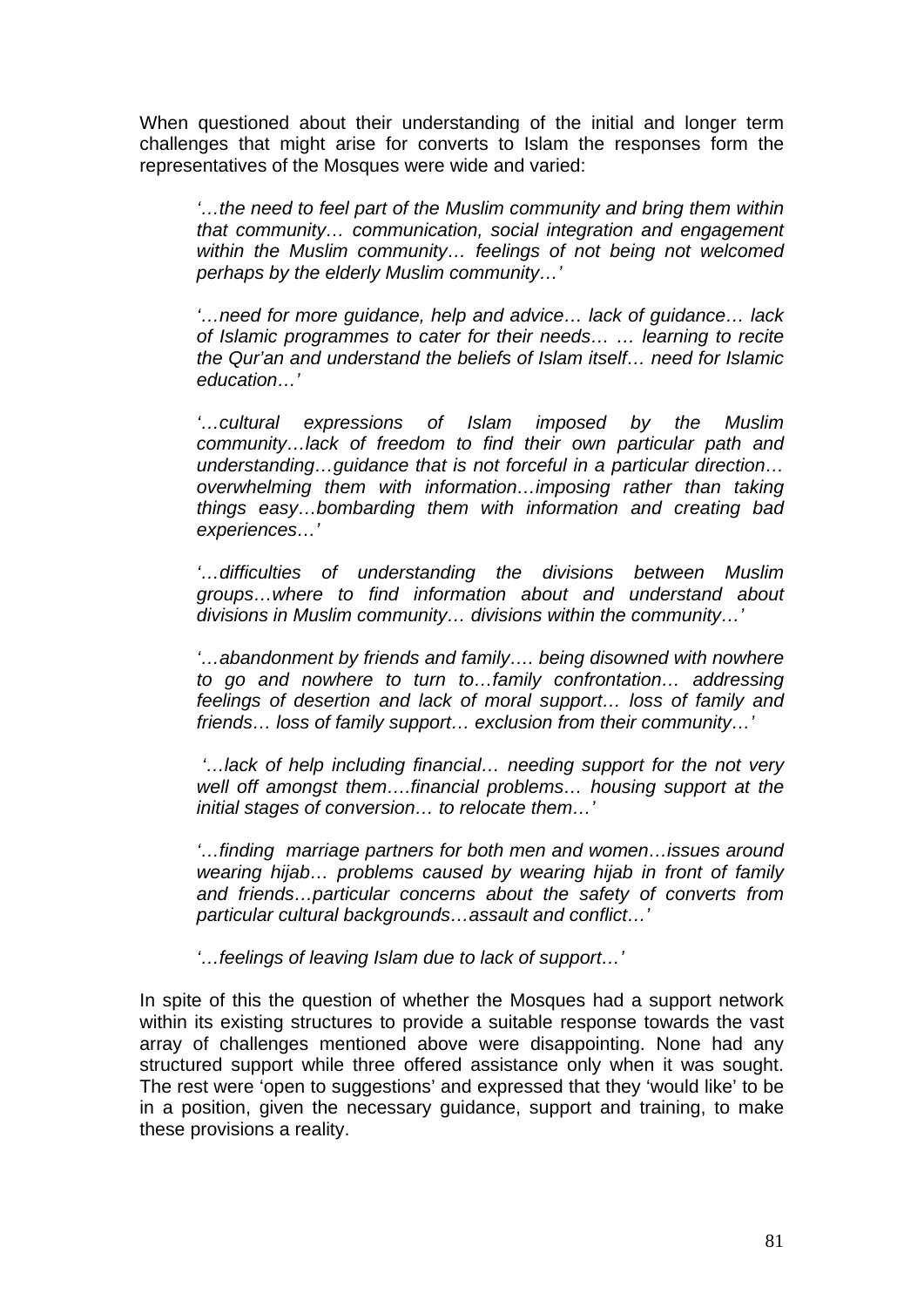The final question in this first part of the questionnaire was offered as optional one on advice tendered through consulting with community advisors who suggested it was a sensitive issue and that it should be removed altogether. This question addressed the issue of who, in terms of gender, has access to the Mosque. The researchers felt it was essential to the whole exercise since converts to Islam are of both gender with women, as has generally been proven by research across the whole of the UK, taking the majority position in the conversion phenomena.<sup>118</sup> Access to the Mosques, generally felt to be a vital part of integration into the community as well as to learning and support, is therefore essential to this phenomena both in the early transitional and the ongoing 'continuing conversion'119 process for both male and female converts. An indication of this is borne out through experiences shared over the years in convert support groups which cites that early stages of learning amongst male converts is accelerated through easier and less impeded access to the mosques.

Nine of the mosques interviewed were accessible to men, women and children while three were accessed by men and children only. Two of these happen to be modern purpose built mosques with the most recent of which curiously allows access to children of over seven years only. Of those which have provisions for women it was clear from the mosque representatives interviewed that the women's activities are a source of pride in that they are instrumental in organising educational and social events and are working together for the general benefit and improvement of women in particular and families generally in the community. Such access and opportunities offered through women's activities in mosques often provide crucial platforms for discussion on aspects that pose challenges to converts to Islam and the various barriers to their learning and development. Often very positive and supportive relationships are formed through events organised by the mosques which, to some extent at least, compensate to for the breakdown in family relations following conversion.

Section two of the questionnaire sought to determine whether the mosques and Islamic organisations were in a position to refer those seeking assistance towards the appropriate support. Of the Mosques interviewed two were unsure about whom or where they could refer converts to both locally and nationally for help and assistance. From the remainder half were confident they could refer converts to both local and national support while the other half knew only of local support. When asked to cite such organisations it was clear that there was some confusion as to the whether those mentioned were just local or national organisations known to the respondents and therefore perhaps ill equipped in terms of what could be realistically provided or relevant to the needs of converts.

The following four questions which focused on the offer of training on the conversion process to the Mosques and how to assist converts, a willingness

1

<sup>&</sup>lt;sup>118</sup> Brice, M.A.K., (2011) on behalf of Faith Matters, 'A Minority Within A Minority: a report on converts to Islam in the United Kingdom

 $119$  Edgar, T., (1999) 'Continuing Conversion: a personal journey,' Religious Conversion: contemporary practices and controversies, CASSELL, London & New York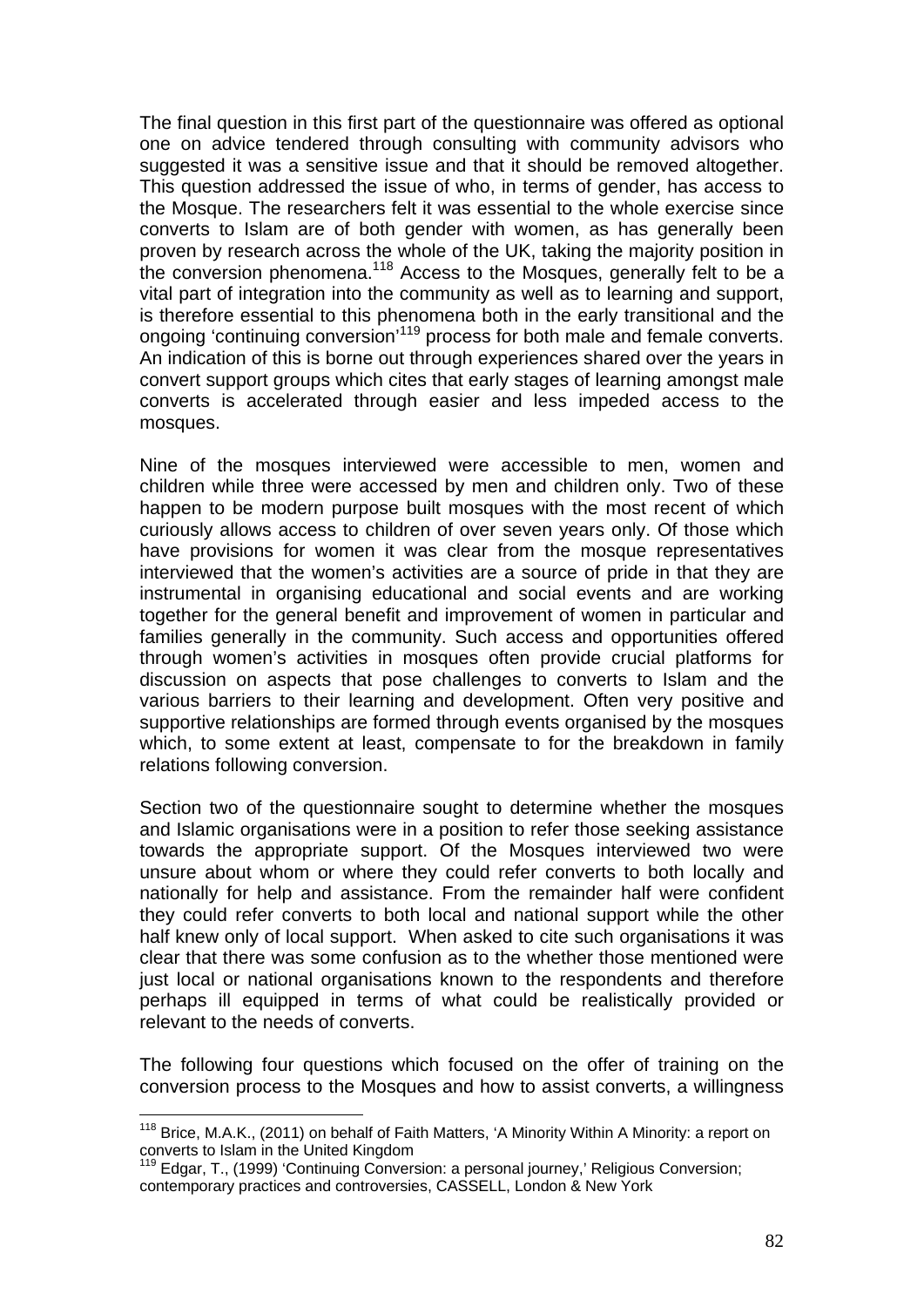to display information on their notice boards indicating where and how to access local support and their desire to have suitable welcome packs for converts to Islam were met with resounding agreement by all the Mosques. All were welcoming of any further contact to discuss, advice or share any further information that would be helpful towards assisting them to provide the necessary services required as well as positively engaging in any processes that would improve their knowledge and awareness of the convert community.

Of the three Islamic Organisations involved in the research one, established solely for the benefit of the convert community which, 'rather than providing classes and services' acts as a referral organisation signposting 'people to the appropriate services they need' which presently exist within the community. Beyond this their primary aim is to organise social events which assist in bringing the convert community together thus offering a platform for discussion, interaction and support each other through sharing narratives and experiences. Each social occasion is planned in advance, publicised through email contact and will have an educational dimension appropriate to the event. Oddly enough the organisation, though keeping records of the converts who contacted them, did not keep a register of *Shahadahs* taking place nor do they provide *Shahdah* certification. This may be due to not having a central office or indeed any kind of structure from which to co ordinate this work. In spite of this a wide range of services has been established and is attended to by a volunteer network. These include separate help lines for men and women, access to Imams to respond to questions raised by the converts, classes for women who are considered 'beginners,' social events and a blog site for introducing and advertising local events and generally giving advice and addressing concerns expressed.

In the area of organising social events which have included a very successful programme during Ramadan which has offered *Iftars* (meals taken during the evening at the time when the fast is broken) the above organisation has broken new ground. The venue for this event, offered by a benevolent benefactor, has been particularly advantageous because it offers a neutral, non-partisan place where converts can come together. That more is not offered to converts is a source of concern for the group of volunteers who are constrained in their abilities to offer more services to the convert community through a lack of volunteers to assist with the development and implementation of services. Unfortunately, having visited the group's website, it does not provide links to a whole host of convert related support groups around the whole of the UK that would certainly benefit this group. Most notable is the fact that the site does not provide a link to the largest national organisation established for the sole purpose of supporting converts to Islam and which is based in Leicester.

The other two organisations, one of which was established primarily to deliver good quality educational and social programmes to the Muslim community generally, are well recognised for their success in this arena and attract male and female converts to Islam, as well as the children of converts, to their initiatives. The other was established mainly as an outreach organisation providing awareness of Islam to the rest of society through hosting other faith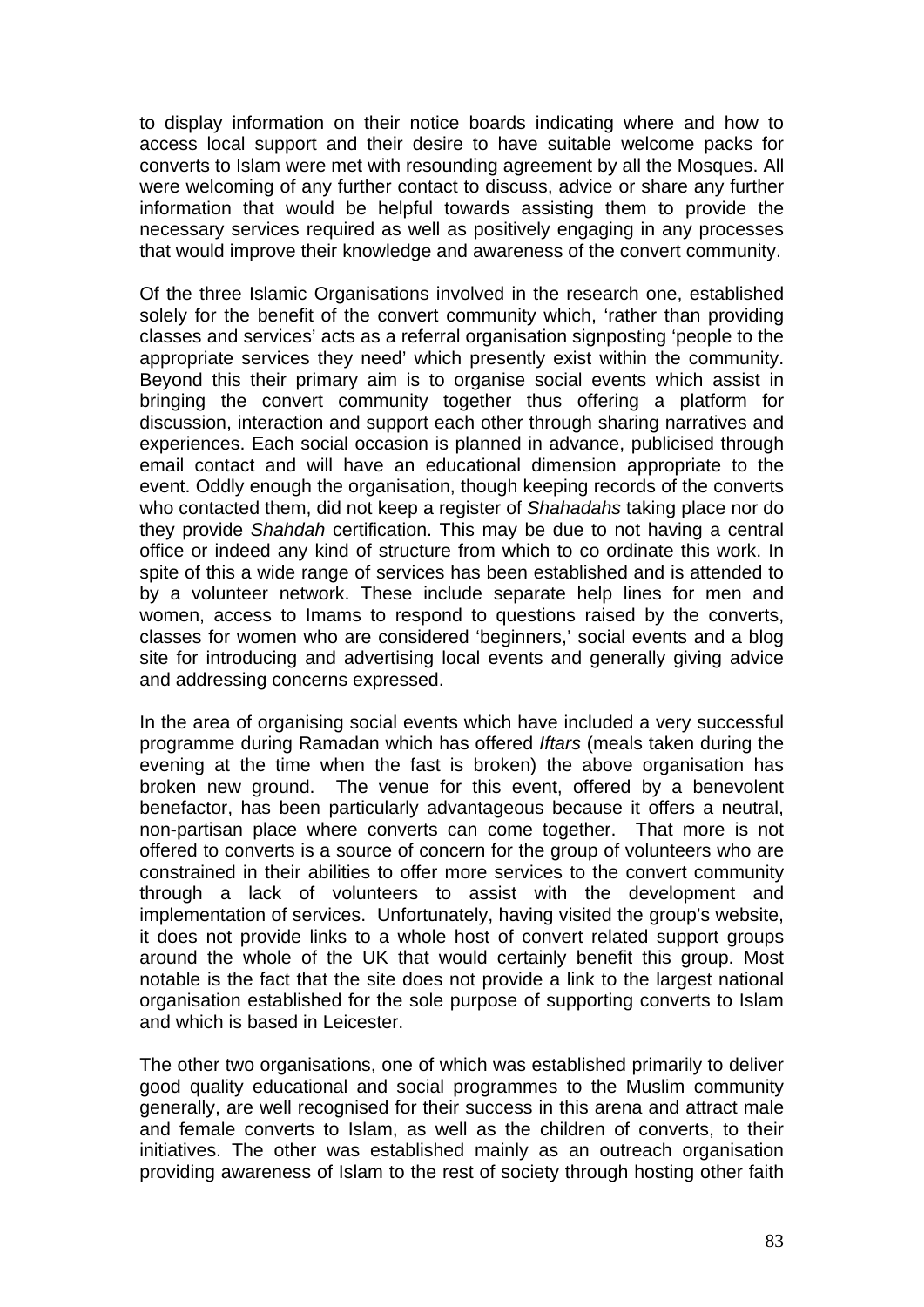representative groups, school visits and cultural awareness programmes. Through this initiative came the realisation for the need to support those who accepted Islam as their new found faith. It was 'unsure' and not clear what mechanisms or whether a structured method of record keeping existed for those who access their facilities. One offered *Shahadah* certification while both do try to maintain contact by email thereby informing as many as possible of their pending programmes and events.

The three organisations are quite categorical in their support for education and training, particularly in the transitional stages of conversion. One claims to 'have a full syllabus to cater for converts to Islam' while another is making courageous efforts to include converts in its already existing schedule of study programmes and where necessary providing smaller more specifically oriented classes to the needs of converts. From their perspective the problems and barriers outlined were:

*'Shahadah certification required…The need for good literature specifically designed for new Muslims…The need for suitable tutors and teachers for Arabic…Social contact through classes and platforms that would facilitate that…Facilitating marriage and needing experienced and responsible Wali…Integration into the wider Muslim community…Acceptance…Accessing classes, courses, family counselling services…Mediation services for family conflict on conversion…Marriage and finding suitable partners is a particular issue…Feeling isolated during religious events…Female converts don't have the same sense of the community as male converts by virtue of their access to the Masjid…Not being surrounded by Islamic practices…'* 

It was suggested by one organisation that since the convert community were 'such a disparate group of people' it is not possible to be able to condense the challenges they encounter into a meaningful response. Responding to the question of whether the organisation had any structured response to the needs of converts, a particular programme aimed specifically for that purpose was presented. Though a study of their website does not mention this or indeed any support for converts interviews conducted with representatives of the organisation indicate that considerable effort is being made to initiate opportunities for socialising through coffee mornings, a helpline or at least an opportunity to speak to someone who is proficient in the needs of converts is available and converts are kept fully informed of all the educational initiatives organised so that they may access them if they choose.

Section two of the questionnaire brought a better more informed response from all three organisations in a confident expression of being able to refer converts to Islam to both local and national support. With the exception of one they were also keen to avail of any training that might be offered as a means of informing themselves more thoroughly on the phenomena of conversion overall. Any assistance of appropriate reading material available and information shared as to where to access particular services were greatly appreciated.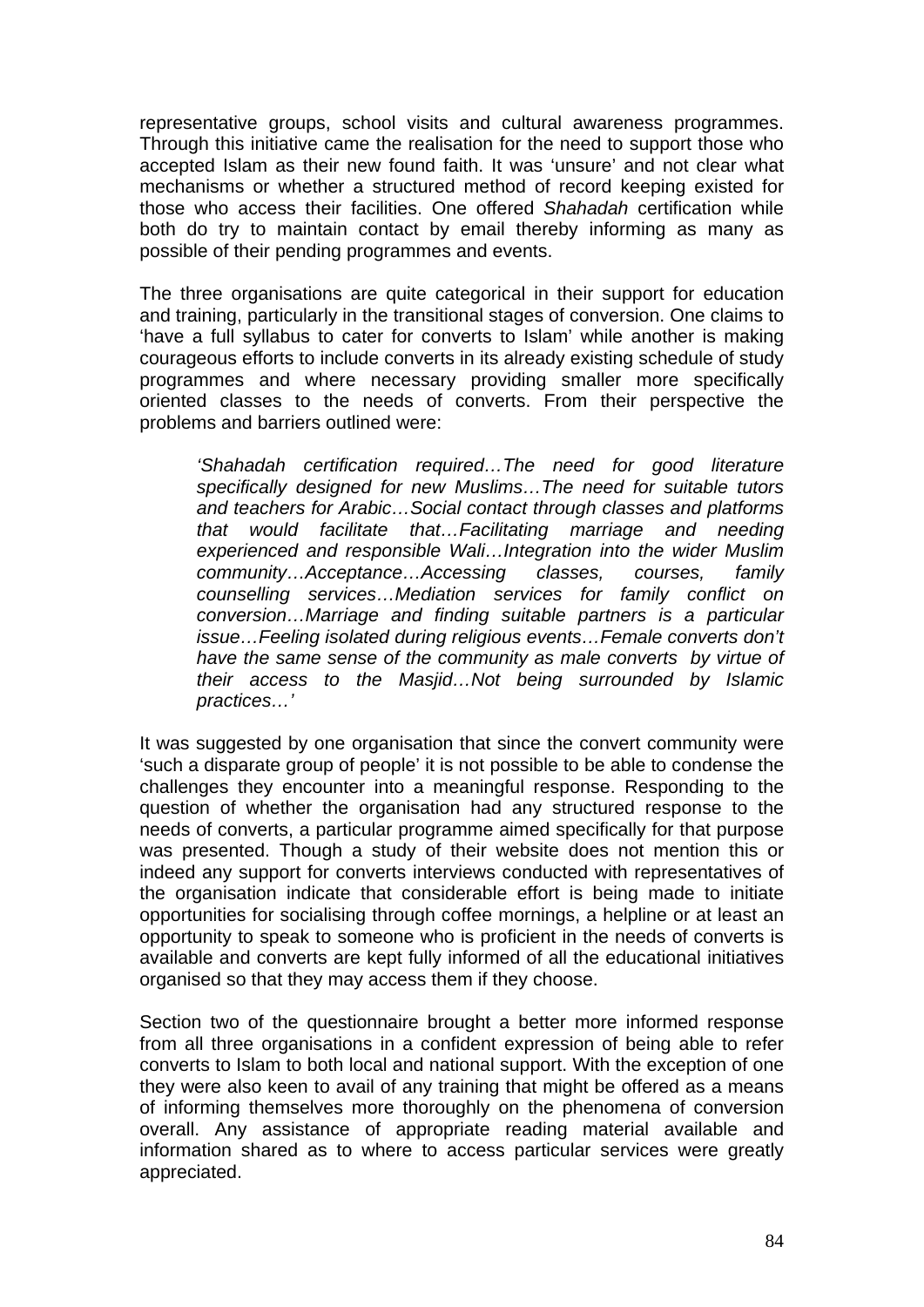### **Individual and group initiatives designed to support converts**

A number of individuals, families or small groups of Muslims, in Leicester offer support to those converting or contemplating conversion to Islam. Converts may encounter individual support through a chance encounter with another Muslim or by being directed to that supportive individual by other Muslims. Often this person or persons have considered it their duty to inform converts or potential converts of the process of conversion and to educate them about what the Islamic faith entails.

These initiatives help to support converts who may at times experience ambiguous responses from the born Muslims. In spite of the warm welcome extended on first and subsequent encounters with born Muslims in Mosques or other facilities, this 'good reception does not necessarily mean that one is wholly accepted into the new faith community' as 'most born Muslims oscillate between 'liking' and 'disliking' and it differs from person to person how one accepts and receives a new Muslim.'120

These individuals are often the ones who provide a lifeline to converts to Islam who find they are struggling to understand the myriad of expressions of Islam. Such help enable the converts to eventually find a comfortable structure that gives meaning and direction to their everyday lives. These individuals or families 'incorporate' the convert into their families as a means of providing effective support throughout the transitional years. Converts to Islam speak with great affection of such acts of kindness when reflecting on the difficult experiences encountered in their early days and years of religious change.

A number of female converts in Leicester refer to the kindness shown to them and to the ongoing support provided by individuals and families within the community who 'practically adopted' them at a time when they felt alone and confused.<sup>121</sup> Often they were referred to these supportive initiatives by others who had experienced the warmth of 'informal meetings' which 'offered instruction about Islam.' There, women could ask questions and speak freely about their own experiences and concerns, getting the necessary support from those who continued to attend long after they has reached a degree of self confidence in their new found belief. Social gatherings are organised at the homes of individuals as well as picnics, swimming and other activities when and where possible. Women spoke of a recently organised visit to a newly constructed Mosque in Leicester that does not provide a space for women and which, for some in the group who were converts to Islam for up to two years, was their first ever visit to a Mosque.

Other examples, are groups of converts and born Muslim women who have organised together to offer a range of social activities and support to those new to Islam. Here, *iftars* during Ramadan, coffee mornings and pampering

1

 $120$  Roald, A.S., (2004) New Muslims in the European Context: The Experience of Scandinavian Muslims, p. 256, Brill, Leiden

<sup>&</sup>lt;sup>121</sup> Roald, A.S., (2004) New Muslims in the European Context: The Experience of Scandinavian Muslims, p. 256, Brill, Leiden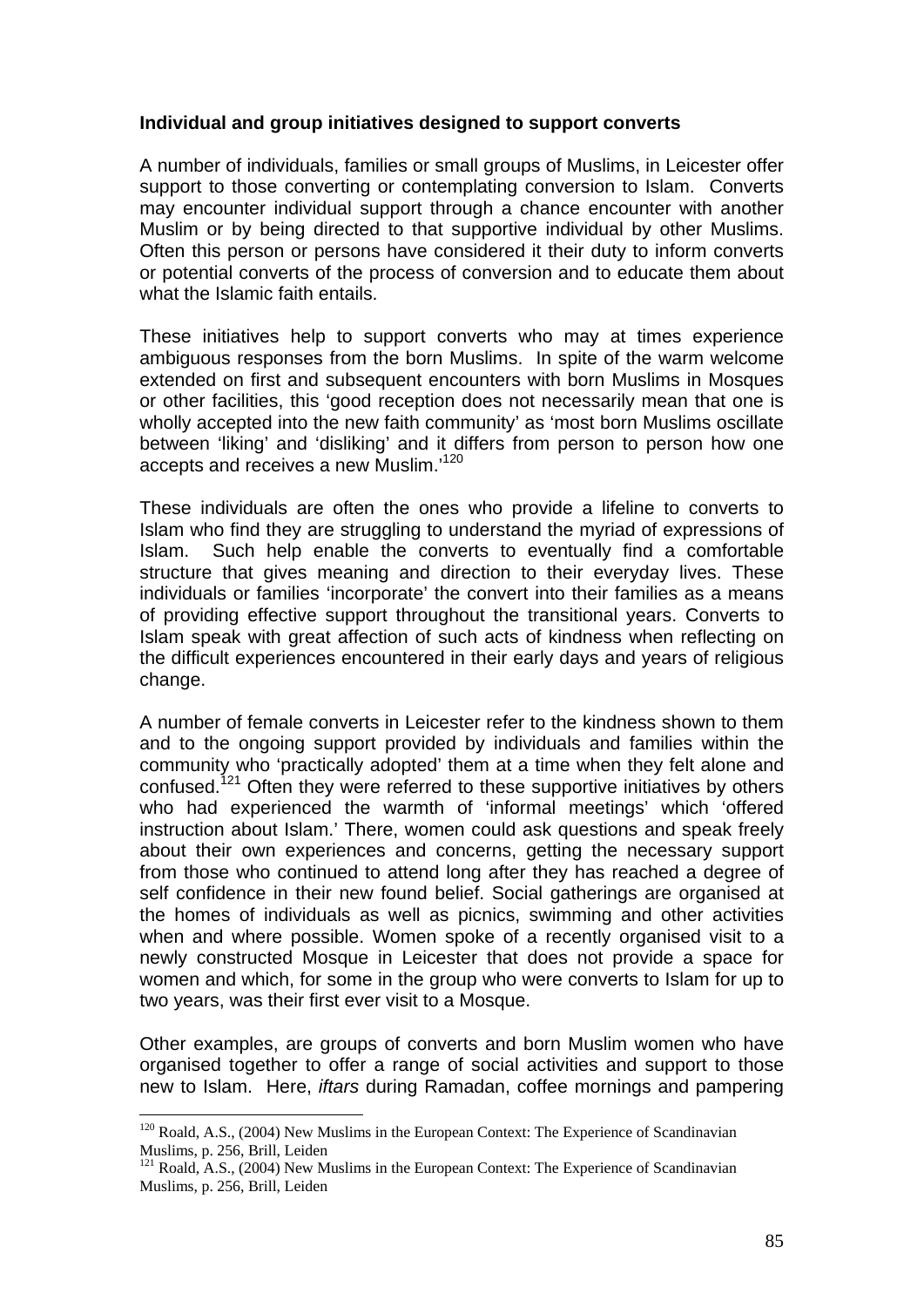sessions naturally create opportunities to network with women where contact is established and maintained as a means of informing every one of other events where they can continue to meet and sustain close ties and offer mutual support. Beyond this comfortable arena women were referred to other means of educational support which they found challenging with *'one who was comfortable with the structure'* while *'others found it regimented and robotic'* (Interviewee). The range of issues that frequently came up for discussion and gave cause for concern was *'housing, work related problems and the need of emotional and sometimes financial support.'*

Similar forms of support were also provided to men by a several male Muslims in Leicester who offer a variety of avenues of assistance for converts to become integrated into the wider Muslim community. However, concerns expressed by these support networks highlighted the need for increased support for male converts who it was felt were sometimes wary of approaching Mosques and needed some kind of intermediary support to make this process a comfortable experience. They also suggested that Mosque Imams should periodically remind the congregation of the *Adhab*, manners, that are required when welcoming outsiders to the Mosque. Social events that would provide opportunities for networking for both male and female members of the convert community were also considered highly desirable.

## **Findings**

The study overall offers optimism for the future though it also suggests problems of recognition, acknowledgement and respect for the needs of this minority community. The mosques and organisations which took part show willingness to provide the necessary services that would undoubtedly address much of the concerns expressed by the converts themselves. However the representatives interviewed, though sincere in their understanding of the issues and their efforts to address them albeit on an individual and only when approached basis, appeared to suggest that the sluggish response to the needs of converts are more to do with the failure of their governing bodies to initiate and address the situation strategically and with the urgency and seriousness it deserves. While there are understandable issues of resources it might suggested that this will always pose a problem for this growing and developing community and simply requires inspirational and imaginative approaches of dealing with it. In recent years concerns have been expressed surrounding the considerable contributions of *Zakat* and *Sadaqa* from within the community across the whole of the UK usually sent abroad with little apportioned towards supporting education and training of Muslim minorities in the UK and even less allocated towards supporting an infrastructure that is in dire need of bolstering. Mosques and their governing bodies have both the responsibility and the leverage to influence this resource but have so far preferred to which would support the necessary services required to meet the demands of their communities as a whole. The converts to Islam who are widely regarded by Muslim scholars as included in the outlined recipients of Zakat would benefit from this provision where and when necessary.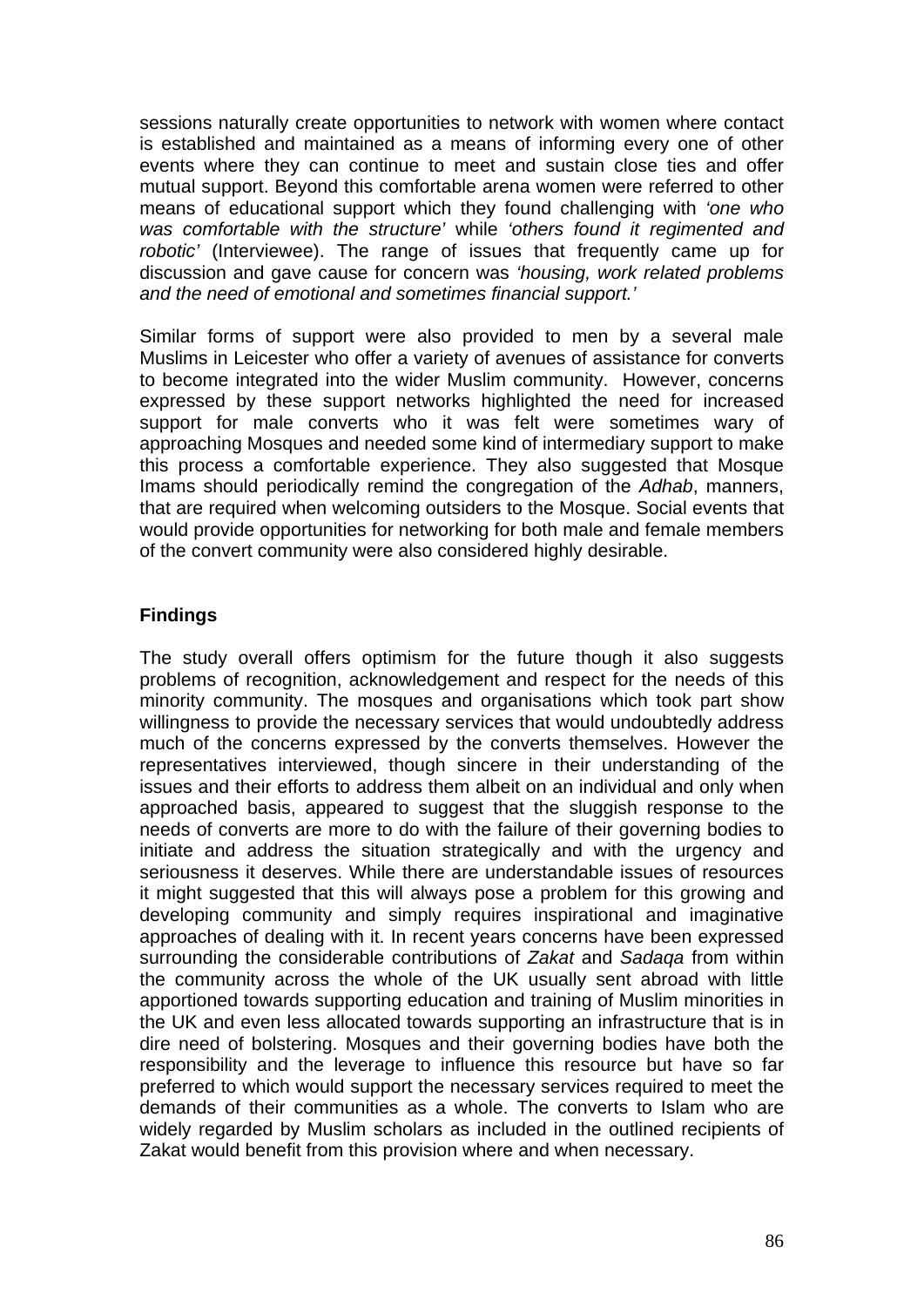The convert community has not sought, except in the case of the Brixton Mosque and this due in essence to a degree of racism not usually expressed or experienced generally within Muslim communities, to establish Mosques or organisations that would further create divisions, barriers to integration and hostility within the existing Muslim communities. This has been borne out historically in the very clear strategy enacted by the early Liverpool Muslim community led by Abdullah Quilliam where he, as mentioned earlier in this report, 'was able to bring together the various constituents of the nineteenth century Muslim presence in Britain and draw upon the resources of the mosque in Liverpool to create a hub around which these often itinerant Muslim presences could cohere.'122 Based on the earliest sources in Islam the Muslim community is duty bound to welcome and provide for, to educate and address the specific needs of those who, by whatever means and for whatever reasons, wish to join their ranks. This support must cross ethnic, social and sectarian divides and fully respect the gender equality expressed so eloquently in the Qur'an and in the earliest historical accounts of the origins of Islam.

The Muslim communities, and in particular the structures within which provide the backdrop of facilities that maintain it, must realise and harness the value laden component within their grasp that is the convert community. Many of the converts to Islam come from backgrounds where a variety of religious and social experiences are expressed and with skills and abilities that would add to that rich tapestry of Muslim communities that exist across the UK. Roald raises the point that 'New Muslims can be seen as intermediaries between Muslim communities' and wider society at 'various levels' and act as 'bridge builders between Muslim society and the majority society.<sup>' 123</sup> This should be seen as a broader and more useful resource in terms of cultural awareness training, interfaith and intercultural dialogue and presenting practical examples of 'Living Faith' in school RE classes rather than the use of converts in the rudimentary *dawah* activities in town centres which target shoppers in the course of their weekend shopping. This is also supported by studies in Denmark where it is suggested that converts to Islam 'play an important part in the representation of Islam and Muslims in the media, and in the organisation of Muslim federations. They are thus given a certain agency due to their symbolic capital in the form of language and education. However, they often have limited roles in Muslim communities, where they experience exclusion at various levels and are perceived as a threat to established Muslim organisational identities. They are therefore in and ambiguous position with respect to authority and power.  $124$ 

Mosques need to see the importance of the provision of pre and post Sahhadah care and after care as it is through these testing transitional times it

<sup>1</sup>  $122$  Geaves, R., (2010) Islam in Victorian Britain: The Life and Times of Abdullah Quilliam, Kube Publishing, Markfield

 $123$  Roald, A.S.,  $(2004)$  New Muslims in the European Context: The Experience of Scandinavian Converts, P. 289, Brill, Leiden

<sup>124</sup> Gudron Jensen, T., (2006) Religious Authority and Autonomy Intertwined: The case of converts to Islam in Denmark. P. 647,The Muslim World, Vol. 96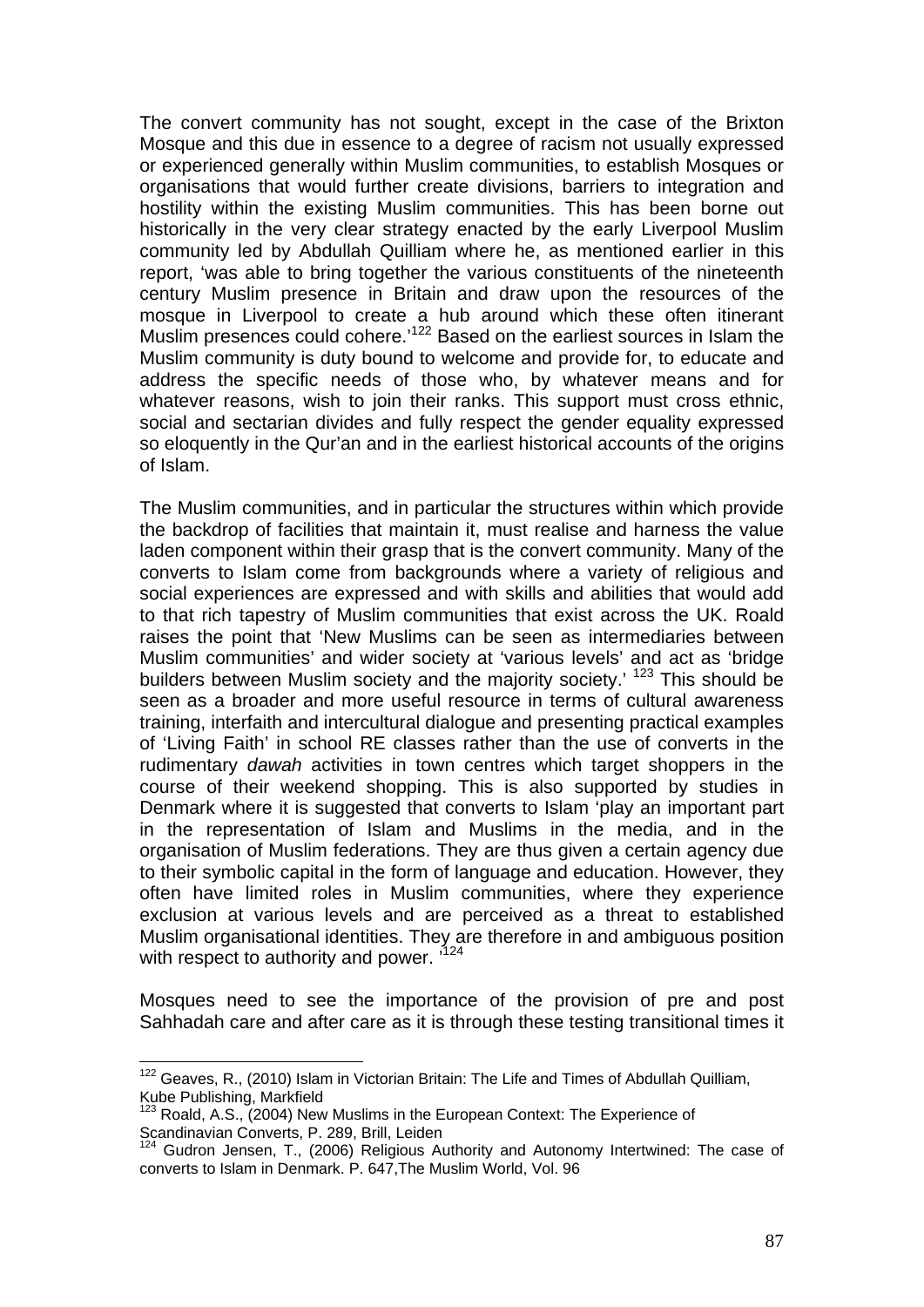is needed most. By failing in their duties there is the danger that converts to Islam may be open to influences that are fuelled by particular agendas set by individuals or groups which may be counter productive to the mainstream peaceful coexistence Muslim communities foster in British society as a whole. Intra religious dialogue addressing the confusing presentations of the whole range and spectrum of Islam and the variety of sects within the community representing these dichotomies must be considered for the whole of the Muslim community as it appears to lend itself to confusion for the younger generations of Muslims in the UK not least for the convert community within it. Mosques must also take responsibility for those who, on finding themselves bereft of the necessary direction towards navigating themselves through the whole myriad of expressions of Islam, back away eventually leaving Islam altogether.

Those who elect to provide the necessary support for converts must be realistic in the delivery of Islamic education and tuition, making sure that they pace the provision in a way that does not rush the process thereby placing unnecessary expectations on the new practitioner to the faith. For this purpose it is necessary for Mosques and Islamic Organisations to seek out the necessary acknowledgement and appreciation of the background of the convert paying particular attention to the process of change that has taken place over time and how it has impacted on the individual, and just as importantly, those of another or no faith that surround them. This would assist in some ways towards contextualising Islam thereby presenting it as a living faith that sits comfortably and can be implemented in the course of the convert's daily life rather than something apart from or alien to it.

Based on the suggestion that the convert community themselves ought to act as the guiding lights for other converts based on their personal experiences necessitates full and frank discussion between the Mosques and the convert community towards establishing a legitimate support network in Leicester. This can only proceed if there is meaningful appreciation, acknowledgement and respect for the concerns expressed on both sides and a real, genuine and lasting partnership established in an attempt to fulfil the needs of this growing and dynamic convert community in the city.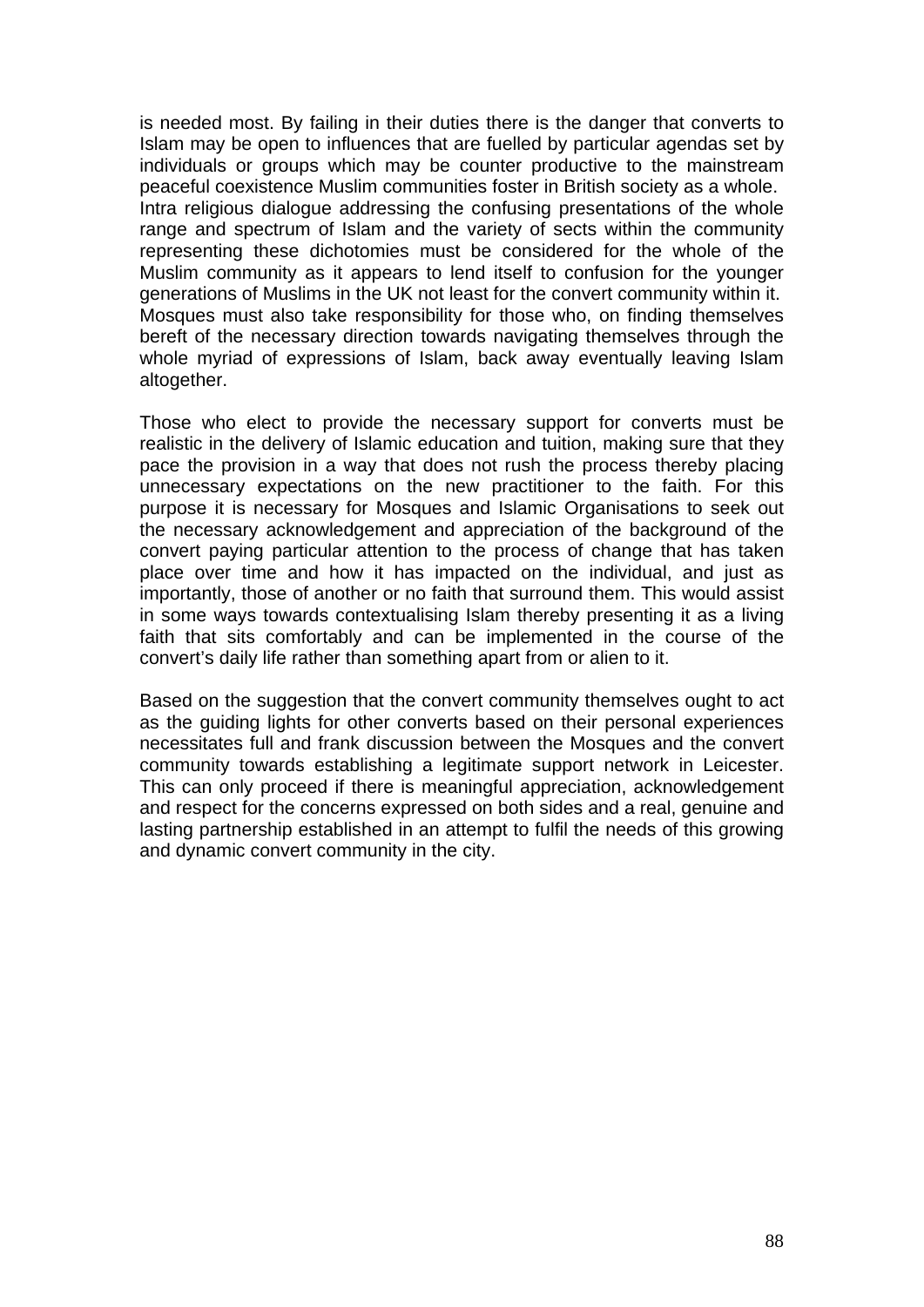# **Conclusions**

The report highlights that the convert community in Leicester comprises a highly disparate group of people, both male and female, who come from a variety of ethnic groups and socio-economic backgrounds. Levels of conversion to Islam appear higher amongst women than men, possibly on a 2:1 ratio, but this does not negate the significant numbers of men who embrace the faith. Levels of educational attainment and occupation range from the less qualified to well educated professionals. The majority appear attracted to Islam due to spiritual and intellectual reasons, with friends and personal relationships, which may include marriage, being factors for many converts in initial introductions to the faith. Others pursue more solitary paths to Islam through self exploration of religious beliefs as part of a general search to understand the fundamental truths of life.

While the personal journeys of converts make it difficult to make generalisations about converts the challenges faced by converts to Islam as they explore and embrace the faith stem from a generic set of issues. These issues primarily revolve around how to incorporate the converts understanding of Islam into their own lives in terms of renegotiating their identity while attempting to maintain relationships with family, friends, work colleagues and wider society.

The journey travelled by converts during their post-conversion lives is ongoing and is not a static affair. Beliefs and interpretations of Islam may be revised and changed and many converts dabble in a variety of expressions of the faith which may lead them to an understanding of the faith that proves satisfying. For many, but not all converts, development within the faith is part of a life long process of learning that leads to deeper appreciation and more nuanced expressions of the faith.

The immediate period following conversion appears to a point of vulnerability for the majority of converts who experience confusion and uncertainty as to how to they are going to facilitate their personal expression of Islam. This is exacerbated by competing and conflicting advice from other Muslims they come into contact along with the uncertainty of trying to understand the numerous interpretations of Islam that it is possible to adhere to. In terms of family relationships the early post conversion period also frequently presents enormous challenges in terms of dealing with often fractured relationships within families resulting from the way in which the conversion was presented to family members and the way in which it has been received by them. It is here that converts are thought to need the most support from Muslims to counter possible isolation and anomie which may be experienced.

In terms of converting to Islam in Leicester the diversity of the city's multicultural population provide an easy backdrop through which cultural and religious exploration are increasingly possible. The large Muslim population and the institutional facilities already established provide an infrastructure that can be accessed by converts to Islam. How and why some converts are more successful in their integration into Leicester's mainstream Muslim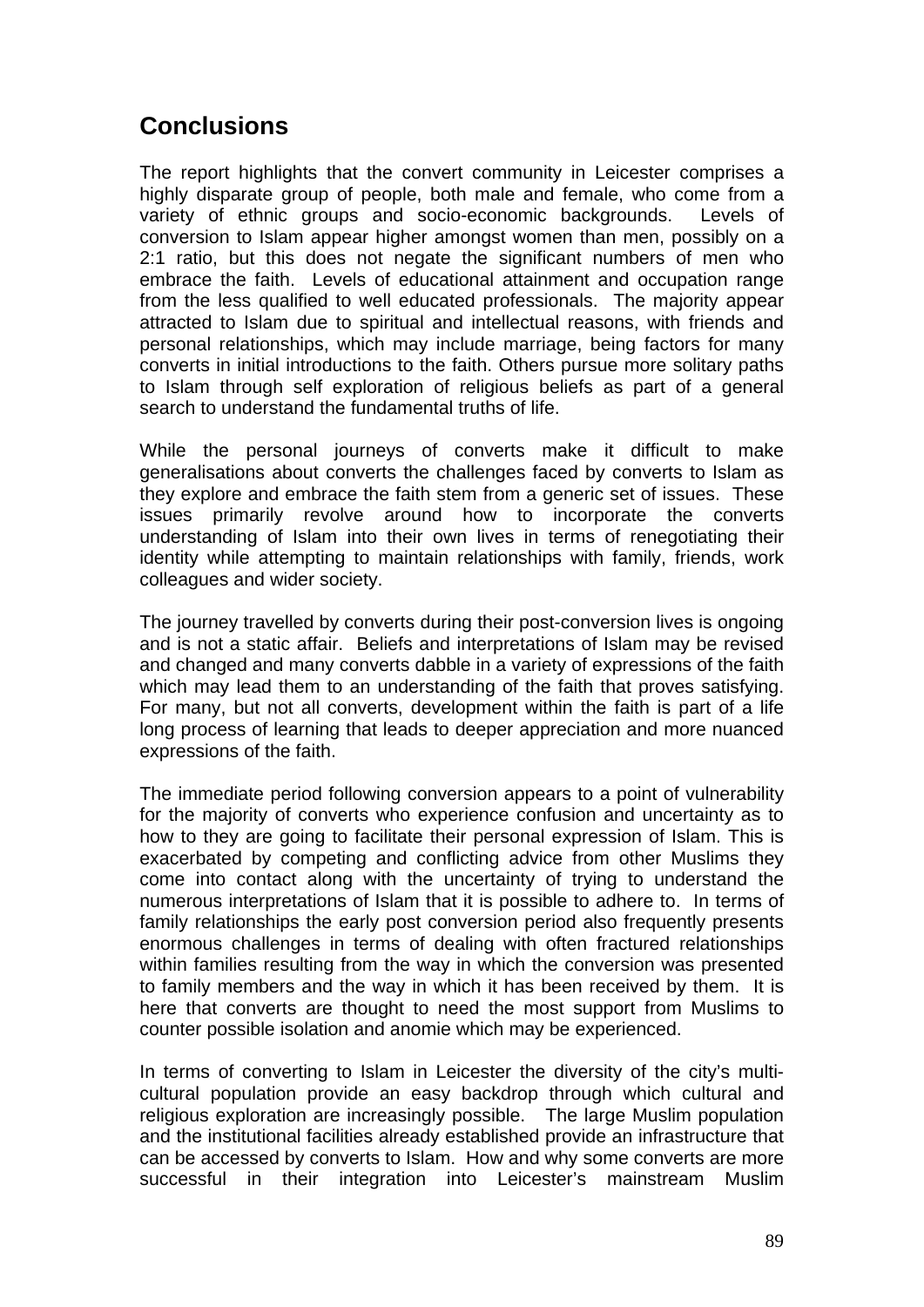communities may be due to a multitude of factors which include personality, ethnicity, the type of people introduced to, the expressions of Islam that are available and readily accessible and the willingness with which a person chooses to adapt and conform to the established communities. For a number of converts less able to gain entry into established communities of Muslims their experience can be one of loneliness and isolation, marginalised both from their communities of origin and from the Muslim communities they seek to access.

In terms of religious provision for converts the city has a well established network of mosques, Islamic organisations and educational facilities. For converts issues arise over how to access existing facilities and services. This is because there are no central points of access that house details on the services and events occurring within the city which can be attended or used by converts. Converts find it difficult to know what is available other than through word of mouth.

The city's Muslim communities offer a variety of educational and recreational services which can be accessed by all Muslims but these are limited in their range and expressions of Islam. For example, there are few outlets for creative and artistic expressions of Islam and the rich cultural diversity of the arts that are found throughout the Muslim world are not replicated in Leicester. This reflects a loss not only to the city's Muslim communities but to the wider population of Leicester and beyond who do not have access to Islamic art forms which can transcend ethnic and cultural divides and may be a means of facilitating enhanced inter-cultural and religious dialogue.

In terms of the wider applicability of the research findings to other cities around the country that possess large concentrations of converts, it was considered that the experience of Leicester did largely replicate the patterns found elsewhere in the country through the experiences of the NMP National Network Support Services. However, exceptions in the three cities in the North of England were noted and these were largely the result of the input of enlightened mosques with multicultural populations and the organisational skills of groups of motivated converts who have devoted their time and expertise to improving the situations of converts to Islam in their locality.

Conversion to Islam is a growing phenomenon and continuous process which demands that services be provided to meet the needs of an expanding and disparate community. Ideally, converts need to be integrated in wider Muslim communities. However the wider communities, already struggling to respond to the needs of those born into the faith, do not have the necessary responses in place to meet the varied needs of converts. Having said this, there is still much cause for optimism. With foresight and provision the challenges faced by converts are not insurmountable and motivated leaders from the convert community in partnership with more established groups of Muslims can provide the ways in which the experience of being Muslim in Leicester can be improved.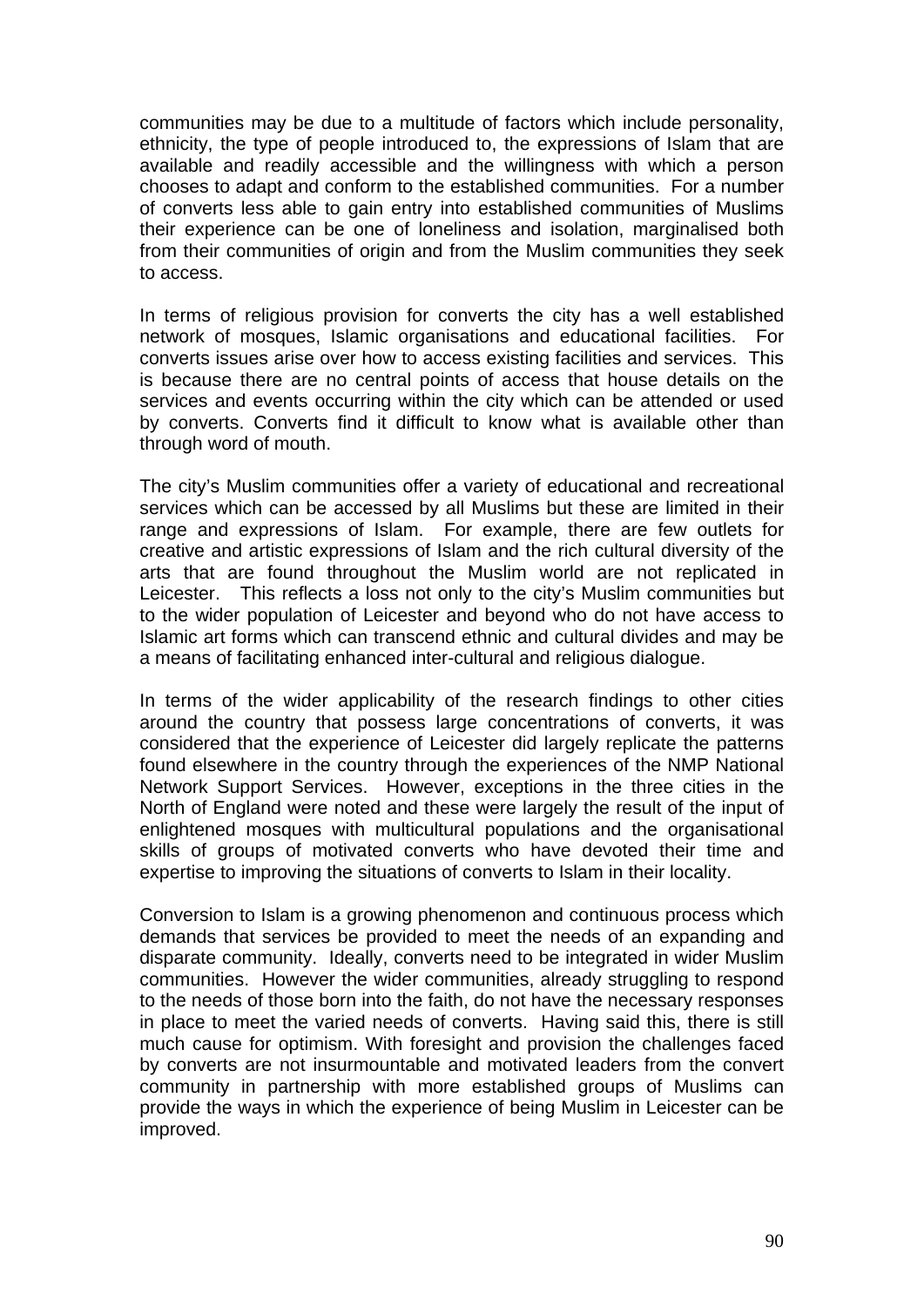## **Recommendations**

Based on the research conducted with members of the convert community this report suggests a number of recommendations. It is hoped these will enhance the lives of this richly diverse community and empower them towards becoming more actively involved in society generally as well as their faith community in particular in a positive and wholesome way.

## **Towards Community Cohesion**

- 1. The convert community, which widely reflects the composition of society as a whole, should be seen as a valuable asset towards building bridges between society at large and the Muslim communities through involvement in interfaith and intercultural dialogue.
- 2. Converts to Islam should be involved in the governing bodies of community organisations and Mosques so that their narratives and experiences inspire and inform a more nuanced approach to service delivery.
- 3. A fully trained volunteer network from within the convert community is required so that 'surgeries' can be established in community organisations that will serve this minority group.
- 4. A strategy to empower the convert communities to enable them to work in tandem with existing services provided by community organisations rather than being solely reliant on the Muslim communities for support is necessary. This will also enable them to unhitch themselves from the cultural and traditional baggage that is often unfairly foisted upon them and to develop cooperative initiatives whilst retaining a degree of autonomy.
- 5. As the arts are an effective means of transcending cultural barriers and engendering cohesion both between communities and across ethnicities the celebration of arts reflecting the rich Muslim cultural heritage would have considerable benefit.

## **Education and Training**

- 1. A structured and comprehensive education package is required for converts to Islam that could inform them of the spiritual and practical elements required to be able to navigate their way confidently through the confusion that characterises in the early transitional stages of conversion. The package should also aim to educate about the diversity of the Muslim communities in Leicester, particularly where Islam is expressed through the various traditions and cultures that inform them.
- 2. A robust training programme, which looks at the process and stages of conversion and which involves practical aspects of interfacing with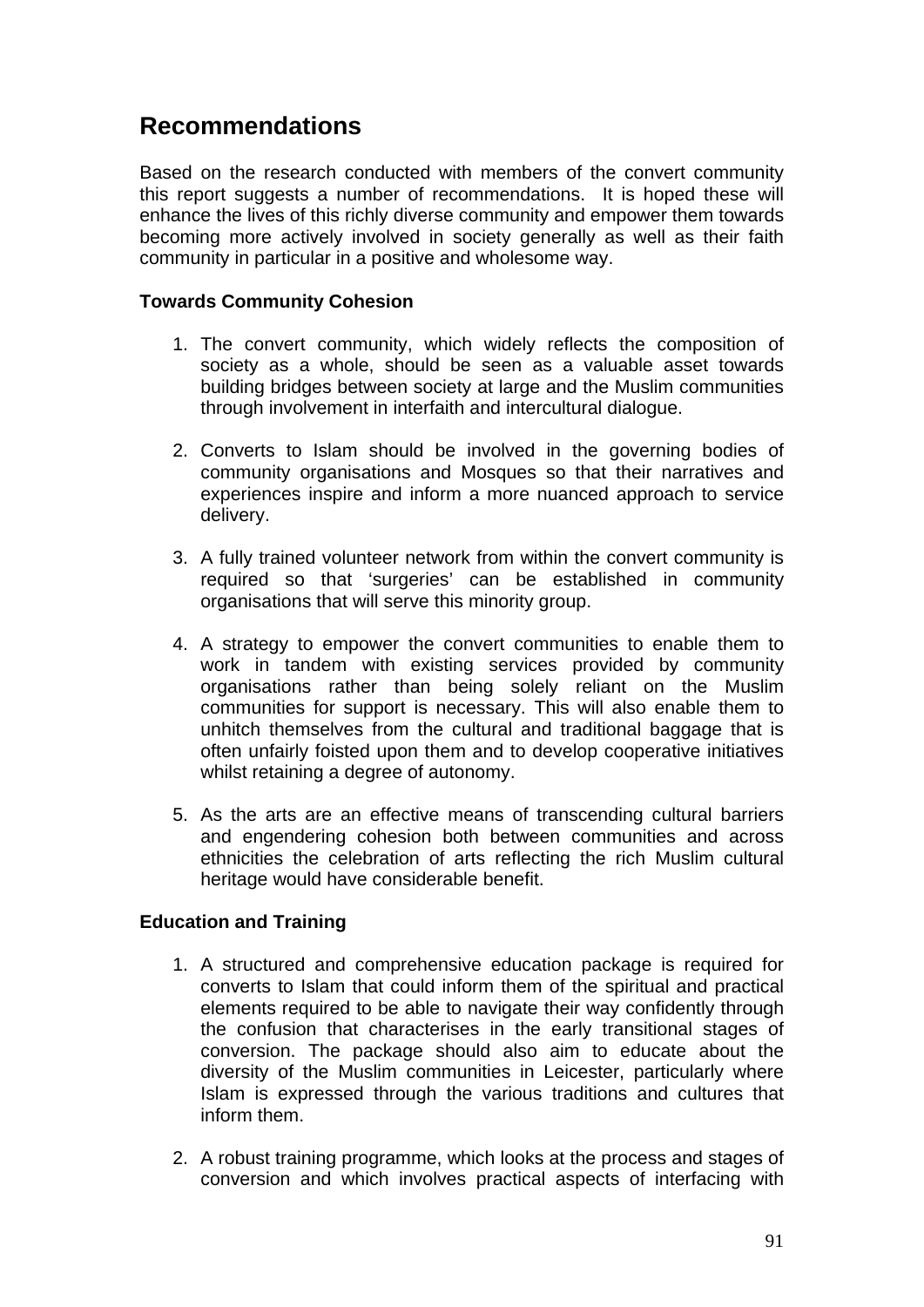members of the convert community for the benefit of Imams, Mosque governing bodies and key people such as volunteers in Islamic Organisations and other facilities, is required. This will provide the necessary information and education to assist in establishing and becoming more specialised in their service delivery.

### **Muslim voluntary sector and Mosques**

- 1. Mosques should have dedicated outreach programme that provides the necessary services for members of the convert community who access their facilities.
- 2. There is a demand for 'intra faith' and intercultural dialogue *within* the Muslim community to bridge ethnic and cultural barriers thus reducing marginalisation and isolation.
- 3. Responses that are more sensitive to the needs of converts and are culturally located more firmly within the British context need to be generated from within the Muslim communities.
- 4. Muslim community organisations must explore the need for structures that assist in supporting marriage and family life thereby strengthening families and leading to stable and solid communities.
- 5. Muslim communities need to acknowledge the need for emergency support for those in vulnerable situations and who find themselves homeless, ostracised or marginalised by family on account of conversion.

## **Independent Facilities for Convert Community**

- 1. The need for a space, a central office or location that would provide a secure and welcoming space for the converts to Islam is vital. Essential local government funding would be necessary to train, empower and equip such a facility with the necessary growth and ability to strategically plan and direct its service delivery.
- 2. A website is necessary to provide up to date information to converts to Islam where they could access social and educational facilities in Leicester. This should also serve as a signposting or referral site that would inform on resources available, mosques and Islamic centres that welcome converts along with information regarding how to access the necessary support required.
- 3. A registration system is required that would keep the convert community informed of the appropriate services and opportunities available to them both locally and nationally and which would assist in their ongoing personal development.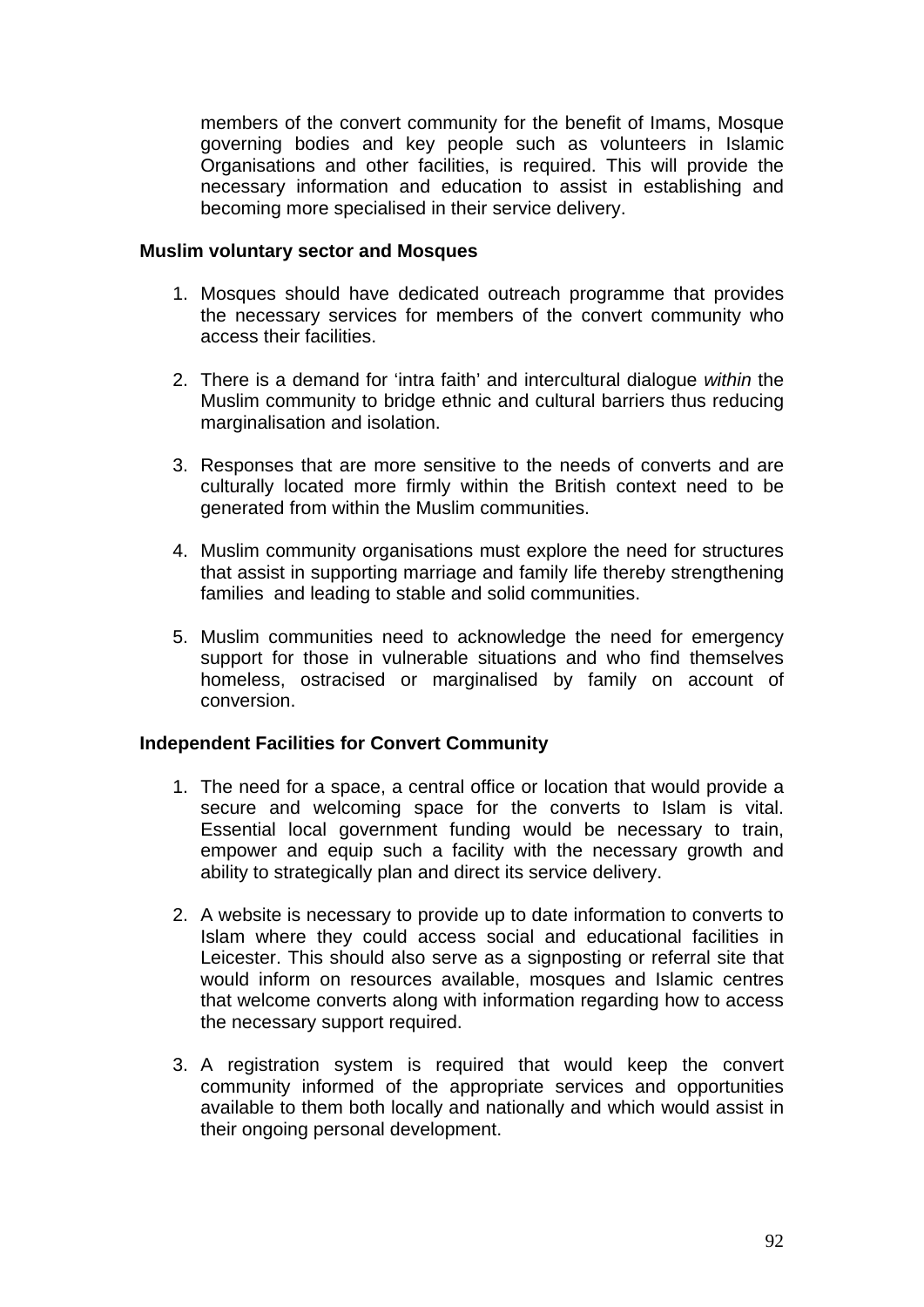## **Further Research**

- 1. Further research is required as a means of empowering converts as a marginalised group so that a degree of self determination is established through a more in depth knowledge of themselves.
- 2. Targeted, thematic analyses into specific areas of this report is required as a means of establishing a more informed engagement with Leicester's growing and developing convert community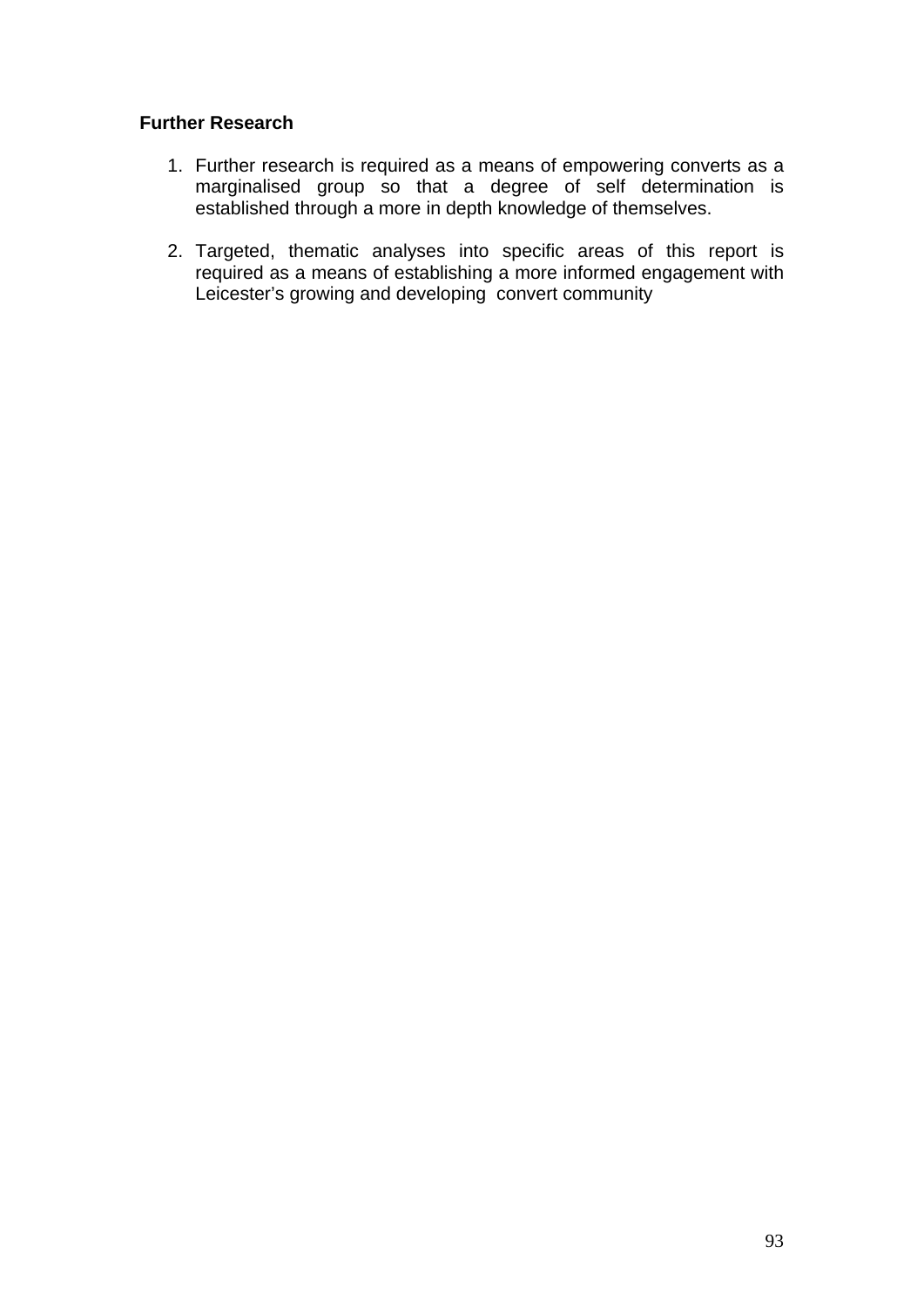# **Glossary of Terms**

**Ahl al-Kitab**: Literally 'People of the Book,' refers to the followers of Divine Revelation before the advent of the Prophet Muhammad (pbuh).

**Alhmadullillah***: '*Thanks be to God' – a supplication used by Muslims to thank Him for His blessings and bounties on mankind

**Allah:** The greatest and most inclusive of the names of God. It is an Arabic word of rich and varied meaning, denoting the one who is adored in worship, who creates all that exists, who has priority over all creation, who is lofty and hidden, who confounds all human understanding. Allah is the same God worshipped by Muslims, Christians and Jews.

### **Alawi tariqas:** A Sufi movement

**Al-Farooq:** (also spelled El-Farouk or Al Farouk) is an Arabic given and family name derived from an honorific of Umar, an early Muslim leader, and by extension has become a common given or place name throughout the Muslim world.

**Aayah**: (plural: aayaat): Literally a sign, indication or message; an aspect of God's creation; a section of the Qur'anic text often referred to as a `verse.'

**Brelwi:** A movement of Sunni Islam originating in the Indian subcontinent.

**Caliphate:** Is a political system from Islam that enshrines: the rule of law, representative government, accountability by the people through an independent judiciary and the principle of representative consultation.

#### **Darqawi:** A Sufi movement

**Da`wah:** Invitation; call. The propagation of Islam through word and action, calling the people to follow the commandments of Allah and His Messenger Prophet Muhammad (pbuh).

**Deen:** The core meaning of deen is obedience. Deen refers to the way of life and the system of conduct based on recognizing God as one's sovereign and committing oneself to obey Him. According to Islam, true deen consists of living in total submission to God, and the way to do so is to accept as binding the guidance communicated through the Prophets.

**Deobandi:** A Deobandi, is a follower of the Deoband Islamic movement. The movement began at Darul Uloom Deoband (a *madrasah*) in Deoband, India.

**Eid Al-Adha**: A four-day festival that completes the rites of pilgrimage literally means "the feast of the sacrifice."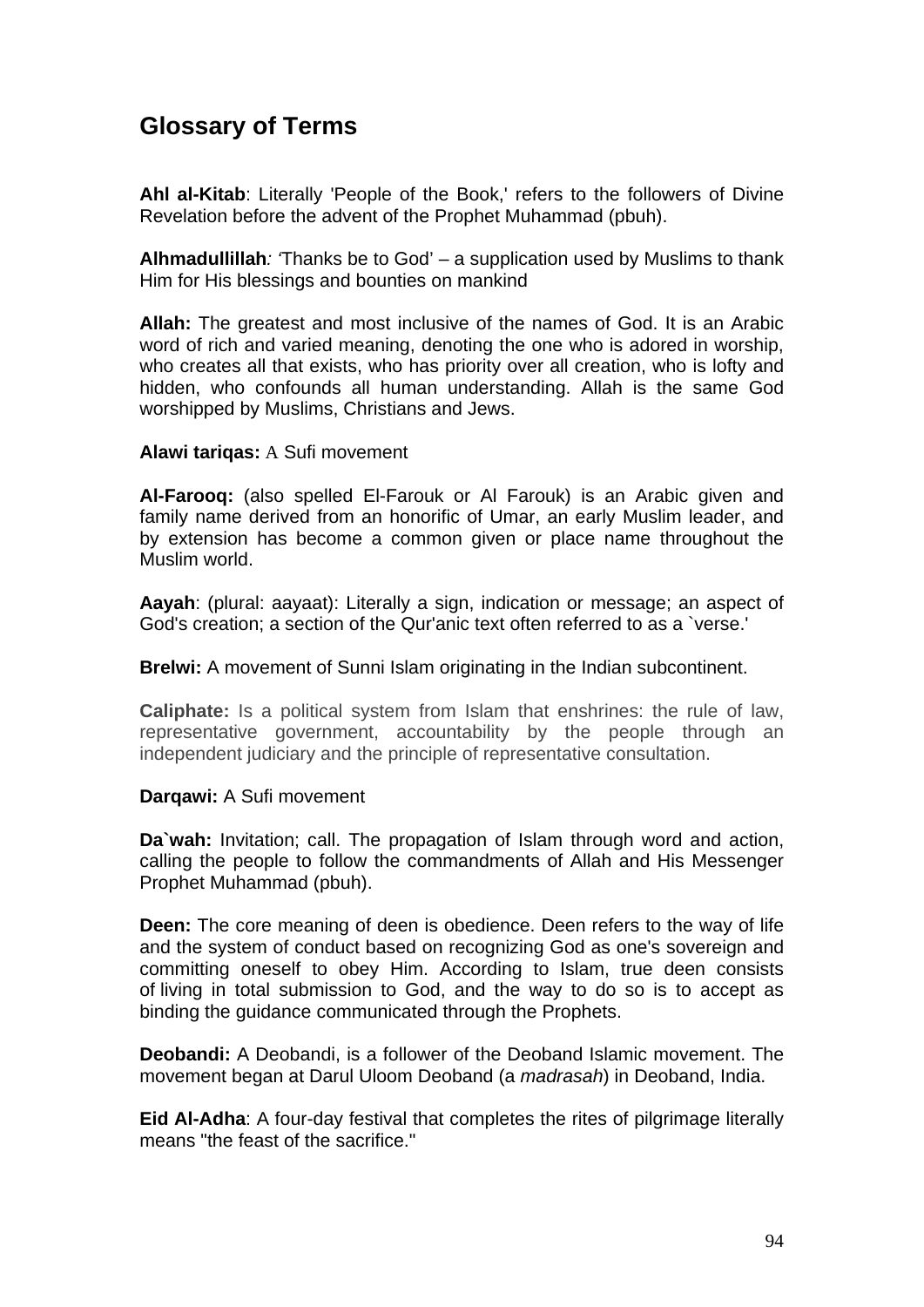**Eid Al-Fitr**: Three day festival marking the end of Ramadan the 10<sup>th</sup> month of the Islamic calendar.

**Fitra:** Meaning 'disposition', 'nature', 'constitution', or 'instinct' snand can connote intuition or insight. According to Islamic theology, human beings are born with an innate knowledge of *tawhid* (Oneness), which is encapsulated in the *fitra* along with intelligence, ihsan and all other attributes that embody what it is to be human.

**Hadeeth:** (Ahaadeeth - plural). The verbalized form of a tradition of the Prophet, (pbuh).

**Halal:** Lawful as defined by Allah the Almighty.

**Hajj:** (Major Pilgrimage) Hajj is one of the five pillars of Islam, a duty one must perform during one's life-time if one has the financial resources for it.

**Haram:** Any act or deed which is prohibited by Allah and will incur His wrath and punishment.

**Hjab:** Head covering for Muslim women.

**Iftar:** literally means opening the fast – denotes a meal consumed at the end of a fasting period

**Ihsan:** Literally denotes doing something in a goodly manner. When used in the Islamic religious context, it signifies excellence of behaviour arising out of a strong love for God and a profound sense of close relationship with Him. According to a Tradition the Prophet (pbuh) defined *ihsan* as worshipping God as though one sees Him.

**Iman:** A person who leads the prayer.

**Islamaphobia:** Defined by the Runnymede Trust as the dread or hatred of Islam and therefore, to the fear and dislike of all Muslims. The practice of discriminating against Muslims by excluding them from the economic, social, and public life of the nation.

**Jihad:** Jihad literally means 'to strive' or 'to exert to the utmost.' It signifies all forms of striving but most importantly the inner struggles to improve and correct ones character and desires. It also includes armed struggle aimed at those who aggress against God and mankind.

**Jum'ah**: Friday, the Muslims' day of gathering together, when all Muslim males must go to the Masjid to hear the Friday *Khutba* (sermon) and to do the *'Jum'ah Salat'* or Friday prayer.

**Khutbah**: Sermon.

**Madrassah:** A madrassah is an Islamic religious school.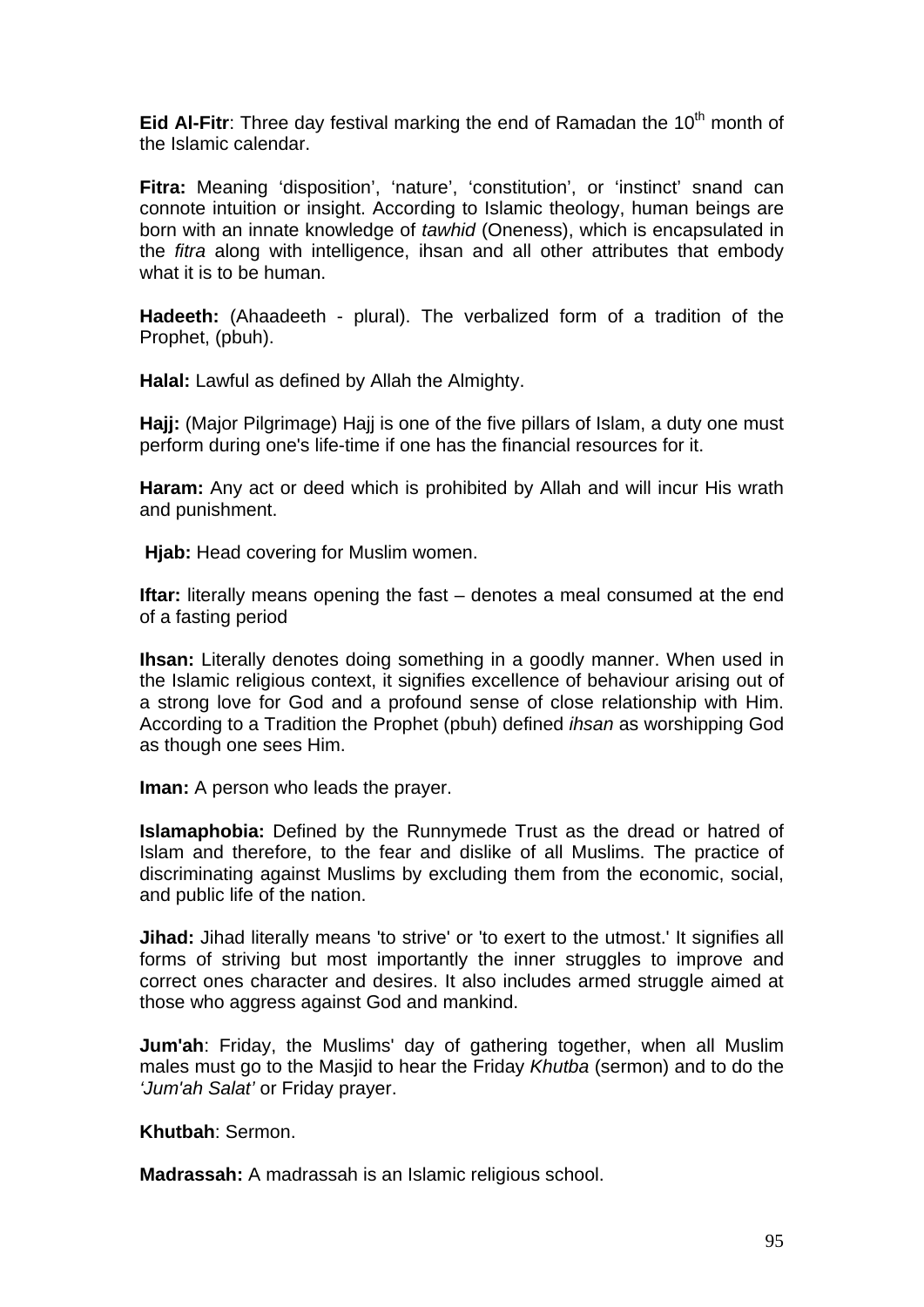**Masjid:** Mosque. (Pl. Masajid).

**Murabitun:** A Sufi movement.

**Muslim:** A person who accepts Islam as his or her way of life.

**Naqshbandi Tariqa:** A sufi religious order

**Nikah***:* Marriage ceremony.

**PBUH**: Peace be upon him, used whenever the name of Prophet Muhammad is read or heard.

**Qur'an:** The book of divine guidance and moral direction for mankind considered by Muslims as the original Arabic verbal text to be the final revelation of God

**Ramadan**: The ninth month of the Islamic calendar. Fasting is obligatory during this month for all Muslims except for certain exemptions

**Raqsor hadrah:** Circular dance of Spanish Sufi orders.

**Sadaqa:** Anything given away in charity for the pleasure of Allah.

**Salafi:** A movement advocating a return to a shari'a-minded orthodoxy that would purify Islam from unwarranted accretions, the criteria for judging which would be the Qur'an and hadith.

**Shahadah:** The declaration of faith in Islam the meaning of which is 'There is no god but God (Allah) and Muhammed is His messenger and servant.'

**Shadhili:** A Sufi movement

**Shia:** Is the second largest denomination of Islam, after Sunni Islam. The followers of Shia Islam are called Shi'ites or Shias.

**Sufi:** Sufism, or *Tasawwuf* as it is known in the Muslim world as Islamic mysticism. Sufi orders (*Tariqas*) can be found in Sunni, Shia and other Islamic groups. Sufism can be described as total dedication to God and disentanglement from the pleasures of this world through worship.

**Tariqa:** An Islamic religious, usually Sufi, order.

**Ummah**: Community, or nation, is a special name given to Muslim brotherhood and unity. The Qur'an refers to Muslims as 'the middle nation' (Umma Wasat) a unique characteristic of the Islamic community which has been asked to maintain equitable balance between extremes, pursue the path of moderation and establish the middle way.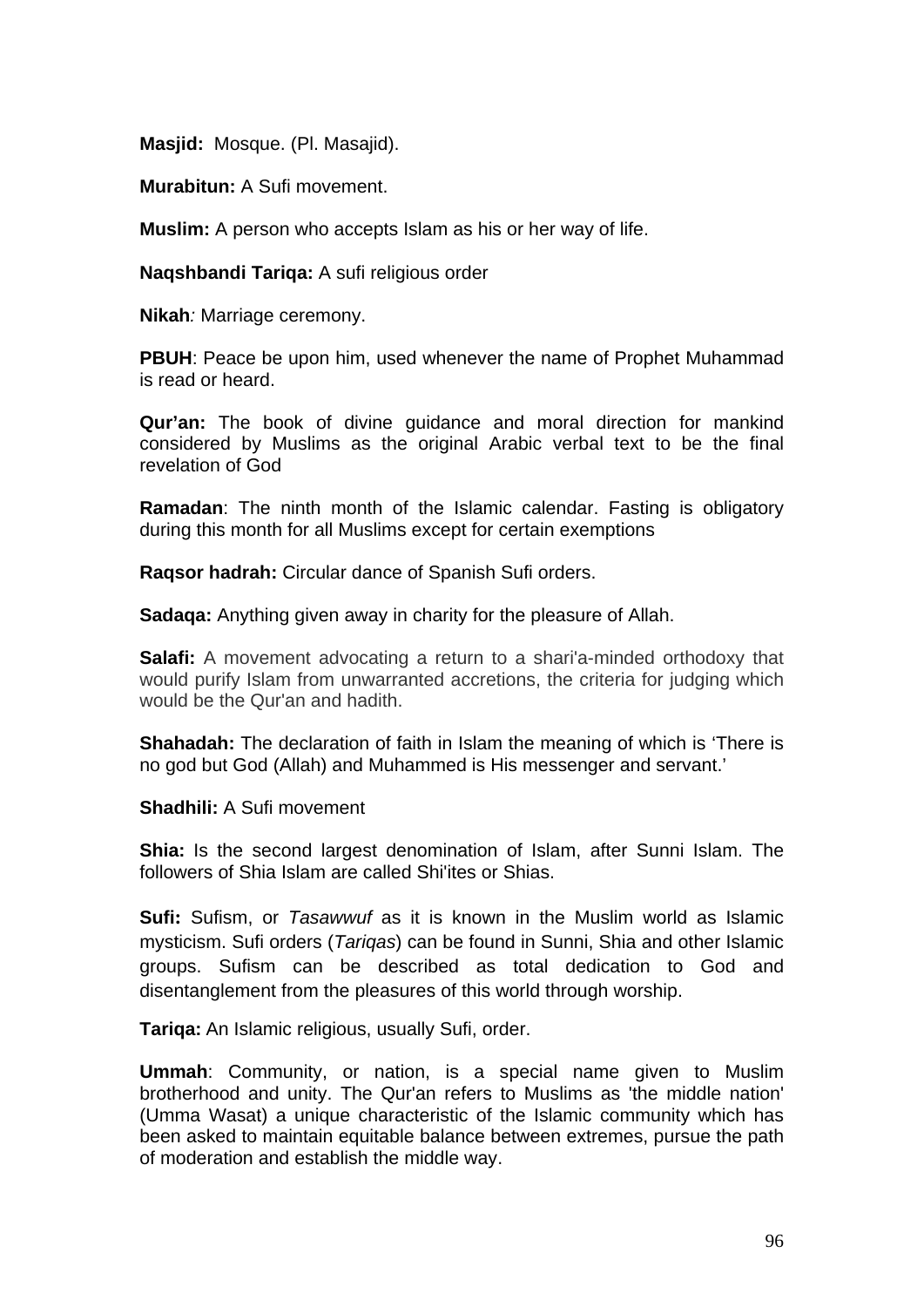**Umrah:** The lesser pilgrimage which can be performed any number of times throughout ones lifetime.

**Wali**: A guardian.

**Zakah:** Literally means 'purification' and refers to the mandatory amount that a Muslim must pay out of his property. The detailed rules of zakah have been laid down in books of Fiqh (Islamic jurisprudence).

**Zawiyas:** An Islamic religious school or monastery, roughly corresponding to the Eastern term "madrassah."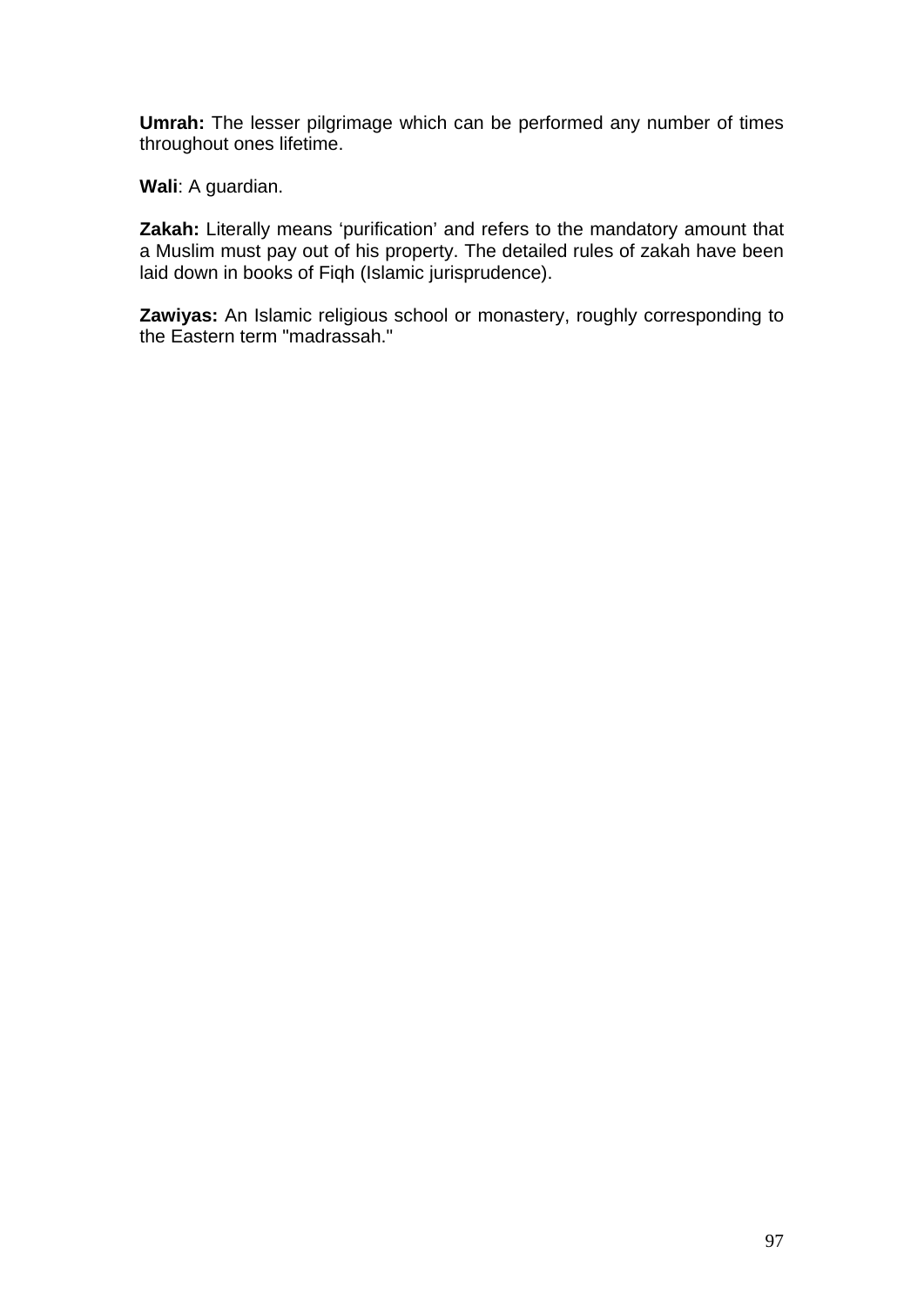# **Bibliography**

Abbas, T., (ed) *Muslim Britain: Communities Under Pressure*, London: Zed Books 2005

Abdullah, A.L., 'Understanding Conversion: Bridging the Two Selves' *http://www.islamfortoday.com/abdullah06.htm* 

Adnan, A., *New Muslims in Britain*, London: Ta Ha 1999

Ally, M.M., 'History of Muslims in Britain 1850-1980, MA Thesis, University of Birmingham 1981

Allievi,S., The Shifting Significance of the Halal/Haram Frontier: Narratives on the Hijab and other issues, in van Nieuwkerk (ed) Women Embracing Islam: Gender and Conversion in the West, University of Texas, Austin 2006

Ansari, H., 'The History of Muslims in Britain/ 1800 to the Present C. Hurst &Co., London, 2004

Anway, C Daughter of Another Path: Experiences of American Women Choosing Islam' Lee's Summit, MO: Yawna Publications 2000

Baker, A.H., 'Countering Terrorism in the UK, PhD Thesis, University of Exeter 2009

Barro,R., Hwang, J., McCleary, R.M., 'Religious Conversion in 40 Countries, Journal for the Scientific Study of Religion Vol.49 Issue 1 Wiley Online Library *http://onlinelibrary.wiley.com/doi/10.1111/j.1468-5906.2009.01490.x/pdf* 2010

BBC History of Islam in the UK, 2009 www.bbc.co.uk/religion/religions/islam/history/uk\_1.shtml

Birt, Y., 'Building New Medinas in these Sceptred Isles' Q News no. 343-4, May/June 2002 *www.yahyabirt.com*

Birt, Y.,'Lies, Damn Lies, Statistics and Conversion!' Q-News no. 350 October 2002 *www.yahyabirt.com*

Birt, J., 'Locating the British Imam: The Deobandi Ulama between Contested Authority and Public Policy Post 9/11 in J. Cesari and S. McLoughlin (Eds), European Muslims and the Secular State, Ashgate Publishing Ltd., Aldershot, UK and Burlington USA, 2005

Birt, Y., We Muslim Converts are not Traitors in your Midst, The Spectator, 19, August 2006

Birt, Y., 'The Veil and the Limits of English Tolerance' 2006 *www.yahyabirt.com/?p=36*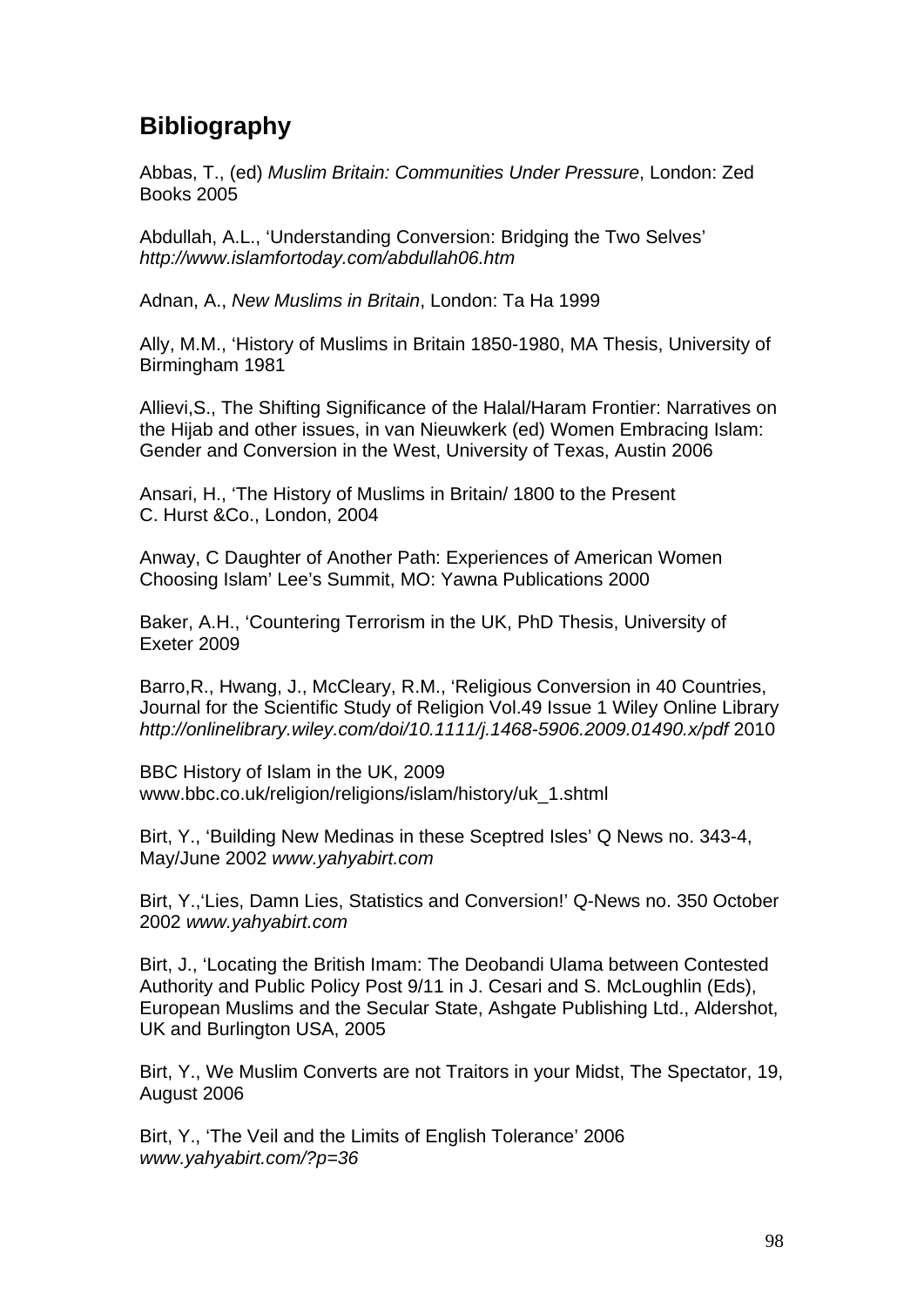Birt, J., 'Good Imam, Bad Imam: Civic Religion and National Integration in Britain post 9/11, The Muslim World, Vol. 96 No. 4 pp687-704 2006

Birt, J., Abdullah Quilliam: Britain's First Islamist? *www.yahyabirt.com/?p=136,*  2008

Bowley, G., '*New Islam in an Old English Town',* New York Times, 7.11.05 *www.nytimes.com/2005/10/30/world/europe/30iht-islam2.html?\_r+1&page wanted=2* 

Brice, M.A.K, *Assimilation and Alienation in a Multicultural Society – Nonvisible minorities: Lessons Learnt from indigenous converts to Islam in the United Kingdom,'* presented at Citizenship, Security and Democracy, International Conference, Istanbul, Turkey, September 2006

Brice, M.A.K, *'Sleepwalking to segregation or wide-awake separation: investigating factors influencing choices of location among White British Converts to Islam,'* Global Built Environment Review, Vol. 6 No 2, pp18-27, 2007

Brice, M.A.K, *'An English Muslim in Search of an Identity,'* Hart, C (Ed) Approaches to Englishness: Differences, Diversities and Identities, Kingswinford :Midrash Publishing 2008

Brice, M.A.K., '*Media Representations of the White British Converts to Islam',*  presented at Representing Islam: *Comparative Perspectives*, Manchester, September 2008

Brice, M.A.K., 'White British Muslims – a minority within a minority: constructing a demographic and socio-economic profile', presented a Religion, Landscapes and other Uncertain Boundaries, BASR 2009 Annual Conference , Bangor, September 2009.

Brice, M.A.K., '*A minority within a minority: identity problems for white English converts to Islam,'* presented a Studying Contemporary Islam in the UK, Study organized in conjunction with the BSA Sociology of Religion study group and the Muslims in Britain Research Network, London January 2010

Bunting, M., 'The new anti-semitism,' The Guardian, 3 December 2007 *www.guardian.co.uk/politics/2001/dec/03/race.world* accessed 11.05.10

Bushill-Matthews, L, *'Welcome to Islam – a convert's tale,'* Continuum, London & New York, 2008

Chande, A., 'Islam in the African American Community: Negotiating Between Black Nationalism and Historical Islam,' Islamic Studies 47:2 pp221-241 2008

Commission on British Muslims and Islamaphobia, 'Islamaphobia issues, challenges and action,' Trentham Books, Stoke on Trent and Sterling UK 2004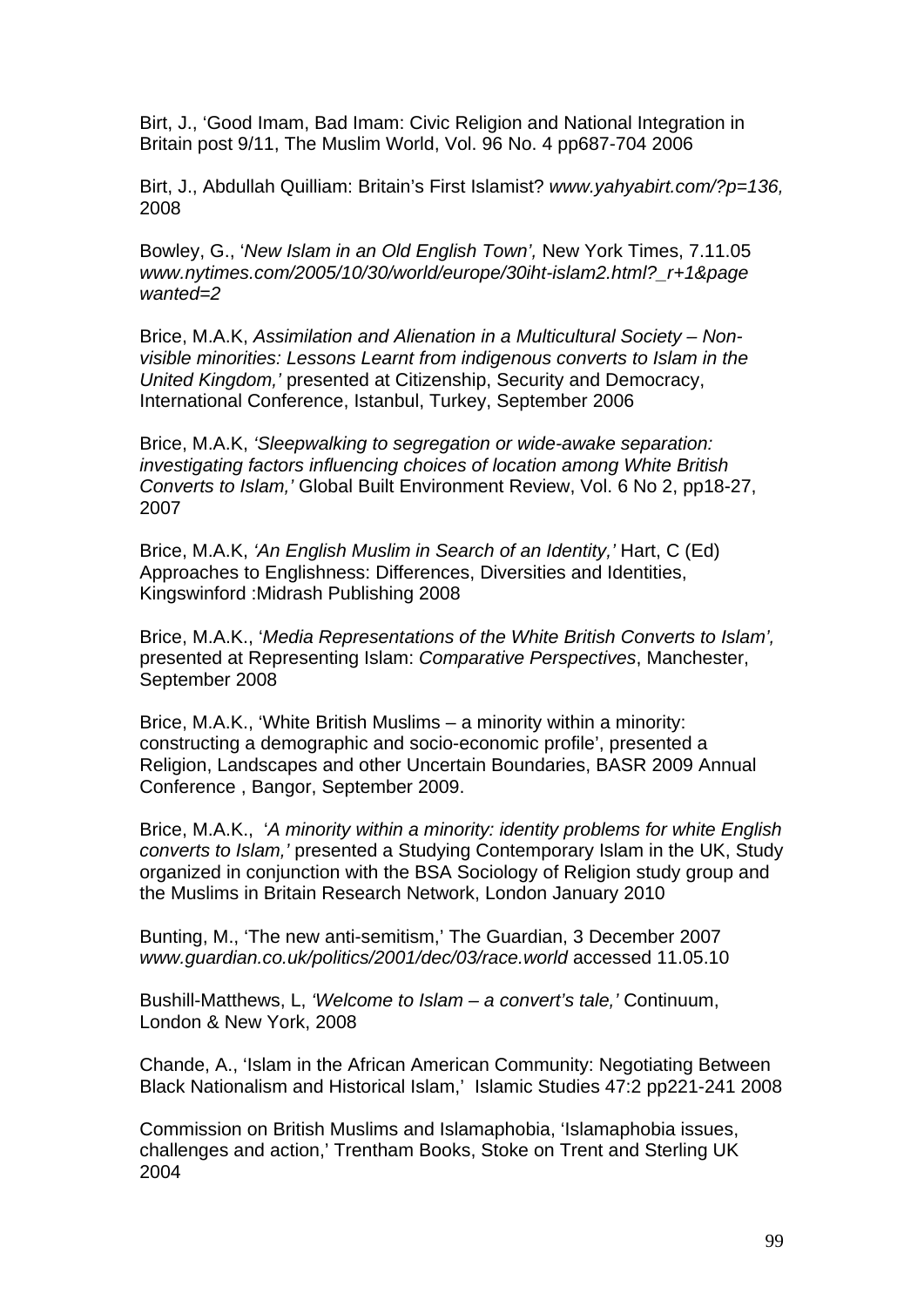Compton, N., 'The New Face of Islam' Evening Standard 15 March 2002

Cooke, R., 'Free Radical,' The Observer' 6 July 2008 www.guardian.co.uk/lifeandstyle/2008/jul/06/women.features4/print

Crain, W.C., Theories of Development, Prentice Hall 1985 Dannin, R., 'Black Pilgrimage to Islam,' Oxford: Oxford University Press 2002

Edgar, T., Continuing Conversion: a personal journey in Lamb,C and Darrol Bryant, M., (ed)s Religious Conversion: Contemporary Practices and Controversies, Cassell, London 1999

Elliott, A. 'Between Black and Immigrant Muslims' An Uneasy Alliance, The New York Times (March 11 2007) *www.nytimes.com/2007/03/11/nyregion/11muslim/html*>

Flintoff, J.P., 'A funny thing happened on the way to the mosque,' The Sunday Times, May 23 2010

Franks, M, 'Crossing the borders of whiteness? White Muslim women who wear the hijab in Britain today,' Ethnic and Racial Studies, Volume 23 No.5 September 2000 pp. 917-929

Geaves, R., 'Sectarian Influences Within Islam in Britain - with reference to the concepts of 'ummah and community', Community Religions Project, University of Leeds 1996

Geaves, R., Islam in Victorian Britain: The life and Times of Abdullah Quilliam, Kube Publishing, Markfield 2010

Gertholm, T., 1988, 'Three European Intellectuals as Converts to Islam: Cultural Mediators or Social Critics?' in, The New Islamic Presence in Western Europe, ed. T. Gerholm & Y.G. Lithman, pp 263-278, Mansell, London

Gudron Jensen, T., Religious Authority and Autonomy Intertwined: The case of converts to Islam in Denmark, The Muslim World, Vol.,96, 2006 pp 643-660

Gilliat-Ray, S., Muslims in Britain: An Introduction, Cambridge University Press, Cambridge 2010

Haddad,Y.Z., The Quest for Peace in Submission: Reflections on the Journey of American Women Converts to Islam, in van Nieuwkerk,K., (ed) Women Embracing Islam: Gender and Conversion in the West, University of Texas Press, Austin 2006

Hellyer, H.A., British Muslims: Past, Present and Future, The Muslim World, Vol.97, No.2 pp.225-258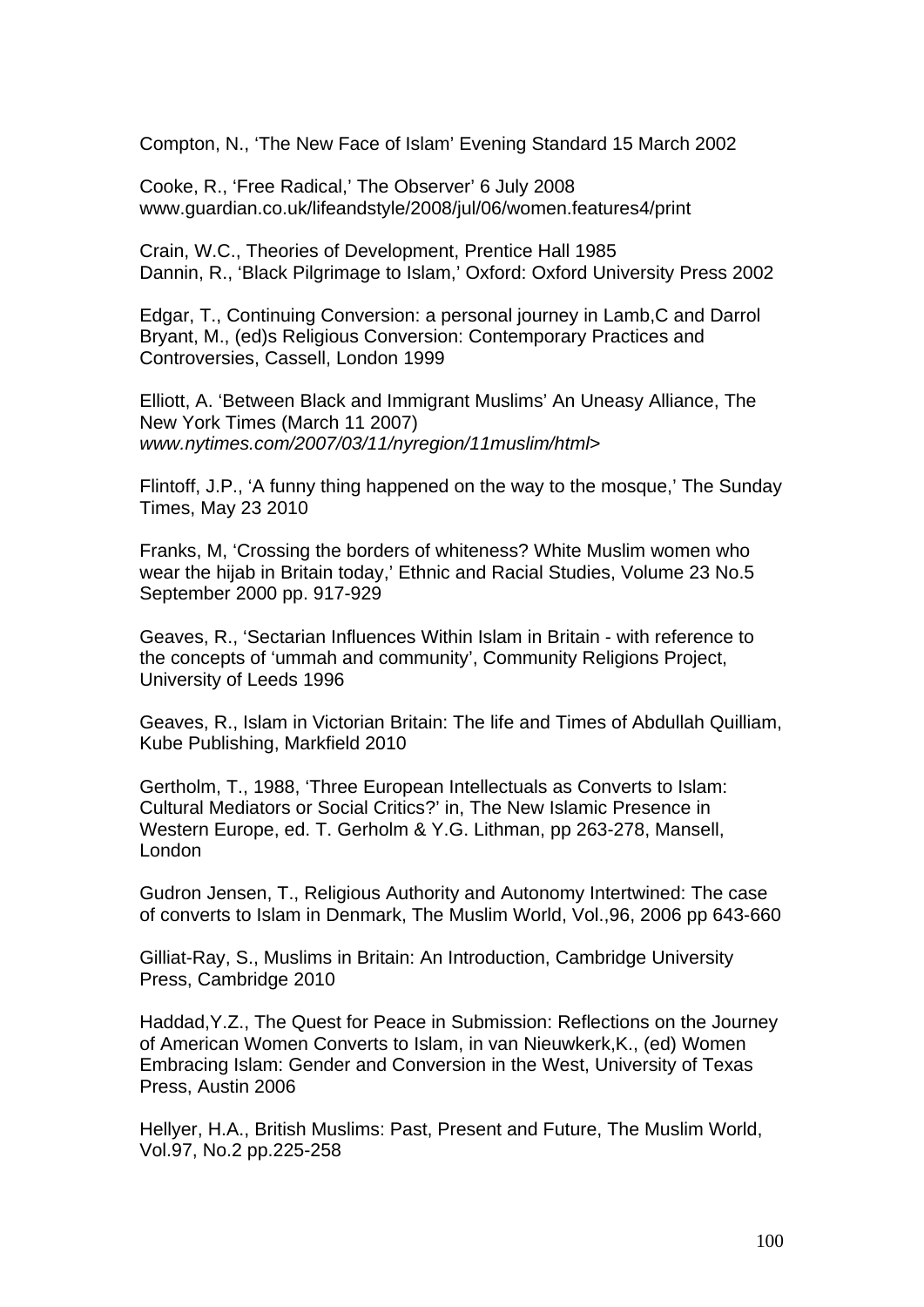Hendersen, L., From Suffolk to Saudi, 2009 *www.bbc.co.uk/suffolk/content/ articles/2009/05/05/evelyn\_cobbold\_feature.shtml* 

Hermansen, M., *'Roads to Mecca: Conversion Narratives of European and Euro-American Muslims'* in Muslim World 89 (1) 56-90

Hermansen, M., Keeping the Faith: Convert Muslim Mothers and the Transmission of Female Muslim Identity in the West in van Nieuwkerk (ed) Women Embracing Islam: Gender and Conversion in the West, University of Texas Press, Austin 2006

Haleem, H.A., *'Experiences, Needs and Potentials of New Muslim Women in Britain,'* in Muslim Women in the United Kingdom and Beyond: Experiences and Images, ed. H.Jawad and T. Benn, pp91-105, Leiden, Brill

Hussain, D 'British Muslim Identity in Seddon, M.S., Hussain, D., & Malik, N., British Muslims Between Assimilation and Segregation, pp.83-118., The Islamic Foundation, Markfield 2004

Ismail, Y., '*The Challenges Faced by Converts to Islam in Leicester*', unpublished dissertation, B.A in Islamic Studies, University of Birmingham (2009)

Islam, Y 'White, Weird and Wonderful' *www.muslimwakeup.com/main/archives/2004/12/002238print.php*

Köse, A., *'The Journey for the Secular to the Sacred: Experiences of Native British Converts to Islam',* Social Compass 46 (3), pp 301-312, 1999

Köse, A., 'Conversion to Islam: A Study of Native British Converts. London and New York: Kegan Paul International, Kegan Paul, London and New York, 1996

Köse, A and Lowenthal, K. 'Conversion Motifs among British Converts to Islam' International Journal for the Psychology of Religion 10 2000 101-10

Lakhdar, M, and Vinsonneau, G, Apter, M.J., Mullet, E., *'Conversion to Islam Among French Adolescents and Adults: A Systematic Inventory of Motives,*  The International Journal for the Psychology of Religion, 17 (1), pp 1-15, 2007

Lewis, P., Islamic Britain, Religion, Politics and Identity among British Muslims, I.B. Tauris & Co. Ltd., London & New York

Lamb, C and Darrol Bryant, M (Eds), *Religious Conversion – Contemporary Practices and Controversies,'* Cassell, London & New York

Luckmann, T., *'The Religious Situation in Europe: the Background to Contemporary Conversions',* Social Compass, 46 (3), pp 251-258, 1999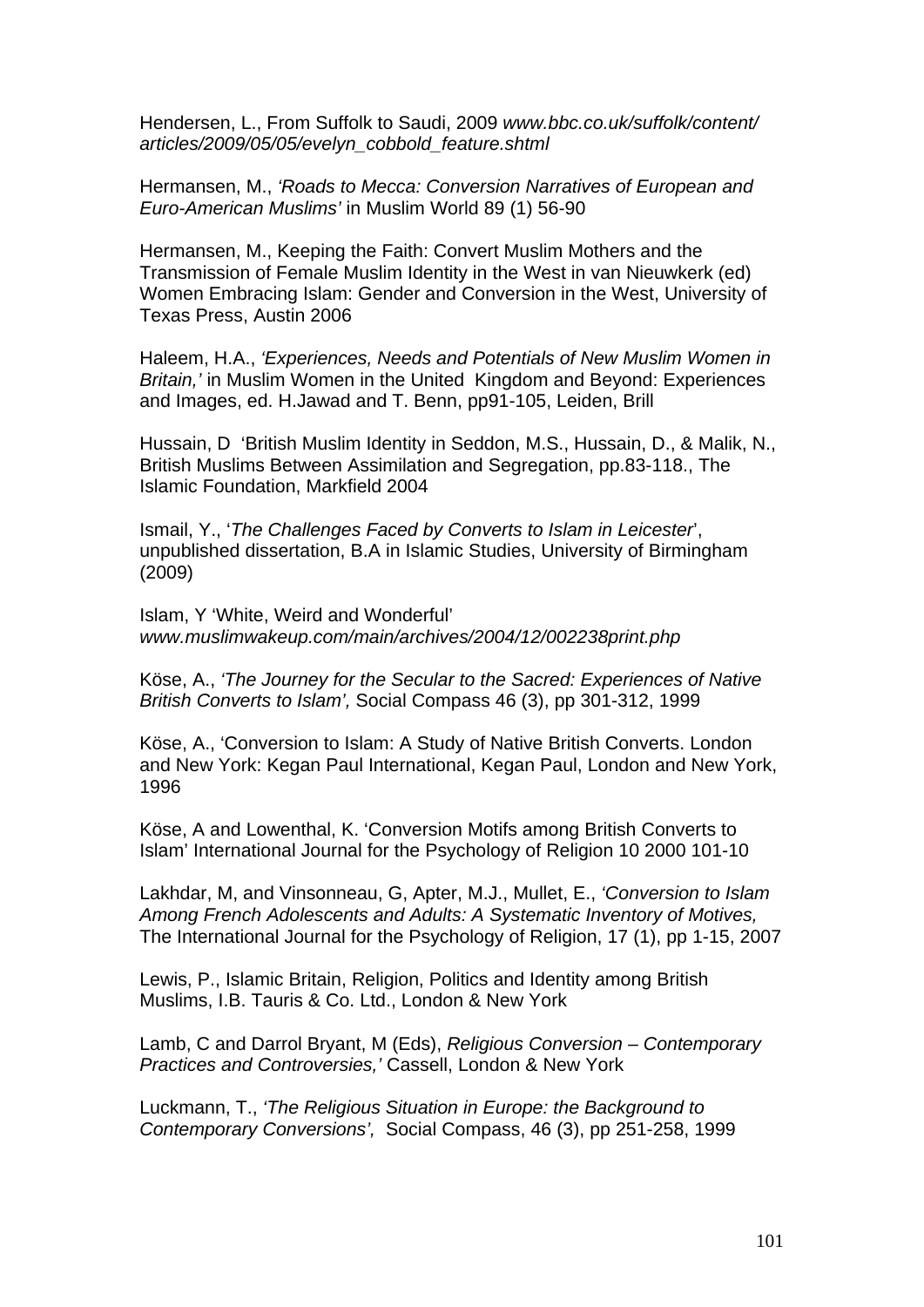Maslow, A.H., Towards a Psychology of Being, Third Edition, John Wiley & Sons, New York

Mattar, N., Islam in Britain:1558-1682, Cambridge University Press, Cambridge 1998

McClure,J., & Collins, R., (eds) Bede the Ecclesiastical History of the English People, Oxford University Press, Oxford

Meeting Point, The Newsletter of the New Muslims Project, 1998 no.14 p2

Murad, A.H., 'British and Muslim?' *www.masud.co.uk/ISLAM/ahm/british.htm accessed 28.04.10*

Murad, A.H., Ward the Pirate, 2003, www.masud.co.uk/ISLAM/ahm.ward.htm

O'Neill, B., 'Tory Terrorists?' 16 August 2006 *www.guardian.co.uk/commentisfree/2006/aug/16/tory/terrorists/print* accessed 11.05.10

Poston, L, 'Islamic Da'wah in the West: Muslim Missionary Activity and the Dynamics of Conversion to Islam, New York: Oxford University Press 1992

Qwidi, M. al- 'Understanding the Stages of Conversion to Islam: The Voices of British Converts' PhD thesis, University of Leeds 2002

Rambo, L.R., *'Theories of Conversion: Understanding and Interpreting Religious Change',* Social Compass 46 (3) pp 259-271, 1999

Rambo,L.R., & Farhadian,C.E., Converting: stages of religious change, in Lamb, C and Darrol Bryant, M (eds) Religious Conversion: Contemporary Practices and Controversies, CASSELL, London & New York 1999

Rambo, L.R. Understanding Religious Conversion, Yale University Press, New Haven 1993

Reddie, R., *'Black Muslims in Britain: Why are a Growing Number of Young Black Men Converting to Islam',* Lion Hudson ISBN 978 0 7459 5320 5

Reddie, R., 'Face to faith – We should understand, not fear, the rise in black conversions to Islam,' The Guardian 12 December 2009, *www.guardian.co.uk/commentisfree/belief/2009/dec/12/black-conversionsisla...accessed* 11.05.10

Roald, A.S, *'Women in Islam- The Western Experience,'* Routledge 2001, London

Roald, A.S, '*New Muslims in the European Context*', Koninklijke Brill NV, Leiden, The Netherlands 2004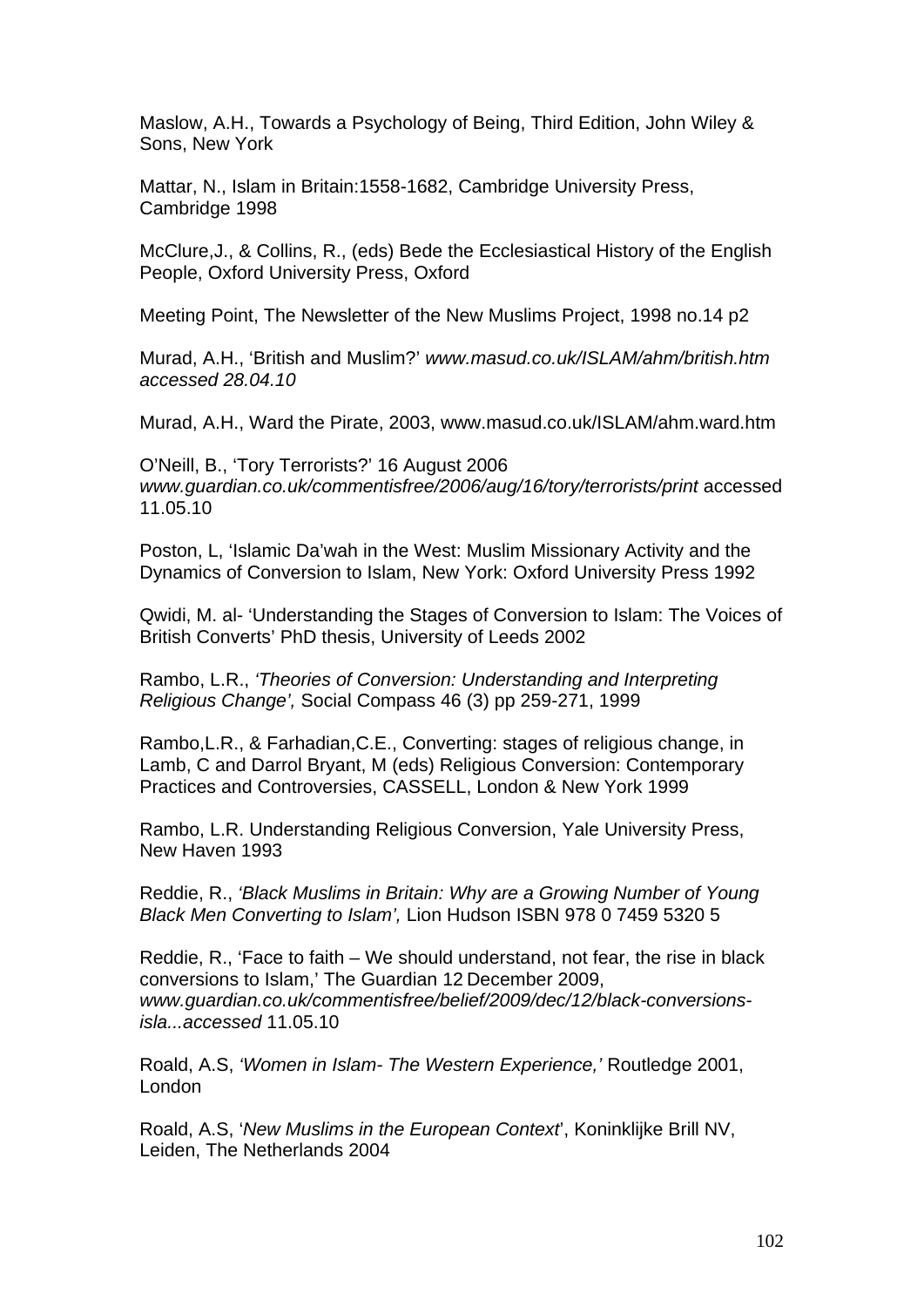Roald, A.S., The Shaping of Scandinavian Islam: Converts and Gender Equal Opportunity, in van Nieuwkerk (ed) Women Embracing Islam: Gender and Conversion in the West, University of Texas Press, Austin 2006

Roberts, N. 'From My Sister's Lips, Bantam Press, London, 2005

Rosser-Owen, D., The History of Islam in the British Isles: An Overview, *www.members.tripod.com/~british\_muslims\_assn/history\_of\_islam\_inb\_the\_b i.html*

Runnymede Trust, 'Islamaphobia a challenge for us all' 1997

Sears, N., 'Unmasked: the veiled white Muslim convert whose great grandmother was a suffragette,' MailOnline, *www.dailymail.co.uk/news/article-425442/Unmasked-veiled-white-Mulsim-con... accessed 11.05.10*

Smith, L., 'More switch to faith,' 16 July 2005., *www.guardian.co.uk/uk/2005/jul/16/religion.july7 accessed 11.05.10*

Soanes,C., & Stevenson,A., (eds) Concise Oxford Dictionary, Eleventh Edition, Oxford University Press, Oxford, 2004

Sookhdeo P., '*The British Muslim Community in February 2005'* 

Stewart, G. 'The King who wanted Shariah England, The Times, 16.02.08 accessed 17.06.10 *www.timesonline.co.uk/tol/comment/colomnists/graham\_stewart/article33788 85.ece* 

Sultan, M, *'Choosing Islam: a Study of Swedish Converts',* Social Compass 46 (3), pp 325-335, 1999

The Guardian, 'From scholarship, sailors and sects to the mills and mosques, 18th June *2002 www.guardian.co.uk/2002/jun/18september11.religion/print accessed 11.05.10* 

The Guardian, Question time, 'Islam is one of the world's great religions, not a cult: Yahya Birt, son of Sir John, on faith, family and the people who think he's a 'crank' 23 November 2006 *www.guardian.co.uk/world/2006/nov/23/religion.uk/* 

The Independent., 'Forgotten champion of Islam: One man and his mosque,' *www.independent.co.uk/news/uk/this-britain/forgotten-champion-of-islam-one- ... accessed 11.05.10*

Wohlrab-Sahr,M., Symbolising Distance: Conversion to Islam in Germany and the United States, in van Nieuwkerk, K., (ed), Women Embracing Islam: Gender and Conversion in the West, University of Texas Press, 2006, Austin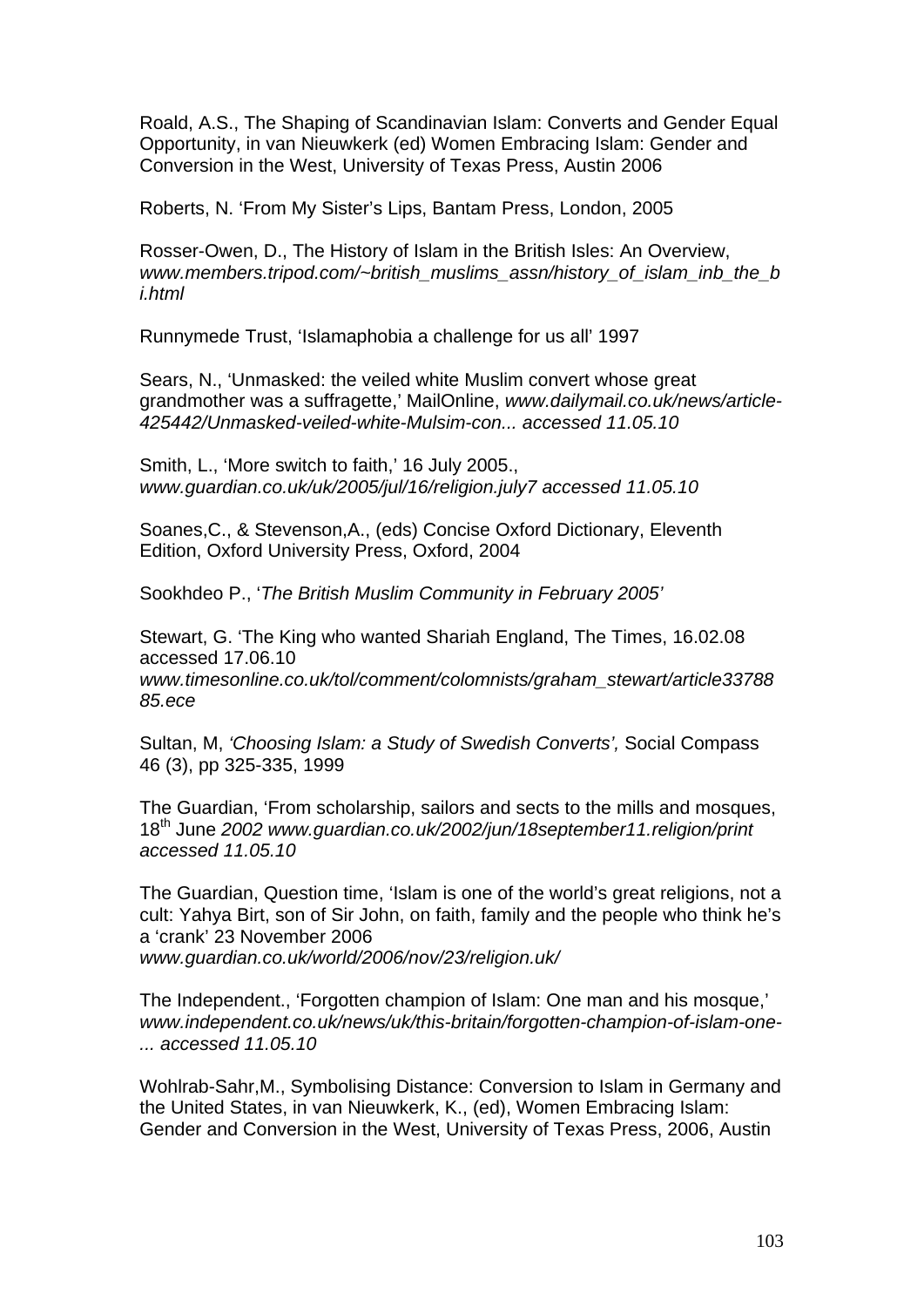Van Nieuwkerk, K (Ed), '*Women Embracing Islam – Gender and Conversion in the West'*, University of Texas Press, 2006, Austin, Texas

Wagdi,R.G., Mini English/Arabic and Arabic/English Dictionary, Librairie du Liban Publishers, Beirut 1996

Wohlrab-Sahr, M., *'Conversion to Islam: Between Syncretism and Symbolic Battle',* Social Compass 46 (3) pp 351-362 1999 Young, M, 'Frustrations of a Muslim Convert,' November 2000 *www.islamfortoday.com/frustratioins.com* accessed 28.04.10

Mosques in the United Kingdom' (with Sophie Gilliat-Ray, University of Cardiff) in Stefano Allievi (ed.) *Conflicts over Mosques in Europe: Policy Issues and Trends* (Alliance Publishing Trust, 2010).

Zebiri, K, '*British Muslim Converts, Choosing Alternative Lives*', Oneworld Publications 2008, Oxford

### **Reports**

De Montford University, Preventing Support for Violent Extremism through Community Interventions: A Review of the Evidence Rapid Evidence Assessment –

Change Institute, Summary Report, 'Understanding Muslim Ethnic Communities,' Department of Communities and Local Government, March 2010

*www.communities.gov.uk/documents/communities/pdf/1203896.pdf* 

Community Cohesion Executive Group, 'Leicester's Community Cohesion Commissioning Plan *www.oneleicester.com/leicester-partnership/aboutsu/stronger-communities/community-cohesion/community-cohesion-keydocuments/* 

Conflicts over Mosques in Europe: Policy issues and trends by Stefano Allievi, Alliance Publishing Trust, London, 2009

HM Chief Inspector of Prisons, Dame Anne Owers, Muslim Prisoners' Experiences, *www.justice.gov.uk/inspectorates/hmiprisons/doc/ Muslim\_prisoners\_2010\_rps.pdf* June 2010

Leicester City Council, Leicester Partnership, One Leicester: Preventing Violent Extremism through Mainstream Moderation *www.oneleicester.com/leicester-partnership/about-us/stronger-communities/ mainstreaming-moderation/* 

Leicester's Community Cohesion Strategy 2009-2014 (October 2009 Final Draft)